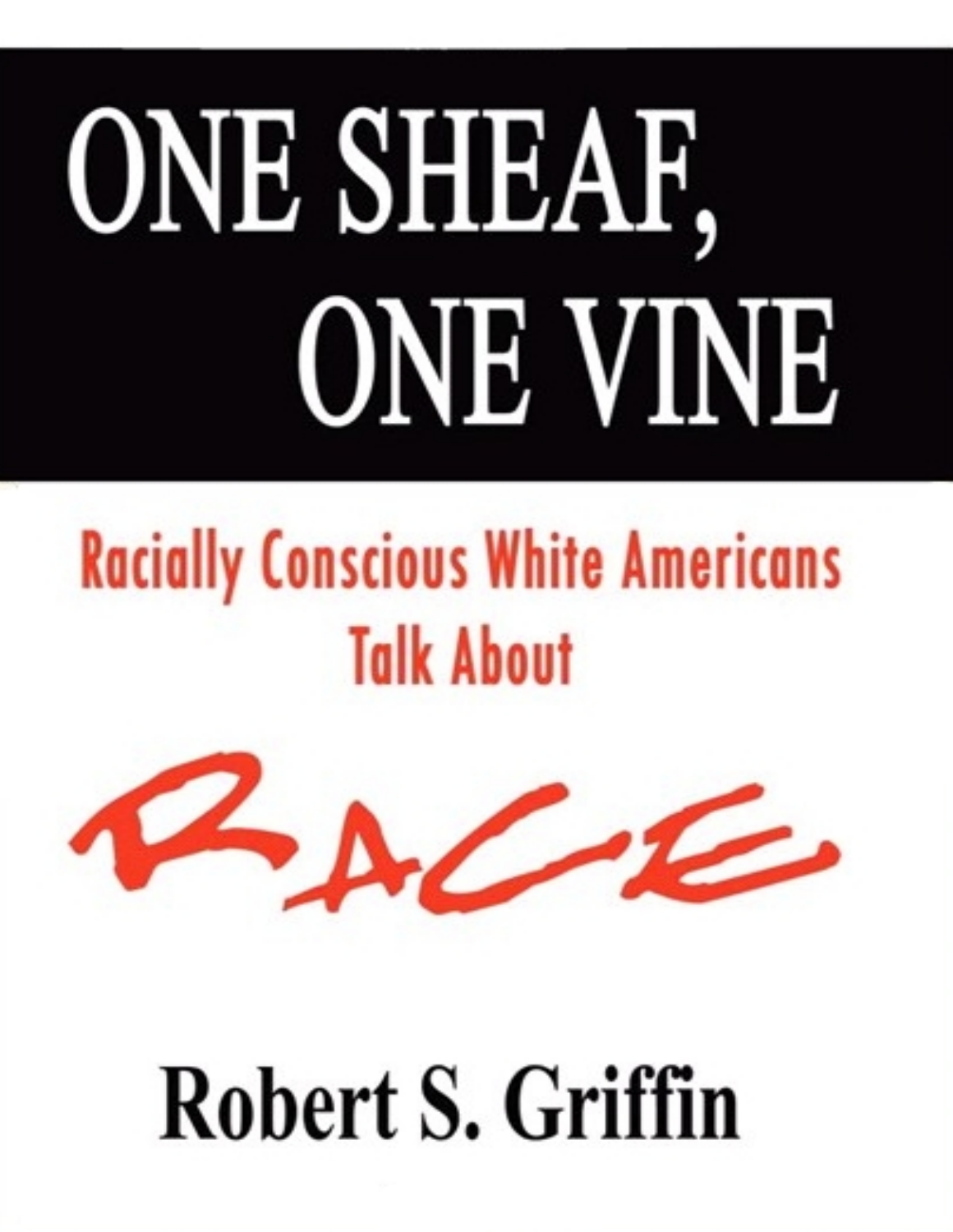### **One Sheaf, One Vine Racially Conscious White Americans Talk About Race**

### **Robert S. Griffin**

© 2004 by Robert S. Griffin. All rights reserved.

Let the corn be all one sheaf and the grapes be all one vine, Ere our children's teeth are set on edge By bitter bread and wine. —From *The Stranger* by Rudyard Kipling

To Denis Ruiz

### **CONTENTS**

- 1 Introduction
- 2 Displaced
- 3 I Want To Ask, "Why?"
- 4 Learning About Booty On The Bus
- 5 SWF Seeks Strong, Traditional White Male
- 6 Mornings In Philadelphia
- 7 "You've Got A Pale Face And There Is Nothing I Can Do For You"
- 8 To Rhodesia And Back
- 9 Black Metal
- 10 I Was Willing To Die
- 11 Safe In Maine
- 12 White Boy
- 13 News Without Jews
- 14 Angry White Woman
- 15 Raising Honorable White Children
- 16 My Own Little Crusade
- 17 Toward A Legion Europa

### **1 INTRODUCTION**

This book is made up of personal statements about race from seventeen racially conscious white Americans. By racially conscious I mean that, for them, the fact that they are white—other terms, European American, Euro—is more than an incidental, insignificant, or peripheral aspect of their being. Their racial identity is central to how they view themselves and conduct their lives. The people you will meet come from virtually every part of the country. None of them knew any of the others when this project began (I introduced several to one or two of the others after I had gathered the material for the book).

What you will read is drawn from an audiotape-recorded conversation I had with each of these individuals separately (in one case it was a couple). Conversation is a more accurate term than interview for what went on between them and me. I didn't have an interview protocol that I used with everyone. There was nothing so formal as that. Instead, I was guided by a list of topics and themes I wanted to explore with each person. I edited myself out of the transcription of each tape so that it was just a statement, or personal account, from the person I talked with. I gave each statement a title and wrote a brief preface to introduce the speaker. After transcribing nine of the tapes myself, I suddenly lost virtually all my hearing and could no longer hear the voices on the tapes. I am appreciative of Katrina Gibson's excellent work transcribing the last seven tapes, as well as for her editorial assistance.

The words in this book are the speakers'. I did some editing for length and to avoid repetition and maintain continuity, but I was careful not to alter, soften, or censor anything someone said. As much as possible, I want you to experience these individuals as I did, and reading back over the statements, I think you will.

This book grows out of another book I authored, *The Fame of a Dead Man's Deeds: An Up-Close Portrait of White Nationalist William Pierce,* which was published in 2000. William Pierce, who died in July of 2002, was a prominent figure in the white nationalist (another term, white racialist) movement. He was the founder and chairman of the National Alliance, which has around two thousand members and is headquartered on Pierce's 340-acre property in rural West Virginia. Pierce is best known as the author of the widely read—a half million readers—underground novel, *The Turner Diaries,* which describes the racially motivated terrorist acts of a band of white American revolutionaries against a corrupt federal government and its supporters.

In the process of researching the Pierce book in the late 1990s, I met a number of white racialists, some followers of Pierce and some not. After the book was published, other racially aware whites contacted me, and I met still others at various meetings and through the Internet. What has struck me about the three hundred or more people I have encountered over the past five years, and I include the leaders of the movement in this characterization, is how invisible and silent they are in the public arena. To be sure, we have a generalized image of people of this sort and what they believe: ignorant, violence-prone KKK members, menacing skinheads, and low-life or deranged thugs doing their "perp walks" after committing a heinous hate crime against minorities. The vast majority of the white nationalists I have met do not fit these stereotypes, but how would average Americans know that? These people aren't on the television news shows speaking for themselves. They don't make movies. They don't publish books and articles. Politicians don't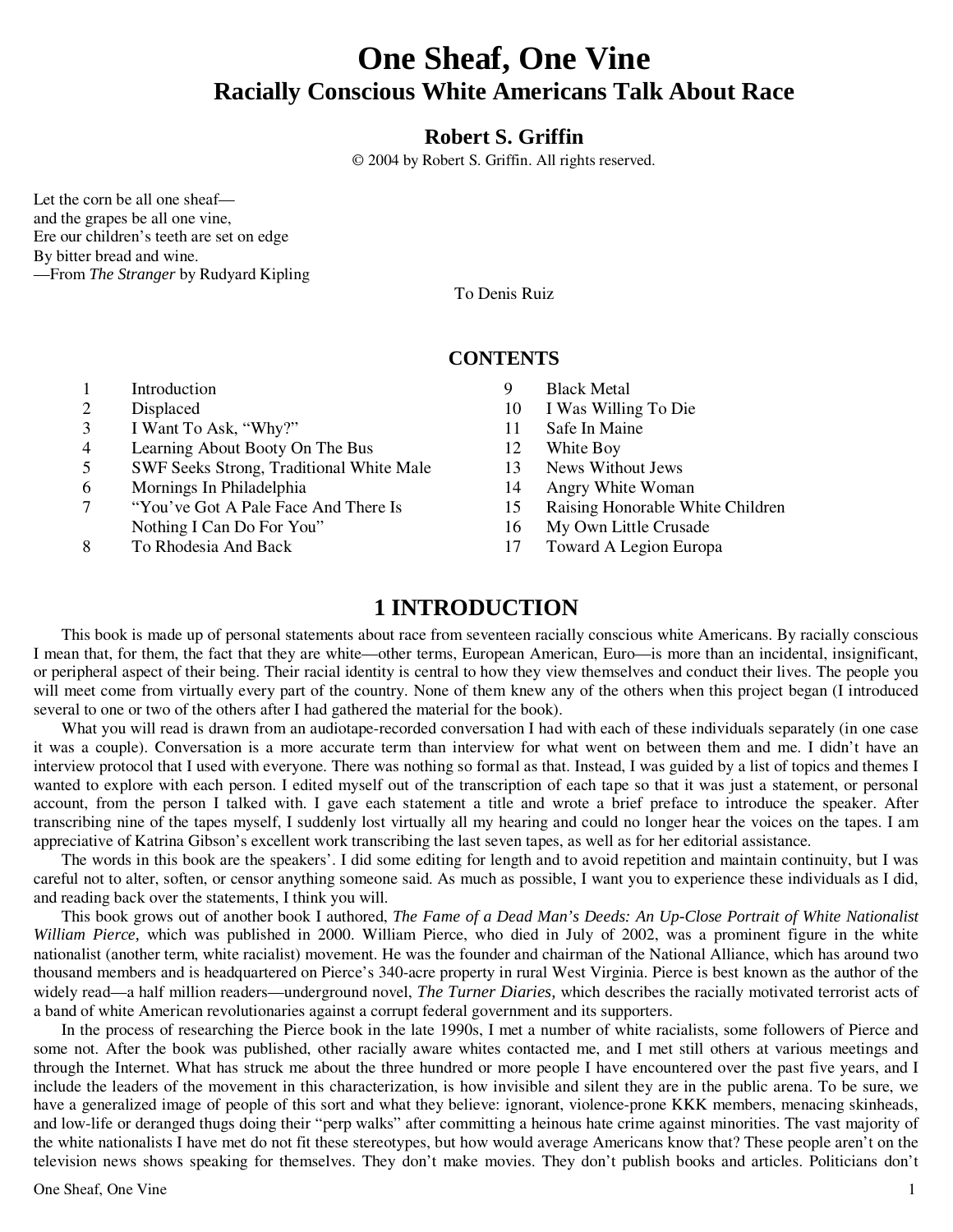articulate their perspective and advocate their positions. Journalists and intellectuals don't write about them unless it is to belittle them. They aren't on university and college faculties, and schools make no attempt to consider them objectively.

What has also struck me about the people I have met is that, at least in my view, they have something to say that would contribute to the public dialogue and debate. I believe this society and culture would benefit from hearing what they think about race. Which is not to say that I consider them to be right about everything. I do offer, however, that, in the main, white racialists are serious and thoughtful and sincere, and they are trying to live just and honorable lives. If you find this to be true of the people in this book, know that they aren't exceptional. They are typical.

Denis Ruiz, whom I met in late 2000, sparked the idea of writing this book. Denis, a rather shy and reserved computer programmer from the Philadelphia area, had read the Pierce book in its original e-book format and offered to help me clean up its many typos and misprints for the print version of the book that was published in 2001. After the editing task was completed, Denis and I stayed in contact, communicating just about every day by phone or e-mail. I found him to be a remarkably bright and reflective and decent human being. Denis became a highly valued colleague and friend. He gave me direction and support in both my professional and personal life.

In the spring of 2002, I decided that I wanted others to know the person I had come to know. I would write a book that introduced Denis and some of the other racially aware white people I had met or would seek out. I didn't want this book to be about leaders of the white nationalist movement such as Pierce but rather everyday people like Dennis. Mainstream America wasn't hearing from them and I thought that it should have that chance. Denis was my first interview, or conversation, and I took it from there. I started contacting people and asking them whether they would be interested in being in the book (not one person said no) and if they knew of anyone they could recommend to me. The monthly newsletter *American Renaissance* generously put a full-page notice in one of its issues that I was seeking people. The word spread that I was writing this book. Every day for months I received inquiries from people who wanted to be interviewed.

In selecting those to include, I looked for people of various ages and walks of life and regions of the country, and both men and women. Some of them have asked me not to use their real names because they are worried about retaliation for expressing their beliefs, that they might lose their jobs or their children might be harassed. If they left it up to me to use their real name or not, in every case I chose not to. I didn't want anyone to pay a price for supporting my work and doing what I think is the right and responsibility of us all: to speak out on the issues of the day. I have placed an asterisk next to a name the first time it is mentioned if it is a pseudonym.

As much as anything, this book is about what is allowed into the public discourse in America and what is excluded from it. In that light, the publishing history of both the Pierce book and this one bears recounting. My literary agent was enthused about the merits and commercial prospects of the Pierce book. However, fifteen major publishing houses he submitted the manuscript to all passed on it saying that while the book was a meritorious effort there simply was no market for it. Nobody would be interested in buying it, they told him. I suspected that the real reason for the turndowns had much more to do with the content of the book than with its sales potential. The real problem with the manuscript, I speculated, was the unfiltered reports of Pierce's criticisms of blacks and, especially, the Jewish influence on American culture and foreign policy, which made it very unpalatable to editors and publishing houses.

I think publishers should be free to publish whatever they want for whatever reason they choose. At the same time, I believe that no individuals and groups, whether it's blacks or Jews or anyone else, should be free of critique and criticism. Critique and criticism are crucially necessary to a free and democratic society. I also believe the American public needs to be aware that certain topics and arguments are not reflected in the mainstream media. That is crucially important because so much of what we know, or think we know, is not derived from our direct experience but from mediated contact with reality. We haven't seen or heard it ourselves. Someone has shown it to us and told us about it, whether in a book or an article, or on television or in a movie, or in a classroom.

Whatever the real reason for the publisher turndowns of the Pierce book, I was left with a manuscript that I thought was worthy of being made available to the reading public. There had been an earlier manuscript of mine, about education, that hadn't gotten published and that I believed had been blocked because of its ideas rather than its quality, and I wasn't going to let that happen again if I could help it. A colleague told me about an Internet company that, for no charge, made manuscripts available through its web site in electronic book— e-book—format. So very late one evening, alone in my office at the university, I followed the instructions on this company's web site and submitted a computer file of the Pierce manuscript. And as it turned out, despite all the dire predictions from editors, the Pierce book has sold extremely well in both e-book and print form.

I decided to make another run at commercial publishers with this Sheaf book, as I eventually came to call it. I clung to the hope that I could get the imprimatur of a major New York publishing house, a spot on the shelves of Borders or Barnes & Noble, and perhaps even a review in *The New York Times.* So I wrote up a "pitch" letter for my agent to send along with sample sections from the book to editors to try to induce their interest. After reading what I had put together, my agent begged off from representing the manuscript. He said that the concept and samples were very good indeed, but that this manuscript would be "a very tough sell."

I contacted a few publishing houses on my own and they responded that this was excellent material, but they couldn't risk publishing anything like this. They said that whether or not the people in the book are in fact racists and anti-Semites, they would certainly be accused of being just that, and the publishing company would be attacked for getting behind this material, and they didn't want to go through that hassle. And besides, there undoubtedly would be major problems with distribution, as bookstore chains would be pressured not to put it on their shelves.

I had been through this racist and anti-Semite business with the Pierce book, so I was somewhat prepared for it. Both of those epithets, as well as the rest of the litany—hater, bigot, Nazi, extremist—were relentlessly applied to Pierce. And since I was the author of a book about him and thereby associated with him, I got a taste of name-calling attacks myself in articles and interviews and when I was the subject of radio talk shows. I have come to the conclusion that these slurs are used to demonize, marginalize, and intimidate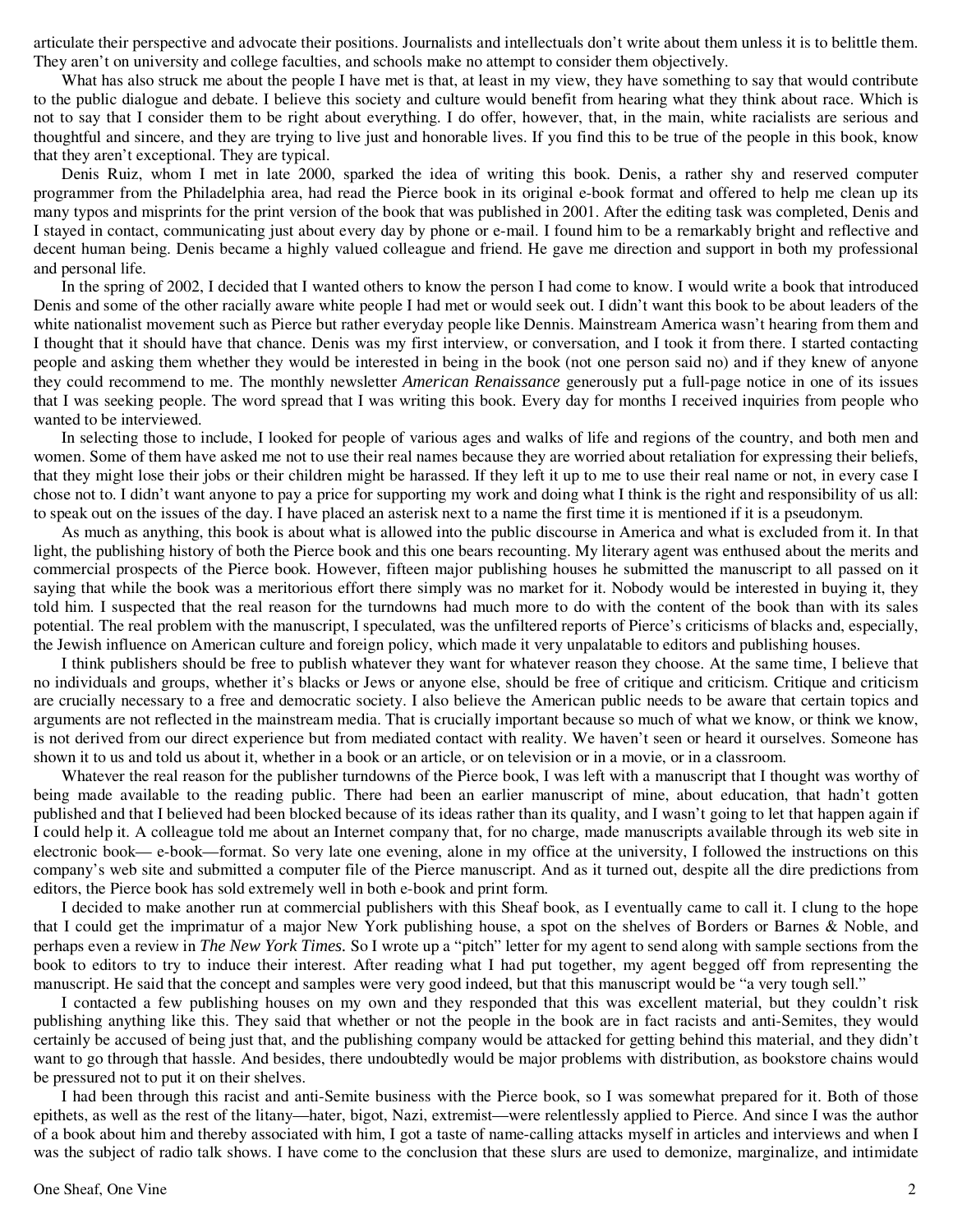people and set them up for punishment. In my case, these smears put the focus on me, whether I had impure thoughts and what ought to be done with me, and distracted attention from the substance of what I was writing and the legitimacy of the motives and tactics of the people who were attacking me. By the time I had finished the Sheaf book, I wasn't about to run scared or kowtow to anyone who tried to silence me or the people I write about. If this country stands for anything it is freedom of conscience and the open discussion of ideas. And if this country demands anything from each of us it is to do what we do what we think is right, and I think publishing this book is the right thing to do.

So I have self-published this Sheaf book through an Internet publisher as I did the Pierce book. It gives you the chance to determine for yourself whether the people in this book have anything worthwhile to say, and whether what they say has any implications for what you believe and the way you live your life.

### **2 DISPLACED**

Denis Ruiz is a fifty-year-old computer programmer who lives with his wife and teenage daughter near Philadelphia. A short time before this interview, he learned that he has non-Hodgkins lymphoma, a form of cancer. He was in significant pain at the start of the interview, and I wasn't sure that he could complete it. But as the interview progressed his voice became stronger and stronger, and his *manner became that of someone completely well.*

I grew up in the 1950s in a little town called Fairview Village in south Jersey. It is separated from the south end of Camden by a creek that borders the town on the north, west, and south. There used to be a shipyard at the south end of Camden, and when the United States entered World War I in 1917 and ' 18, there was the sense that there was a need to be building more ships there. The area south of Camden was pretty rural at that time, so they built a development there. It was a planned community, designed by a fellow named Litchfield. It was a very beautiful little town. The idea was that if people were going to work in the shipyard, they ought to have a nice environment in which to live. It had what I guess you could call garden community-type architecture. The houses were all made of brick and attached to one another in clusters of four, and sometimes two, like twins. So the houses were in rows, but they were broken up. They all had yards, and there were commons areas on every block where they didn't build houses, and some blocks didn't have houses at all. There was just grass and trees in those places.

People would walk their dogs there and kids would play touch football or tackle. They planted all these oak trees, lovely trees, so by the time I lived there they were mature, maybe sixteen to eighteen inches in diameter. There was a town square with park benches, and people would go there and sit and talk and get to know one another, and there were stores and businesses—it was a socially and economically self-contained little unit. Looking back on it, the neighborhood where I grew up seems idyllic with its parks and shaded streets in the summer and all. In fact, one fellow who had lived in England remarked that Fairview Village was like a little English town.

My parents bought their house there after World War II. They were typical of the kind of people who lived in the neighborhood when I was growing up: second and third generation immigrants from Europe. All of my grandparents came to America around the turn of the century. My mother's parents were from Slovakia and my father's parents were from Spain by way of Cuba. There were no opportunities for typesetters in Cuba, so my grandfather went to Philadelphia. We were a minority in the neighborhood, as most people were Italian, Polish, or Irish, and there were a few Scottish people. But we fit in because, like the others, we were recently arrived Europeans. All of us who lived there saw ourselves as Americans. That was the glue that kept us all in it together, that and the fact that everybody spoke English. Nobody put any emphasis on other languages.

Although my neighborhood was all white, I grew up, as much as I can tell, without prejudice against people of other races. We had what could be called a European code of conduct. At the core of this code is that you evaluate people one at a time. You judge someone on his own merits, not as part of some group. I remember one time my parents called a TV repairman and the guy who came was black. My parents were fine with that. The set got fixed. That was what mattered to them.

My grandparents and parents were working class people, but they never had any trouble finding work because they were in a trade that was in demand, even during the depression years. There was a big value in my family on trade unionism, which made us side with the Democrats, who were associated with trade unionism. The Republicans seemed anti-union, advocating open shops and things like that. Closed shops—forcing people working someplace to be in a union—didn't seem to us like a bad thing to do because we saw open shops as a way to undermine unions. So we could get behind a kind of hardball liberalism as being morally justifiable. Even though my family basically sided with the liberals, it wasn't all the way. There was some conservatism there at the same time. My uncle on my mother's side didn't belong to a union. He was a free agent who worked for various places on terms he worked out. My parents thought that was good, too.

My family was always looking to be fair. That was really important to us. In the 1950s and early '60s, that came into play because it was the time of civil rights and fairness was the big theme in all that. I see now that besides fairness there were issues around race and culture: could, and should, such different people mix together in society? But being in a new terrain in this country, my people didn't have a taste for the full flavor of the history of America and didn't know that there were reasons why the races had been segregated up to that time. Everything was couched in terms of fairness back then. That is how the issue was framed on television and everywhere, and my parents bought into that way of looking at it. And from that angle, the civil rights issue was like if a person wants to paint your property and he has the proper tools and references from other jobs he has done, and there are bids and you pick the one who is clearly better and he comes in and he's black, should you not go ahead and hire him and have him do the job? We got the sense that in the past this black guy would automatically be ruled out as soon as it was apparent he was black. That violated our sense of the proper way to live. You should judge a person on his own merits. If somebody has a sledgehammer and is breaking the rocks and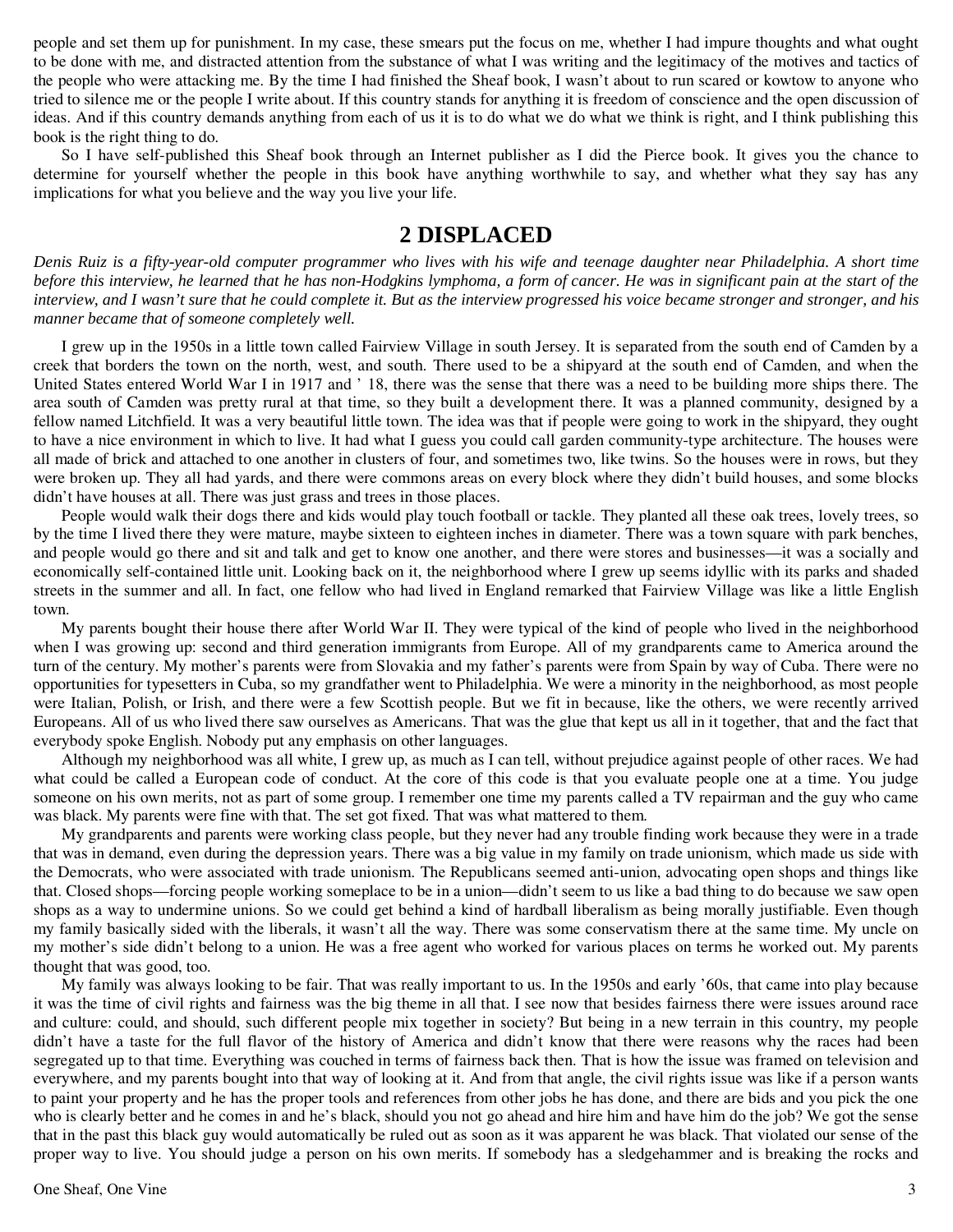getting the work done, you respect that. To do anything else isn't proper, it isn't fair.

Plus, my parents were big supporters of John Kennedy. They thought he was going to be a salvation. He was young and forwardlooking, and he was Catholic, that played some role in it. We were Catholic, and here for the first time was a Catholic president. Kennedy seemed to be on the side of the civil rights movement, and so that had an effect on us.

And something else that got us on the side of civil rights was what I now see as a white or European trait—at least in the second and third generation sort that made up my neighborhood—and that is to be disposed to think we should all kick in and do the right thing and make something work. Also, we had the tendency to placate and smooth things over and keep the peace and keep things moving along and not get in the way.

Our impulse all along had been to bury our heritage and minimize our differences with others and become full-fledged Americans. That orientation went along with the racial message we were getting from the media and liberal politicians and the churches that racial differences don't matter. They are just a different paint job; it is the same car. I think we would have been less receptive to the big agenda that we were going to live among blacks and everything was going to be peachy keen if we had lived in America for two hundred years and knew the score better than we did.

Although as I think back on it, we knew that when a neighborhood gets mixed, it is bad news. My grandparents had seen what happened where they lived in Philadelphia—they went there in the '20s—when the area became flooded with black people from the South. Their children moved out of the area because it had been taken over by blacks and they knew that neighborhood wasn't for them any more. My mother grew up in Camden in a largely Polish neighborhood. Puerto Ricans moved in and the whole place went to shit.

In the late 1950s, economic changes had a big effect on my hometown. The shipyard folded, as did another place where a lot of people worked, an iron and forge plant. So the town was weakened. But I think it would have eventually rebounded by the end of the 1970s when other kinds of businesses reflecting the changes away from industrialization would have come into that area. Like the business I am in, the computer business. But that never happened because a second process was at work: the integration of non-whites into the town.

Before it became illegal, local realtors would show houses only to white families. Although it has been painted as an unfair arrangement, it really reflected the point of view of the people who lived in the town. The people there wanted to live among their own people. They wanted to live in a white community. Now, I see that as the highest form of self-determination: people defining their own community, people deciding what comes into their collective lives, people determining their own standards. It doesn't matter if their standards are rational or moral by someone else's measure. People have a right to decide whom they are comfortable living next to and not comfortable living next to. This is fundamental and it is not a matter of rationality or of morality. It is simply human. It's not that they have ill will toward anyone. It is just that they know what atmosphere they like. They might, for instance, prefer to live among Catholics or with people who are compatible with some other of the churches in a town.

When realtors were screening people and only showing houses to whites, it wasn't the dark conspiracy it has been painted as being. Rather, it was a matter of realtors being true to the community, being part of the community. But of course the issue never got defined in those terms, and in the late '60s-early '70s there were lawsuits, and realtors had to sell houses to blacks and anyone else who was interested in moving in there. A lot of the blacks that have moved in there have been "section eights." Section eight is part of a law where the government encourages integration by paying the rent of minorities who move into white areas. That has turned out to be a deadly poison administered to the Fairview Village of my youth.

The neighborhood where I grew up has turned into a wasteland. Whites still make up a majority of the community—55%—but nevertheless the neighborhood has gone in the same direction of a typical urban black area. When I was living there, when a tree died an Irish guy named Fred Fagan would plant a new one. Now, those saplings are mighty trees. When a tree dies these days, no one plants a new one. There is broken glass all over the place, and things like busted up shopping carts lying on their side blocking the alleys. Many of the old brick houses are covered over with some kind of god-awful siding. When I was a kid, repairs and restorations were done in the mode of the existing architecture of the town. Now, from one house to the next, they are all different. There is no common thread to the look of the houses now. There used to be hedges and white picket fences that lent a common feel to the area no more.

My mother still lives there, and when I go back to visit her, I have the feeling when I get out of my car, "Is this an ambush? Is someone going to jump me?" Recently, a black teenager knocked my mother to the ground, injuring her, and took her purse. This sort of thing was unheard of in the old neighborhood, but it is commonplace now. My mother never had to contend with that kind of thing before. The black woman across the street was just arrested for robbing 7-Eleven stores with an accomplice. When I was growing up, kids could go anywhere in town on their bicycles. We could go in the woods and explore down by the creek and there would be no danger at all. Now, there is no way you would allow your child to even take a walk around the neighborhood. Just this year, a young white woman was abducted by two black men and taken to the place where we used to play ball and raped and murdered. These heinous crimes are happening regularly there. Who are these people?

There is no sense of connectedness among the people in my old hometown. There is this white teenager just down the street who not long ago hung himself in his bedroom. The word is he spent a lot of time alone listening to rap music. So much of popular music these years is dark and sinister and negative, with fragmentary images that confuse and bamboozle, and for someone already on the edge, like I assume this kid was, that can be deadly. In the old days, the risk of a terrible thing like that happening would have been much less. A boy like this wouldn't have been without the context of a supportive white community and way of life.

One Sheaf, One Vine 4 Back in 1967 or so, I listened to Jim Morrison—he was the lead singer of The Doors—and took what he sang very seriously, as if it were a volume of Keats or Walt Whitman. In those years, white groups were covering a lot of black music. I remember this one Morrison song. I think the name of it was "Alabama" or something like that. The message of the song was "I must have whiskey and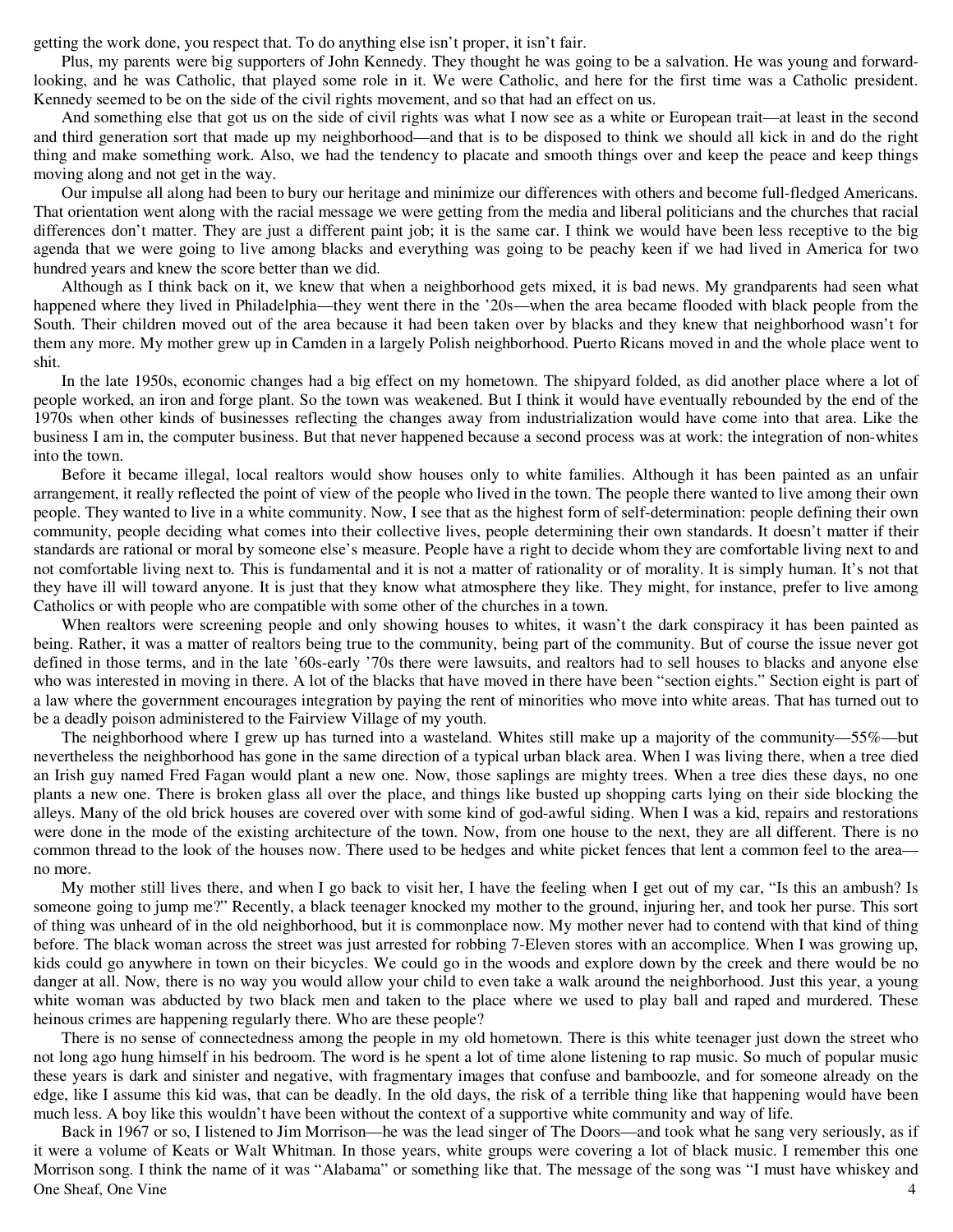your wife." The lyric was rock bottom, about drunks going from house to house looking for alcohol and sex, and there is Morrison recasting it in a way that glamorizes and legitimizes scum of the earth. That was what I was taking in. But I lived in a place that counteracted that poison. I had something the boy down the street didn't have. But the place I had has been destroyed, obliterated.

There is no good reason why I shouldn't have been able to do what my mother dreamed I would do: come back and live near her in the town where I was born. There is no good reason that I shouldn't have been able to buy a home and raise my child in the same town I grew up in. There is no good reason that Fairview Village, New Jersey shouldn't have continued pretty much on the track that it had been on for forty years up to the 1960s and '70s. There are no good reasons for any of that, but there are bad reasons, bad reasons I have come to understand in the last few years.

Back in the 1960s, when I was a teenager, and on into the 1970s, I picked up the strong sense that there was a major revolution going on in this country. A change was in the air. There was going to be a reorientation in the society. There was a turntable that was rotating and was going to keep on rotating. A lot of self-assured media figures were telling me that. I especially remember ranting types like Jerry Rubin and Abby Hoffman and Malcolm X. There was a lot of revolution talk, and I decided this must be what was going on.

Looking back on it, I can see that what they were talking about wasn't what was going on at all. It was like the Wizard of Oz, a big presentation being put on to give the illusion that some big thing was happening. What was really going on was a lot of people who had access to a microphone telling me what was going on. In those years, I didn't understand what media was and how they shaped reality for people. Media for me was like water for a fish in a tank. I didn't comprehend that someone was adding color to it and creating illusions so I swam around in a certain way.

When Jimmy Carter got into office, I thought he was a good guy because he seemed like a moral man. I suppose to some extent that perception came out of my Christian upbringing, the idea of living a morally upright life. That helped keep me in the liberal camp. Although, by that time I was living on my own and the contradictions between reality and what I was being told were increasingly apparent.

Lyndon Johnson's talk back in the '60s about the Great Society had registered deeply with my dad. To him, it was a kind of trade unionism for the country, the idea that there would be health care for the aged and so on. But it started to hit me that there was something wrong here. I thought to myself, all this stuff costs enormous amounts of money, and all these programs that were going to fix poverty and the black problem and all the rest aren't working. Not only are the ghettos still here, they are worse than ever. There is a flaw in the liberal agenda somewhere. And then Reagan came along saying that all these programs were just making things worse, and that confirmed what I had been thinking.

Any level of white racial consciousness wasn't there yet for me— I'm talking about in the 1980s. Coming out of my childhood, I had an awareness that there were Italians and Irish and Polish, but I had no real sense of being white. As for blacks, I just saw them as different. They had a different accent and cooked different food and went to a different church and conducted themselves differently. I really didn't go any farther than that in those years. But I did think about the fact that trying to improve their situation along the lines of LBJ's vision seemed to be making things worse for them. Here we were, twenty years later, and the nuclear family with a present and working father that had once been the norm among blacks was falling apart. Standards with reference to blacks seemed to be lower than before. Conduct that at one time would have been simply condemned came to be attributed to circumstances beyond blacks' control, whether it was white racism or something else.

I like classical music and in the 1980s I listened to public radio because it was the last stronghold for classical music. I had the button on my car radio set to the public station. But then a strange thing happened: public radio all but abandoned classical music. They dropped it for all voice, which, as I look back on it now, was all liberal propaganda. An endless number of shows came on out of nowhere. There were Terri Gross's interviews, and there was a woman named Mary Moss Kahane, and I remember a family therapist named Dan Gottlieb. I didn't simply tune out the station because public radio had put itself across as reflecting an enlightened point of view, so I got the idea that if I wanted something more in depth and thoughtful than the snippets I could get on the other stations, I should listen to public radio. So these people had my ear.

What I find interesting now is that it was not that I really chose to listen to these people. It was more that they just sort of sprung up. It is sort of scary to think about how it happened. It is like the legend where the guy throws dragon teeth and everywhere the dragon teeth land a warrior springs up. It is as if someone threw some dragon teeth and these radio personalities sprung up where I had been innocently listening to classical music. I was getting a heavy dose of their point of view and I didn't know where it was coming from or why.

White racial consciousness didn't happen for me until 1997, I think it was. There is a guy I work with whom I really respect—very bright and capable and accomplished, a ham radio operator, a wonderful, likable soul with a great manner. One day, I followed a link on his bookmarks page on his computer and went to a web site called the White Nationalist Library. The site contained a bunch of essays on white nationalism. I started reading them and it was clarity and sunshine. Here was somebody explaining the history of the last few decades accurately and in a way that I could understand. I felt like a fool. I was kicking myself that I hadn't figured all this out on my own.

One Sheaf, One Vine 5 That started it for me, and in the years since then I have been reading and thinking and talking to people and looking at things in a new way, and race has become a lens through which I look at the world and my own life. I have concluded that a war is being waged against whites in America, against European Americans. It is not being conducted violently, and it is being conducted at a very slow speed. But it is a war nevertheless. In a war, there is demographic turmoil: populations get displaced, people flee. The neighborhood that was destroyed in my hometown and the refugees that were created are a component of that war. Exactly who is waging this war against whites, I really don't know. But I do believe that blacks, and more recently Hispanics, are being used as weapons against the racial and cultural world created by European people on this continent, and against the white people who live here now. A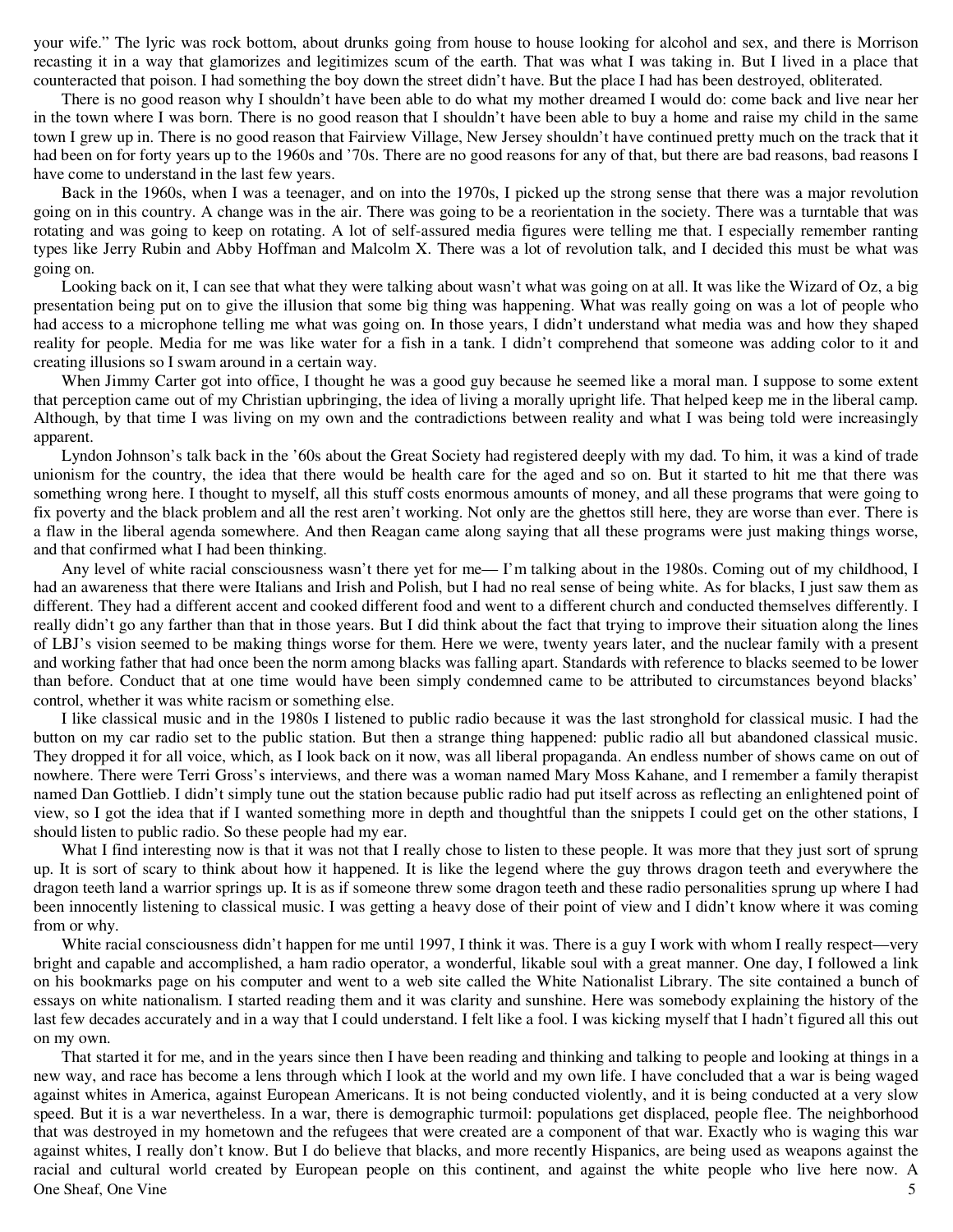sophisticated Marxist– type struggle is going on against white people, but instead of class warfare it uses ideas as weapons—racism, oppression, multiculturalism, diversity, white privilege, and so on. It manipulates, even creates, ethnic and racial grievances against whites and uses them to bludgeon white people.

What had been submerged all of my life—my race and my heritage—has become front and center. Before, I was just an American. Now, I am a *European* American. Before I was just a man. Now I am a *white* man. I admit I have cringed and retreated some in my time, but that was mostly because I couldn't figure out what was going on. Now I realize that I am part of a people who are being attacked and that truly they are my people, and I stand and draw the line.

The place I live in now, on the outskirts of Philadelphia, was a clean and safe place when my wife and I moved here fifteen years ago. But the pattern of my childhood home has been repeated. Non-whites have moved in and the neighborhood has deteriorated drastically. Before, there were a fair number of lower-end, poor white people, but they were never a problem. But we have problems now.

More and more, I find that this isn't a suitable place for my family. It doesn't reflect our heritage and values. The Catholic school here pushes multiracialism and doesn't put emphasis on academic excellence. My daughter went there for a time. She reported to her mother and me that the black boys were aggressive and that she didn't like them. That certainly didn't come from us. We hadn't said a word to her about race.

We learned first hand, and the hard way, that these liberal, multicultural schools don't work. We realized that we wanted a school of our own flavor. Unfortunately, the school that provides the closest thing to a European-type education is thirty-five miles away from where we live. So every day either my wife or I drive that thirty-five miles there and back. When we moved to this house, it was a nine-mile drive for me to work. Now, with the big expansion of office parks, it is twenty miles.

There is no neighborhood here at all for me now. A neighborhood is where your friends are and where your kid goes to school and where you work—that's what makes a neighborhood. My line of people needs to be bound to the earth. I need to belong to a certain soil, to a certain region, to a locality, and I need to stay in that locality, and for that process to go on for generations. I really believe that that my desire to be literally grounded is a basic white or European impulse, and that it has been irradiated in my people to a great extent over the last three decades or so. Part of this is due to economic factors, the globalization of the economy, and there are cultural factors, increased consumerism and individualism; and, in ways I don't fully comprehend, I sense these phenomena are part of this war against whites I have been talking about. In any case, I have to go to some other part of the country to find work. Really, I am migrant worker.

What a lot of whites have been doing is building gigantic houses on three-quarter acre lots in the far reaches of the suburbs. My take on that practice is that, whether these people fully realize it or not, doing that makes them pretty much impervious to encroachment; blacks are not going to come there. But these white people lose in the process too, because they have to own a \$350,000 house to pull this off and they wind up house-poor, with no money left after they pay the mortgage each month. All that money going into the house could be going into having a richer life on another level. If they could live in an old style house, they could get by on one salary with no trouble. They wouldn't have to work two jobs. If they could build a simple three bedroom semi-detached house in a town like the one I grew up in, where the lots are small and there are little gardens and walkways and so on, they could have something that is affordable, plus they could experience something really worthwhile: living in a tight knit community of white people.

My wife and I know that if we move we won't get more than we paid for our house fifteen years ago because of what has happened to the neighborhood. If it hadn't been for the literal destruction of my world, I would have been in much better financial shape that I am in now. My mother's house, when she dies, would have sold for a pretty penny, but it is worth very little on the market now. And if we move, I don't want to end up in a situation like my mother is in now in my childhood home, and like I am in, where the neighborhood is declining and I have to either stay and feel trapped or get out. I'd like to grow apple trees, and it takes years to do that, and you can't take your trees with you when you move. So we are probably going to rent the best place we can find near where I work and also buy a rural place and go there on the weekends and fix it up, and then move there permanently when I retire in fifteen years.

I'd like a house in a place that is like turning the clock back fifty years. I have been going to homestead sites online and reading homesteading magazines to get guidance and inspiration as well as to get some mental distance from the situation I'm in now. I'm reading about people who are forming small communities in places like Kentucky. I subscribe to mailing lists for homesteading and homesteaders, and I correspond with people who are actually doing this to get a sense of what homesteading entails and what their lives are like. They are all white, and while they don't talk about race, I speculate that at least to some extent there is a racial impulse giving impetus to what they are doing. Some homesteaders in rural Pennsylvania have invited me to visit, which I plan to do when I get through my current health issue.

It saddens me to think that I can no longer live in the place where my mother lives and where I grew up. There would be nothing more rewarding to me than to have a property like that passed down to me in the condition that it was once in. With each of the places my family has lived in, we have made material improvements, such as putting in a nice garden or gutting the walls and putting in new sheet rock and improving the drainage. Over decades, these changes add up to significant improvements: a better garden, a vineyard, fruit trees, a nice deck. By staying in one place, your property improves and you improve the community, and you form deep, lasting connections with people. That is the basic way our ancestors in Europe lived for centuries. They were tied to a place. There was a real value in that. Now, we sell places and move, at best to buy a better place. But personally I feel that I am all the time planting and I am never going to get the harvest and I am never going to live in a true community.

One Sheaf, One Vine 6 I talked with my daughter about the rural place I'm thinking about buying or building. I said to her, "If mom and I get a place like that, would you like to stay there, live there after we are gone?" She said, yes, she would. She was receptive to that idea and she is only seventeen years old. I think she understands what has happened to us, where we have had to pick up and start over, and she doesn't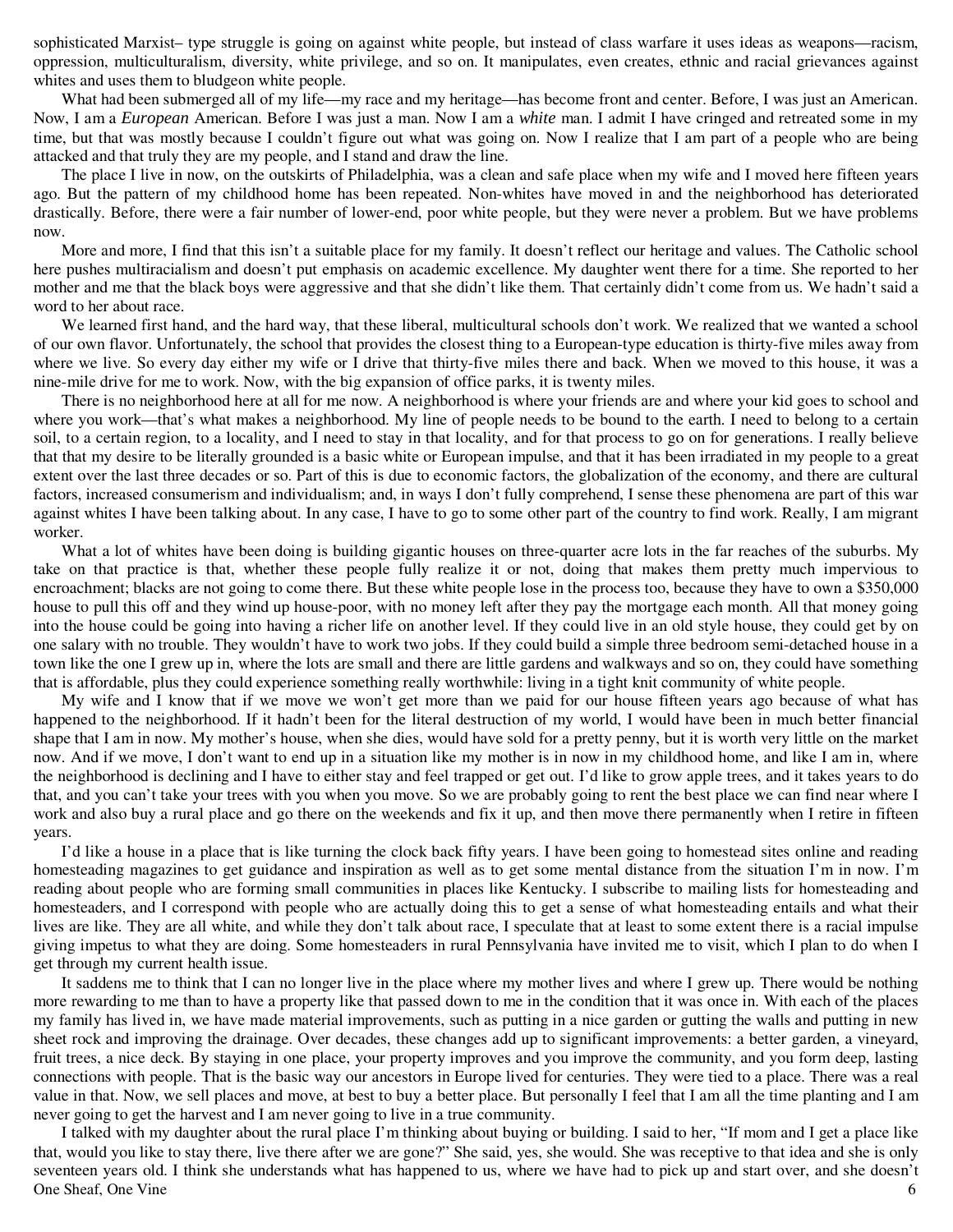want to get in that same pattern. That house will be twenty years of our labor, where we plant nice gardens and fruit trees and a vineyard, and make structural improvements. And while we are doing that, we will be in a community where we are with people who see the world as we do, and we will know people and they will know us. And then we will give the house to our daughter. I'll bet when my wife and I pass she won't just sell it and move on. She will consider it the place where she should live and she'll build on it herself. My sickness has come out of nowhere, but once I get over this, I'm going to get that house.

*Denis didn't get the house. He died a couple of months after telling me this.*

### **3 I WANT TO ASK, "WHY?"**

Laura Hayes \* is thirty -four years old and lives with her husband near Tampa, Florida. They have no children. Laura is about to *complete a graduate program in business administration and works part-time as a sales clerk.*

I was raised in northern Indiana and had contact with very few minorities growing up. There were some blacks that had spilled over from the Chicago area living there, but they tended to stay in a separate area of town. I would see them shopping, but that was about it. There were a few Asians who I believe worked at a nearby science laboratory, but I didn't have any contact with them either. That area is now heavily settled with Hispanics, but there were none there when I was growing up.

There were no minority children in the elementary, middle, or secondary parochial schools I attended. A few black people went to the church I attended, but they had the same decorum as the others in the church, and so I really didn't give it a thought. As for interracial dating, there was an understanding that they are who they are and we are who we are and interracial dating or sex just isn't appropriate. But that was all unstated. Nobody ever told me that. It just wasn't part of my thinking growing up to have dated out of my color.

Really, race wasn't a concern when I was young. Remember, this was a couple of decades ago, and all the government agendas weren't being rammed down our throats as they are now—multiculturalism, intolerance, diversity, immigration, and so on—or at least they weren't where I was in Indiana. As for the media promoting any kind of racial agenda, I suppose it was there, but I don't remember it registering with me at that time. Thinking back on it, I didn't have what could be called a racial identity in those years. Nearly all of the people I was around were white. I was white. I didn't think about it. That is just the way it was.

When I was young, life just kind of rolled along. We were all marching to the same drummer, I guess you could say. We shared a definition of the world. We were all clean and orderly and law-abiding. We all dressed nearly the same. We were friendly to one another. We went to one another's houses. We felt safe and secure. Doors were left open. I never worried about violence or shootings at school. I knew that, in years past, in the 1960s and '70s, the public high schools in town had suffered racial tension, but I was sheltered from that kind of thing during my years in school. I didn't have to ponder what was going on in society, think, "Oh, I see a trend here," anything like that. I was typical of the kids I grew up with. We just lived our lives.

College for me was also in northern Indiana. There were some blacks there and I did have a sense of their difference, their "otherness." They spoke differently and had a different way about them. But again, I didn't really think about it. It just was. After I left college, I moved to southern California and lived there for four years. That area was much more of a melting pot than I had been in. I was brought into contact with many different types of people. But people pretty much stayed in their own group. There was no rioting or anything like that when I was in California—this was after the Rodney King violence. I was in my mid-twenties at that time. No racial light had come on up to that point.

While I was in California, a friend of mine invited me to go with her to some Bo Gritz seminars. His focus was on government conspiracies and cover-ups and self-sufficiency and survival. He didn't have a racial agenda, although I did notice that there were no blacks at his meetings. I found the Gritz meetings very informative. They were a consciousness-raising experience. "Ohhh," I thought to myself. "There are things going on in this world you are not aware of! The world isn't always as it has been sold to you." That got through to me. Gritz emphasized taking the time to stay abreast of public affairs and I started to do that.

I moved back to Indiana to be near my family and went back to school and I was working, but despite a very busy schedule, I did what I could to keep up with what was going on in the world. One thing I did was subscribe to a publication called *The Aware Woman's Newsletter.* It had a personals column, and that is how I met my husband. He and I never talked about race when we were getting to know each other. It was when we moved to Florida after we got married that he started talking to me about things he was reading in a magazine he subscribed to, *American Renaissance.* It was at this point that my racial consciousness light came on. From then on, it has gotten brighter and brighter.

I started to read some of the issues of *American Renaissance* that were around the house. There were articles about the extent of black-on-white crime and other things that were not being reported in the mainstream media. "Oh my goodness!" I thought. "The media and the government aren't telling us things!"

I've also started reading articles on the American Patrol web site and other sites. I asked myself, "Why aren't the mainstream media talking about the things these Internet sites are covering?"

As time went along, I reached the conclusion that the media are never going to talk about these things because there is a large governmental campaign of some sort that the media are part of. And what is that campaign about? Nothing less than an attempt to ruin the civilization white Europeans have built in this country. Maybe I'm tying too many things together and going overboard and being too radical, but that is what I think.

I was reading someone's views on a web site recently, and he talked about the mongrelization of the white person. I thought that was a good term for what is going on. We are being fed the idea from every quarter—movies, television, newspapers, everywhere—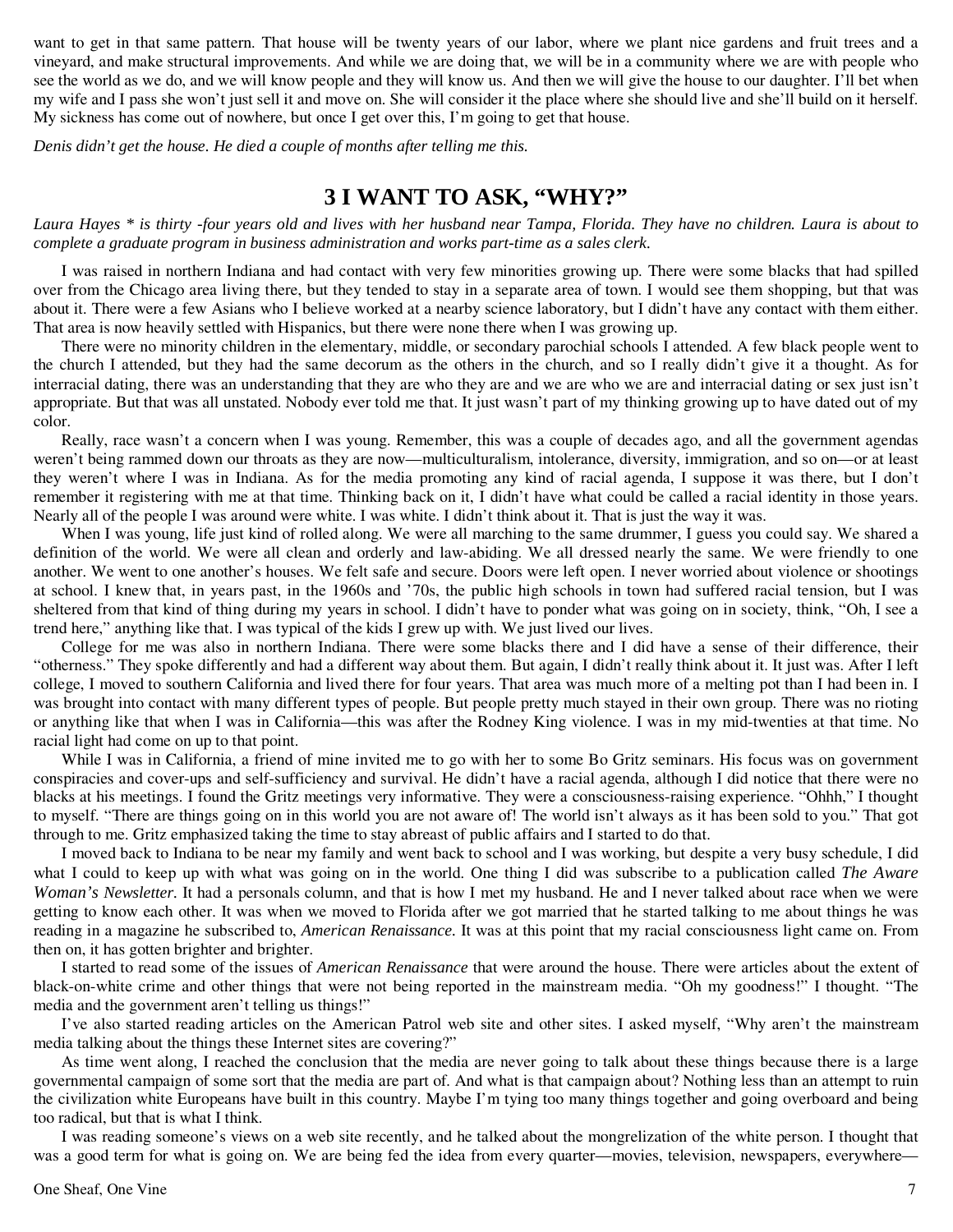that it is OK to marry interracially and have interracial children. We are being told by the politicians that we should embrace all the non-white immigrants that are pouring into our country. We are being fed the line that everybody's equal and they aren't. Socrates and Aristotle were white. The people who developed penicillin and invented the airplane and the computer were white. White people can think. I know it is unfashionable to say that, but it is true. It gets me on my high horse the way the schools are rewriting history. It really gets to me that we can't point with pride to all the white geniuses. White people have been the victors in history, but now in school children go through these exercises where they are supposed to relate to how the losing side felt so, I guess, they will go over to their side. We are not going to stay the winners doing that.

We are losing touch with our heritage as a race, and I don't think it is just a matter of chance that that it's happening. I know this sounds radical, but I think there is an attempt to do no less than obliterate the white race. I read somewhere that white people are only eight percent of the world's population. I think there are people out there that would like to see us be no percent of the world's population. I think there is an attempt to dumb us down, soften us up, and interbreed us with blacks and Hispanics. Then, after a few generations, we'll be so stupid and docile we will do whatever the people in charge tell us to do.

As for the government we have now, I think it is a crock, a farce. The current president [George W. Bush] is a one-worlder. His take on it is that what is good for the immigrants is good for America. Hogwash. The Hispanics pouring into this country now, most of them illegal, are different from the European people who came here, in capability, in work ethic, in culture, and in race. Personally, I think Bush is just a front man, in front of the curtain, so to speak, posturing and pandering to the crowd. I think all the politicians report to some kind of New World Order group who is pulling the strings. I really do. I think we are being maneuvered into becoming one big globalized, mongrelized melting pot, and part of that is tearing down everything the white man has stood for and done in this country.

Whoever is behind the curtain, whatever group—and I don't really know who they are—is very powerful and very insidious and very deadly to the Caucasian race. With all their talk about justice and equality, they are taking advantage of the basic fairness of white people, who are of a kind to have authored the Mayflower Compact and the Magna Carta and the Constitution. We aren't savages and that has been cleverly used to hurt us, because we are accepting the pitch to be tolerant, be accepting, to be nice. The Mexican people flooding into the country and those who want to re-annex parts of the United States, the Reconquista Movement, they aren't playing fair, they aren't being nice.

It is as if we are rolling over and saying, "Rape me again." It's incredible. "Whatever you want, we'll give it to you: our homes, our schools, our jobs." Several states are talking about giving in-state college tuition rates to illegal immigrants. That's ridiculous. And even that won't be the end of it. They will hire Hispanic faculty, discriminating against white applicants in the process, and these faculty will teach students what the war in Texas war was "really" about and what they should do about it. English as a foreign language programs will have to be put in place, and "Whitey" will pay for them. The parents won't be able to afford the tuition, and Whitey will pay it. The students will default on their loans, and Whitey will pay them off.

Whoever is behind the curtain is really clever, I'll give them that. I find it fascinating the way multiculturalism gets us trashing ourselves. Its gotten us to go on and on about all the terrible things we have done in the past and are doing now. Multiculturalism gets us to accept, and even invite, minorities blaming us for every problem they have. We wind up looking after others' welfare and serving their interests while we ignore our own. That is really clever. They have it so that we can't say anything positive about our race, our heritage, our culture, because that is white supremacy, and we can't say anything negative about minorities because that is racism. This has all happened quite recently, because even when I was growing up it wasn't in place the way it is now.

Go to the American Patrol web site sometime. It is run by Glenn Spencer. His site is mostly on immigration, although it does touch a little on whiteness. He points out that since 1965, ninety percent of immigration to this country has been non-white. The American Patrol site is a daily account of the ludicrous. We are supposed to give amnesty to millions of immigrants, which will only encourage more illegals to come across the border. I read in Spencer's site that they are actually putting water tanks in the dry areas so that the illegal immigrants from Mexico won't get thirsty.

The question I ask of myself is, once they ruin all the things European people have built up in this country and it becomes just like the place they came from —poor infrastructure, no education, gutted economy, bad medical care, crime, and so on—where are they going to go then? There won't be any more European people to exploit.

I have been trying to stay abreast of things mainly through the Internet—governmental conspiracies, immigration, white nationalism, those areas mainly. And I talk with my husband and some of his friends. This has been going on for the last two or three years, and it has affected my perception greatly, and some of my choices in life. Even though I know that I am going to be vilified, if I am in a conversation that leans in the direction of any of these issues, I will make one or two leading statements. But I can't say they have any effect. I can't undo all the brainwashing people have been through. The people I come into contact with day-to-day find some movie star more credible on racial matters than they do me. Everything nowadays is glitter and glamour and fluff. There is no substance.

And I have to say I think women are more susceptible to what we are being sold. Put a morally high sounding and emotional spin on something and women will buy into it. That is how you sell them something. "Do it for the children"—tell them that. It will get them every time. But what women ought to be asking is at what cost, what is going to come out of this?

One Sheaf, One Vine 8 I am not involved in big crusades right now. I'm not in any organizations or anything or taking on any big projects. I'm trying to make my marriage work and get through school, and I have a clerking job to bring in some money, and that keeps me tied up. But there have been small, personal changes in me. I'm more aware now than before of where I conduct my business and where I live. I'm thankful we live a little bit out of town, and I think a lot about where we will live in the future. I am more conscious of my connection to the media. I realize, for instance, that minorities are portrayed as virtuous and in need. They have been done wrong, send money now. I notice how ads and television shows—especially UPN—show interracial relationships involving white women especially. I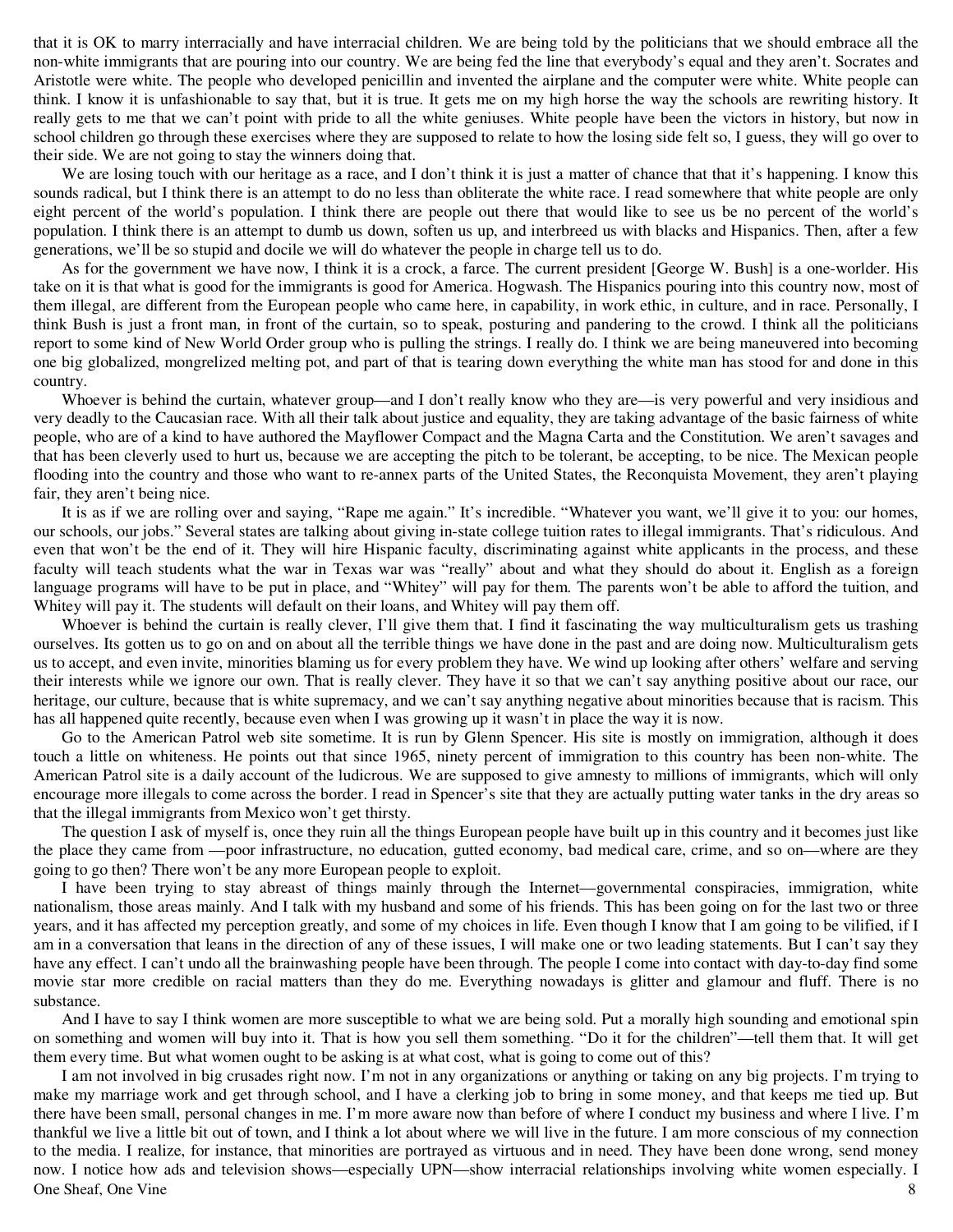wouldn't have picked up on that before.

Except for my husband, I haven't found anyone to link with who shares my outlook. A few of my husband's friends think like he does, so that is helpful to him. Maybe I am missing some people I could relate to because I don't exactly announce my views loudly to the world. That can get you in trouble. My point of view is not something you want to wear on your sleeve. And if I did say something, most people these days are so busy and stressed they don't have time to think about anything but getting along day to day.

Where I grew up and my parents are still living, the black areas are still there, but compared to what it was like when I was in California, they aren't all that scary. You can drive through them on your way to some other destination and it's OK. I understand from my parents that the area has been heavily settled by Hispanics due to all the manufacturing in that area. To me, that is very sad. I see it as the disintegration of a good Caucasian area. My mother tells me that some apartment complexes that used to be all white are now all Hispanic and that they are unkempt. She says she notices the communication barriers in stores now.

One of the girls in my high school class married a black. My father saw her recently in town and she has three children. But that is an exception among the people in my hometown. That is in contrast to the large percentage of the population doing that now. I read in the paper today that a number of national companies are putting together marketing strategies specially targeted at mixed-race couples and biracial children because there are so many of them. Personally, when I am in Target or somewhere and I see a blond woman with a black man and mulatto children, I want to go up to her and ask, "Why?"

It breeds disgust in me to see what the people in charge of our society are doing. And what is even more disgusting to me is to see people accepting it. "Oh, it is so wonderful that we are all alike." No, we're not. No, we're not! Where I go to school now to get my masters degree, the classes are about sixty percent black. I can tell there is a difference in intelligence level–-the blacks just aren't getting the material. I wonder how they are passing the program.

I'm hit with what is going on in this society everywhere I go. I have to deal with it where I shop, everywhere. I call an 800 number and get put on hold forever by someone with an accent I can barely understand and with an indifferent and vaguely hostile attitude. Bushes, trees, cats, and every non-white human on the planet is favored over me. It gets frustrating. Sometimes I envy the ignorant and happy people who have no clue about what is happening to our country and our race.

There is some fear in me about really stepping out and being heard and doing something. Maybe some of that fear is because I am a woman and I wouldn't be as afraid if I were a man, I don't really know. I know I would prefer not having my tires slashed or being shot at. Beyond that, I am a shy person. I'm just not a public person. I can imagine a day when I will be asked to put my finances, reputation, and life on the line and do what I can for the cause, but I don't know if that is the hill I want to die on.

I'm getting my masters degree in a few months and I would like to do work that goes along with my beliefs, but right now I don't see any possibilities along that line. As a practical matter, I have to earn a decent salary, if nothing else so that "Cleotis" and "Consuela" can live nicely. Those parasites are taking my paycheck! They are squeezing the white middle class out of existence! If I can find work that reflects my beliefs and values, that would be great. If not, I will find as good a fit as possible. When things aren't so hectic in my life, I hope I can do volunteer work in this general area.

My husband and I have talked about what we are going to do given the circumstance in the world. We always keep the option open of just going off somewhere to get away from all this. We could go to Wyoming or someplace like that, but like most people, we have to be within reasonable distance of where the jobs are. And there is the financial aspect of selling our home and all the logistics involved with relocating somewhere. There are a lot of roadblocks to get around. Ideally though, it would be good to live in a small community of like-minded people in a remote area. We would be with people we wanted to be around and we'd have support, and if things got really bad we could sell, trade, and barter among ourselves.

It would be good if I could say where I'll be ten years from now, but the truth is all of my life I have never seen more than one step in front of me. I think of myself as an intelligent person, and I ask myself, what is my problem? Although a lot of people I know don't know what they want to do when they grow up. There is a character in *Winnie the Poo* named Eeyore who all the time wails, "Oh me, oh my!" I'll never be like that. I'll always diligently shuffle ahead. I'll keep forging ahead in the fog holding a lantern up high. I don't know where I will end up, but things will unfold a little bit at a time.

### **4 LEARNING ABOUT BOOTY ON THE BUS**

Mathew Rock is fifty and lives in Chicago. He teaches in a community college. He is married with two children. He has a whimsical *manner.*

I used to be a high school teacher, and I had a summer school teaching job in the summer of 1993, I think it was, and that was the first time I remember starting to think seriously about racial issues. I was teaching a class in world history. When you are teaching in the summer, you're pretty much working with kids who are the dregs of the student population; that's who's going to summer school. They aren't doing well, and they've got problems.

Anyway, I remember talking to another history teacher who was teaching another class and she had this handout and she said, "You might want to use this with your class." This teacher was Jewish, now that I think about it. I looked over the handout and it was about how the white race accidentally rose to ascendancy. I didn't say anything to this other teacher, but I thought to myself, what's this all about? I'm supposed to teach my students that it was just a mistake that the white race developed technologically and politically beyond the other parts of the world? What's going on here?

Another recollection, I remember a couple of years later and I was teaching computer technology in a community college—I had left high school teaching—and I had this guy in class who was a biology teacher in one of the local high schools. He was talking about how the latest trend was let's not make the curriculum Eurocentric. I was thinking to myself, we have all these freedoms and all the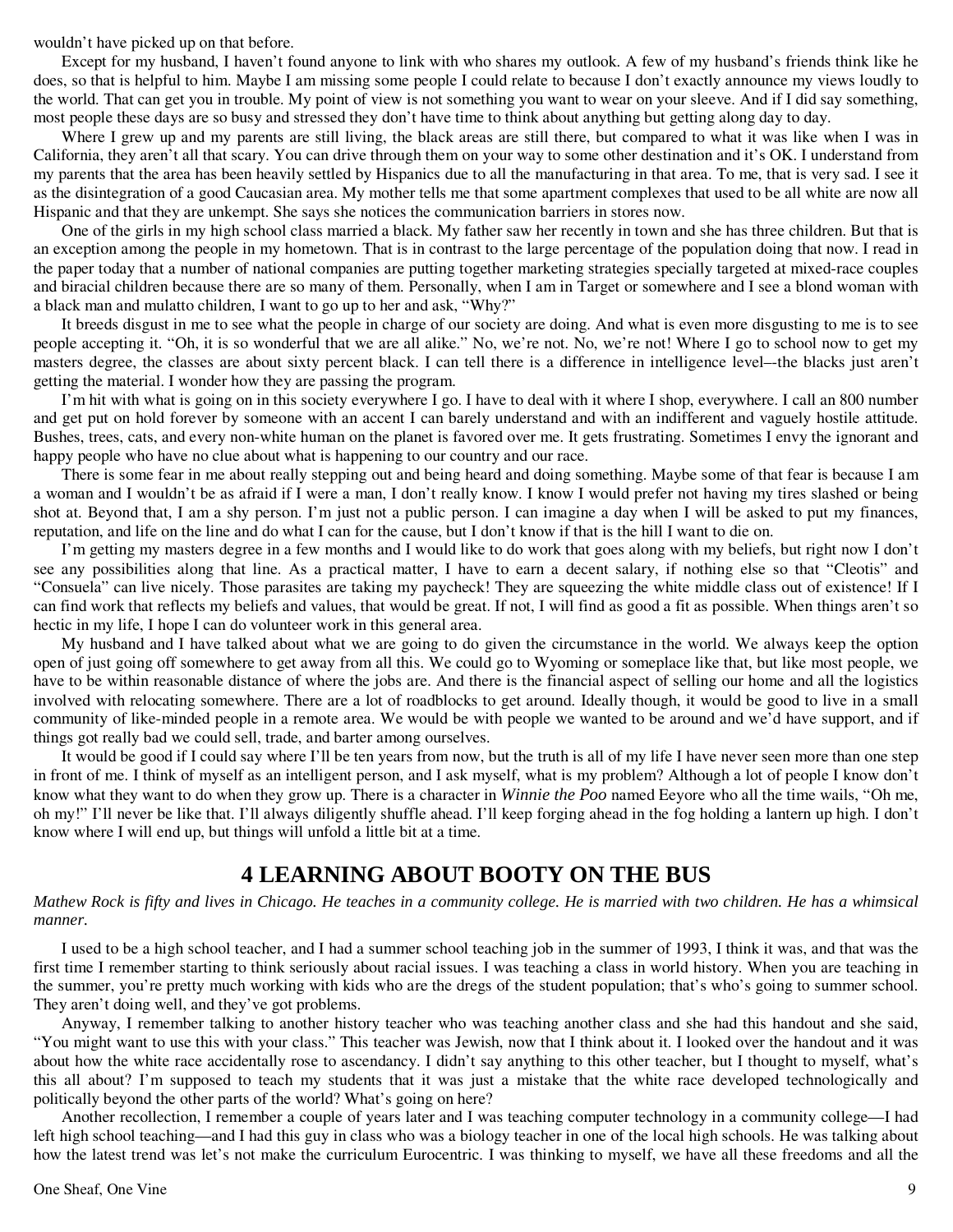great things our people did, and I'm sorry if they were heterosexual white males, but that is just how it was, you know? This brainwashing of white kids that they are supposed to be ashamed of being Caucasian and understand everybody else—what is this business, where's this coming from?

I think a lot of the racial tension in this country is people aren't taught the truth about the world and themselves. We get across to kids that nobody is responsible for their successes and failures in life—somebody else is. Everybody is just as good as everybody else and it's circumstances that account for what you get in life. Now, I have a friend named Tom Chandler. I've told his wife that the reason Tom is more successful in life than I am is he smarter than I am. I could look at it in a Third World and minorities way and say I'm being held back and that's why I'm not as successful as Tom Chandler, but that would be ridiculous.

There was a movie about a high school principal at a black high school in New Jersey, Joe Clark. He was played by Morgan Freeman, the black actor. *Lean on Me,* I think it was. There was a scene where Clark addressed a school assembly, and he said, "We're here to raise academic standards." He said, "Don't go blaming the white man and don't go blaming your parents for your shortcomings." I think to a great degree the animosity of nonwhites toward whites is they think they have to find somebody to blame for their shortcomings. I have plenty of shortcomings. I am a hopelessly flawed creature and I'm not the equal of Tom Chandler, but I don't blame my buddy Tom Chandler for it. He didn't do it that he is smarter than I am, and he didn't prevent me from becoming a millionaire. That is just the fact of it, OK?

There is this theory in education that anyone can learn anything. Well, I'm sorry but I am not going to understand molecular biology no matter what you do with me. There's also something called multiple intelligences that's the big rage in education. Like the basketball player Michael Jordan who used to play here in Chicago; his athletic ability, they are saying, is a form of intelligence. Jordan was a great player, you can't deny that, but don't try to tell me that this man is intelligent because he can put a leather ball in an iron hoop. They aren't fooling us with this multiple intelligence business. We know what intelligence is, and some people have more of it than other people and Tom Chandler has more of it than I do, simple as that.

My wife is certainly less vocal and strident about racial matters than I am, but she was saying the other day, "Why don't I get to have a culture?" She was saying, "If an Irish guy lived next door to a Norwegian guy"—my wife's Norwegian—"and the Norwegian guy lives next door to an Italian guy, you mean that is not a culturally diverse neighborhood?" My wife has a point. The Irish and Norwegian and Italian cultures are different from one another. Their traditions are different. Maybe in the Norwegian home they speak Norwegian and in the Italian home they speak Italian. What's this idea that you gotta be from Third World countries or black to have a culture?

There used to be a T-shirt on college campuses that the black students wore that said, "It's a black thing—you wouldn't understand." If someone paraded around with a T-shirt that said, "It's a white thing—you wouldn't understand," there would be a furor over that. A few years ago, blacks wore baseball-type hats with an "X" on it, I guess in honor of Malcolm X, and I think the hat was pushing a movie about him. Then other people started wearing shirts with a Confederate battle flag on them that said, "You wear yours and I'll wear mine." You can imagine how that went over. Whites are supposed to keep any show of pride in their heritage under wraps. Malcolm X called whites blue-eyed devils, but it is just fine to wear a hat honoring him. But that's the way the rules of the game go at the present time. The question is who set up those rules and how'd they do it?

I don't know if I agree with a lot of stuff they do in Scandinavian countries—I mean, I'm not a socialist by any stretch of the imagination —but things work over there and it isn't because their system is so great. It's because they're a homogeneous culture, the people have a common thread, and it's because of the make-up of the people. You have capable people there. I remember about seventeen or eighteen years ago, the Bears [the Chicago Bears in the National Football League] won the Super Bowl and everybody was talking about the great system [assistant Bears coach] Buddy Ryan had—they called it the "46 Defense." Ryan said it wasn't the system, that it basically boiled down to the fact that the Bears had more talent than any other team that year. It's the people not the system, that's the point— and Norwegians are good people, good white people.

I firmly believe that the big reason America is one of the richest countries in the world is because we've been predominantly a country of European people. This country could be a melting pot and have it work because everybody who came here was from Europe. But now we have this bio-stir fry going and it's not going to work. Race is the basis of culture. Genotype [internally coded, inheritable impulses] shapes culture, and phenotype [outward appearance] is an indicator of genotype. What I'm saying is you can predict how advanced a country is going to be and how people are going to behave by looking at racial make-up. It isn't all a matter of circumstance or luck. We are being pressured to think race doesn't matter, but it does.

The World Health Organization has criteria they use to measure countries—the gross domestic purchasing power, life expectancy, literacy rate, and some other things I can't remember offhand. The point is you can lay that measure over the white countries and black and mixed race countries of the world and get a perfect fit: whites high, the others low. You're crucified if you even hint at white supremacy, but you can predict with a very high level of certainty what a place is going to be like just by looking at its racial demographics. If you don't believe me, look at what happened to every American city when its racial composition changed.

The United States is such a popular place to come to because of what the white settlers and the other European people built here. People aren't pouring into any non-white country. We're still a majority European country, but I have read that whites will be a minority by the middle of this century. I think Clinton said that, and I've read it other places. I won't be around then, but I bet at that time we are more like Brazil or Puerto Rico is now than America is now. I don't want to go so far as saying race is destiny, but it's close. That's what I think, and I fully understand how unpopular and condemned it is to think that way.

One Sheaf, One Vine 10 Chicago has the fourth biggest Hispanic population in this country. San Antonio and Houston, and maybe El Paso, I can't remember exactly—anyway, all places down near the border of Mexico, and then there is Chicago at number four. Chicago got established as a center for illegal Mexican immigrants. If you're asking me why, I don't know. My wife's theory is it's because the rich want an abundant source of cheap labor. She works in a school that used to be in a white working class area and now it's heavily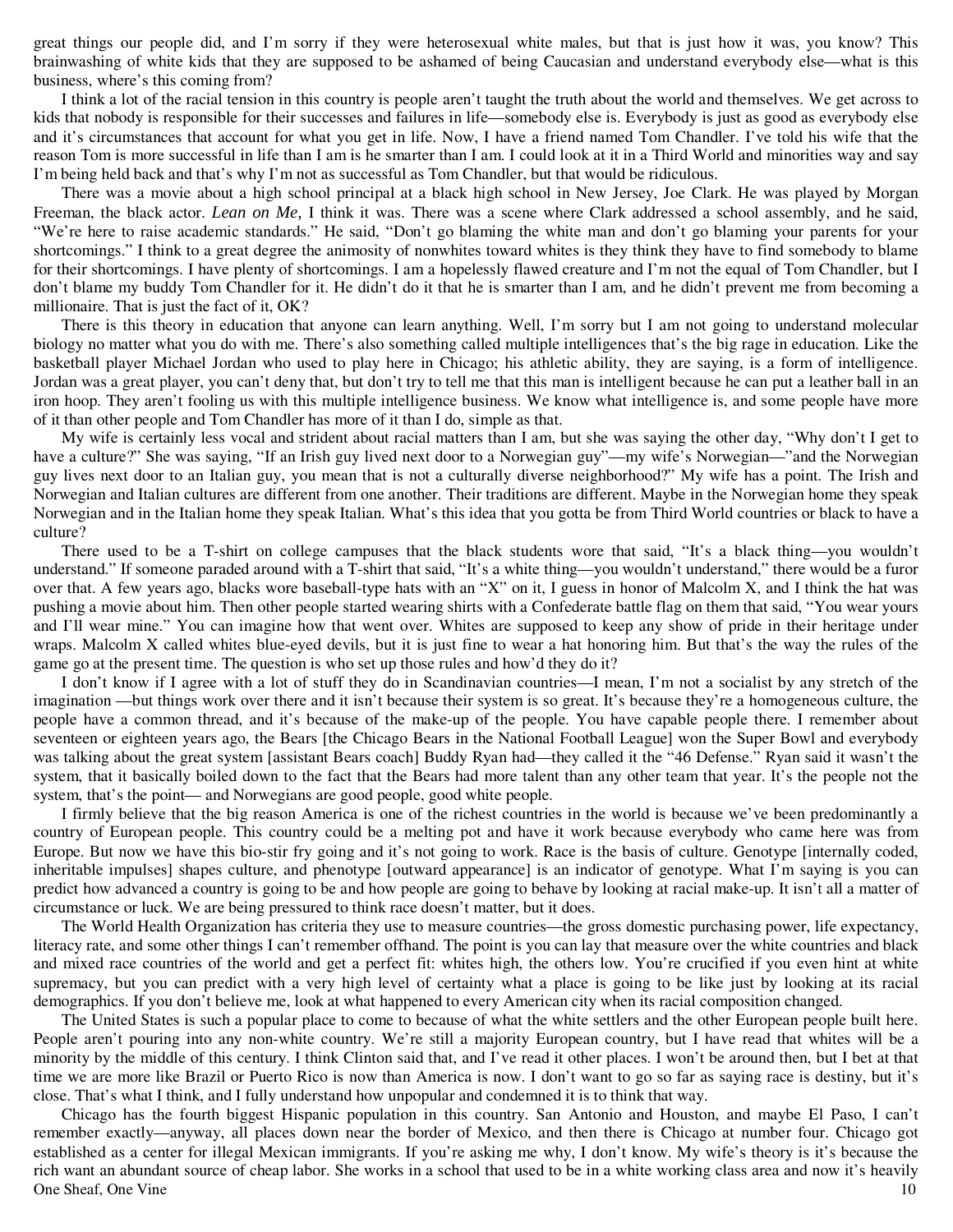Mexican. I agree with her about why a lot of Mexicans gravitated here. If the rich, or whoever is really in power in this country, didn't want these people here, they wouldn't be here. You'd have divisions of army at the border. They'd do something like tell the Mexican government you've got ninety days to stop it on your own, and if you don't, we'll consider illegal immigrants hostile forces and shoot to kill. Believe me, it would stop.

The news we get is managed, whether it is about immigration or anything else. When I was single, I dated a woman who worked for a local newspaper and she said that by the time something, let's say about race, gets into print, it gets fit into the official message regardless of what actually happened. Information in this country is controlled by a small elite, and if you don't go along with their agenda, you are represented as evil.

I have to admit the system of thought control works really well on white people, to the point that they turn on anyone who tries to talk about what is going on. We are the only people I can think of that come down on any among them who brings up anything related to their own well-being as a people. You know, a black person says, "Let's take a look at how blacks are doing," and other blacks don't go, "Shut the guy up." But a white person says to white people, "Let's talk about how whites are doing," and whites say, "Stone him, he's a Nazi!" We've been had.

Really, to a large extent we don't produce our own culture in this country. Hollywood does it with their movies and television shows. I remember the shows on television in the '50s. I'm not saying it was high art or anything, but I wouldn't have any problem letting my kid watch those variety shows and situation comedies. But it's just garbage now, MTV and the rest of it. Ugly, base, brings us down as a people. My theme is we have to start looking more at who is in charge of feeding us entertainment. Who are these people? Maybe it is Jewish revenge for the way gentiles have treated them over the centuries, I don't know. I don't advocate violence, but there could come a day where we barge into a Hollywood office like Marine raiders.

I believe a lot of the news and entertainment coming out of New York and Hollywood is propaganda. Like the media love to tell us how violent we are as a culture. You know, the United States leads the industrialized nations in murders and violent crime and so on. What they don't tell you is who among us is committing all this crime. You take out the minority crime and we are just like the Scandinavian countries or Belgium. White people commit just about the same level of crime no matter where you go. And that is also true of blacks—black crime rates here in this country are very much like black crime rates in African countries. High here, high there. But the mainstream media—and I'm including the book publishers, all of them—aren't going to bring that up. You might find out things like that from the Internet, but you aren't going to get it from *The New York Times.* That kind of information isn't in line with the program to get us to welcome minorities and all that comes with them into our homes and workplaces and bedrooms.

I have a nephew in his early twenties and he had a black girlfriend and he ended up marrying her and they had a child. This woman has turned out to be trouble and he has filed for divorce. Those of us who told him not to get involved with her in the first place were called racists. But I told him he failed to understand that the races have different ways of looking at the world and approaching things. He bought the idea he was getting in school and everywhere that we are all the same. We're running from the truth in this country, or maybe it's we're being led away from the truth. And it's cost my nephew big time. I mean, it is crazy—it's pounded into us. Some Hollywood actor in a movie will get up there and ... I don't watch a lot of TV and I don't want my kids watching it, all these shows and these little ads for diversity. Personally, I've always believed that high fences make good neighbors. I know that isn't a acceptable idea these days, but I think it is the truth.

My wife was talking about her childhood and everybody was white and she said, "Forgive me, but I liked the way it was then better than the way it is now." I said to her, "What are you apologizing for? They got you apologizing." There's this pervasive message that if you want to be among your own and you're black or Hispanic or Asian, you're fine, but if you're white and you want the same thing, you're a hater. They've got it painted that anybody who's proud of being white and wants to hang around with white people is, you know, a Nazi or something, or a Klansman. That's patently ridiculous.

The problem now is us whites aren't racially conscious. We've been so conditioned to be "other race conscious" we don't see blue-eyed poverty and suffering, or we glance at it and move on. If you have ever been to Appalachia you know what I am talking about. Last night, I was watching this show on public television about Sun Records [in Memphis, Tennessee] and [its owner] Sam Phillips and the birth of rockabilly music [in the 1950s]. [Sun Records is where recording artists like Elvis Presley, Jerry Lee Lewis, Johnny Cash, and Carl Perkins got their start.] Every one of those guys with the exception of maybe one or two came out of sharecropper backgrounds. They were all blue-eyed white guys that grew up dirt poor. Billy Lee Riley was one of them, although people don't remember him. He could have been big, but I guess Phillips decided to push Jerry Lee Lewis' record "Whole Lotta Shakin' Goin' On" instead. Anyway, nobody is going to tell me a lack of melanin and blue eyes means the world is your oyster, 'cause it's just not that way.

I got out of high school teaching for a while and was trying to get back into a Chicago high school, and the principal just came right out and told me that he had been told to hire a minority. Most of the time they do it but they don't say it. Three weeks later he gives me a call and says to come in for an interview, that he was having trouble finding a qualified black to fill this teaching position. I got that interview and then a second one. They were really candid with me. They said, you're more than qualified, but if we can find a black that we think can do the job without being so bad the roof caves in on us, that is what we are going to do. Well, they finally found a black and I didn't get the job. That does put me off, but more than anything I feel helpless. The ones who could do something about what's going on, the politicians, don't care about people like me. They are a professional class to themselves and they are interested in their own survival, bottom line.

One Sheaf, One Vine 11 My kid is seven and rides a bus to school. We adopted kids late in life. I'm going to be sixty-two when this kid goes off to college. Anyway, my kid is coming home and he's talking about booty and this and that and he's cussing left and right. He's obviously picking this up from the older black kids on the bus—where else does a little white kid get this stuff? It's one of the outcomes of diversity they don't talk about but we have to live with. My wife and I have talked about home schooling, but my wife would have to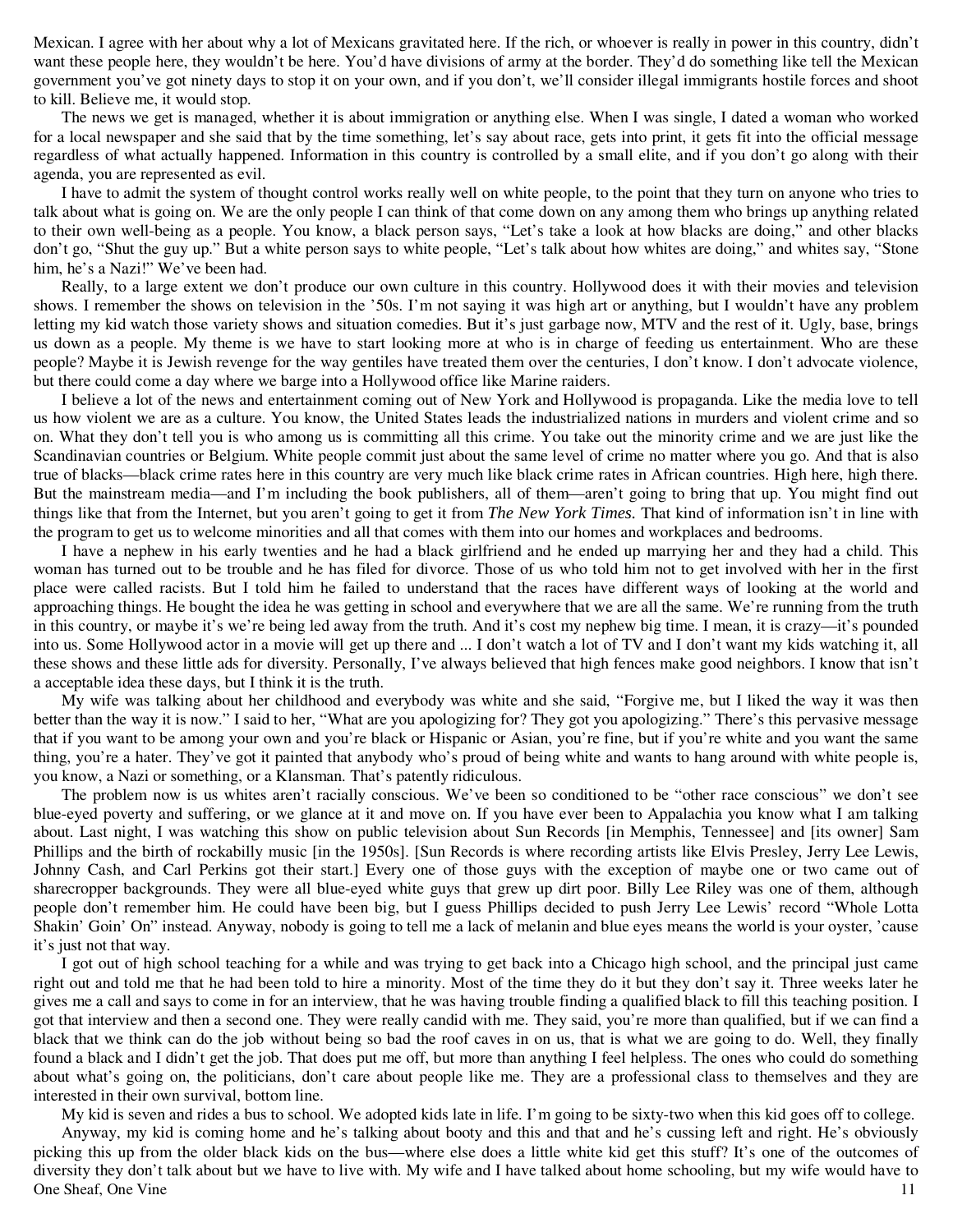quit her job and that would be tough on us financially, and I don't know if she wants to stay home all day.

I see us white people shooting ourselves in the foot. It just seems like we accept whatever we are told. And it's like as long as we have our TVs and shopping malls and SUVs we aren't even going to pay attention to what's going on much less complain and do something about anything. I guess one thing is to get the word out to white people that, hey, just because your pantry and refrigerator are full doesn't mean things are good.

### **5 SWF SEEKS STRONG, TRADITIONAL WHITE MALE**

### *An online personals ad read as follows:*

I am a 30-year old, single white woman seeking a strong, traditional white man for family building. I am a racially aware Southern gal with Scotch-Irish/Swiss ancestry. I am a graduate of a four-year university but have recovered from the brainwashing. I have worked as a newspaper editor, play traditional Irish and Appalachian fiddle, and like to dance. I am a former county beauty pageant winner, 5'6", 120 lbs., blue eyes, and have long, red hair. I am ready to have an intelligent, physically fit Anglo man support me in my role as homemaker. I welcome correspondence from racially conscious men.

### Margie O'Connor\* lives with her grandmother in a small town near Winston-Salem, North Carolina. She has a soft Southern accent *and gentle, sincere manner.*

In high school, I graduated fifteenth in a class of four hundred. I was the homecoming queen and played three different sports soccer, tennis, and basketball. I was most valuable player in soccer and tennis, and all-conference in all three sports. I had African American students on my teams and spent a lot of time with them. In those years, I saw myself as enlightened in that I was nonjudgmental about people who were black. Many other people I knew seemed to be pretending as though they didn't see black and white, but I saw their behavior as patronizing toward blacks. I felt as though I wasn't even seeing color and that I was treating each person as an individual. After high school, I went on to college and received a degree in psychology and worked as an editor for a newspaper for three years. I wrote several articles that touched on racial matters and some people implied that I was evil and hated black people and was one of those knee -jerk racists that Southern people are stereotyped as being. But I didn't come from that background at all.

Increasingly after college, I noticed things going on around me that began rubbing me the wrong way—the music that was blasting, television, movies, all the things that were being piped into our culture. It got to the point that it went completely against my grain. I was happy with my culture here—playing traditional music and going over to my ninety-year-old grandmother's house and hearing her talk about when there was no highway through here, and going over to my great aunt's house where she made quilts. I embraced what I loved around here and everyone else was talking about the next "Friends" episode and making \$60,000 a year. Also, over the past five years there has been a big influx of mixed-race migrant workers here—they work in tobacco—and everything is bilingual now. That has been very disturbing to me.

Two years ago, a friend recommended that I read David Duke's book [*My Awakening].* Reading that book, I saw that Duke isn't the ogre that he is painted as being. He is a very intelligent and thoughtful and sincere person who at a young age became committed to deal with some very controversial issues. He talked in the book about his childhood—he is Southern, as I am. I felt a kinship with his story. I thought, here is someone I can relate to. Here is someone who, when he was young, instead of getting involved with art or music or sports, got involved with social issues. David Duke's book helped me put words to what I had been experiencing. Reading that book was a real turning point for me.

About two weeks after I read the Duke book, it just so happened that he was scheduled to speak about thirty minutes from where I live here in North Carolina. That area has a lot of chicken farms and is around fifty percent Hispanic now. Not to get all mystical, but I saw his coming to my area as a sign. I went there and met him and got him to sign my book.

For a long time, I have been disenchanted with the idea of just having a professional career—being a career woman doesn't appeal to me. Duke's book has a chapter called "Women and Society," I think it is, and that helped make it all right for me to say, "I just want to stay home and play music and have a garden." My mother is on the big kick of me going back and getting my masters degree for some reason. She still doesn't get it.

Until I read the research Duke presented in his book, I was of the belief that there were no real differences between blacks and whites. I accepted the argument that any differences that we saw were a product of slavery and poverty and the lack of opportunity. If you were to suggest that blacks in Africa seem to have the same problems that blacks do here, I would have said that is was because of the harsh conditions in Africa. But Duke used the example of Iceland, which is a godforsaken place. The white people there have managed to turn it into a thriving economy and livable place. Duke compared Iceland to Haiti. Haiti is a virtual Eden, with ports and natural resources, yet it is like a cesspool.

When I go into town, I get accosted by black men on the street all the time. They make overt comments and just glare and look me up and down. I am now of the belief that that behavior is every bit as much a part of them as the color of their skin. I don't believe anymore that what they do to me is simply a product of their rearing. And I think there is a difference in intelligence, and in temperament, I guess that is the word for it. To me, an evolutionary argument to explain racial differences, or a good portion of them, is completely reasonable. Duke has a section in his book—not that he developed the material, but that is where I got it—that in human beings, like with any animal species, any trait that enables the species to survive is the one that will be selected. If you evolve in extremely cold conditions, that selects for different traits than if you evolve in an extremely hot, tropical environment. That just makes perfect sense to me. The Duke book goes through my mind whenever I see black people acting as they do.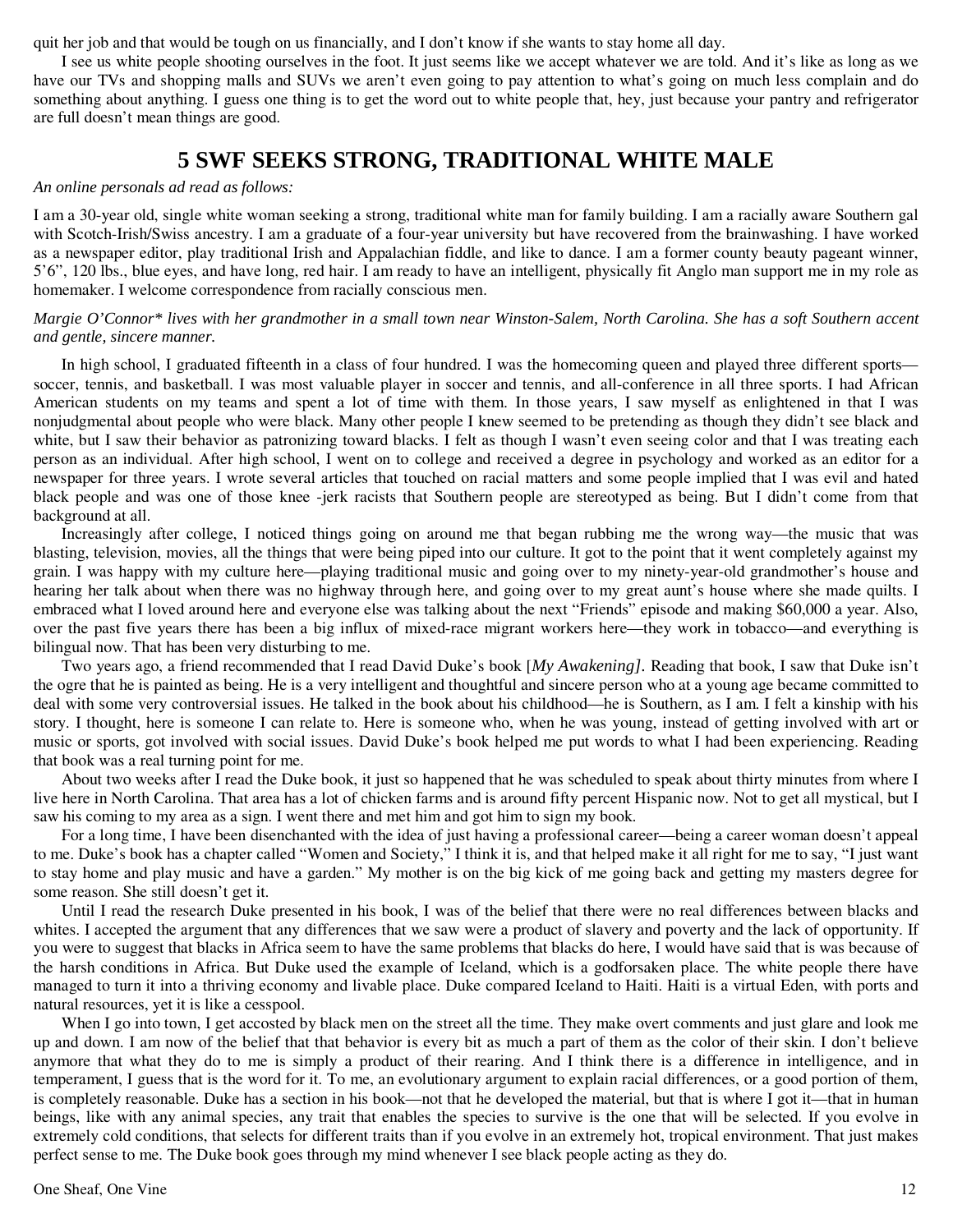When I was working at the newspaper, I went out on a limb a few times about the black issue. I cited some violence and rape statistics, and I know that gets controversial. Make the suggestion that black men are more violent and you are going to be called a racist. But you can't deny that they are committing these crimes and that it's not getting any better. I think it is best for the happiness of all races, not just the white race, that the races remain separate. I don't think there is going to be a peaceful world until all the races have their own separate spaces. There is a furniture market around here, and people from all over the world come here to it, to this little city. There is something enchanting about that, to see all the diversity in one place. But then I just want everybody to go home. It is ironic to me that those who praise diversity don't favor separating the races. Races living together encourages both cultural and physical interbreeding, and that dilutes the uniqueness of each race and blends away their diversity. Nature provides wonderful diversity, and then the diversity advocates take it away—it makes no sense.

I don't believe race-mixing [interracial coupling and procreation] is a good idea. Really, I have never been attracted to that. Actually, I think if they could peel off the layers of media and school propaganda, practically all white women would feel as I do. So many women I know are taking Zoloft and other anti-depressants. To me, that is a symptom that something is just not right in their lives. They are being conditioned by the media to go in directions, interracial dating being one of them, that aren't true to their nature and aren't going to bring them happiness.

The Duke book talked about how the media are basically Jewish dominated, and after re-reading that material and thinking about it, I have come to see that as a major part of the disease in this country. I'll give you an example: Country music has always been associated with the South and Christianity and people going to church, and it has always tended to be conservative. The country music station that plays videos never had any racy things on it, and on Sundays it always maintained respect for the day. CBS, which is Jewish owned, bought the station and now I see commercials for rap music. This past Christmas, they played a movie that had no Christmas theme at all. It had the most explicit sex scenes that I have ever seen on television.

I don't necessarily think that Jewish men are sitting around openly saying let's put these things on television and in the movies to force cultural norms on white people and completely corrupt their whole race so it makes it easier for us to control them. But I now see Jewish people as a separate race, and I have concluded that psychological traits can be as much a part of someone's being as physical traits. The direction Jewish people take things, I think, is just them, is just a reflection of who they are. And I think it is their strategy for survival and success and that they don't have to talk about it. They just understand it among themselves. Actually, I am in awe of what they have been able to do considering that they are only two or three percent of the population and yet control most of what people see on television, listen to on the radio, see in the movies, and read in books.

My younger brother is a victim of what is going on in this culture. He's 6'4" and has broad shoulders. He should be lifting things and working in the fields. But it seems that he, like so many white men, is distracted and—I don't know quite how to put it—softened, or domesticated, or emasculated somehow. People like my brother evolved from nature. Nature is in their souls. But they are losing touch with that. They are being taken away from things that are real and important to things that are not real and that are trivial. I'm talking about the kinds of lives they see portrayed in the movies and on sitcoms. Nothing disturbs me more than to see a group of white men watching an NBA game and spending all their time idolizing those kinds of people. On MTV, there is a show where they tour celebrity homes. My brother watches it. He sees these black athletes who have multi-million dollar homes and Rolls Royces. For white men like my brother, hardworking men struggling to have something for their families, it makes it seem like what they are doing isn't as important as what these athletes are doing. The media has made out athletes to be the big heroes of our day because they can put a ball in a net or run with a football. My brother watches that and is affected by it.

Also, all the explicit images you see everywhere now encourage men to think that if they are happy staying home with their wife and kids, they are uncool. If they aren't hooking up with their mistress on the weekend or going to the strip clubs, something is wrong with them. I think that white men who normally would be happy with a family and a home and having somebody to support them and encourage them feel pressure to do things that deep down they don't really want to do. But they feel the whole world is doing it, so what's wrong with them? They think they should be out doing the same thing.

I have some guy friends who, for certain, feel the same way about the race issue as I do. You can see it in their eyes when loud blacks drive by acting, to put it simply, crazy. But they don't really say anything. And here is where I see white women coming into this. I think white men suppress their views and their true natures about race because they know white women are going to be embarrassed and afraid that the men are going to lose their jobs. The white men know that the women are going to be worried that their friends are going to think, "She's married to a horrible racist." I can understand why women want to stay away from the race issue and the immigration issue because they insinuate hate, and women are supposed to be compassionate. Women like things that are pretty, and these can be ugly issues, that's true, and it is seen as even uglier when a woman speaks of these things than when a man does.

But nevertheless, women need to speak out about these things. If a woman loves her children, she needs to speak out. If she doesn't want them to be enticed into a base and alien way of life, she needs to speak out. If she cares about her children's physical safety and her own, she needs to speak out. If she cares whether her children become a minority in their own country, she needs to speak out. With the influx of non-whites into our land, we are losing our cultural identity and unity. White women should be repelled at the idea of our sacred space being turned into an Africa or a Mexico. They ought to be outraged that they and their children are not able to walk on the street without fear of being accosted or raped. Nothing is more important than women letting their men know they support them in dealing honestly with their feelings. At the very least, women can stop being barriers to men confronting this crisis in our lives.

One Sheaf, One Vine 13 I've quit the newspaper and am living with my grandmother. I'm building a small cabin on eight acres of land I bought five years ago. I have plans for a home I'd like to build, and I'd like a big garden. I've studied Jefferson's designs for Monticello for inspiration. To bring in some money, I do temporary work in Winston-Salem, which I'm not real happy with. Taking photographs is a hobby of mine. I'd like to get better at that. I started a novel a couple of years ago and I hope to complete it. The book is a Southern novel and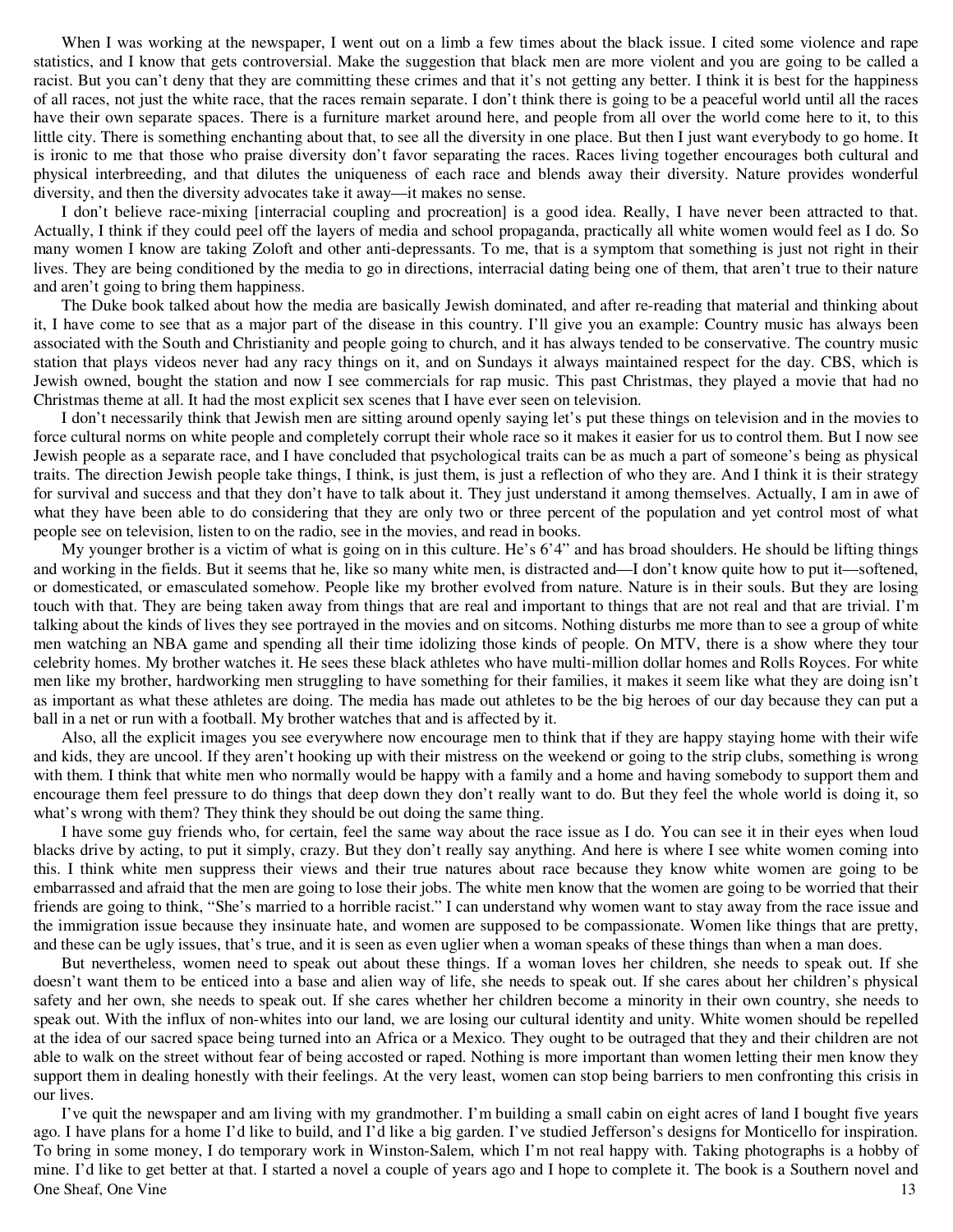somewhat autobiographical. The whole story is laid out and I have bits of chapters written. I've filled several notebooks full of paragraphs and ideas. Someday I would like to get a horse.

I have played and sung music professionally on and off for the past ten years. I've written lots of songs, but I've never done a CD of them. That is something I would like to do. You definitely have to look a certain way these days to be in the country music business, and I guess I have the right looks. I kind of have a problem with that, though. I mean, you heard me talking about what the media do, and now you hear me talking about wanting to manipulate the media to get my music played on the radio.

I'd like to travel more and I think the music would let me do that. I haven't traveled a whole lot. I've been mostly happy here. I dated someone from the time I was twenty to the time I was twenty-eight. I'm a curious and independent person, but I guess his company made me happy just to do simple things here.

I'd love to have a place that is isolated, with lots of animals and children around and with me free to do my creative things. I had a lot of love and support as a child, and that is what I have to give to the world. My life situation now makes it almost impossible to do any of these things I have talked about. I can't have the children; I don't have a husband. But even though right now I don't have what I want, it is comforting to me to know what it is. I could go on to graduate school or do whatever else I wanted to do, but I am in touch with what makes me happy. I have this picture in my head.

It's hard right now for me to say, "OK, I'm going to find a husband." I'm wary of going after it directly like that. I don't think that is how it works. I think I need to continue to do things that make me happy and he will be there on that path. I feel strange for the ad to be there. I didn't actually write it. My friend wrote it. He's known me for a long time. It was his idea. He's the guy I saw for eight years. I know that must sound very strange that he wrote the ad.

It isn't a natural thing to be living with your grandma when you are thirty as I am. But she is sort of a surrogate in place of not having a husband. She kind of fills that role a little bit and my mom does too, and I have friends. But really, nobody looks out for me or protects me. That may reflect a general lack of reverence for women nowadays. I think all women want to feel secure, that they are going to be looked after, that there is someone to take up for them. I guess it is just a primitive thing. You want somebody to be there to protect you, to beat up the bad guy. No matter how strong I might think I am, how much I go to the "Y" and work out, there are people who could overtake me in a minute, take me off and I'd never be seen again.

### **6 MORNINGS IN PHILADELPHIA**

Bill Jordan \*, fifty-three, lives alone in Philadelphia in a neatly kept apartment and works the night shift at the post office. His cerebral palsy has worsened over the years and he gets tired easily and his speech slurs a bit at times, but he is still able to make it to *work every day.*

Historically, there has always been a certain level of racial consciousness in this country—you know, a basic understanding that this was a country for white people—but I think most Americans have been nationalists more than racialists. I know my primary identification growing up was as an American, that's how I saw myself. From an early age, I felt a connection to the people who founded this country and the immigrants who came honestly here and blessed us with their presence and what they created for us.

It was in the 1960s when that started to change for me. That's when I started hearing slanderous things from black militants about whites and race relations here in Philadelphia were atrocious. It became clear that the black activists were talking about me, and that increased my sense that I'm not just an American, I'm white. I started to see that blacks felt connected to one another and that whites didn't feel that kind of connection. We see ourselves as individuals, or nationalities—Polish or Italian and so on—or as members of religious groups, or maybe part of some order like the Elks or something, but we don't see ourselves as a race with a common heritage and destiny. That detracts from our ability to defend ourselves and our interests when we are attacked by a group with a strong sense of commonality, whether it's the civil rights movement or anyone else.

During the 1980s I came to the realization that there was a Jewish consciousness and that Jews looked out for themselves first, ahead of the country or other people. In 1985, I think it was, Jewish groups were upset that Reagan was going to Bitburg for the fortieth anniversary of the end of World War II in Europe. [On May 8th, 1985, Reagan attended a ceremony at Kolmeshohe German military cemetery in Bitburg, Germany. One Jewish leader termed it "a callous offense to the Jewish people."] Reagan was trying to demonstrate the friendship that existed between this country and Germany, and I just thought that the Jews were putting their own interests ahead of U.S. foreign policy.

And there was a PBS program that I understand was Jewish produced that falsely claimed that the black 761st tank battalion had opened Dachau concentration camp. ["The Liberators: Fighting on Two Fronts in WWII" was aired on November 11th, 1993 on PBS and followed by a gala at Harlem's Appolo Theater.] I thought about that when I later read Kevin MacDonald's books [*A People That Shall Dwell Alone; Separation and Its Discontents;* and *The Culture of Critique].* What I got from the MacDonald books was that the Jews had a campaign of extermination waged against them in the mid-20th century and they were understandably trying to make sure that it never happens again. So they are going to do everything they can to keep whites from being unified and in control. Promoting blacks and civil rights helps Jews accomplish that. It puts whites down and makes them feel guilty. It gets whites attending to the black cause rather than their own. Integration dilutes whites' culture by bringing black ways of living into it, and it decreases whites' connection with one another and whites' political power. And, with intermarriage, it even helps bring an end to whites' very existence.

In his last book, *The Culture of Critique,* MacDonald talks about the Frankfort School of intellectuals, all Jewish, who fled Germany in the '30s and came to this country. [The reference here is to chapter five of MacDonald's book, "The Frankfurt School of Social Research and the Pathologization of Gentile Group Allegiances."] They were the founders of cultural Marxism, or political correctness, that is undermining our way of life in America. This country gave these people refuge from their worst enemy and what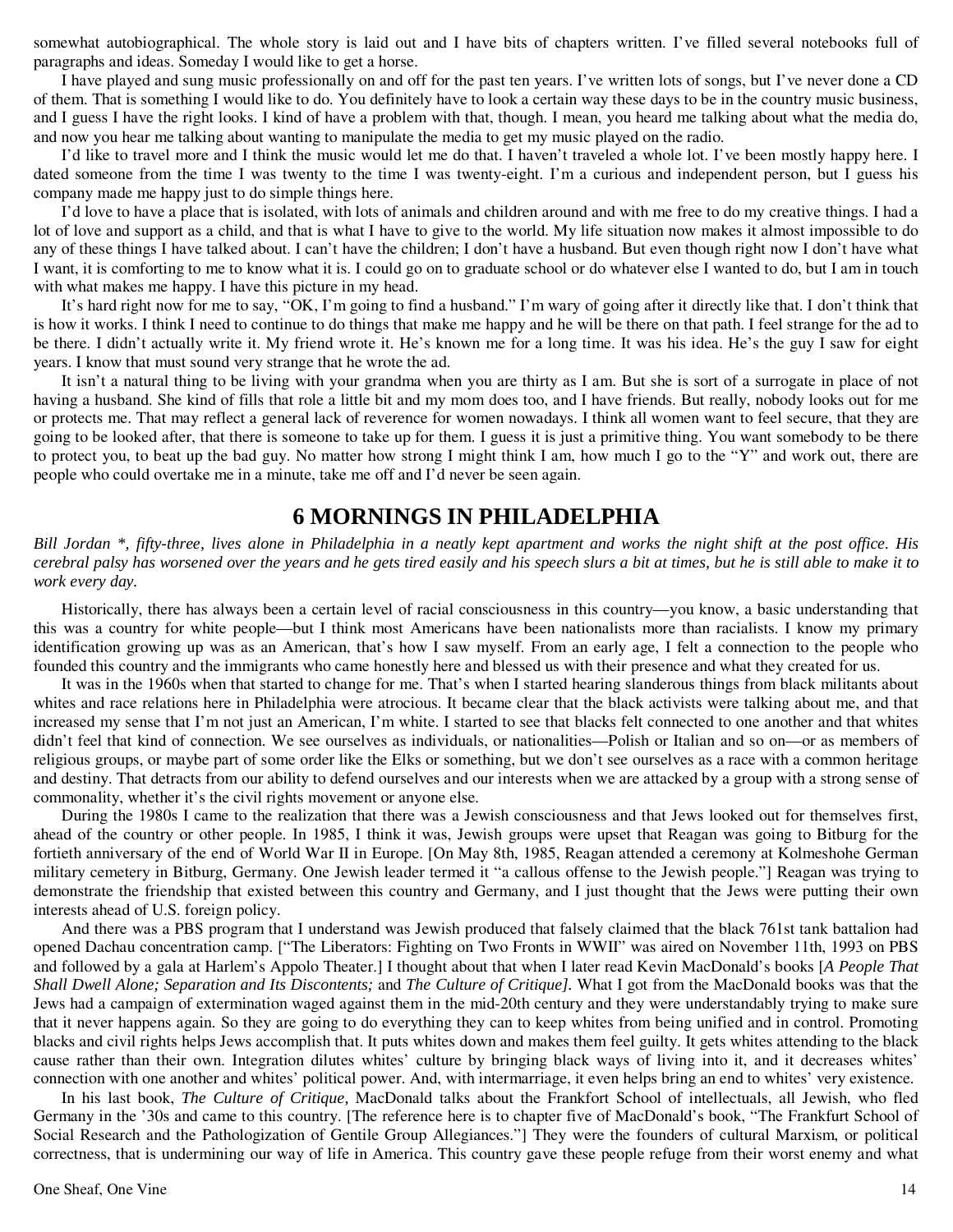do they do? They barely collected their luggage at the docks before they started subverting this country. But I suppose since they see us as an alien people they don't think they can commit a sin against us or against this country.

Jews don't want America to be a unified white country. That is why they are the biggest ones promoting open immigration. Jewish groups were very effective back in the 1960s when they lobbied to change the immigration restrictions we had established in the 1920s. [The reference here is to the Immigration Act of 1965 that greatly increased the amount of non-European immigration to this country.] The neighborhood where I live in northeast Philadelphia used to be about ninety-five percent white. Now we are being inundated with people from Pakistan and Mexico and all over. This area has drastically changed.

In Peter Brimelow's book [*Alien Nation: Common Sense About America's Immigration Problem],* there is a quote from a mainstream Jewish figure by the name of Earl Raab to the effect that "We're going to see that there are so many Third World immigrants in America that whites' power will be diminished and it will be safe for Jews." To me that is just infuriating. Ninety years after giving people like Raab refuge from the Czar over in Russia and one of them says something like that. But I have to give those people credit. They are getting the job done. From what I understand, according to the U.S. Census Bureau, the projection for the population of this country in the year 2100 is well over 500 million people, with probably twenty to twenty-five percent of them white. Kevin MacDonald said in his preface to the paperback edition of *The Culture of Critique* that there are four or five issues that we have to solve, but if we don't solve the immigration issue, we'll be inundated and our chances of solving these others will be cut off. Immigration is a particularly tough problem to tackle because big business wants it too.

If you'll notice, the Jews are big supporters of affirmative action, something else that decreases the influence of white gentiles generally and men especially. For instance—I think I have these numbers right—Harvard used to be eighty-five percent white Christian. Now it is twenty-five percent.

And Jews have been very prominent in the feminist movement, from Betty Friedan on to the present time. [Friedan's seminal book, *The Feminine Mystique,* was published in 1963.] You could even call it Jewish feminism and not be too far off. Feminism splits white women from their men. Men are seen as "them," the enemy, when white men and women ought to be working together. It gets women running after careers, and families and children suffer. I don't know if at the beginning feminism was meant to cripple white people, or even if that is the conscious intent now, but that has been the result. I'm just saying that if something brings white people down, look around and you'll find Jews.

Look, when [essayist and novelist] Susan Sontag says the white race is the cancer of human history, I have a right to try to figure out how many other Jews believe that, because they have immense power at the present time. Sontag makes commencement speeches and gets honorary degrees and nobody takes notice when she says something like that. Substitute "black" or "Jew" for white race in her statement and see what the reaction would be. There would be hell to pay. What Sontag said about whites is a genocidal thing to say. And what this Earl Raab said was genocidal, too, because when you displace a population you find it's harder and harder for white men and women to find each other as mates. And that could end in a slow genocide, a mixed race population. Do you see?

And don't think Jews aren't capable of mass murder and genocide. Lazar Kaganovich, who was Jewish, carried out the communization of the farms in the Ukraine in the 1930s where seven or eight million white Christians were killed in the process. We never hear anything about that, but it happened. Eighty to 100,000 Orthodox Christian and Catholic priests were murdered in the early 1920s in the Soviet Union. The Jewish-led Cheka, the secret police, was behind it, and most of its gunmen were Jews.

There is all this talk about anti-Semitism, but nobody talks about the anti-Christian fury among some Jews. Since the 1980s, *Commentary* magazine [published by the American Jewish Committee] has had articles saying Christianity provided the foundation for the Holocaust. Now, when you say a religion culminates in mass murder, what are you saying about that religion and the people who practice it? Look at how Christians are ridiculed in the movies and television now. Who do you think is producing those movies?

There is a wonderful book by Hillaire Belloc, who was an English Catholic political and religious commentator in 1920s. He wrote a book called *The Jews.* In it, he predicted a great cataclysm involving the Jews in the 1930s. And the reason was because of their involvement with Bolshevism. So Belloc predicted in general terms what happened in Europe in the 1930s. Of course, he's called an anti-Semite. But I've read the book and he doesn't blame everything on the Jews. He says that there's an incompatibility with Jews and Christians because of history, and basically that is the same thing MacDonald is saying.

I don't mean to imply that I think Jews are the only problem, not at all. Christianity is very much a part of the problem. It is such a universalist faith that, to a lot of people, to have any racial consciousness seems to be un-Christian. And just today, I read a quote from a Congressman who is well known for being on the forefront of opposition to attempts to restrict immigration. He has an Anglo-Saxon surname, which makes what he said particularly infuriating to me. Anyway, he was quoted as saying white people have no right to have racial pride. If anyone in this country has a right to have racial pride it's whites—you know, Washington, Jefferson, Lincoln, and all the rest. This culture was created by Mayflower Americans—that's in contrast to Ellis Island Americans— and they are the very ones that are being thoroughly demeaned in our colleges. Paul Craig Roberts, who's a syndicated columnist, says that the treatment of whites in this country is worse than the treatment of Jews was during the 1920s and '30s.

I read *Chronicles* magazine—that's my favorite. I was particularly heartened in the last couple of issues that Joe Sobran and Sam Francis [Sobran and Francis are also syndicated columnists] have taken on the *Commentary* crowd. Sobran pointed out that what Pat Buchanan called Israel's "Amen Corner"—[Charles] Krauthammer and all those people—immediately all got on the same page after the 9/11 attack saying that it had nothing to do with our close connection with Israel. Sobran said, "What are you talking about? For thirty years you told us that the Arabs hated Israel and wanted to push every Jew into the sea. They are obsessed with Jews, you said. And now this big thing happens and it has nothing to do with the Jews?"

Bush says that they attacked our buildings because they are jealous of our freedoms. It had nothing to do with our alliance with Israel, he said. And he gets away with it. People buy it. Amazing! Bin Laden was very straightforward about what his problem was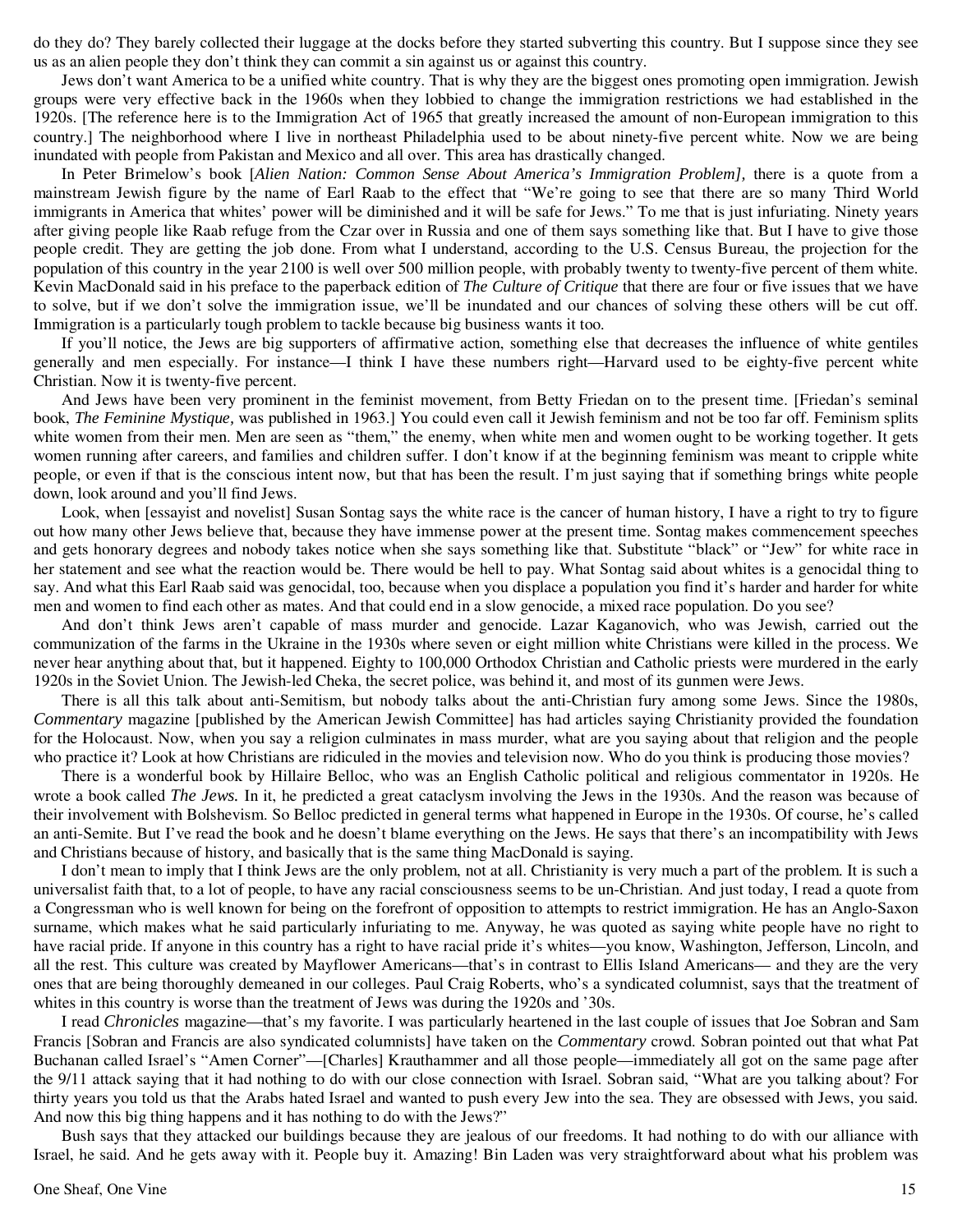with us: our troops in Saudi Arabia, our sanctions against Iraq, and our support of Israeli terrorism against the Palestinians. Everything we have done in the Middle East has been to serve Israel's interests against the Arabs. Switzerland's a free country. Why didn't they go after Switzerland? Charlie Reese, the syndicated columnist, said that there's an old Yiddish saying that there's nothing thicker than a Christian's head.

It's beginning to dawn on white people—I hope, anyway—that that we have no leadership. Take someone like Jared Taylor [editor of the newsletter, *American Renaissance].* First, practically nobody has ever heard of him. He gets to appear on radio talk shows every once in a while, and he got on the Donahue program when it was on cable, and very occasionally the *Washington Post* will give him a column. But the *Post* makes sure to line up six columnists to attack whatever he says.

Without an exception that I can think of, the white ruling class has no racial consciousness. They are a denatured bunch. Their main motivation is to preserve what they have. I think they have contempt for the average white person and have no problem making him a second-class citizen and discriminating against his children if it gets them ahead. The white politicians figure that the average white guy will never get off his couch and stop sucking on his beer long enough to make any trouble for them, and all they have to do to hold on to what they've got is keep the minorities calm with affirmative action and welfare and maybe even reparations some time in the future. If they thought it would keep them in power, they'd be fine with a million Mexicans flooding into Texas or California tomorrow. The few white politicians that do care about the flood of Hispanics across our borders would be hit with charges of racism—the cardinal sin of our time—if they tried to do anything, so they keep their mouths shut.

I think the Republicans have decided that Third World immigration has snowballed to the point where if they don't appeal to these people they're all going to vote Democrat. Peter Brimelow wrote an article in *National Review* magazine in 1995 or so saying that, with the big rise in the Third World population in this country, Republicans won't be able win a national election from 2008 on. So the Republicans have come up with a Hispanic strategy assuming whites will keep voting Republican no matter what.

And it is not just that minorities are coming into this country in droves, it's the kind of people they are. They're people with a welfare mentality, if you know what I mean. They will vote for whoever promises to take something away from someone else and give it to them. So the Republicans have gotten more and more into that game. Although it's to be seen whether it is going to work for them, because it is really tough to out-promise a Democrat.

As for the Democratic Party, they are also getting more and more dependent on minority votes. Take my Congressman here in Philadelphia. He is dependent on Third-World votes to stay in office. Do you think he is going to bring up the fact that America is becoming balkanized? Not a chance. And anyway, the Democratic party is the home of deraciated whites. Either they have no racial consciousness or they have been so effectively conditioned they are actually hostile to their own people. I really believe that there is a suppressed—or maybe not so suppressed—hostility toward their own people among a lot of Southern whites. There is an old saying that there is no liberal like a Southern liberal. They are the kings at being guilt-ridden. People like Clinton and Jimmie Carter just wring their hands over the history of the South. A lot of people on the left consider the United States illegitimate because of the dispossession of the Indians and the enslavement of the blacks. It's not just a Jewish position. So they are on a kind of parallel track with the Jews, who are—I don't know how many people know this—the biggest contributors to the Democratic Party.

I think we have to pay more attention to the way the media deals with race. We all know about the dragging death of James Byrd, a black man down in Texas, by some white guys. [In Jasper County, Texas in 1998, three white men beat and cut the throat of James Byrd, a black man, before chaining him by his ankles to a pick-up truck and dragging him to his death, decapitating him in the process.] It was played up big by the media, I suppose to illustrate all the white hate crimes that are going on. A pamphlet Taylor's group [The New Century Foundation] put out shows that ninety percent of interracial crime is black on white, not the other way around. You'd never know that from watching television and reading the newspaper.

Let me tell you about a horrible racially motivated crime that was covered up. [In 2000,] a little white boy, eight years old, named Kevin Shiflett was standing in the front yard of his grandmother's house and a black man, yelling racial slurs, cut his throat. Now, the media does not want us to know about that hate crime because they want us to integrate with blacks, that's the program. And if we know what's happening, like Kevin Shiflett's murder, and all the statistics around assaults and robberies and murders of whites every year by minorities, and the actual number of white women raped by blacks and Hispanics every year, we might not be so ready to integrate with minorities like we are supposed to. One reason that Sam Francis is such a gem is that he reports things like the Shiflett case.

It's hard to defend yourself when you don't see yourself as a people, and white people don't see themselves as a people. Even if we did, I'm not sure we have the guts to protect our race and our place on this earth. I'm the son of a combat veteran in World War II, and I'm proud of my heritage. But I live in a country where the term brave white man is an oxymoron. Anglo-Saxons like me founded this country, but the mighty have fallen, or at least we are falling and falling fast. We're under siege as a race and we need to be together more, and we need leadership and we need to take action.

One Sheaf, One Vine 16 Maybe 9/11 will wake us up some, I don't know. We've had this tar-baby alliance with Israel for a half-century and it has gotten us all of her enemies. All the Arabs want from us is to sell us oil like they do every other country. They would have no problem with us if we weren't so tied up with Israel and supporting its attacks against the Palestinians. Back in the early '90s, we picked a fight with Saddam Hussein, who had not attacked America or any Americans but who just happened to be Israel's big enemy, and then Bush junior gets in and starts doing it again at the bidding of people like Richard Perle and Paul Wolfowitz. Sobran in one of his newsletters said that in the period when the Senate was deciding whether to approve the senior Bush's war, the American Israel Public Affairs Committee [a Jewish lobbying group] was all over Capitol Hill pushing for that war. And the same people—AIPAC and the neoconservatives, almost all of them Jewish, like William Kristol, Norman Podhoretz, David Frum, and Jonah Goldberg—were banging the drums to go after Saddam again ten years later. Really, what happened on 9/11 was predictable, and if we keep doing Israel's business in the Middle East we'd better be prepared for something like that to happen again on our soil. The Arabs have proven they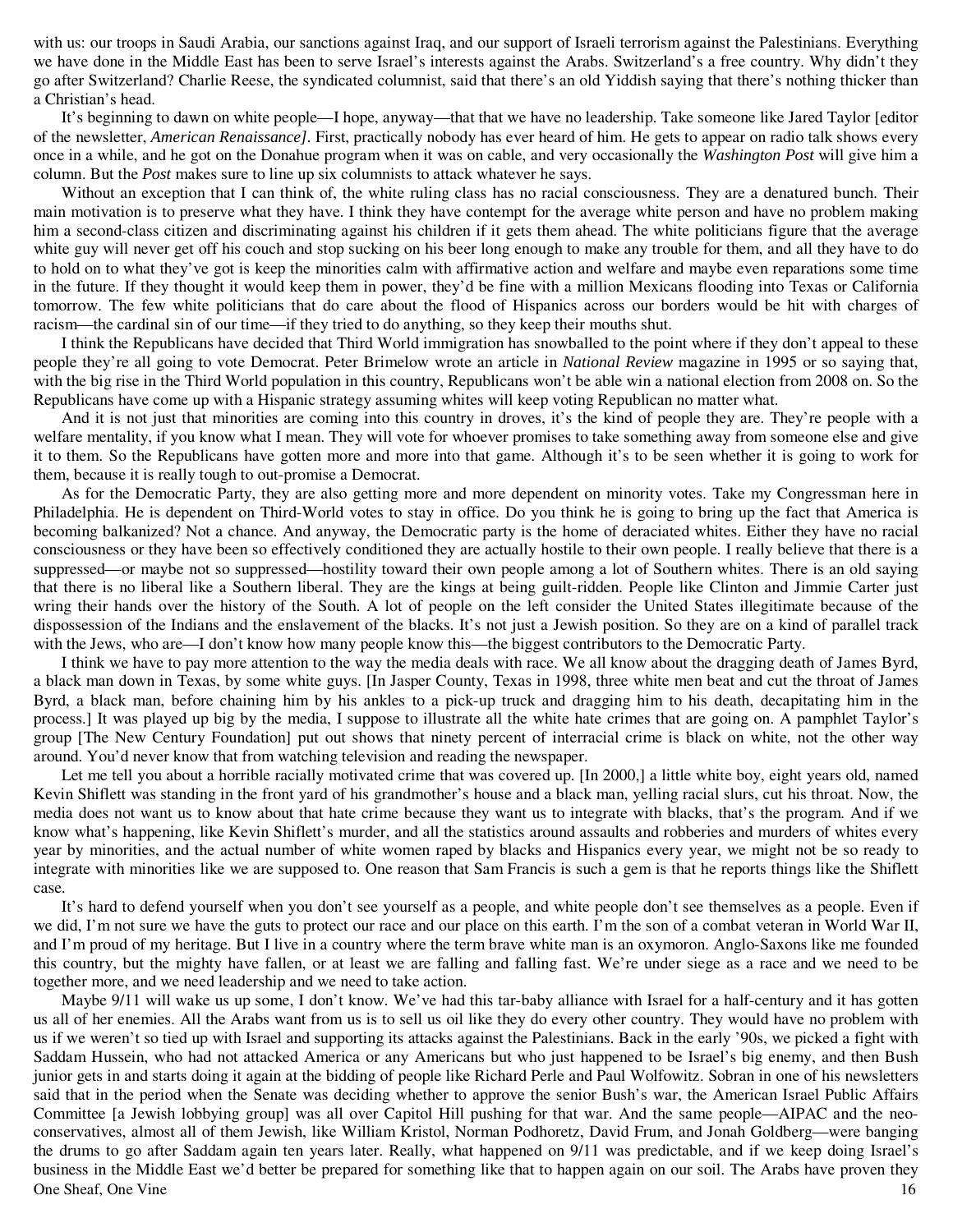can, and will, hit us hard, right here in this country.

To be honest about it, I don't know what I can do personally about what's going on with race. Unfortunately, I have cerebral palsy, and it's been getting worse as I have gotten older. I want you to know that when I was thirty years old, or thirty-five, I was a pretty capable person. I work nights at the post office because I really have a hard time just getting up and going. I was married young and basically it didn't work out, and so I'm pretty much alone now. I've got a nice, comfortable apartment here that I rent. I sit here in the mornings before I go to work and have my coffee and read the newspaper or a book. I write my Congressman every once in a while and I try to talk to people when I can, like I talked to this truck driver the other day. But beyond that, it's difficult to know what to do.

### **7 "YOU'VE GOT A PALE FACE AND THERE IS NOTHING I CAN DO FOR YOU"**

Steven Grant\* is a twenty-nine year old attorney living in New York City. In manner, he is animated and quick.

I was born in San Francisco and raised in Kansas City, Missouri. I am the oldest of three children. My parents are both strong Christians. My father has been an active opponent of the death penalty. He has been a member of anti-death penalty organizations and goes to public protest rallies. Recently, I told him that I too am against the death penalty. I am against the death penalty for the white race. He hasn't offered a reaction to that comment.

My parents are liberal in outlook, but the home I grew up in was essentially apolitical in the sense that my parents didn't say "We're Republicans" or "We're Democrats." What I remember was them getting across the idea of the equality of all human beings. And it wasn't that my parents drummed that concept into my head. It was more like if, for example, Martin Luther King's name came up at the dinner table, we would all kind of bow our heads respectfully and say, "Ah yes, he was a great man."

The neighborhood I grew up in wasn't suburban really, but I wouldn't call it inner city either. It was just a pretty standard American neighborhood, with decent houses and well-kept yards and clean sidewalks. We had a lesbian couple living to the left of us and to the right was a married couple, senior citizens. A Jewish family lived "kitty-corner" across the street. About halfway through the time we lived there, a black woman moved in directly across the street. I remember there being some concern about that on the block, but it was pretty muted. I wouldn't go so far as to say I grew up on Sesame Street, but it was fairly diverse where we lived. The neighborhood had a progressive political orientation. There would be fundraisers for the Democrats running for office, that sort of thing.

I went to college in the Midwest, and that is where I first got interested in conservatism. Looking back on it, just general contrariness may have had something to do with it, and maybe pity for the underdog. This was in early- to mid-'90s and political correctness was entrenched and conservatives were being dumped on. I remember reading [political and cultural satirist] P.J. O'Rourke's stuff in *Rolling Stone* and thinking, "Boy, this is funny. This guy has a fresh perspective. I have to look into this more." That led eventually to reading [economist Friedrich] Hayek and all the greats of conservative thought and checking out the Republican club on campus.

I got interested in journalism and majored in it and joined the staff of the campus newspaper. We had a minority affairs reporter—I think that was what it was called. He would faithfully cover every activity of minority students, every meeting, every speaker, every protest, whatever—the black men's student association, the Hispanic association, the gay and lesbian association, all of them. He would dutifully write what they wanted him to write. I wouldn't call it journalism exactly. This reporter was a good friend of mine and I'd elbow him and say, "What's the deal? You're a bulletin board for these people." It was fascinating to me how incredibly careful the paper would be around the issue of race, to the point that got funny at times. One time someone had used the term "black humor" in a column and a copy editor changed it to "African American humor." Even the faculty got a laugh out of that one.

I graduated with a degree in journalism and started looking for a job. I suppose you could say my real racial awakening came out of the fact that I had a lot of trouble finding a good one. I was hit with the reality that journalism is a virulently anti-white profession. The problem I was having getting placed was not due to a lack of skill on my part. I was much beloved by my professors. They thought I was great. I got A's in all of my classes. I was pulled aside by one professor who said, "Hey, you're the best one in the newsroom right now and I just want to let you know that." Another professor said, "You are going to be a hell of a reporter." That made me glow inside. But the better internships—and internships were what we were looking for right out of school—did not go to white students. They went to black students, Hispanic students—anybody but white students. In fact, my advisor told me point blank, "Steve, you absolutely deserve a top internship, but you've got a pale face and there is nothing I can do for you." She said that matterof-factly. I don't think she was saying "and I think that is terrible" or "that is a horrible injustice," or even "I think that's great, because we are increasing diversity and it is time for you white people to step aside." It was an unforgettable moment in my life to be in her office and hear that.

So there I was watching people go off to the *Washington Post* and the *Boston Globe* and the *New York Times.* I wound up doing an internship for a summer at the local newspaper, which was kind of disappointing and depressing. A friend of mine was half white and half Hispanic and he had the all-important Hispanic last name, so he got to go to the *Wall Street Journal.* It is not that he was bad, but I was a tad better.

After that summer internship, I headed out for Washington, D.C. to attend the Washington Center for Politics and Journalism, a journalist training program run by a guy who was a staffer to Paul Simon, the former senator from Illinois. In that program, you go to seminars and get put in news bureaus of newspapers. I went to the *Cleveland Plain Dealer.* That lasted about six months and I had a great time.

While I was in Washington I applied for a position in a program for new journalists at one of this country's best-known and most influential newspapers. I was informed that their program was exclusively for minorities and that no white people need apply. I finally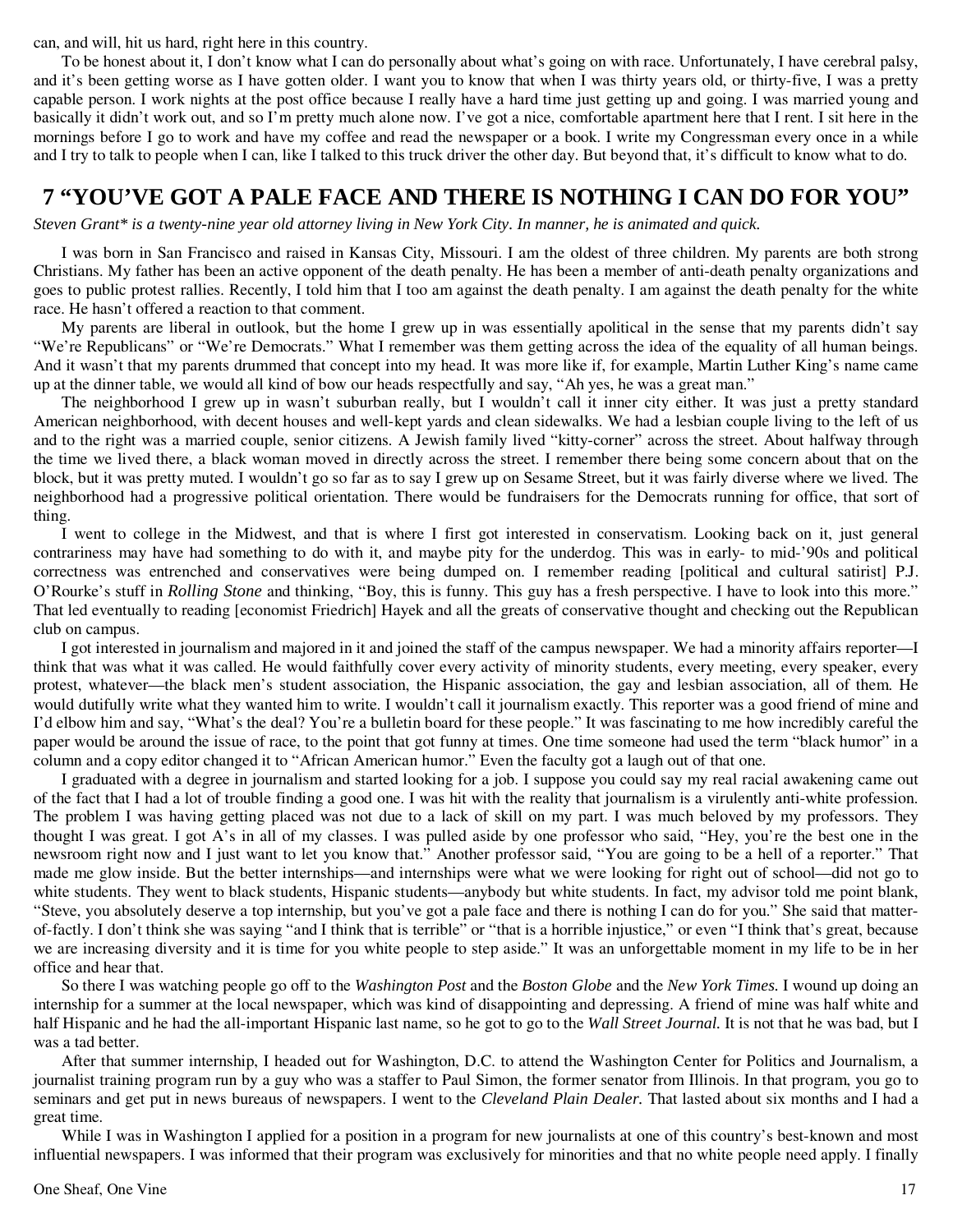landed a job at an Eastern newspaper as what they called a suburban correspondent. You didn't get the full reporter salary and you could only work there for two years and then you looked elsewhere for work.

My racial awakening continued on that job. Have you ever read the book, *Coloring the News* [by William McGowan]? That book gives a lot of examples of what I am talking about. Like you'd have a good white journalist who'd been covering city hall for ten years and he wants the city editor job that he'd had his eye on for the whole ten years. What would happen is they'd hire a black guy just out of school, and within a year the black guy would get promoted to the city editor position. It would be a clear trumping of race over merit. A white American journalist is probably one of the more liberal species on the face of the earth, but even with that I'd hear white journalists talking out loud about what upset them about the affirmative action in newsrooms. They weren't going to write about it in the newspaper and they weren't going to go on the radio or CNN, but if you were at a party with them they'd say how much it pissed them off.

I had a black editor directly over me, a woman. She had previously worked at the *Washington Post.* She wasn't all that great. She clearly had her job because of her skin color. We had a couple of black and Hispanic reporters, full-fledged reporters, who amounted to minority cheerleaders. They'd write a story about the Cinco de Mayo festival and there would be pretty pictures of people dancing and that's it. And yet here they were in their positions.

About halfway through the time I was at that newspaper, they hired a black woman into the program I was in. The guy who ran the program was a genius -journalist type, Harvard educated, a brilliant guy. He hand-selected all the people for the program, but they did an end run around him with this woman. The paper sent a black editor, all expenses paid, to a job fair for an association of black journalists conference with orders to bring back a black person. And he did. And she was absolutely atrocious. She was barely able to spell her own name.

When this woman arrived, she said that she had had \$15,000 in cash stolen from her on the train and that she needed some financial help to get started. Everybody is immediately suspicious of the story, including some of the black journalists. Who carries \$15,000 with them in cash on a train? But nobody openly says anything about it because that would be rude. But the whispers start. So she arrives and people gave her money and somebody in the newsroom helped her out with housing by arranging the sublet of the apartment of a friend of hers. So she's got money, a place to live, and a car.

And she did nothing on the job. She would come in when she felt like it. She wrote virtually no stories. A lot of time, she just talked on the phone. She didn't produce at all, and before you knew it she was gone. She just disappeared, stiffing the subletter on the rent, by the way. I thought to myself, what an incredible injustice that was, because I knew how many applications the guy who ran the program got from white people he had to turn down because of sheer numbers. And here was this place made for this black woman who had demonstrated absolutely no merit whatsoever, who then blindsided everybody and seem to get away with it.

Midway through my two-year stint as a suburban correspondent, people in the program were starting to look for permanent reporter jobs. I decided to go to law school. It would be an exaggeration to say that the racial issue was what prompted me to go to law school, but it was high on the list. I applied to law schools in New York City for no other reason than it seemed like an interesting place to live and it is the legal and financial capital of the world. I got into what I would describe as a mid-tier law school—it isn't Harvard Law School, but it isn't the University of Guam School of Law either. I settled in for the three toughest years of academic rigor of my life.

I was concentrating so much on my law studies that I wasn't thinking much about the racial issue, but I did notice that no black or Hispanic students made the law journals and none of them were anywhere near the top rank in the class. But at this point I'm still thinking that probably the reason for their poor performance was racial discrimination. You know, they grew up in a tough neighborhood and that's the explanation for why they aren't doing well in school.

I graduated from law school and got a job in New York as an attorney. This is about a year ago. Just about at that same time, I was just fooling around on the Internet and stumbled onto a book called *Why Race Matters* by Michael Levin. He is a professor at City College of New York. I ordered it online and it turned out to be quite an eye-opener. This was the first book I had read on the whole topic of race. Levin talked about racial differences in intelligence and disposition. As I read, my eyes got wider and wider as I was seeing scientific proof for some of my suspicions. I started to think, "Wow, this is incredible!" You never see anything about racial IQ differences on television. You don't read about them in the *New York Times* or the *Wall Street Journal* other than to see the idea denounced as terrible and racist and hateful. Levin's book was what got the ball rolling around race for me.

Soon after I read the Levin book, I signed on to—drum roll please!—Stormfront, which is a web site run by a guy named Don Black. Black had been on "Nightline," so I found out about his site that way. Stormfront is sort of the wild frontier of white nationalism. A big variety of people post things there, from those who are barely literate to those who liberally quote Nietzsche and even more obscure philosophers. I signed up using my own name. I was one of the few people who didn't use an alias. Every once in a while I go on that site. I have read David Duke's book, *My Awakening,* and found that very informative. I found out about Jared Taylor's organization, American Renaissance, which has an Internet site [www.amren.com] and read the book he edited, *The Real American Dilemma,* and I took out a subscription to his magazine, *American Renaissance.* I was planning to go to the last American Renaissance conference in Washington to see what it was about and meet some people, but work commitments got in the way.

After this year of reading and thought, my manifesto, if you want to call it that, is, simply, white people do exist. They are a group with unique genetic characteristics. What they are is not just a function of being socialized in a certain way. They have legitimate group interests that should be furthered through social, legal, and political means. This includes—and here is where it gets controversial—the right to advance those interests by excluding people of other races, and not just doing that socially but using government mechanisms to accomplish that end.

To put it simply, we white people have a right to live and work among our own. If you look at the way people throughout the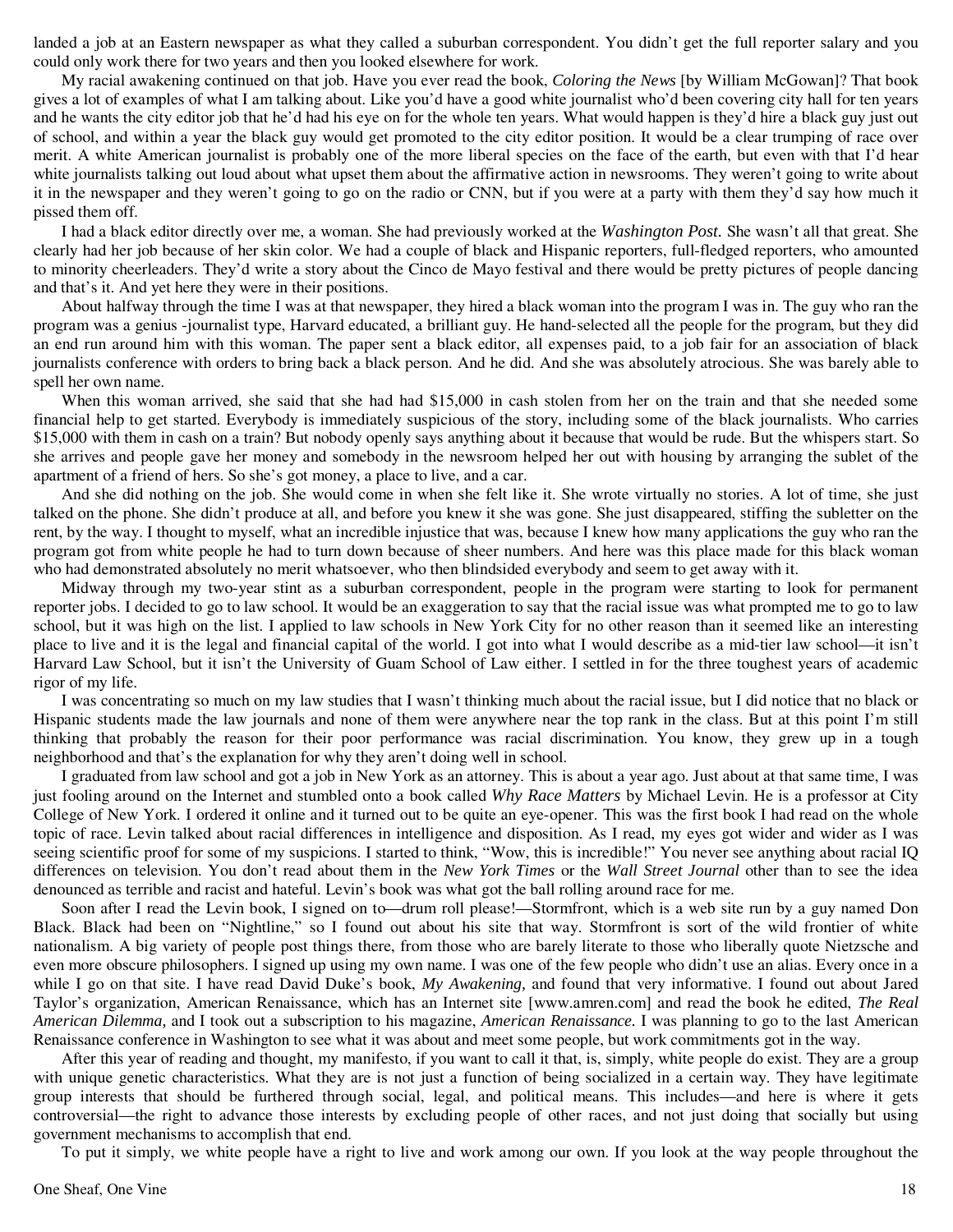world have lived since time immemorial, you'll notice that they have clumped together by race. Now we are being conditioned to believe that when people do that it is evil. It's base, so we are told, and chauvinistic and wrong. What we ought to be doing, so the current pitch goes, is breaking down barriers and integrating here, there, and everywhere. But this simply is not what people want to do. They feel happier and more comfortable with people who look and sound like they do, and they have a better life that way. I think living with your own kind is as natural as trees growing and water running downhill.

My work as an attorney takes me to the Bronx. I must say, my great fear is that someday the whole United States will come to look like the Bronx. If that happens, it will to be soul death for white people. I walk through streets and tunnels that are urine-soaked, and there's chicken bones everywhere and graffiti, and the people walk by with their gold chains and their "do-rags" and their music blaring ... and they are not my friends, they are not people I talk to, and I don't think that is because I am a terrible person or that I just don't know how to relate to them. I think there is something more basic going on, something more biological, more anthropological, that explains why I am not connecting with these people.

I don't think these people I see in the Bronx are inherently bad people. My belief is that, hey, when people are different and they don't get along, maybe there should be some distance between them. And maybe that is not such a bad thing. I mean, when two people are dating each other and they decide they aren't compatible and they need to break up, that isn't cause for protesting in the streets. Nobody sees that as an injustice. Nobody sees it as an injustice if a woman declines to date me because she just doesn't like something about me. And yet on a broader social level we consider it an injustice that white people don't want to live and work and eat and sleep and play with black people or Hispanic people.

Not only aren't white people disposed to looking at themselves as having group racial interests, they think the very idea of it is evil and something that they can't even go near, that it is "radioactive." The percentage of white people in the United States at the present time with a racialist perspective is very small. It seems to me that nothing is going to happen, on a large scale anyway, until a critical mass of white people are convinced on the issue. So that would be the starting point: spread the word, try to recruit people to a different way of looking at racial matters.

Or maybe it will take circumstances to awaken their consciousness—like white people getting inundated with minorities and everything that comes along with it. Yesterday, a black man burst into a bar in the Village [Greenwich Village] armed with guns and knives and gasoline screaming he was going to kill white people. He tossed the gasoline all over the bar and shot three or four white people. The cops subdued him before he could light the gasoline and do any more damage. They found some writings on him that said the white race has to die or something to that effect. The more incidents like that, the more average Joe and Mary Whiteperson are going to say, "Hey, wait a minute. That's wrong. That shouldn't be happening. There is no reason we should suffer things like this in the name of diversity."

Maybe it will take some sort of watershed event to wake people up, some kind of racial policy or action that is so detrimental to us that ... although I don't know what that might be. It seems that white people roll with whatever punch hits them, whether it is getting belittled or discriminated against in jobs and school applications or having their neighborhoods ruined or being assaulted and raped and robbed, so I really don't know what it would take for us to say we have had enough.

As for what would happen if whites do become more racially conscious, I'd like to think that there can be peaceful legal and political ways to get what we need. Might it ever come to a violent confrontation, a race war? I am not a violent person. The idea of bloodletting certainly isn't something I relish. But it could be that the issue is so important ... well, in this culture we certainly don't rule out warfare, per se. We haven't hesitated to send troops and warships and fighter jets to kill human beings in foreign countries to get access to oil or whatever. For me, a fight for racial survival is a more noble purpose than oil. So while violence isn't something I find appealing, if the stakes are high enough, I think we would have to consider it.

I was just sworn into the practice of law this past year. I would like to use my legal knowledge and skills to serve a grand purpose related to the race. That would be very satisfying to me. Litigating "tripped and fell" lawsuits doesn't excite me, but the idea of doing something for the white race does. I'd like race to be a focus in my work. Perhaps besides legal work I could write and publish or do public speaking. At this point at least, I don't have a master plan. I am just going to step out there and see where things go.

I have a girlfriend I met in law school. I talk to her about racial matters. At first she was shocked by what she was hearing from me. She is in the stratosphere in terms of intelligence and is always willing to embrace a bold idea, and so she listened. She and I recently read Pat Buchanan's book, *The Death of the West,* together and shared our reactions to what he had to say. She's told me, "I've been thinking about what you've been saying on the subject of race and I'm trying desperately to refute you, but I can't think of any intelligent comeback."

I know she definitely has a concern about this whole racial thing as it affects us. We have talked about how serious a matter it is and how the world doesn't want to hear about the kinds of conclusions I'm coming to. Our differences on the racial issue could be a divider, I can see that. I care very deeply about her, but I feel strongly enough about this issue that if she drew a line and said, "All right, you can have these beliefs about the white race and so on, but if you ever go public with them, if you ever write an article or speak to a group or join a group or something like that, then I would have to call it off between us," that would put me in a tough spot. I don't think she would ever do that, but right now I can't say for sure.

I sometimes wonder if I would have come to white racial consciousness but for having moved to New York City. The atmosphere here can be so brutal and loud and ugly and offensive. I don't want to continue to live in New York City. My girlfriend and I haven't talked concretely about marriage, but we have talked about places where we would be happy living someday. We agree that we don't want an urban environment. We want a suburban or rural environment. And I want a white environment. When I go to a white area it is like a cloud lifts. There is such a drastic difference. I'm struck with how peaceful and clean and nice it is compared to where I am living now.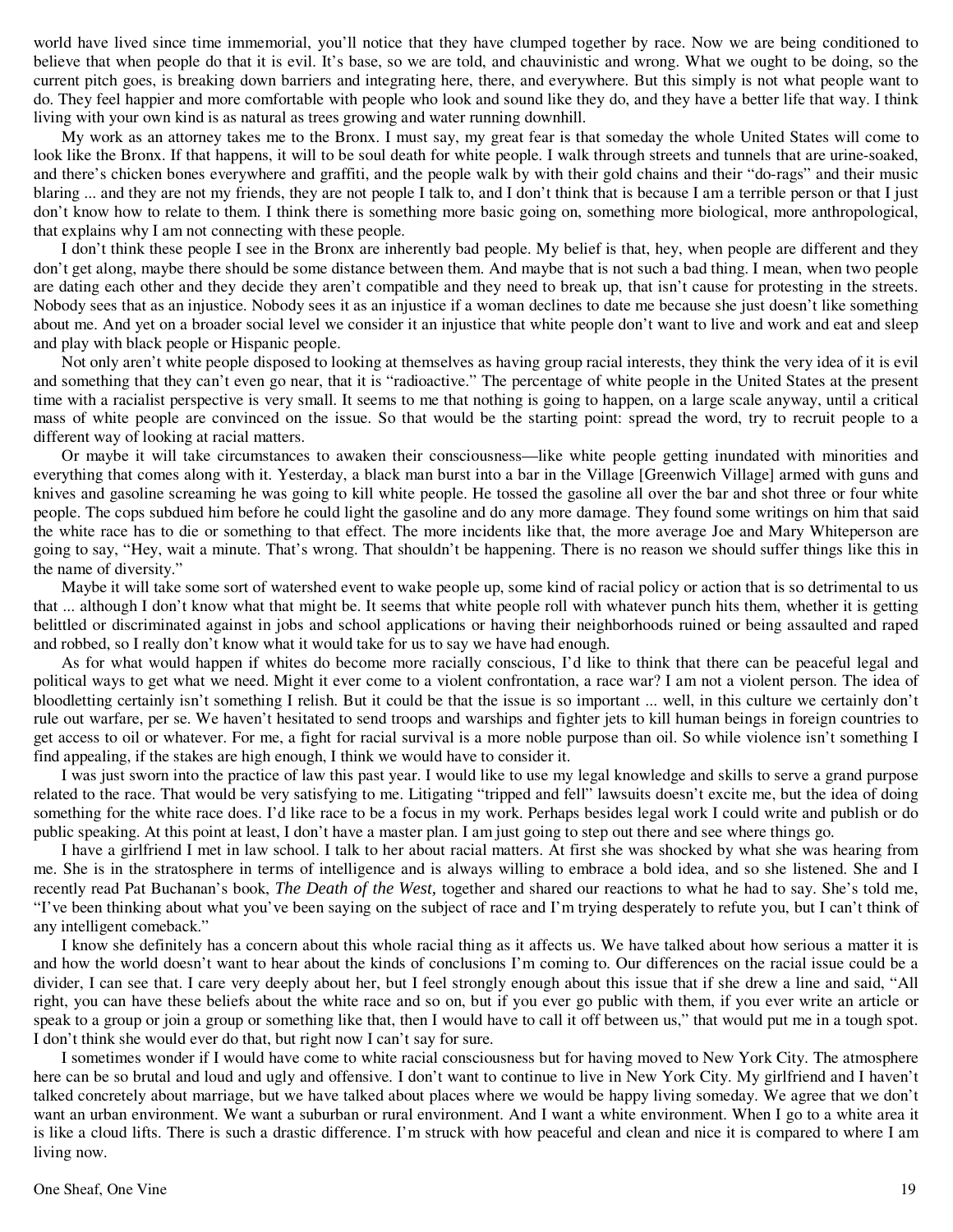### **8 TO RHODESIA AND BACK**

Joseph Bishop is a bookstore owner in Washington State. He is forty-seven and married with three children. He has a quiet, serious *manner.*

The whole of western civilization is being brought down because of matters related to race, and yet we—white people—give little or no attention to racial matters as they affect us, our circumstance, our well-being, our future. When we attend to race at all, we primarily focus on how something or another affects other races, but only secondarily, if at all, do we assess its impact on our own race. Simply, we are not very racially self-conscious or self-concerned.

A conclusion I have reached is that virtually everything that has had or is having a racially negative effect on white people is furthered, if not initiated, by Jews. It's almost as if Jews have a collective consciousness in a Jungian sense that leads them to wage war on the gentile world. There seems to be something deeply rooted in their psyche and reinforced in their upbringing and culture and social connections that propels them in this direction.

Race as it relates to the well-being of whites and the connection of Jews to that concern: that is the fundamental issue of the age for white people. And tellingly, the most important issue of our time is the very one that we are most strongly discouraged from addressing publicly or even privately. With America as it is at the present time, we do so at our peril.

Like most people, I believe, I grew up with an awareness of racial differences. Despite the barrage of egalitarian rhetoric, white people, deep down, sense that the races are different from one another. For example, it's patently obvious that as a group blacks are not very smart, they're unpredictable, they're violent, they're dangerous, and their behavioral patterns are different from whites'. One does not have to be a committed racialist or possess a deep level of biological and sociological understanding to perceive this reality.

From a young age, I wanted to understand the significance of the racial differences I was observing. What does it mean to have a large population in this nation —blacks—that for all practical purposes is a dead weight on the rest of us? I first began to get involved in what I would later call racialism when I was around fifteen or sixteen. This was back in the 1960s. I started reading and associating with others of like mind, and that process has continued to the present time—over thirty years.

Back then, I read some of George Lincoln Rockwell's books. [Rockwell was the founder and commander of the American Nazi Party. He was assassinated in 1967.] *This Time the World* was one of Rockwell's books I read, and there was *White Power.* I think you can still get them through public or university libraries. Librarians can obtain them through interlibrary loan if they don't have them in their collection. Or at least they can with *White Power.* I'm not sure if *This Time the World* is available. I was a regular reader of a journal Rockwell published, *National Socialist World,* and similar periodicals such as *Western Destiny.* I think if you dig around with the help of a reference librarian you can find these publications. Another book from the 1960s I found useful was Carleton Putnam's *Race and Reason.*

I also studied National Socialism in Germany. Here was the first race-based society in modern times that tackled the problems that I had come to see, particularly Jewish power. And I am not referring to what has come to be called the final solution. I'm talking about the way National Socialists viewed race, how they made it central to their personal and collective existence, and the way they took on the negative influence Jews were having on German society at that time. I read George Mosse's book, *Nazi Culture.* Mosse's book is a survey of the intellectual and cultural life of Germany during the Third Reich. Even though Mosse is hostile to National Socialism, the book is a fine one and it gave me insight into how one government, one state system, appreciated the racial problems it faced and resolved them.

In the early 1970s, I worked with Dr. [William] Pierce's group in the Washington, D.C. area. It is now the National Alliance, but back then it was called the National Youth Alliance. I then spent twelve years in Africa. I went to Rhodesia in the mid-'70s as a volunteer. Rhodesia was waging a war against black terrorists who were murdering white people in the countryside. Rhodesia had a small white minority who was struggling to retain power in white hands. Racialists in this country took an interest in this, and I was one of a very few that actually went there to join the Rhodesian army and take part in this racial struggle, this racial war.

What I found in Rhodesia was a beautiful country and a white population that was overwhelmingly racially conscious, racially positive, and united and committed to doing the right thing: keep power in white hands. The Rhodesian Prime Minister, Ian Smith, was one of the few politicians in this world who was honest, upright and decent. It was a remarkable experience for me to be there—I was only twenty years old. I felt that I had a purpose and that I could directly assist my fellow whites. I served as a regular in the Rhodesian Land Infantry. At first I was assigned to a combat unit. Mostly we patrolled looking for terrorists. Later on, I was put into an intelligence section and did things like interrogation and compiling reports.

Ultimately, of course, the country passed into black control and is now called Zimbabwe. I stayed in the country for a few years and watched it decline. Once power shifts into black hands, decline is inevitable and irreversible. I went to a university in South Africa and majored in ancient history and German, although I didn't get my degree. I married my wife, who is a Rhodesian. Now, sadly, Zimbabwe is basically a toilet and whites are being murdered by mobs of blacks in alarming numbers.

Since returning to the United States, I have tried very hard to live in accordance with my deepest convictions about race and what I believe my life means. My wife and I have three daughters, eleven, nine, and seven. We educate them at home. We don't want them to absorb all the politically correct nonsense that the schools shove down the throats of children today. We want them to be raised with a definite white identity. We want them to understand race and its connection to civilization and to understand who they are and why it's important that they appreciate their heritage and perpetuate their race. And they do understand that, even at their young ages.

We have our children tested academically on an annual basis, and all three of them post high school level test scores. Apparently that's typical of home-schooled children because they are being given a good basic education instead of the dumbed-down curriculum they would be getting in a public school. We teach them how to read and all the math subjects and geography and basic science and so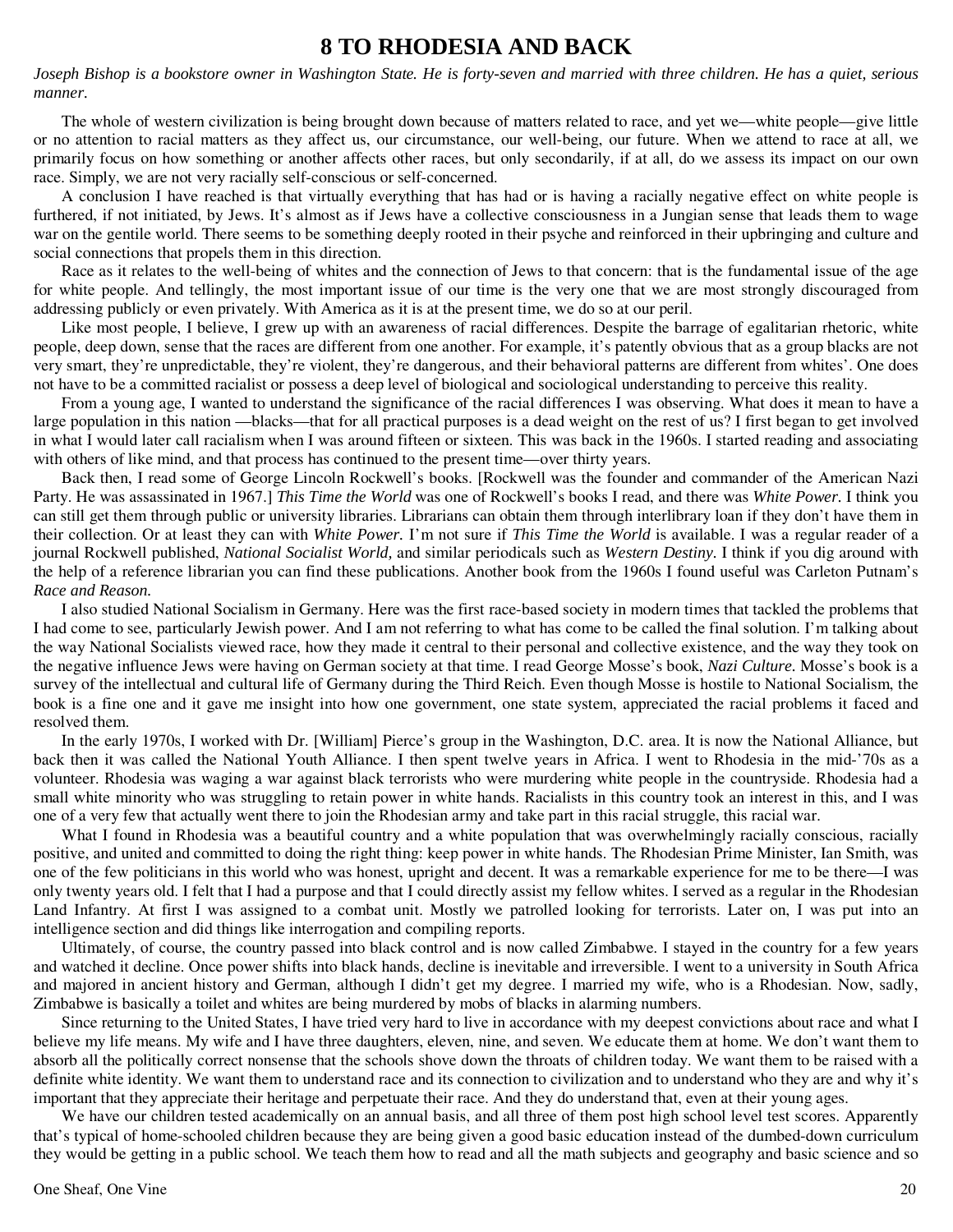on. And we also teach them about race. They understand that virtually everything worthwhile that they appreciate and enjoy is the creation of white people. They understand what will happen if white people disappear—all these good things will also disappear. We hope that they will develop a firm racial identity and marry other white people and make racially positive choices in their lives.

Since I returned from Africa, I have done a lot of reading about race from a scientific, biological perspective. Philippe Rushton's book, *Race, Evolution and Behavior,* has been a particularly important reading. [Rushton is a professor at the University of Western Ontario in Canada. In his book, he offers evidence that East Asians, Europeans, and Africans differ, in descending order, in brain size, intelligence, sexual restraint, law abidingness, and social organization.] For anyone who is interested, the Scott-Townsend publishing company has a good list of books of this sort.

I have rejoined the National Alliance, and I have become very interested in historical revisionism. [Historical revisionists focus their attention on World War II in Europe and challenge the conventional interpretation of that conflict, including the accepted account of the Holocaust. The major organization reflecting this orientation is the California-based Institute for Historical Review (IHR).] There are various revisionist publications such as the *Journal of Historical Review* [an IHR publication], which has contained a great amount of excellent material over the last twenty-five years. I've become involved with the IHR and have tried to help it along. I've also been active on the Internet and in my community with neighbors and friends. I try to reach people, a lot of times informally—I just talk to them. Important issues can come out in everyday conversations. If you do it in an intelligent way, you can guide people toward racialism, or at least away from the standard avenues of political correctness. If I thought I could reach a half dozen people a year and get them involved in racialism or at least more interested in it, I'd feel as if I had accomplished something.

I realize that it is a very sensitive topic, but I believe strongly that whites need to come to grips with the inordinate amount of power and influence Jews have in the Western world, and with the fact that Jews are using that power and influence to deconstruct our civilization and our race. I don't consider Jews to be white. Racial identity goes beyond the purely biological. I see Jews as a separate "race of the mind": a mindset, an attitude, that is partly racial, partly spiritual, partly cultural, and partly political. Whatever they say publicly, Jews do not consider themselves to be white. Of course, I am talking in general terms. There are exceptions. But when Jews forge alliances with other racial groups, blacks or Hispanics, say, it is part of their war against "them," white people, gentiles.

It seems that Jews are the driving force in all of the things that weaken and destroy our race. You can't understand the black civil rights movement, for example, and the overall effort to get whites to intermix with blacks and defer to their interests unless you come to grips with the deep involvement of Jews in this movement from the beginning, whether it was being central in the founding of the NAACP and, until recent years, serving as its president, or Stanley Levinson writing Martin Luther King's speeches. If you accept the Jews' "equality" and "justice" rationalizations and don't see their support of black activism as part of a Marxist attack on private property and freedom of association, you are missing the point. If you don't comprehend Jews' push for an integrated society as an attempt to dilute white culture and solidarity and to literally destroy the white race through miscegenation, you are missing a fundamental reality.

There are many racialists who can't come to grips with the overwhelming and remarkable fact that Jews, this tiny minority, can have so much influence and be so destructive. But the truth of the matter is that Jews are the prime movers in every insane "ism" that is destroying our culture and civilization and race. Whether it is egalitarianism or feminism or multiculturalism, you'll find a disproportionate percentage of Jews involved in it. And underlying all of these ideologies, all these movements, is a Marxist frame of reference. For example, the whole approach of most of the leading Jewish feminists has been Marxist. Richard Pipes, who is on the faculty at Harvard, has written a very good book called *Russia Under the Bolshevik Regime.* I recommend Pipes' book to every racialist. He goes into the Jewish activity in the Soviet Union in the 1920s and '30s, which remarkably parallels what they have been doing in this country in recent decades.

An example of Jewish influence is the Frankfort School of intellectuals. Virtually all of them, if not all of them, were Jews who followed the same basic line their fellow Jews were taking in the Soviet Union. [The members of the Frankfort School of Social Research fled Germany in the 1930s and came to the United States and centered their activities at Columbia University. Prominent among them were Theodor Adorno, Max Horkheimer, Erich Fromm, and Herbert Marcuse.] The Frankfurt School wanted to transform society along their own racial, egalitarian, and Marxist line of thought. Their writings are the basis of all the currently fashionable movements in the society. So what is going on now isn't really all that modern. In fact, you can trace this kind of thinking and activity back into the nineteenth century—Jews were promoting these same evils back then.

Another example of what I am talking about is Franz Boas, who was Jewish and a professor at Columbia University during the first half of the last century. Boas promoted the egalitarian, and false, idea that all human beings, all races, are fundamentally alike and that circumstances make us what we are. He was kind of the father of cultural anthropology—Margaret Mead was a student of his. Boas was very influential in the decline of evolutionary and biological thinking in the social sciences and in using race as an analytical category.

Feminism has been one of the most successful forms of Jewish activity. Virtually all of the modern feminists, from the early '60s on, have been Jewish. The big problem with feminism centers around the way it has shaped women's perceptions of personal empowerment. Jewish feminists have sold the idea to women that they are not personally empowered unless they're pursuing a career, have few if any children, and delay childbirth if they do have children. The feminist notion of woman's absolute equality with their husbands has smashed families and devastated our birthrate. Our birthrate is our racial future, and the white birthrate has never been lower. If it continues as it is, we are on the way to extinction in a few hundred years—an instant in time historically. How many million white children have never been conceived because of Jewish-propagated feminist ideas? How many million perfectly healthy white babies have been aborted? How many marriages have been smashed up, or never occur, because of feminist propaganda?

One Sheaf, One Vine 21 I don't think we would have an immigration problem with the flood of Third World people pouring into our midst if our birthrate had remained healthy. We would have a United States with probably another hundred million white people than we have now.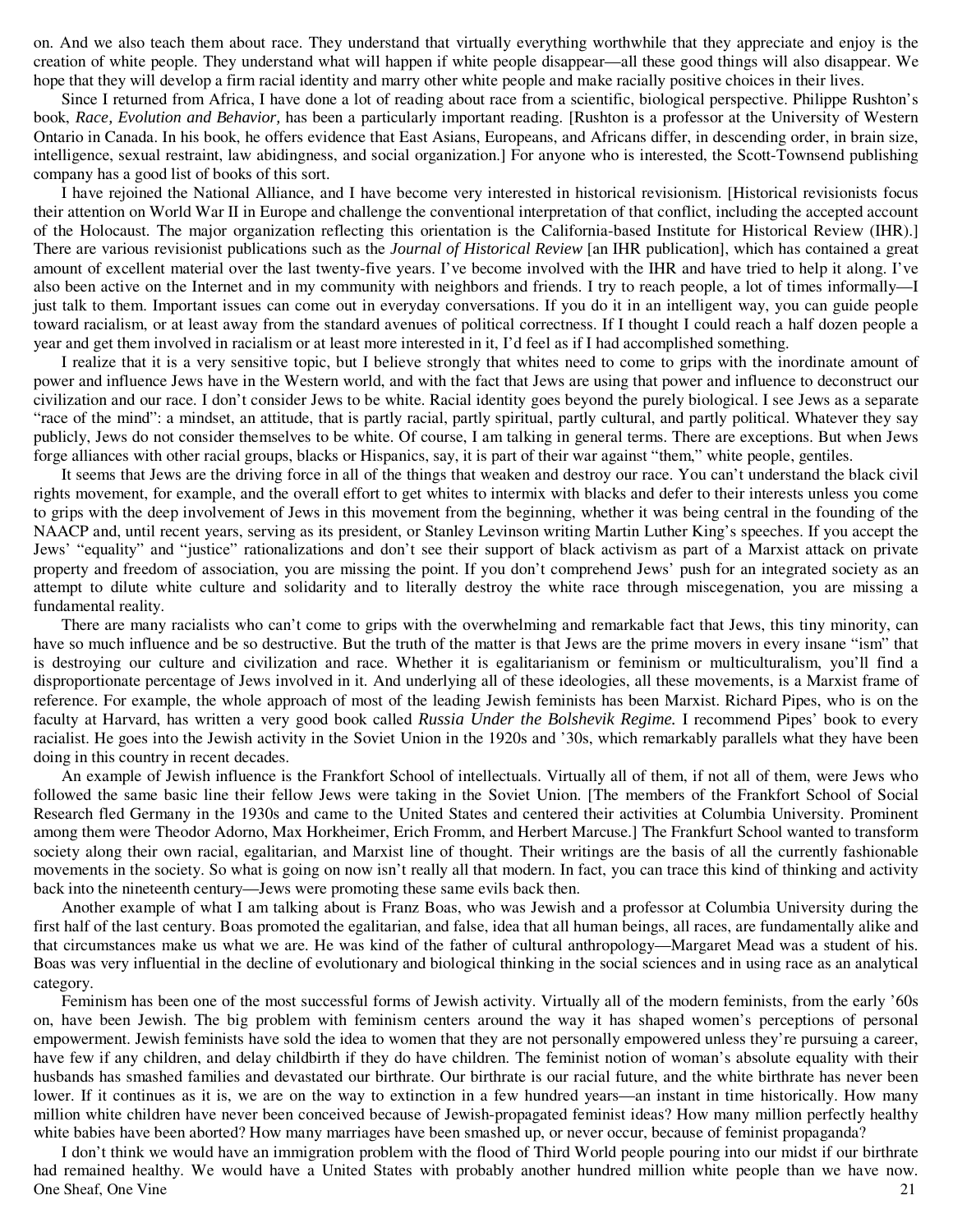Fundamentally, the immigration problem is other races filling a population vacuum. We have an aging white population, and all these nonwhites flooding into America and other Western nations are basically filling the labor pool. Racialists have been very willing to take on the immigration issue, but they have failed to see that it is a consequence of another, more fundamental, problem.

I've been reading Michael Levin's book *Feminism and Freedom.* Levin, who is Jewish himself, makes no mention whatsoever of the disproportionate number of Jews involved in feminism. I had an e-mail exchange with him about this. I said to him, "How can you write a book about feminism and not mention all the Jews involved in this evil thing that has done so much destruction to our race?" Levin's reply was, "Well, what you say is true, but I really didn't want to get into that subject." He doesn't want to get into that subject, and that is understandable. But I want to get into it.

Feminism is probably the biggest evil ever imposed on our race. Yet few racialists are willing to talk about it. Some have confided to me, "We shouldn't talk about feminism because we need to enlist more women and we don't want to upset them." So they say nothing. That's insane. Serious racialists—and that includes racialist women—have to face all of our issues head on and be forthright about it.

Homosexuality is another terrible burden on our birthrate, and Jews have been very supportive of it. Very few homosexuals have children. Homosexuality is like a disease spreading through the society. How many millions of white people have been destroyed this way or, another way to put it, racially neutralized?

As for multiculturalism, the big push in schools at all levels, it is just more Jewish inspired craziness. Each race should immerse themselves in its own culture and history. I make it clear to my children that there are other people, other cultures, but that they need to understand their own culture, their own race, first. They need to understand and appreciate who they are and where they came from and where their people are going, because that is their identity and that is what roots them and gives them dignity and strength and purpose.

It is understandable that we don't acknowledge the reality of the Jewish problem—getting smeared as an anti-Semite and so on but if we don't comprehend the Jewish underpinnings of the racial problems we face, how can we ever possibly hope to resolve them? I'm not saying we have to shout it from the rooftops, but it is something we need to face and be willing to talk about among ourselves and with others. The Jewish issue is not something we should be hiding or misrepresenting because doing that seems to be a clever way to advance our cause. We need to be honest and upfront about it. That's why I admire an organization like the National Alliance and Dr. Pierce. When he was alive, he was absolutely candid about Jews. He never compromised on this issue. He never retreated from this reality. I respected him for that.

I think it is possible to be forthright about the Jewish question without alienating people if we discuss it intelligently and rationally. Unfortunately, some of the people calling themselves racialists deal with this in a very kooky way, and that deters a lot of white people from involving themselves with racialism. Besides the whole mindset of Jews being innocent victims, the big problem trying to talk about Jews is that people see you pushing a nutty conspiracy theory and write you off. But the fact is that some Jewish activity is what could be called a conspiracy. Jews do get together at meetings of the Anti-Defamation League and World Jewish Congress and elsewhere to plan how to enforce their agendas on the world. On the other hand, you have Jews in the media and business and the arts and politics that seem to operate as individuals but nevertheless promote the same agendas as the organized Jews.

Recently, someone I respect suggested to me that, as Jews see it, crippling or destroying whites is a matter of self-defense. They have the suspicion and fear that whites are either anti-Semitic now or will become so at some point. He may have a point. It might explain why Jews work so hard to deconstruct Christianity, because they see Christianity as a unifying force for gentiles. They might believe that the Christian church, particularly the Catholic Church, has been used to combat them in the past, and that it could be an obstacle to achieving their agenda in the future. It does seem that no matter how far organized Christianity bends in their direction, Jews are still dead set on debunking and crippling it. All these court cases about Christmas displays in the schools and all; they aren't really about the separation of church and state. It is Jewish intellectuals and activists attempting to de-Christianize the United States. Virtually every sadistic killer on television and the movies has a crucifix dangling from his neck. Every priest is a weakling or a pervert. Don't think that it is coincidence. Have you ever seen a sadistic killer in one of those shows with a Star of David around his neck? No, and you probably never will.

And how do white liberals come to their own mindset on these issues? To a large extent, it comes back to the influence of Jews. How many liberals have sat at the feet of Jewish professors in the academy? How many of them have absorbed the politically correct message of the mass media that is dominated by Jews?

The Institute for Historical Review is an organization that understands the need to study Jewish power. Its focus for the last twenty years or so has been on World War II and the Holocaust. One could ask why is the Holocaust so important. Why do we need to focus on that? The reason is that, for Jews, the Holocaust legitimizes the "anti-Semitism" sledgehammer they use to pound anyone who opposes them into submission. They have it set up in people's mind that any criticism of Jews or any opposition to what they want equals anti-Semitism, which in turn equals the Holocaust. You don't like the level of aid we give Israel or our support of its campaigns against the Palestinians? You are an anti-Semite and, by implication, insensitive to the events of the Holocaust or actually sympathetic to it. "You are an anti-Semite" is a very effective weapon because white people hit with that immediately start retreating and pandering to their accusers.

One Sheaf, One Vine 22 The Holocaust-grounded "anti-Semite" epithet has been a terrific enabler for the Jewish agenda. That's one reason why it's so important to examine the events of the Holocaust and find out what really happened during that time. If the Holocaust story is riddled with lies and distortions—and it is—it helps remove this bludgeon, this weapon, and, it is hoped, will encourage white people to stand up to these various Jewish agendas. Also, we need to understand exactly what kind of Jewish activities led Germans to turn on them in those years. Why specifically was there so much dislike and hatred of Jews in Germany? It wasn't just some sort of irrational impulse as the Jews would have us believe. If we look into that question, we might come to understand better how Jews operate.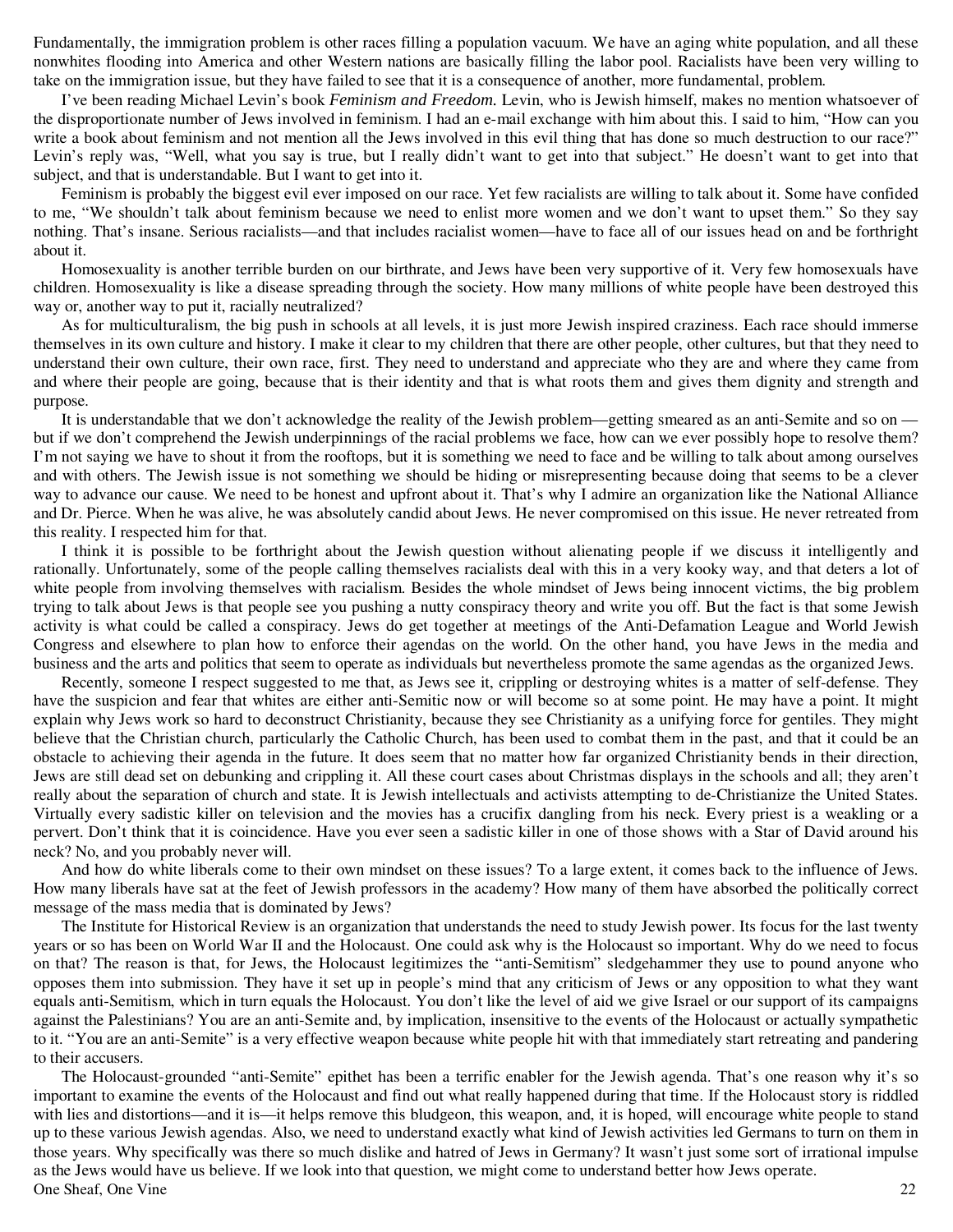Historical revisionists need to find a way to reach more people. The average person only gets to hear the official version of what happened in the past. Historical revisionists need to examine more issues than World War II and the Holocaust. They should investigate the things I have been talking about here: the predominance of Jews in Marxism and Leninism, and the Jewish role in promoting all the trendy ideas in American culture, feminism, multiculturalism, multiracialism, cosmopolitanism, and homosexuality (which includes declaring anyone critical of homosexuals diseased, "homophobic"). They need to study Jewish influence in our foreign policy: the way the Jews lobbied to get us into the two fratricidal bloodbaths, in Europe anyway, known as World Wars One and Two, and the way they have gotten us to pour money and arms into Israel and interject ourselves into Middle East affairs and the consequences of that, including the Iraq wars and 9/11. They also need to give attention to the role of Jews in the arts and entertainment and the mass media, where they are so prevalent and influential. What I'm talking about is the study of Jewish power. Kevin MacDonald has done some good writing in these areas. I find it readable, fascinating, and useful. But his writing is buried in the stacks of university libraries, and anyway, his writing isn't readable to the average person.

Also, our side needs to exploit the possibilities of the Internet before this avenue is shut off to us. Already in Europe, racialist websites—really, any website that contains content that Jews don't like—are banned and made illegal. We need to make it possible for people to hear news from a racialist perspective rather than get it from CBS or CNN.

We need to create racialist films. I was talking about this recently with a woman who wants to create a film festival for films with racially positive content. [Among their complaints about Hollywood movies and television, white racialists point out the frequency with which they depict interracial pairings, citing as examples the recent films *Save the Last Dance, O, Black and White, Monster's Ball,* and *The Truth About Charlie.]*

There is also the challenge to provide an alternative to the poison that the Jewish controlled music industry injects into the veins of our young people. The problem has been that, for the most part, skinhead music is all our side has offered our children. That music is the product of people who tend to be very dysfunctional and with only a superficial interest in racialism. From my dealings with skinheads, most of them see racialism as just another vehicle with which to shock people. Skinhead noise blaring out repels far more white people than it attracts, and the people it does attract are the same kind of dysfunctional people as the ones who are producing the music, the very sort of people we really don't need on our side. If you see footage of a skinhead concert, it's a freak show. White people who see all these skinheads shouting and screaming are very likely going to turn away from racialism. We have to clean up our image. Until we do, we are never going to reach white people.

American politicians are terrified by even the thought that they might get associated with the kinds of things I am talking about here. They won't directly address the crucial problems whites face as a people. There are a few of what I would call crypto-racialists around. By that, I mean people who are racialists, but for tactical reasons they go to great lengths to hide that fact. Pat Buchanan is a crypto-racialist. He understands the issue of race, but he doesn't want to be up front about it, so he kind of dances around the issue. But nonetheless, people with any level of discernment pick up what Buchanan is talking about. I have read all his books [Buchanan's book that is most relevant in this context is *The Death of the West].* Buchanan is a major figure in American politics, and I think he's done a lot of good.

I can understand Buchanan's reasons for being less than completely candid, but I think some of the crypto-racialists stay under cover because they just can't bear the thought of other people calling them a racist, and I have less patience with them. Some politicians seem to be infected with the herd mentality that sees racialism as the worst kind of evil, so they can't even admit what they truly think to themselves. These sorts of people embrace various conservative causes and adopt racially positive agendas while all the while trying to stay clear of anybody—including, in some cases, themselves— thinking that they might care about white people. For example, they'll say they oppose Third World immigration into this country on economic grounds, because it takes jobs away from Americans. But the fact of the matter is there are strong counter-arguments to that position. The problem of immigration is fundamentally racial and ought to be argued on those terms, and is best argued on those terms, but because politicians can't bring themselves to deal with immigration in racial terms, their public stance on the issue is weak and ineffective.

While I get frustrated with politicians' lack of candor and think sometimes they are overly cautious, I understand their reluctance to be straightforward, because both parties, supported by the media, join together to smear and exclude overt racialists. That happened to David Duke. [Duke won a seat in the Louisiana state legislature and ran a competitive race for governor in that state and was the presidential candidate on a third party ticket in 1988. More recently, he has confronted legal problems over his alleged misuse of donated funds.] By the way, I got a lot out of Duke's book, *My Awakening.* As circumspect as he has been, Patrick Buchanan hasn't avoided being castigated and, in his last presidential campaign, he was effectively smeared and marginalized.

In any case, time may be running out for a political solution because of the demographic problem. Even if we reach large numbers of white people and persuade them to vote along racially positive lines, you'd still have to contend with the block votes of blacks, Hispanics, Jews, and homosexuals. We saw, for example, in Duke's unsuccessful political runs in Louisiana that even though he got the majority of the white votes, he still lost.

Some have talked about a revolutionary solution, building cadres of revolutionaries who at a future date would presumably accomplish something. Biotechnology may hold out some hope that racial problems can be solved. The denigration of anything like that seems invariably to come from Jews and they have been remarkably effective in winning the day on just about every issue, so we may never see biotechnology applied to racial preservation or improvement. It just may be that our civilization will collapse. We will be swamped with non-whites and that will be the end of us. But then again, a hundred years from now all this insanity we're seeing today might be looked on as something that was ludicrous, crazy, a historical anomaly. Western civilization might clean itself up or even spawn something new and better. That would be wonderful.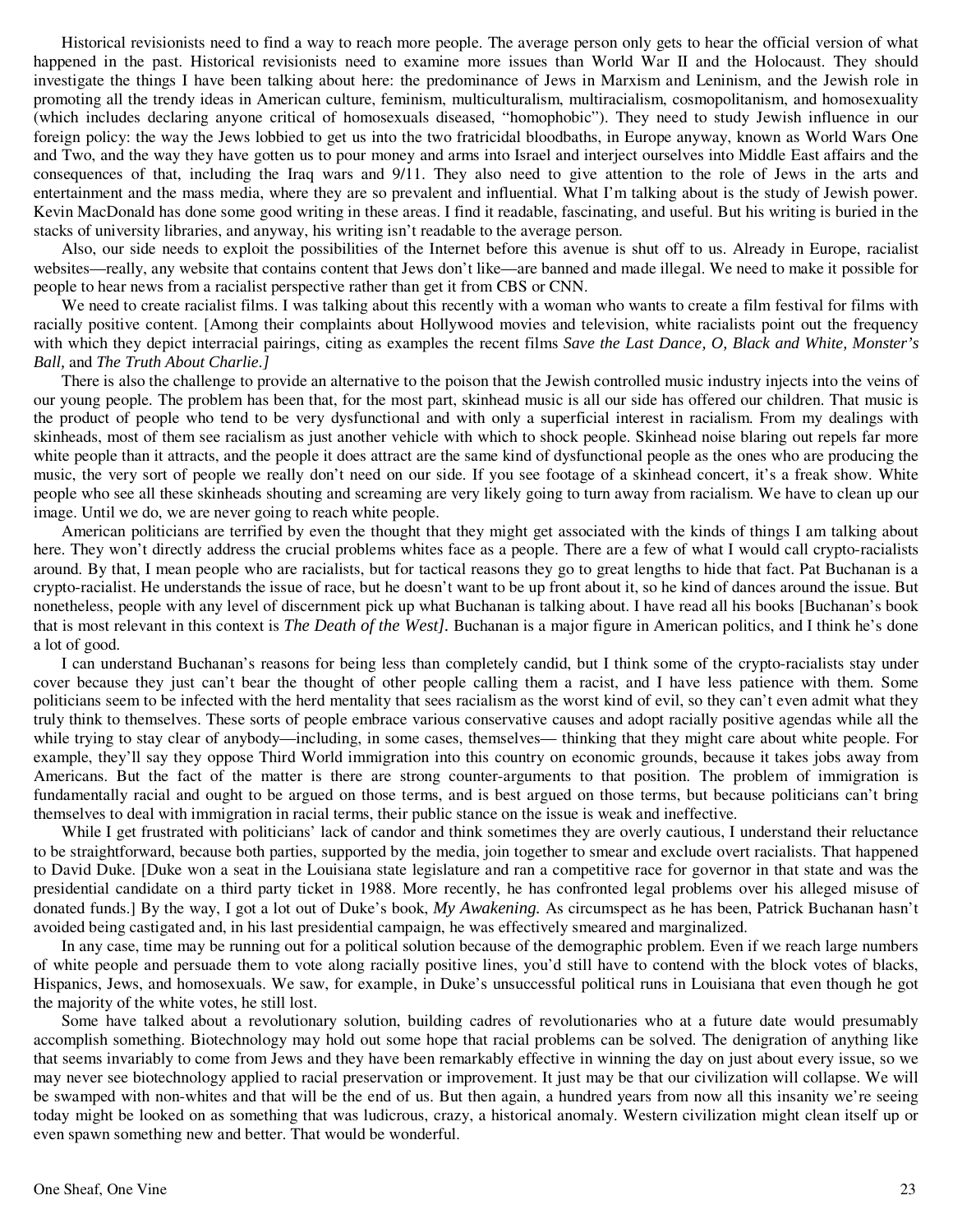### **9 BLACK METAL**

Nadine Taylor, a native Texan, is twenty-three and a senior at the University of Texas in Austin. She comes across as personally *grounded and positive in outlook.*

Since I was a teenager, I have always been into metal, the music. I've always liked the sound of it and everything else. I especially like black metal. Black metal is a segment of the underground, as we call it, where the bands are more obscure and a little more artistic. They have a big heathen and pagan element, and they are concerned with expressing old European ways, like a lot of old Viking ways. There is a pretty strong anti-Judeo-Christian message in black metal.

I really like the idea that the guys in the bands are very big and strong and tall. They look capable. They look like warriors. And whatever band you are talking about, Danzig or whatever, the front man is very outspoken. I am really drawn to that because that means they aren't just passively consuming what they see. They are trying to apply some sort of critical eye to the world. I like seeing men who are actually self-reliant and not kind of wimpy and ready to just cower in front of someone. I think being against homosexuality as they are is good because homosexuality is promoted as this experimental happy thing that we are all supposed to go through.

Also, I like the slant on history and cultural traditions in the music. Way before I was comfortable with the idea of race, I liked hearing about all these noble and great things that the English or the Germans did. I was very inspired by the idea of greatness, historical greatness, that individuals, actual figures, can rise to greatness, produce art and lead nations and things like that. I appreciate all the emphasis in black metal on responsibility and being noble and courageous and stuff like that.

I was always a pretty quiet girl growing up and I didn't express a lot of things, and so when I saw these guys in bands and that they had a sort of righteous anger, I thought there was really something to that. It was a good outlet for me. I was finally real grateful to see white kids be very defiant, to stand up for themselves and be very combative. I thought how great that was. White kids don't have much of a place. They don't have things they can turn to. It is starting to be that they are passive and just want do the hip-hop thing. I really liked that a band was standing against that.

When I was about thirteen I started listening to one band, Pantera. They are from Texas, actually. They have managed to become a really big band without MTV or radio airplay. I had a couple of best friends who were sisters. They were a year apart in age. They both got into the aggression of the music. They also thought the lead singer of the band, Philip, was so cool. They thought he was the best looking guy and whatever. I think that is because he was strong and he was good looking, he was. Actually, I met him. I had a big crush on his best friend, and that's how I got to be friends with Phil himself. Both Phil and his friend are very good people. They have their flaws, of course. Like a lot of musicians, they live kind of chaotic lives and have a lot of trouble and whatnot. But they are really good people, warm and affectionate, and, yeah, I liked hanging out with them. This is when I was sixteen and seventeen.

At sixteen I started reading [the late-nineteenth century German philosopher Friedrich] Nietzsche, and he became my favorite author and probably still is. Nietszsche has had a very big influence on me—the concept of overcoming, the concept that power and being very aggressive in war and everything is not an evil thing, or if it is an evil thing, then evil is actually of highest value. Nietzsche's book *Thus Spoke Zarathustra* is so neat because every time you go back to it there are more and more layers to it. You can uncover more. I'm still not done figuring out all the things he throws in.

When I was younger, it was the standard American deal of watching a lot of TV. I was really hooked on TV talk shows. The talk shows sent a kind of flippant message about race. Here's this Mexican gal. Her Mexican boyfriend just got her pregnant and isn't it funny and interesting, like the drama that they go through. Then they would show just regular white people acting trashy too. What I took from that was everyone is pretty much going through the same struggle. At that time, it wasn't occurring to me that there might be constitutional traits and things that differentiate people a lot. I was thinking, how can we be different when we are all going through the drama of love and all this back-and-forth relationship stuff?

As for my racial consciousness in those years, it would be the deal where at school all the kids who were into metal were white, so there was that. I was feeling all these great things from the music, but if someone had turned around and said, "Are you a racist?" I would have said, "Oh, no!" But it's true I had a disdain for rap, and when they tried to mix rock and metal with rap, I thought that was just terrible. I thought that was the most lame thing in the world. And if I was someplace where I didn't know people, like in a mall or something, I would go toward people that looked like me. But basically I was pretty much in line with all the other kids in that I thought anyone who was kind of down on blacks or whatever was just a stodgy old conservative and they're not cool.

Actually, my mom would say stuff to me. She was, like, "I can talk to black people, I can have a civil conversation with them, but I wouldn't want them in my house and I wouldn't want to be friends with them and I certainly wouldn't want to date one," and I remember I would just berate her for that. I thought she was closed-minded and whatnot.

But really I was fairly neutral to whatever—you know, it didn't concern me much. When me and my girlfriend Carrie were sitting around, she confessed to me, "You know, maybe it's not the right thing to say or whatever, but I don't like the Mexican gangs. I don't like the black gangs." I'm like, "Yeah, I hear you." It was no big deal to me.

When I was about eighteen, there was a girl named Casey I was friends with. Casey was a troubled girl. Her mom was an alcoholic— on the wagon and off the wagon—and her dad was in prison for something or another. Casey had gotten into a big fight and was kicked out of her house, and so me and my mom gave her a place to stay kind of the fly, you know. My mom being a normal and very cautious type person, she said, "Casey cannot stay here more than three or four nights, because we can't house a young girl." I said, "I understand." And so I was trying to figure out what this girl Casey was going to do next.

The next day, I went up to a community college—I was taking an extra class there my last year of high school—'cause I had to turn in something. I brought Casey along. We were trying to figure out where she was going to go. She had nowhere to go. I told her,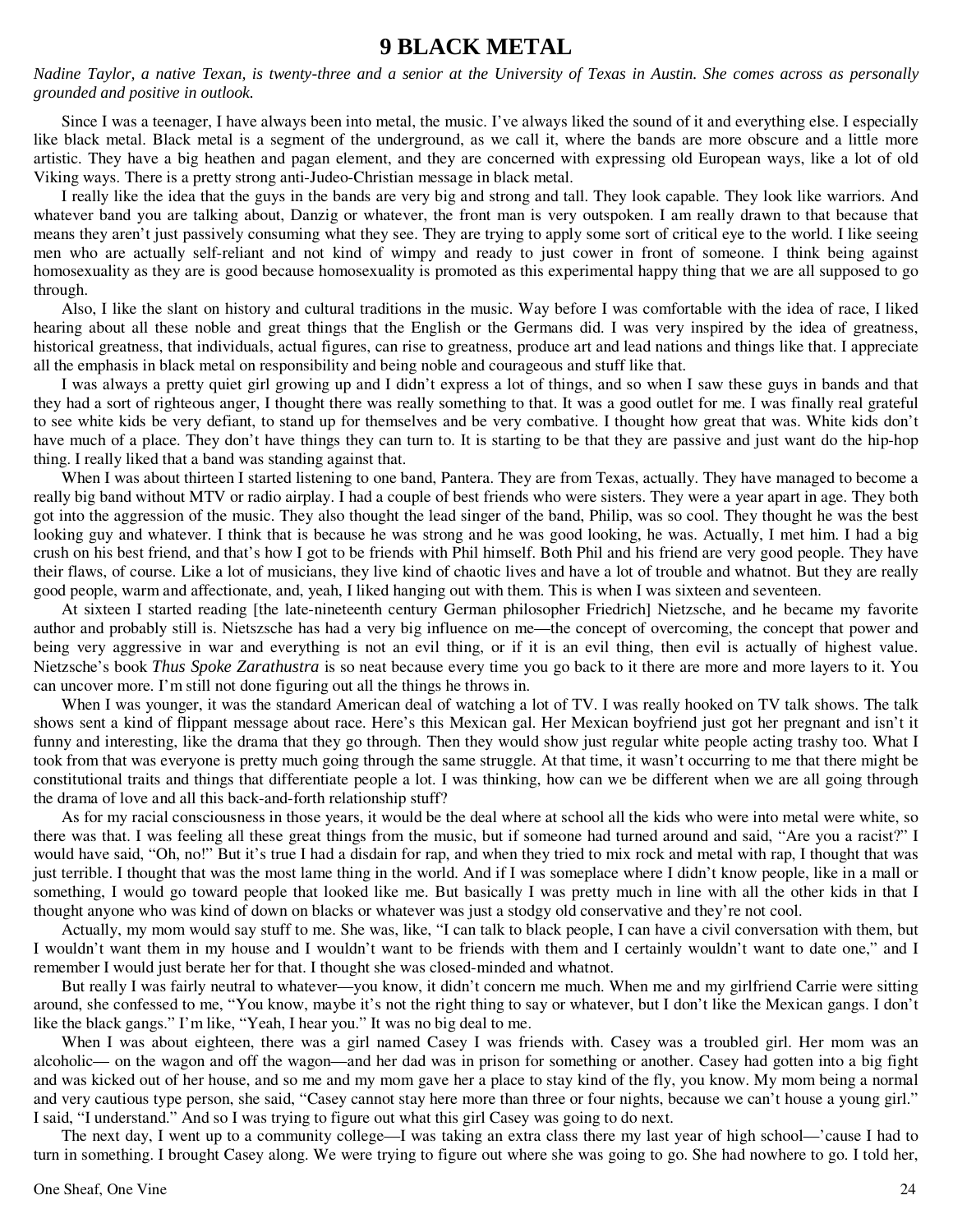"My mom, who puts a roof over my head, is telling me that you have to have something figured out by tonight."

When we got to the college, Casey started talking to this carload of black guys. Casey was white. She had kind of light brown hair and was a petite girl. She asked these black guys where they thought a motel was. I told Casey, "I'll take you wherever you want to go and drop you off."

Casey had a problem with drugs, which kind of figures in her family, her mom being addicted to alcohol and everything. She made the mistake of putting her drug addiction before any sort of sense, and she decided she wanted to go off with these black guys to try to find some drugs.

At the time I couldn't think of anything objectionable to say about these guys because they were dressed sharp and I felt so constricted because, Lord knows, I didn't want to be branded as a racist. I didn't want to say anything negative against these guys, so I said, "Well, I don't know them from a hole in the wall, I just don't know." And Casey went off with these black guys.

A long story short, Casey got raped by one of the guys in the car. It took her a whole another year to deal with the court and everything. I helped her out being a witness telling what I remembered. It never went to trial. It was a bad deal.

From that experience, it wasn't that I learned that all blacks are bad. What I learned is that this culture and the media and everything inhibit your instincts and your common sense to where you don't want to say, "No Casey, going off with a carload of black guys is not a good idea." It gets you to where you are inhibited from even saying that.

About this same time, I was going to online discussion groups to see what black metal bands people were talking about. I was just there to get information on bands, but I got drawn into what a couple of people who were into black metal had to say against the one world-one race project they said was going on. I would read arguments that said how the Jews have an interest in promoting everyone to kind of melt together. At first that grated on me because, well, I wasn't used to seeing the word Jew used at all, really. I had seen *Schindler's List* and everything, so when I read the word "Jew," I thought, "Oh man, this guy is coming from left field. I can't believe that he is saying this, because this means that he is anti-Semitic." It took a while for me to get past that. But I could tell this guy was really well read for one thing, and he was really educated in philosophy. I was impressed with that. Then I started thinking there's a reason that these black metal bands are celebrating a heathen or pagan tradition and why they often rail against the Jews and have such aggression and talk warlike.

I never found out who this guy was that was posting exactly, but he would get into these ideological arguments and he would just basically argue all the leftists and multicultural-type people totally into the ground. At the end of each of his little posts, he would have a link to both the National Alliance and the World Church of the Creator, and one other organization I think. At first, I was a little skeptical. I thought, "Well, he seems to mention the Jews a lot," and I thought maybe he is just some sort of reactionary person that I shouldn't be listening to. But the more I listened to him, he was so reasoned and thought out that probably the eightieth time I saw his name up there, I finally followed a link to the National Alliance and that's when I got more interested in racial concerns. I think the National Alliance was the first of the three links that he always included, so I went to that web site first.

I wasn't immediately struck with the notion that I needed to be a member of the National Alliance, but it got me to where I would visit the site and I started to know who Dr. [William] Pierce was. So then when on different places on the Internet people would post articles or broadcasts that Dr Pierce had written or quotes that he had said, there was that name recognition and I thought, "Oh, that's that guy." I was still a little cautious, though, 'cause I wasn't used to the idea of being associated with anything that people would call right wing and stuff. But more and more I would read the things that Dr. Pierce said and I thought they made a heck of a lot of sense.

Then eventually I was corresponding online with a guy from Detroit. He was into a lot of the music and everything I was, and he was a racial guy as well, even more so than I would have claimed to be at the time. In our e-mails back and forth, one day I said, "I may look into this group called the National Alliance because I think they have a unit around where I live and I want to see what they are about." He e-mailed me back and said, "That's funny you mention that because I'm a member myself." So this Internet friend I had could pretty much vouch that the National Alliance was a good organization and very sharp-minded and all that. So from that I decided, well, then yeah, I'll definitely check it out.

So I went to a local National Alliance unit meeting here. I was really impressed with the people. That's really what did it for me. The ideas, I knew I agreed with most everything. I was going to try to check out the people and I was really impressed with them. A lot of white women, when they think of anything racial like the Alliance that says be proud of your race, be proud of who you are, immediately think of skinheads, just getting drunk and "sieg heiling," and that has a lot to do with the movies they have been watching and everything else. And maybe they have been programmed to think that strong white men are brutish and evil and they just need a soft sensitive wimp or something like that. So they never get to meet the kind of people I met. I joined after the first meeting. It just took me a while to get my paperwork in and whatnot.

My first year at college at the University of Texas, I remember walking through the main mall area and there were always different groups protesting the mistreatment of somebody or another. And there was the black coalition of engineers and the Pakistani young nurses association and all that. I remember thinking that there is nothing for just regular white people and so I felt pretty alienated. I looked at all these little booths and I didn't want to get involved with any of it. I didn't see anything that appealed to me. The only group that was mostly white kids was the university skeptics society and I just thought they were a bunch of cynical losers, basically, and I didn't like their vibe. So I was pretty turned off by the whole deal. What I got from that was that other races were exalted, but if you are white there is not that actual place for you.

The past couple of years, I have come to know the German poet, Friedrich Hölderlin. He wrote in the 1800s and Nietzsche was influenced by him. I took a graduate class last year and I wrote a term paper showing that Hölderlin was a nationalist but his nationalism was rooted in the folk, the *volk.* He didn't touch upon the political in his work. It was always very connected to the earth and ancient traditions and the communal spirit. I'm glad I came across Hölderlin. He's a pretty great poet.

One Sheaf, One Vine 25 In a literature class last semester, the professor had us read a book by Ronald Wright called *Stolen Continents: The Americas*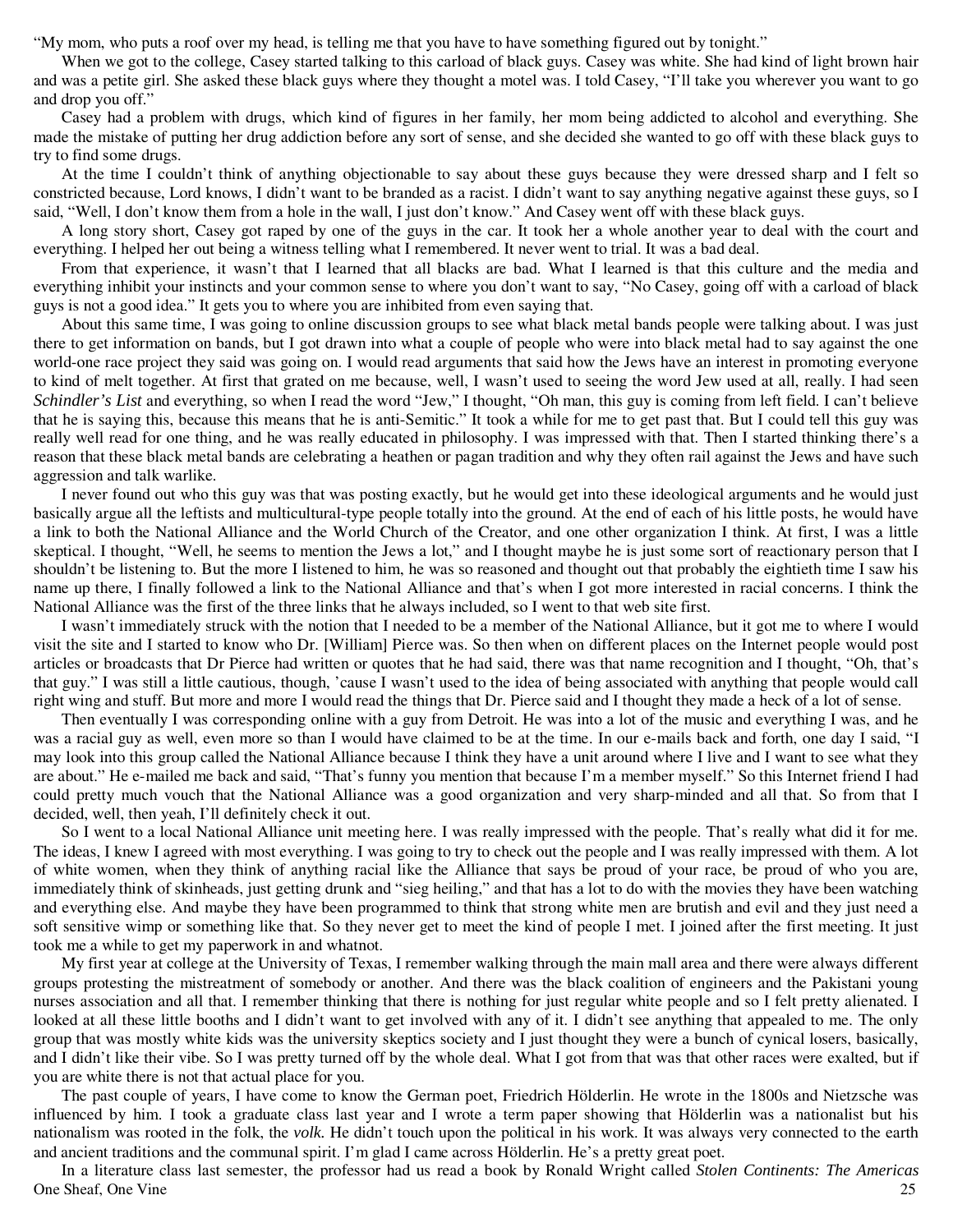*Through Indian Eyes Since 1492.* It was about how the avaricious white man had plundered and pillaged and was hell-bent on killing everyone and getting rich—that was the orientation all whites had coming to the New World. I remember there was one statement in the book that the achievements of the Europeans were technological and not social. I felt that deep down the professor knew, as I did, how ridiculous that statement was and how much of a hatred toward Western civilization that kind of statement promoted, but he didn't criticize it. It made me frustrated. I was sitting there in class and I just looked down in my notebook and started doodling. I was pretty disappointed.

The professor had us write an essay and I basically said that the book was painting whites as evil and that the author had added all sorts of nasty things and I could tell it was personal for him. I got an A on the paper. The next essay I wrote for that course was on the Founding Fathers. I said I thought that Jefferson and Hamilton when they were laying the groundwork for everything, that they may not have anticipated the peculiar racial admixture that would be in the country later. When I turned that paper in the professor wrote on it in red letters, "See me." And I was, like, "Oh boy."

So I went to his office, and he just asked me what I meant by the peculiar admixtures of cultures and races. I said that with increasing pluralism comes increasing problems, and then I mentioned how first northern Europeans had immigrated to the New World, and then after that African slaves were freed, and then southern Europeans came, and now, these days, there are immigrants from Asia and Mexico. But I said it in such a civil manner that he said, "OK, I was just trying to..."—well, actually he didn't say anything; he just let me out and gave me an A.

Even though he didn't really challenge me, I took him calling me into the office to mean that you maybe are skating on thin ice, so to speak. I felt he was kind of trying to put the brakes on what he felt might be going in too extreme a direction. When he saw the second essay and I still was bringing up a racial thing that could be construed as pro-white, I think he was trying to tell me there is a certain point I shouldn't go past or there are certain things I shouldn't say. I thought that was a possibility of what he was trying to do. It was a little ambiguous.

This incident was different for me than it would have been two years ago. Now, with me being more aware of things and more secure in what I believe, when I followed him to his office, I was pretty calm. I sat in his office and kind of adopted my super friendly exterior. I asked him what classes he was teaching next semester and everything. When I was sitting there, I did feel grilled, but I had expected it, which for me is very helpful in being able to calm myself down.

I would definitely call myself a white nationalist now. I want to preserve my race and my heritage. I think it is important to follow nature's dictums, and that means staying within my own race. I believe the white race has done the most impressive world historical things and that we shouldn't dilute ourselves biologically or culturally. Basically, to me, "us" is white people in the United States, but I think of the white people in Europe fighting for the cause as us too. I really like the idea of actually sacrificing for my people. The notion of sacrifice is very noble. People are just these little atoms and don't have a concept of anything higher or greater than their own individual lives. I don't want to live like that.

I go to [National] Alliance meetings once a month. The unit coordinator and his wife have become like my best friends. Goodness, it helps to find good people. They are probably a couple of the best people I have ever met. Really, what has happened to me is that I have been so busy meeting neat people in the white power movement and in white nationalism, whether it is the Alliance or kids on the street who listen to resistance music, that I'm so busy with that why would I even want to hang out with people outside my race?

My dad has some land in Oklahoma. I've noticed that when I go out to there now, I'm a lot more interested than I used to be just hearing about what good white folks have to say. When I was in high school, I could never be bothered with that. So I think I've become a lot more able to connect with people, feel good will toward people. Before, I might have said, "Oh gosh, there's some young rural couple with twenty kids!" or whatever, and, "Oh, isn't that terrible, that's so unsophisticated!" Now I look at it and I'm like, "Wow, that's great!" I admire the discipline and what it takes to be able to raise your kids and to have a lot of kids, 'cause they are pretty neat.

I'd like to help white people recover the arts in a sense. When I go around my school and look at who's in the art department, it's all these, like, really frail, pasty, gay people, gay guys, and it's these very leftist and communist-type people. A lot of postmodernism, whether it is in the art world or literary criticism, I think is so harmful. It keeps breaking down white people's consciousness, but it is looked at as cool. I want to help develop something that is cool for white kids. I help out with Resistance, both the magazine and the web site [www.resistance.com]. I wrote a couple reviews of CDs for the magazine. With my interest in music, I think it is real important for the young kids who are real vulnerable these days to have there be a very cool, a very sharp, look, like a style? Because, you know, these rap kids have their ridiculous style and the baggy pants and everything. I'd like to help show and popularize that being a strong healthy white person is really a beautiful and cool thing, 'cause kids really want to go off on what's cool.

I definitely would like a family. I don't want one quite yet, though, even though a real close friend of mine has done a great job of having a family pretty early. She is just a year older than I am and has a little boy and a little girl. One of the things I find out about a guy now is if he eventually wants a family. A future husband will definitely have to share my racial views. Right now, what I'm going to do in terms of a job and things like that, I'm pretty confused. I've taken a big interest in photography and the visual arts. I don't know whether I want to do something artistic or go to graduate school in literature or psychology. But I feel as if I have come a long way personally and in overcoming personal obstacles and, on a larger scale, just finding the right way to look at things that helps me have a good outlook on life and contribute to something that will outlast me.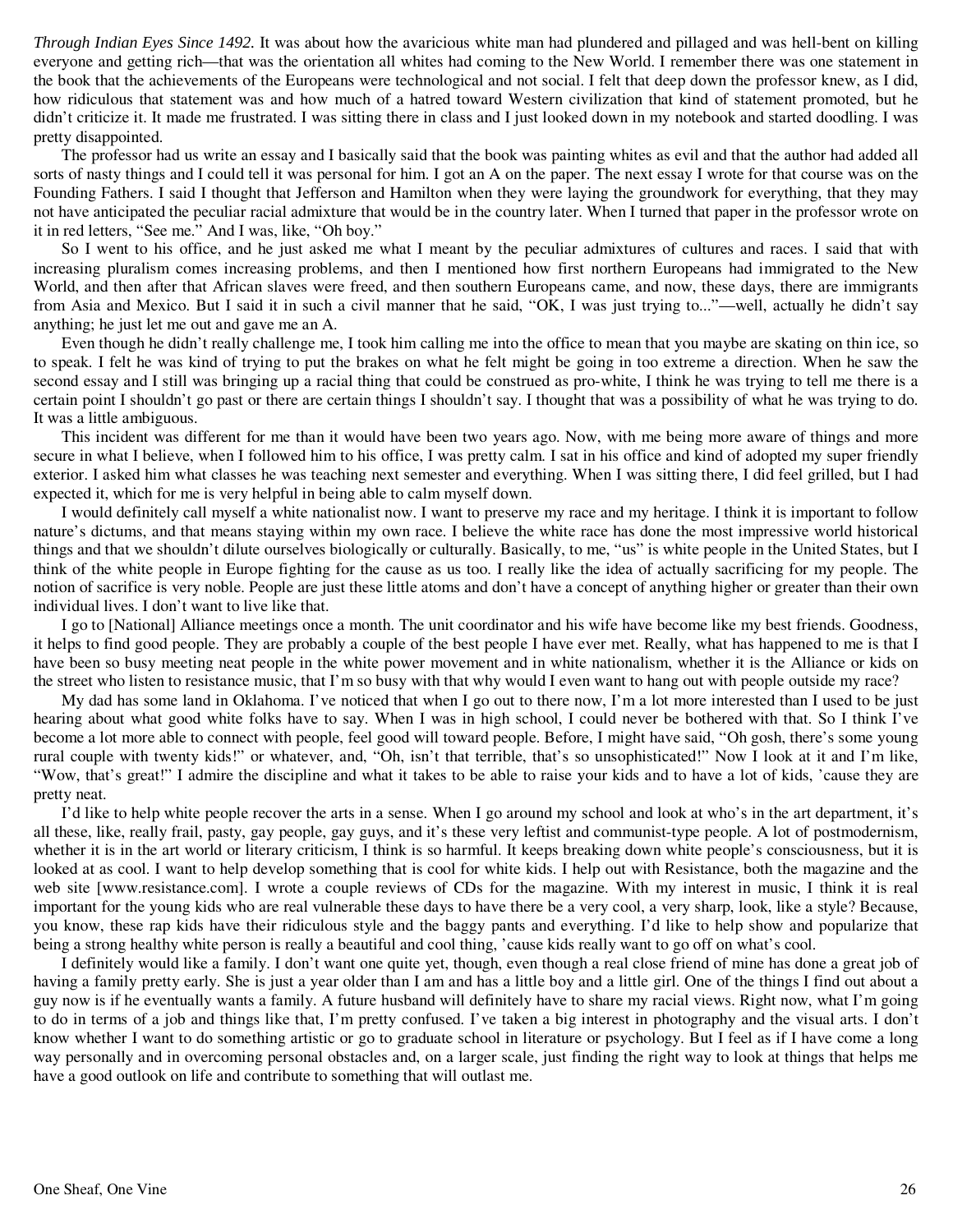### **10 I WAS WILLING TO DIE**

Eric Owens is thirty-two and lives in the Los Angeles area. He is married with no children and works in the building trades. He has a *formidable physical presence and direct manner.*

I have always been politically conscious. My parents split up when I was one and I was raised by a leftist father in northern California until I was five and then we moved to Los Angeles. My father remarried when I was in elementary school. When I was a little kid, I had pictures of Marx and Mao and a Viet Cong flag on my wall. I remember doing stuff for Cesar Chavez and the farm workers. When I got old enough to think for myself, I rejected communism. I thought it was totalitarian. But really that didn't bother me as much as the fact that it was dishonest. I had been around communists enough to know they were always scheming and lying. I was sympathetic to anarchism some, but I never really became an anarchist. Pacifism is what attracted me. When I was thirteen years old, I was going to anti-nuclear marches and stuff like that. At those kinds of gatherings, I would encounter communists who would pose as anarchists. I actually got conned into going to a couple of communist rallies because they billed them as anarchist or pacifist rallies, and those people were neither anarchists nor pacifists.

When I was in junior high school, I realized that pacifism in practice just doesn't work on a personal level. I wasn't the biggest guy on the block, so people found me an easy target. They would pick fights with me and I'd actually be trying to talk to them while they were punching me in the face. I found that when I started beating the crap out of people who were doing that sort of thing, peace was instantly restored. Ironically, a couple of fistfights gave me a peaceful life that I could never have attained through pacifism. So I started asking myself, if pacifism doesn't work on a personal level, how can I be sure it will work on a larger level?

I have always been really musically inclined. My father liked music and played it. I have been a musician since I was old enough to pick up an instrument. I moved from one instrument to another— guitar, flute, piano, accordion, bagpipes. I play a lot of instruments. I never liked mindless music. I liked music that had to do with politics or social issues. I got involved with anarchopacifist punk music. There were bands from England. We're talking about the early- to mid-'80s. A collective called Crass was really big. Then Oi! music started coming around—bands like 4Skins and Blitz. These were skinhead bands, basically, that were preaching a working class and patriotic and violent ethos, a very street-smart message.

I thought, yeah, you know, instead of looking like a slob like the punk rockers, it is better to be clean-cut and have some selfrespect and hold your head up. The music was saying you have worth, your country has worth, your ancestors have worth, and you should take pride in yourself. And you have certain responsibilities. They were very low-level responsibilities, just be a proud worker and work hard and be honest and forthright and patriotic. For a white young person going to school where the teachers are telling you that you're worthless and your country's worthless and your forefathers are worthless and you've got something to be ashamed of, and you have people harassing you at the same time, it was a message that really resonated with me and a couple of my friends.

As time went along, my racial views developed. I listened to racial bands from England like Screwdriver and Brutal Attack and I agreed with their message and I identified with it. Even if I didn't agree with the more extreme aspects of it, I agreed with the general feeling of what they were getting across. At that time I thought, you know, hey, there's nice black people and there's nice everybody, so you can't paint everyone with the same brush and all that. Screwdriver was affiliated with the National Front party in England, so I started to read *The Bulldog,* a publication the National Front puts out for young people. Me and my friends started to contact racial groups in the United States and I read books I found out about through them. A couple of them were *The Turner Diaries* [by Andrew Macdonald (William Pierce)] and *White Power* by George Lincoln Rockwell.

I also went to my high school library and read *Mein Kampf* cover to cover. That really opened doors for me racially. It explained a lot of things that just hadn't made sense to me. Like, if blacks are equal to us—and I believed that they were, because I was told that they were by everyone, there was no disputing it—I certainly was curious about why, no matter how much you gave them, they could never measure up. And they sure didn't seem very intelligent, and even though many of them had better lives financially and socially than me and many of my white friends had, why do we still seem to be more intelligent than they are? I read *Mein Kampf* and saw that actually the case wasn't closed, that there were people advocating racial differences, and that those views made a lot more sense than the racial story that I was hearing in school and everywhere else. I got Hitler's side of the story, like about Hitler's supposed dastardly strategy of the "big lie." I thought, hey, either these people telling me what's gone on don't know what they are talking about or they have been lying to me.

I got into reading about Nazism. In a *Time-Life* book, there was a poster from World War II. It had a brutish looking guy and underneath his picture was *untermensch*—subhuman. The *Time-Life* book said this was propaganda teaching that Russian soldiers were less than human. Then I went to the Simon Wiesenthal Center. [The Simon Wiesenthal Center, headquartered in Los Angeles, is a Jewish organization whose stated purpose is preserving the memory of the Holocaust and combating anti-Semitism.] There I saw the exact same poster and it said it was propaganda convincing Germans that the mentally ill and handicapped were subhuman and should be put to death. I thought, OK, here's two official sources who have completely different views about what the very same poster was for, and I thought either they don't know what they are talking about and this isn't real history or they are lying. This got to be a pattern: the more I went to the source, the more I saw discrepancies.

I became a skinhead in high school. That phase of my life lasted a long time, into my early twenties. It was a folk scene, basically. I had never been much attracted to mainstream rock music because it just didn't seem to have anything to do with me. Here was some guy up on the stage prancing around like he's a god and you're a loyal fan. I had never been into that. In punk, the musicians and the fans were the same. Punk bands were like-minded people who started bands for their views or for fun or for whatever, but it least it wasn't profit-motivated. And the same was true for skinheads. The skinhead groups were skinheads themselves who started their own groups and there was no separation between the musician and the listener. They were a community, really. I got caught up in the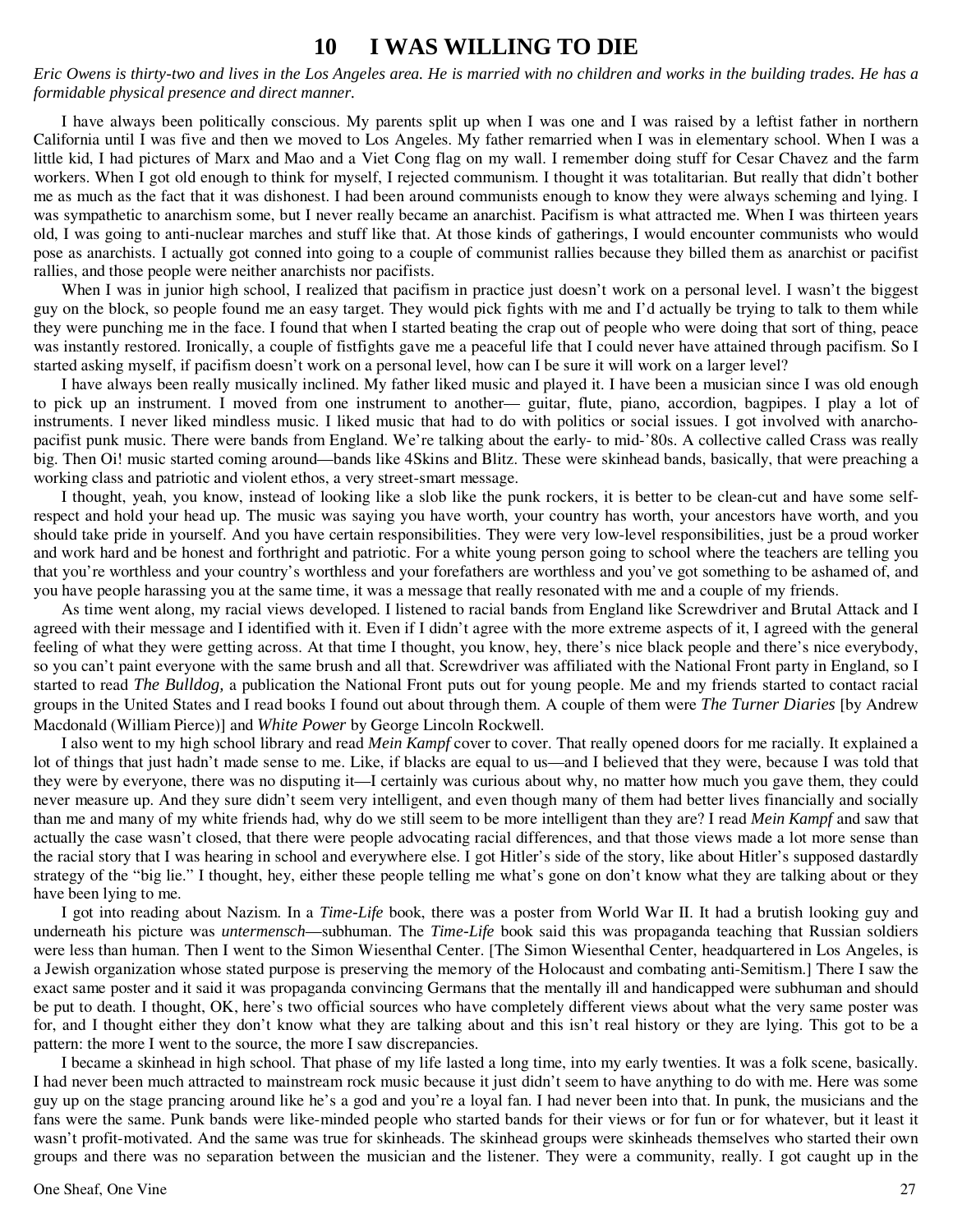skinhead scene. I believed what they believed and so I started to outwardly project the image that I saw and admired.

By the time I graduated from high school, me and a couple of my friends were basically covered with tattoos. You're trying to prove to your comrades that you're in this for the long haul. You are dedicated and this isn't just something you are doing for a week or two. You are in this for life. And you want to show some people that you're someone they shouldn't mess with. When you are an adolescent going to high school—I went to a predominately black high school, I might add—you want to be seen as a formidable foe if that needs to be. I never got anything on my hands or above my neck, so I was able to wear long sleeve shirts at work and look cleancut. At school I didn't care what people thought.

Skinheads started in England in the late 1960s, but people in the United States in the mid-' 80s didn't know what they were. If you told people here you were a skinhead, you'd have to explain it. There were only a few skinheads in the whole country and we all knew each other. Skinheads here in Los Angeles would know if there was one lone skinhead in Nevada or New York. We'd all write to each other. People thought we were ROTC guys from high school or something, but then the Nazi/KKK/skinhead image started going out on the talk shows and things changed on a dime. All of a sudden the blacks at school knew who they were dealing with. Most of them didn't harass me because they had known me for so many years, but of course there were always new people at the school, so I did get in a fair number of fights over it. Although there was violence at that school all the time anyway—gang fights, shootings, you name it. Fighting was normal there. I got in fights over all sorts of issues. There were racial fights, but there were also other fights, lots of fights.

A real turning point in me becoming a dedicated racialist was when I was eighteen. There was a racial concert, the first one of its kind, called Aryan Woodstock up in Napa Valley in northern California. Me and a bunch of my friends who at the time were sympathetic but not racial per se drove up there because, more than anything, we were music fans. We had been reading a lot of racial publications, but we thought a lot of it was probably overblown. You know, they'd say we don't have freedom of speech, and we thought, well, sure we do.

When we got up there, the police made us walk for miles through the hills. It was clear to us they were doing everything they could to stop our right to speech and assembly and to harass us so we would either leave or never want to do it again. A lot of communists and homosexual groups and the Jewish Defense League were there attacking people and the police didn't lift a finger to help the people being attacked. The Jewish Defense League actually beat on a ninety-six-year-old war veteran. And they beat up a thirteen-year-old kid. Forty-five-year-old men pummeled a child young enough to be their own son. I realized these were not men like my father. I could never imagine my father and a group of his friends stomping a thirteen-year-old boy. I was just infuriated.

I saw the conflict between Jews and regular Americans right in front of me. I saw them try to stop me from even having the right to hear an opposing view, and I saw the police colluding with them, and I saw them attacking people. I thought about when I had gone to black power reggae concerts where they were openly and militantly pro-black and praising [Louis] Farrakhan and slandering white people. It had been building for a long time, but it all came together at that concert. These people are on one side and I'm on another. I realized that it isn't about whether you meet a nice Jewish or black person at the bus stop one day and they smile at you. This is about our survival and our way of life. Right then, I decided that I was going to dedicate my life to creating a healthy and peaceful white society. I still have pacifist motivations deep down, but as odd as it might sound, that hasn't stopped me from being revolutionary and pro-violent. What I want in the end is peace, but sometimes the only way to achieve peace is to stand up and fight for your personal space.

Up to the time of that concert, I had called myself a patriot. Now I was a racist. That meant to me that there was no more time to waste and that I had a job to do, and it was to make a homeland for white people so that we could have a place to live and celebrate our own identity without rival groups infringing on our rights or competing with us on our own land. If that could happen here in the United States, that was fine, and if it had to happen somewhere else, that was fine too, but it had to happen. Whether it was in Europe or on this continent, the whole continent or one state, I didn't know. I just knew it had to happen and that I was going to help create it and I would move to wherever I was needed. I decided that I wasn't going to be a bystander in the struggle.

The commitment I made at that Aryan Woodstock concert fourteen years ago has never changed and never will change. From then on, I knew where I stood. I have been a serious activist since that time. Actually, I was an activist before that, too. I have always felt that the world doesn't have to be the way it is, that you can always make things better, that no matter how good things may be, they can always improve, and so you have to be involved in life. I have always wanted a peaceful society where I could raise a family and have a small home and just be content. Nuclear war and nuclear accidents do not lend themselves to that life, so as a child I took the obvious step of participating in anti-nuclear activities. As more and more of the world's problems became evident to me and what was actually causing them, I just shifted the direction in which I was firing, but I have always been firing.

I was in an Oi! band at the time—which is another name for a skinhead band—and as soon as I got home after the Aryan Woodstock concert, I talked with the other members of the band about whether we should be an overtly racial band or just stick to the patriotic songs we have been playing. The key members of the band agreed with me that we should become a racial band and that if the other guys didn't like it they were free to leave, and that's what happened. We recorded a couple of albums in Germany.

In 1990, I stopped playing rock music and sold all my electric instruments and decided to only play acoustic music. I stayed racial, but I decided that rock music didn't hold anything for me anymore. I found it hollow, just very stupid and shallow and juvenile, and the more I read and understood about the world, I couldn't any longer simplify things to just basic slogans and basic beats. Rock had nothing of beauty in it and I wanted to make the world a more beautiful place, not a more ugly and minimalistic and brutal place. I got sick of the lunkhead mentality that went along with rock music. I also wanted to get back into my roots. I had been raised on Irish music and I'm Irish myself. My father was very much into Irish music and played it. I wanted to play the music of my heritage and not the music of the commercial multi-racial system which I felt rock to be. I thought rock music was degenerate, non-white music.

One Sheaf, One Vine 28 For me, it was a matter of identity, a matter of who I am. I wanted to take part in the traditions of Ireland for the same reason I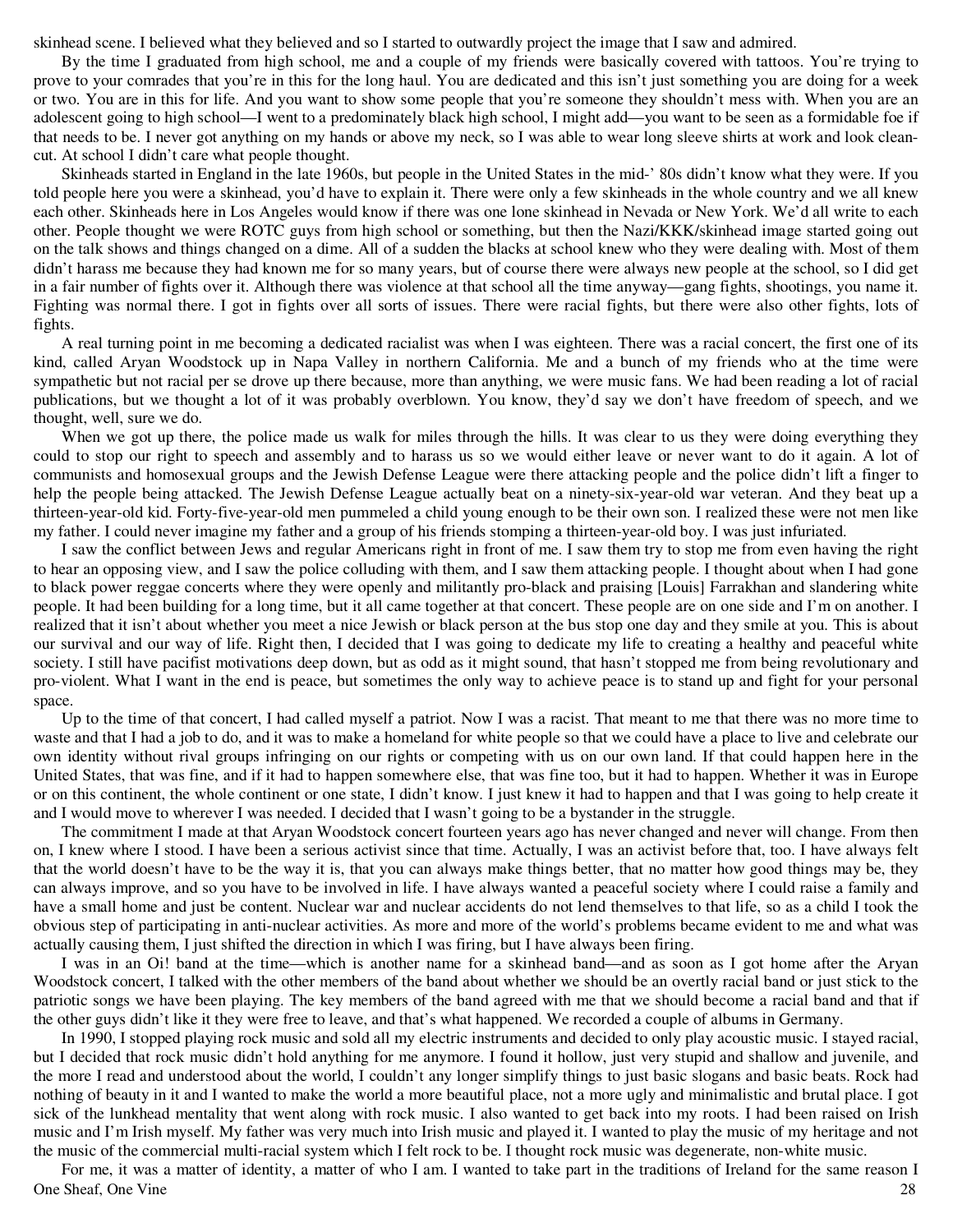couldn't stand to sit in a high school class and hear a teacher denigrate the people who built this country. Even though many of the Irish bands were leftist and the music wasn't really racial, it was still hundreds of years old and traditional, and it was my heritage no matter who was singing or what they were singing about. I always loved Irish music and I always loved the dancing. They were things of beauty, and in Los Angeles there is not much beauty of any kind. Although I should point out that it wasn't just traditional Irish music I liked. I have always been a fan of traditional American music as well. Like I have always been a fan of Doc Watson and American flatpickers.

There's a very strong nationalist message in Irish music. When people are struggling for independence, they pick up on their traditional roots and magnify nationalist themes. With my dad being a leftist of Irish decent, there was IRA music in my house all the time. This was during a time when things were really tense in Northern Ireland: Bobby Sands, the hunger strike in H-Block, and all that stuff was going on. [In 1981, Sands and nine other IRA members starved themselves to death protesting prison conditions.]

I started playing Irish music and then I put my own racial ballads in there. Then I started developing a liking for other types of European folk music as well, and so I put Scottish and Welsh tunes and other things into the mix. Now, I consider myself a Celtic folk musician. I have recorded a couple of folk albums that have a militant pro-white message. I have played in some coffee houses in LA. I used to play the Aryan Fests, basically outdoor skinhead concerts, but I found that I wasn't reaching people in the way that I wanted to. I had hoped that I could imbue people with a deeper sense of their race and their traditions, but I found that I was just providing music for people to drink alcohol to and so I basically stopped playing in those places. I felt like I was wasting my time. Now, just about the only time I play is if a group such as the National Alliance is having a gathering. Those are people who can understand what I am trying to do.

Letting go of the skinhead persona started when the music changed. It was time for me to move on, but I still felt a lot of loyalty to it. It had done a lot for me as far as giving me a strong white identity when I was young. The skinhead movement is better than the media portrays it as being, but it isn't as good as it needs to be. The skinhead identity could be a stepping-stone towards creating a really productive white individual, but instead it puts window dressing on dysfunctional cosmopolitan white youth and doesn't go any further than that. It advocates marring your body. It advocates what is brutish and primitive. It advocates alcoholism to the extreme. It advocates prison instead of college. It advocates the working class as opposed to becoming the ruling class. When I see all of the young kids dropping out of school and tattooing their arms like they are Tahitian villagers, and getting themselves thrown in prison for a fistfight with a nigger instead of going to college and becoming a hundred thousand dollar a year attorney who could win us court battles and help fund media to reach our people, I'm really disappointed. The racial leaders who have capitalized on the skinhead movement have failed our youth by not steering them in the right direction. By glorifying the thuggishness of this identity they are leading these kids into a life of alcoholism, street violence, prison, and a dead-end jobs.

We need educated people in the white nationalist movement— attorneys and doctors and engineers. The downside of not producing or attracting these kinds of people is that there are too few in the legal system to defend our rights and defend our organizations from being sacked by people like the Southern Poverty Law Center. [The SPLC has been successful in a number of civil suits against white racialist organizations and individuals.] And it means there has been too little funding for alternative media, so we have not been able to reach people with our message as effectively as we might. And skinheads don't become revolutionary cadre either. If you are looking for the militant revolutionaries, people who will lay it all out on the line and create violence in the street, it hasn't been skinheads. Richard Baumhammer wasn't a skinhead. He was an attorney who graduated at the top of his class. Buford Furrow was an engineer. Benjamin Smith had a long history of excellent scholastic achievement up to his episode. If we go back further than that, we have Robert Jay Mathews, who was not a hooligan or a rock fan or a drunk. He was a family man. Kathy Ainsworth was a schoolteacher. Sam Bowers was a USC graduate. [In May of 2000, Richard Baumhammer, thirty-four, went on a shooting and blaze-setting spree in southwestern Pennsylvania targeting Jews and immigrants, leaving five dead and a sixth clinging to life. In August of 1999 in Los Angeles, Buford Furrow Jr., thirty-eight, killed a Hispanic postal worker and wounded five at a Jewish community center. In July of 1999, Benjamin Smith, twenty-one, went on a shooting rampage in Illinois and Indiana targeting blacks, Jews, and Asians, killing two and wounding nine before killing himself. Robert Mathews formed an insurrectionary white separatist group called The Order in 1983 and was killed a year later near Seattle, Washington in a shootout with the FBI. With her husband, Kathy Ainsworth bombed a Jackson, Mississippi synagogue in 1967. She was killed by a hail of FBI bullets in June of 1968 as she attempted to place a bomb on the front porch of the home of an Anti-Defamation League leader. Sam Bowers, the Imperial Wizard of the White Knights of the Ku Klux Klan of Mississippi, was found guilty of authorizing the 1964 murder of Michael Schwerner, the head of the Congress of Racial Equality office in Meridian, Mississippi.]

I went to a community college and then a university in southern California, graduating with a major in French and Italian literature. In the beginning, I precipitated in some extremely heated racial discussions, and one time a fistfight broke out in the class. People weren't used to hearing the opinions I expressed in an open forum and some of the blacks went ballistic and punched whites in the class because they had agreed with me. A friend of mine who was also racial wrote a paper saying the Holocaust was overblown and the Jewish professor told him to leave the class. My degree was important to me, and I realized that starting fights and antagonizing Jewish professors who held the key to my future wasn't the way to get it. So I became a "low-profiler" in college. And anyway, by the time I got to the university level there were very few blacks because they couldn't keep up, so when I got into a higher level of education I no longer had to deal with them.

One Sheaf, One Vine 29 Another key turning point for me was after college, just a couple of years ago, happened when I was traveling in Europe. My record company was throwing a concert in Sweden and I went just because I had nothing better to do. The concert was raided by the police and a riot ensued and the police tear-gassed us and beat up a lot of people. The long and short of it is that me and the other Americans got locked up in solitary confinement and I was angered by it and so I refused to eat or drink. I figured that maybe if I die in a cell it would incite white youth to be more militant, to be angry and to fight harder. On the fifth day of my hunger strike, they let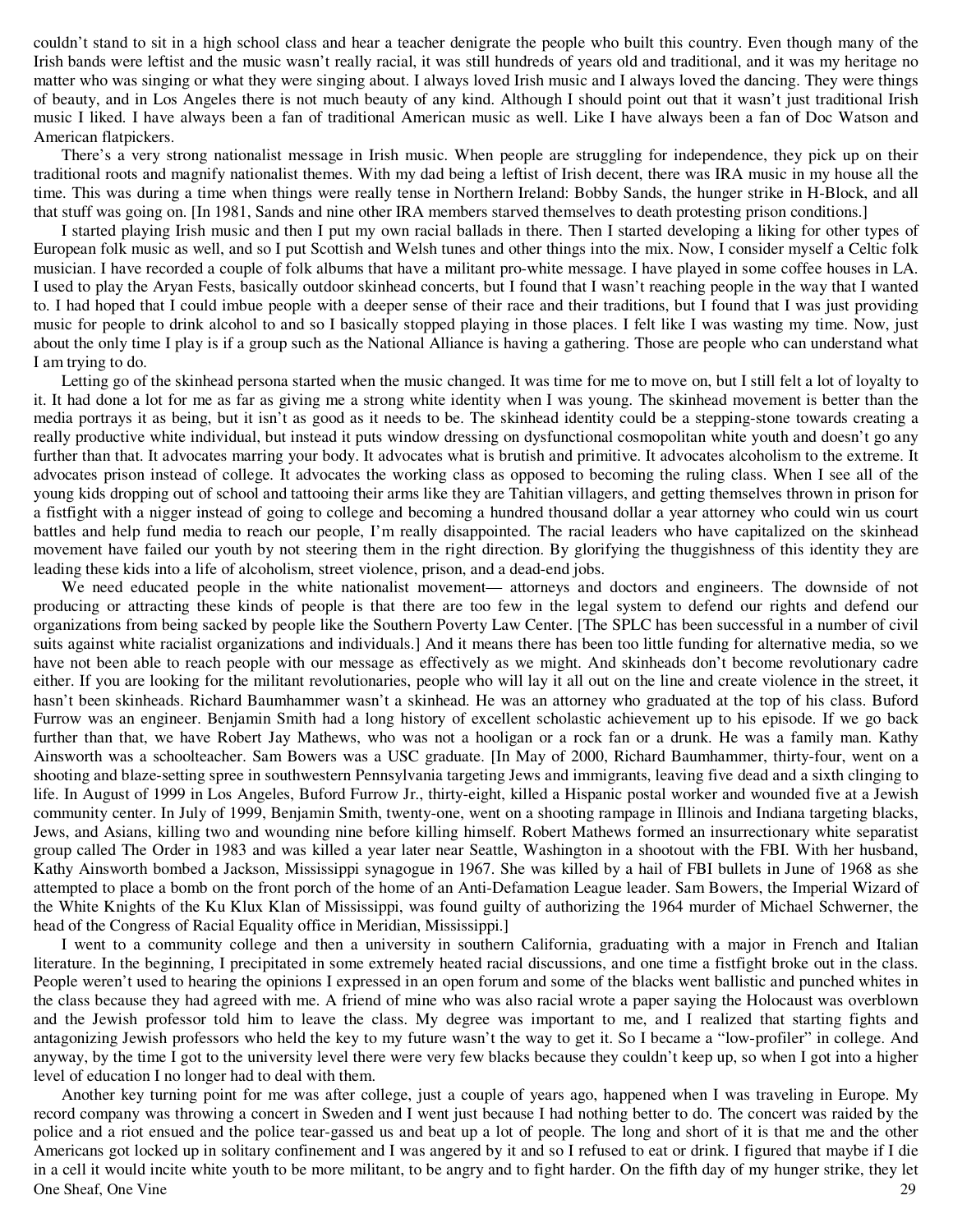me out of jail. They kept everyone else for over a month. I couldn't hold down any solid food for several days after I got out and it felt like Mike Tyson was pounding on my kidneys.

Looking back on it, what I did was pointless, but it did have one important outcome for me: I realized I was willing to die. I had always thought that the reason there had been no revolution must be that the leaders in the movement are afraid to make the sacrifices that leading their people into a revolution would require. When I found out that I could freely of myself give up my life, I thought, well, then why not me as a leader, maybe I should be the one to do it.

So when I got back to California I started a racial group called the Aryan International Movement. The idea was that it would have a more militant leaning and be more socially active than the other groups that were around and that it would move things forward quicker. I saw it as the precursor to a Hamas-type organization in America. [Hamas—a word meaning courage and bravery—is a radical and often violent Islamic organization whose goal is an Islamic Palestine "from the Mediterranean Sea to the Jordan River."] I envisioned it eventually becoming an all-encompassing organization that would involve itself in schooling and social services, and that it would engage in militant combat. About a hundred people joined up within a few months.

A year into it, I realized that I was not going to achieve what I had set out to achieve through this organization. People's commitment just wasn't there. I could fill a room, no problem, but I couldn't get anybody to do anything. After beating my head against the wall for a year trying to motivate people, I realized that the National Alliance is the group that is doing the most good with their long-term, slow-growth approach. I realized you can only move as fast as you've got support to move. The Alliance is accomplishing what can be accomplished in the current circumstance better than I can, so I decided that rather than start another group it would be better for me to become a member of the Alliance. And that is what I have done. I don't go to unit meetings, though. I've always felt that it is a waste of time to sit around and argue with people about what's the best thing to do. If you want help with something, I'll be glad to help you or do what I think best, but I don't want to sit around and argue.

When I tried to run my own group, I realized how important money is. I saw how futile it is to try to run a group composed of a membership unable to fund the group's projects. So I try to be the kind of member of the Alliance I would have liked in my own organization. Besides my dues, I give as much extra money as I can, and right now I'm trying to build myself up career-wise so that I can give not a hundred dollars at a time but several thousand dollars at a time.

### **11 SAFE IN MAINE**

### Carolyn Davies\* is fifty-three and a widow and lives in Massachusetts after spending most of her life in Texas. She works for the *government in the area of social services.*

My first awareness that there were different races came when I was a little girl, about five or six. This was in the mid-1950s. We were living in California. We hadn't moved to the South yet. We visited my mother's relatives in Texas. I went downtown with my mother and my two aunts. We went to a department store and they were talking and shopping and I was just sort of looking around like children do, and I noticed that they had two water fountains on the wall. One of them had a sign that said "colored." I had never seen anything like that before, so I ran up to my mother and said, "Oh mommy, they have colored water over there! Can I have some?" My mother was a very sweet, precious, loving Christian person who didn't have a mean bone in her body. She tried to explain to me what colored people were and why here in Texas colored people had to drink out of different fountains and go to different bathrooms. She was very calm and gentle, but it was just sort of like I had never heard of such a thing. It was just so foreign to me. That moment has stuck with me. It is one of a few memories I have from when I was very young.

My family traveled a lot with my dad's work—all over the country and in Canada—and eventually we moved to Texas when I was in high school. It was a white school, but they had hand-picked about ten exceptional black students from black schools to go there. One of them had good speech and debate talent and those were areas I was interested in, so I got to know him quite well from our various activities. He was a really nice kid. I remember one time when we were coming back from a speech tournament. We dropped him off at his house and it was in a really run-down area of town, and he seemed sort of embarrassed. I thought how difficult it must be for him. It was like he was on display. He had to be perfect. He had to prove to the white people that he was acceptable and like us, and there was his really dilapidated house. I don't know, it just really dug at me somehow, and it has stayed with me ever since.

In the fall of 1967, I went off to a private liberal arts college in Minnesota. When I got there, I was assigned a black roommate, a real sweet girl from Chicago. Looking back on it, I suppose they put me with her thinking something like, "Oh, this poor ignorant person from the South"—me—"we have to save her because she must be a horrible bigot," which I wasn't. I don't think it was just an accident that the one person in the school from the South is the only white person who ended up with a black roommate. She was on a full scholarship and she studied really hard. She was very cliquish with the other dozen or so black students on campus. Sometimes they would come to our room and that was fine with me, it was her room, too. I realized how difficult it was for the black students. They were on trial. They had to succeed. They couldn't miss a class. They had to make good grades.

The college I went to had very high academic standards. Probably most students who went there were in the top ten percent of their high school class. The black students may have been the top students in their high schools, but I don't think they were on the same level as the white students. So they had to work really hard to prove that they could keep up with the rest of us. My roommate was under so much pressure, even from the other black students. I remember them calling her an "oreo" a couple of times and that really hurt her. I just think it was very hard for her.

When I got out into the world, I became a social worker. I had grown up in a family with a lot of advantages. Not so much financially—we did okay, we were comfortable, but we weren't wealthy or anything —but we had background and breeding. We had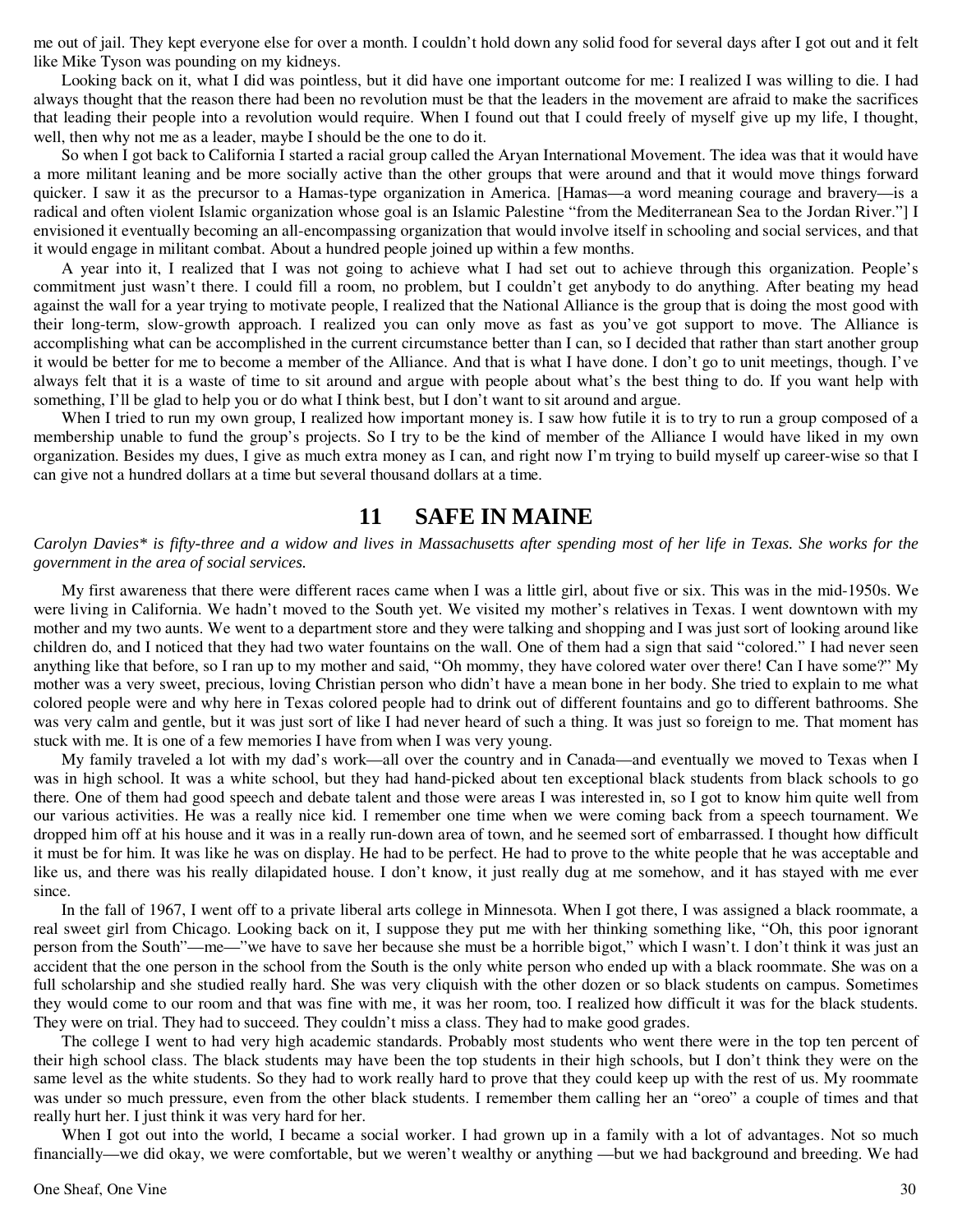a great deal of pride in our family history, our British heritage. I was taught that as a Christian I should have a Christ-like serving nature. I wanted to do for others who didn't have the benefits I did. As a social worker, I worked for a number of years with all types of people— abused children, senior citizens in nursing homes, severely handicapped and developmentally disabled people, and mentally ill in a children's psychiatric hospital. This was in Texas. I had moved back there.

My clients were from all different backgrounds: black and Hispanic and lower class white. Frankly, over time I started to become disillusioned with them. I saw that they had different desires and different ways than what I had expected and hoped. A lot of them, I came to realize, didn't really want to solve their problems and really didn't have much of any impulse to do anything to better themselves. More than anything, they just wanted someone to do things for them and take care of them so they didn't have to have any responsibility for their lives. I saw that the basic caliber of people really differs, that it isn't just that some have situations that hold them back and keep them down. Like everybody else, I had been brainwashed in college to think that everybody is basically equal. Your parents mortgage the farm to send you off to college to learn from these people, and so you assume the professors know what they are talking about and that they are telling you the truth, which I eventually found out they weren't.

When I was growing up, there were people who were from abused homes. There were people whose parents were alcoholics. There were people whose fathers or mothers had abandoned them. But they had exposure in school and in church and with their friends to what a normal life is like. That gave them the opportunity to see, "I don't have to stay in this kind of a life, I can do better." Years ago, people wanted to try to do better, and parents—no matter how poor they were, no matter how bad their situation was worked hard to give their children something a little bit better than what they had.

So many of the parents I worked with seemed perfectly happy for their children to stay in the horrible situations they were in. We have fourth and fifth generation welfare families now. We have parents who don't care if their children do even worse in life than they did. That, to me, is the problem. And I think that there's a lot of racial and ethnic influence in that. Whites are taking on the standards of minorities. I don't think that is exclusively what is going on—the way the welfare system operates contributes to the problem —but I do believe it is a big factor. Although, for that matter, to a big extent the current welfare system is an accommodation to black and Hispanic approaches to life, so there is a racial dimension there too.

In Texas, where I lived until recently when I moved to Massachusetts, I had a lot of experience working with Hispanics and blacks. Particularly with black people, in their philosophy or value system, being a jerk is great. You know, being rude and crude and foul-mouthed and putting people down and being irresponsible, the way you see it in the black recording artists and the athletic stars now—that's what I mean. Blacks take pride in being that way. There's something admirable about it to them. It's like they no longer have to meet our standards, white standards. They can do whatever they want and if we don't like it, there's something wrong with us.

I'm going to sound like I am a hundred I know, but when I was growing up, people had manners. Everyone was expected to behave in a certain way. People who didn't were looked down upon or ostracized. It wasn't acceptable to be crude or rude or obnoxious or foul-mouthed. I think it started with Muhammad Ali. At least that's the first person I can ever remember behaving like that, like so many kids especially act today, and I'm talking about white kids. Ali was a very bright young black man who had a tremendous physical talent in his boxing, but he was also a smart-mouthed jackass. We accepted that and even loved him for it and thought it was fabulous that he did that. There were black celebrities at that time like [singers] Lena Horne and Leslie Uggams, and you had Arthur Ashe in tennis, for example. They were all very much ladies and gentlemen. But Muhammad Ali came around and made it cool to be smart-mouthed and smart-alecky.

So I do see the influence of race and different value systems helping to diminish our culture and our country. I'll give you another example of the kind of thing I am talking about. The apartment complex where I was living had been all white, but then the composition started changing. Some new neighbors moved in next to me who were from Mexico. I'd say "Good morning" and "How are you?" and they would just smile and say "Thank you"—they didn't speak much English. They had almost no furniture. It was a family of a husband and wife and three kids, but there were ten or twelve other Mexican people over there all the time. They would all go out and sit out on the stairs and drink Cokes and eat candy and throw trash and garbage all over the place. When I tried to get in and out, I could barely do it because they were sitting there. The kids would stare in my windows. Their daughter and her boyfriend would hang out in their apartment when she got off school and they would scream and have fights and curse at each other. Many times, they would do it right outside my window. One time, I thought the young lady might be being abused or something and I asked her if she was all right, did she want me to call the police or her parents. "No!" she shouted at me and started back screaming obscenities at her boyfriend.

Black people also started moving into the apartment complex and it started getting to where they would come through at two or three in the morning with their car stereos blasting and having wild parties and things like that. Yelling and screaming and swearing and carrying on was normal for them. And I guess they have a right to live that way, but I don't want them underneath me or next door to me. I got tired of listening to it and picking up trash. I just don't want to live like that. I started to think that if I wanted a decent life I would have to run away from these people. And why should I have to do that? Why can't they live up to my standards instead of me having to leave in order to get away from their standards?

I remember saying to a friend one time, "I just can't stand being around black people who are so crude and vulgar and foulmouthed and overbearing and obnoxious." Before she could get on her high horse and say, "How dare you say such a thing?" I said, "But I don't like white people who are like that either." So for me it is not so much the race or the ethnicity, it's the behavior. I don't like being around vulgar, low-class people, period. I like being around upper class people or nice, normal, decent middle class people.

One Sheaf, One Vine 31 I was making a fairly good living and was able to move from the apartment complex I was in, but there are a lot of Anglo people who aren't as fortunate as I am and they are still back there living with all that. For example, there were some neighbors who were just lovely people, an elderly couple. She was in her seventies and he was in his eighties and he was very ill. They were really not physically able to move and, secondly, it is very expensive and where would they go? I tried to help them out, but I just wasn't able to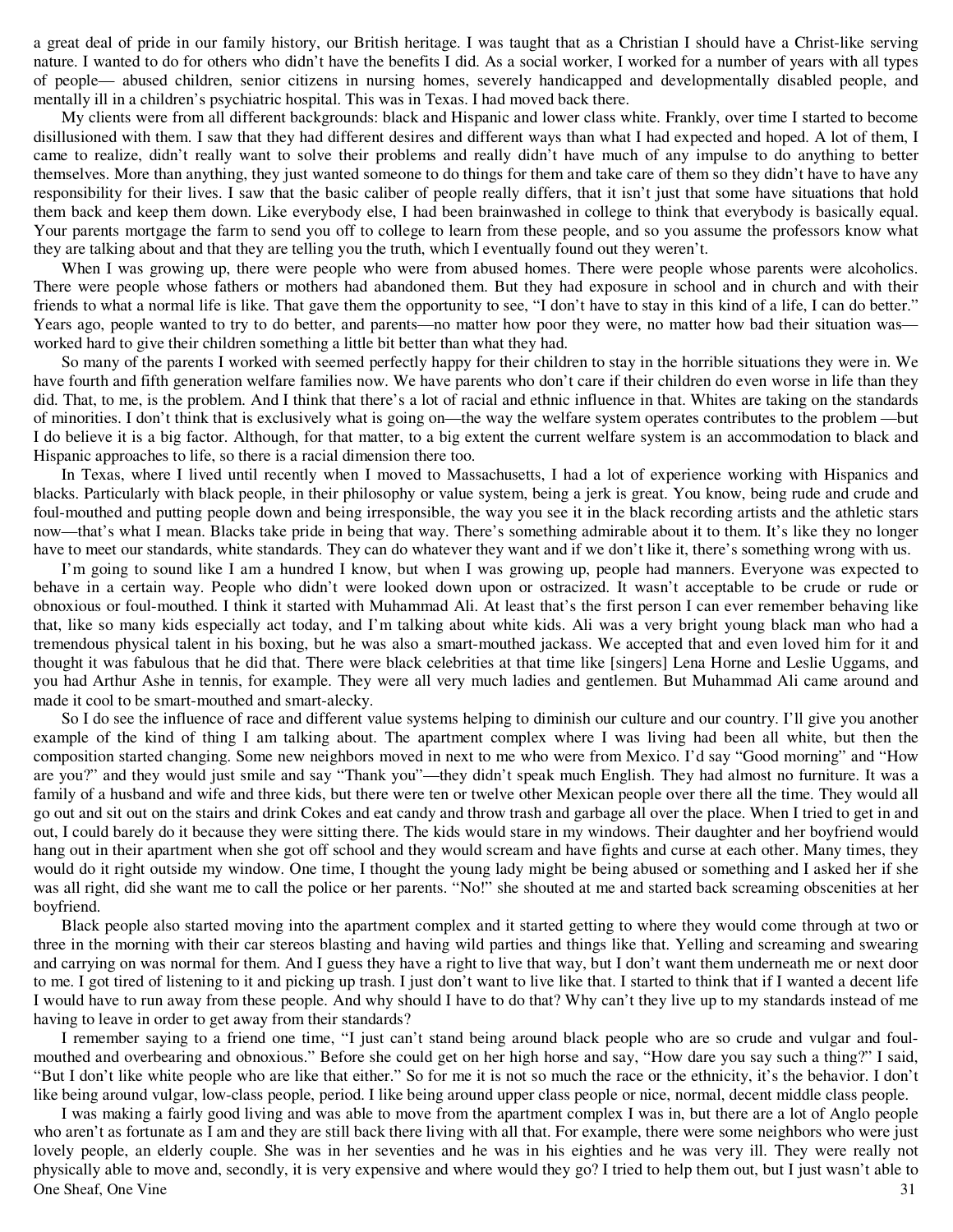do enough. They were trapped there, so they have to put up with what is going on. It is just awful for them because they had no options.

Back in the early 1990s, I did some volunteer work at a bookstore. It had a lot of things about our founding fathers, what their goals and desires were, the kind of country they wanted to make, and so on, and I spent a lot of time reading those books. I began to be very proud of what they had done and in the fact that my ancestors were part of that. I began to get an even greater pride in my European heritage. Someone in my family did extensive genealogy and found out that one of my ancestors was the first civilian ever knighted in England back in the 1300s. He had saved the life of King Richard during the peasants' revolt and he was Lord Mayor of London twice. That was so exciting for me to discover. I was just so proud of the people from whom I came and my heritage that, even though that was hundreds of years ago, I felt like it was still in my genes somehow. As my relative delved more deeply, I found out that my family on both sides had been very active in the colonial movement in this country. One of my ancestors had been governor of one of the colonies and things like that. So I began to have a tremendous pride in who I was and where I had come from. I was probably around forty at that point.

I am very patriotic and love America and have great respect for the Founding Fathers, who felt that they had a great gift from God. I think our country was founded on wonderful principles. But now our country's founders are being portrayed as monsters instead of being revered for the abilities and knowledge and courage and strength they had. I believe America was intended to be a white European country. That doesn't mean we don't want anyone here from other races. I don't want to go back to exclusion and segregation. But I do want people here who love this country and are proud of it, and who want to be Americans and who don't constantly put this country down and tell us how horrible everybody was and how horrible everybody is now.

I read a lot of things I got from this bookstore about the Frankfurt School kind of theory that is trying to change this country. The Frankfurt School was a group of Jewish scholars in Germany during Hitler's time and they fled to America. Their ideas are the root of what we call political correctness. The Frankfurt School intellectuals are the ones who started all this about racism and sexism and homophobia and, you know, it's not acceptable to be proud of who you are if you're white and it's not acceptable to feel critical of any groups that do not behave like normal people. I became conscious that what is going on in society isn't just an accident. Somebody is trying to change America. They are trying to bring about what they would call a utopian world, and that involves destroying the white race, or compromising it, weakening it, taking away its power, its place in things, you know?

I don't believe the leaders of the politically correct movements have any real desire to help anyone—the civil rights movement, the various homosexual rights movements, and the women's movement. By the way, what a crock feminism is. Where did all the men go? I think the people at the top of those movements are doing what they are doing for power and control and to destroy what we have so that they can have the kind of world they want. I don't think they really care about the poor and the masses and the minorities. I think they are basically using them to get what they want. That's what political correctness is all about. That's what the Frankfurt School started.

From what I have read, there are people making a conscious effort to create the kind of world our ancestors didn't want in America. They want the whole world run by an oligarchy of very wealthy, powerful people, and the rest of us will be slaves and serfs and peasants and peons. To do that, they have to destroy the white race and the middle class, and basically America and Europe. I think it's very conscious, and I don't think it has anything to do with helping anyone or wanting to right all of the wrongs of the past. It's very deliberate, and they're using a lot of good people who do want to right wrongs and correct things for their own purposes. I think that once they achieve what they want, a lot of people are going to be real surprised at what happens to them.

At the bookstore, I would pick up one book and that would lead to another. I read some things about the civil rights movement and I was so shocked. I couldn't believe some of the things that happened. It wasn't just a lot of wonderful people trying to solve terrible problems and injustices. When the civil rights marches were going on, I was a teenager and it all seemed so noble to me. And growing up in a very strong Christian household, it was "God loves us all equally"—which I still believe—but now as a mature woman, I'm starting to say, "Wait a minute, this was all a fraud!" I used to think that all the people who came rushing down from the North were wonderful Christian people or great Jewish liberals. That is what we were told by television and everything. But I have read that many of the people who went down there were paid to participate in this movement, and that many of them were disgusting people, foulmouthed and totally immoral.

Even Martin Luther King, who was supposed to be the greatest saint that ever lived: what his life was really like and what he was really like and what the people around him were really like was disgusting. Some of the things I read were by black authors, so that made me feel like, well, at least it's not just some members of the Ku Klux Klan or something that are saying that. These are people who were actually part of his movement. I wondered why I had never heard about any of this before. It obviously was being kept from us deliberately.

I remember when I was young somebody saying Dr. King was a communist and everybody jumping all over him: "How could you say that, you awful person?" But then I read that John Kennedy called him to the White House and said, "You've got to get rid of your communist advisors," which King ignored. One of the books I read had a section by a black woman who saw what he was really like. Disgusting sexual practices, horrible! Not at all what you would expect from any Christian much less a minister. I think he may have started out as a sincere black Christian minister who really believed he could do some good, but he was used by people who realized what they could accomplish with him. From what I have read, a lot of it had to do with giving him all the women he wanted, particularly a lot of white women to go to bed with. The FBI file on Dr. King is being withheld from the public until the year 2028, I think it is. Why? What is in that file?

One Sheaf, One Vine 32 South Texas where I was living has many wonderful aspects to it. The cost of living is low and housing is reasonable, and while the summers are hot, the winters are mild, and there's no state income tax. But it got so I just didn't want to live there anymore. I wanted to go to New Hampshire or Montana or someplace, and that's why I ended up moving and taking a different job, because I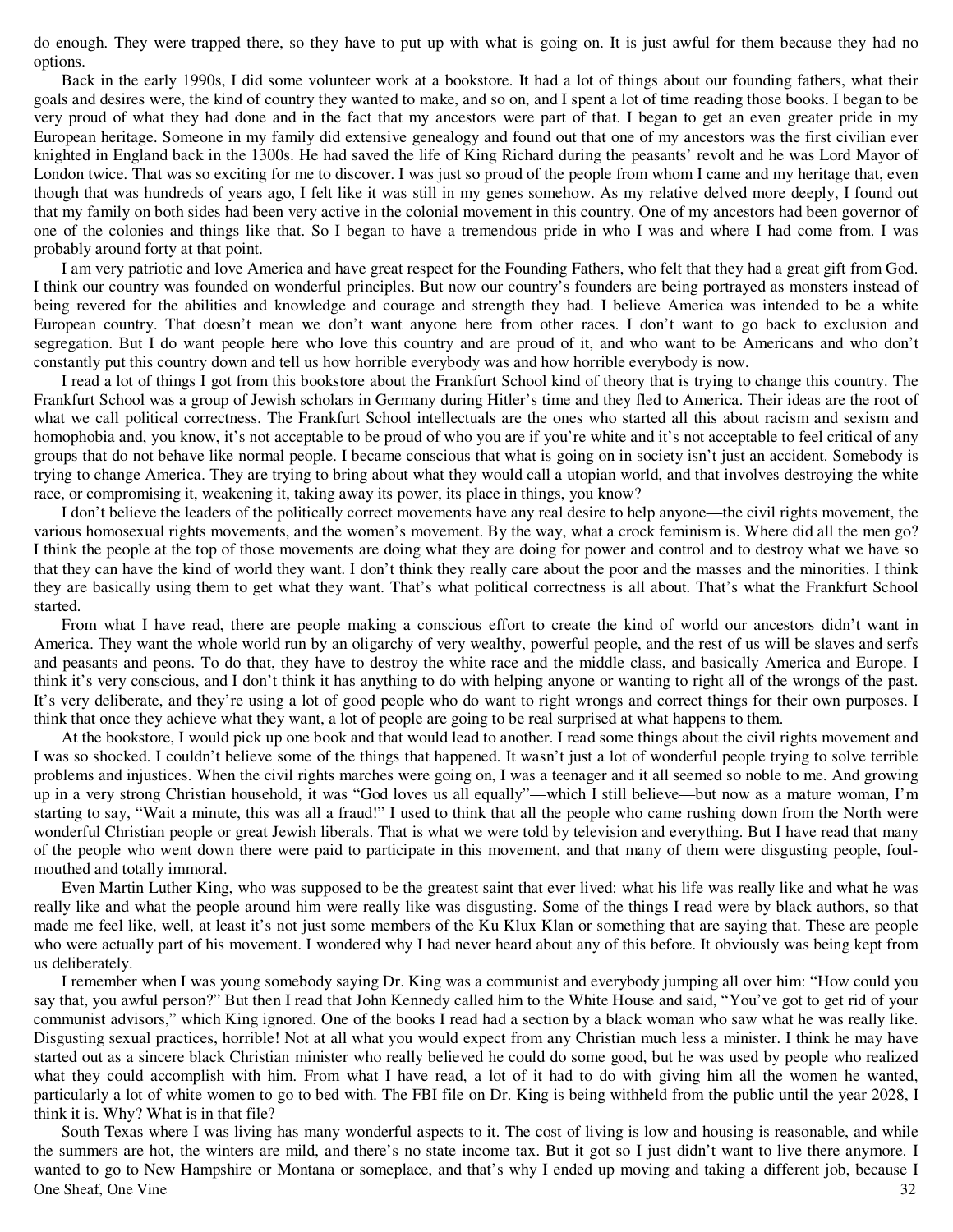wanted to get away to where people are more like me. This was about two years ago when I made my decision. I'm in Massachusetts now, in the central part of the state. But to my dismay, I'm finding that even up here, thousands of Hispanics are flooding in. I guess they came up, or are being brought up, to work in factories or something. I really don't know.

I love to travel. My goal is to see every state in the United States and to see every capital. I color them off on a map as I finish because I love America so much. Two years ago, I was going through Iowa. There was a big thing when I was there about how they are bringing in hordes of immigrants so that they can work in industries and agriculture. I went through the governor's mansion on a tour and I had a chance to meet the governor's wife. I said to her, "Thank you for taking me through your lovely home, and I appreciate the opportunity to meet you, and if I can say one thing to you it's for heaven's sake don't bring all these Hispanic people in. Everybody else is trying to get away from them. Why do you want to bring them in when you have a state that's ninety-eight percent white?" Her mouth dropped open and she stared at me and pushed me aside. I'm sure that she thought I had lost my mind. But I thought they had lost their minds to have a place where they didn't have any of them and then to bring them in on purpose.

I have two nephews. One is getting ready to go to college and the other one will be going to college in a couple of years. They are both bright, talented boys. But of course they're facing this "You can't get into our college because we have to have this number of blacks and this number of Hispanics and this number of whatever." There is a lot of discrimination against white people in favor of minorities at the present time, whether it is done formally or informally. I think that is bad, but I think also that much of what is being done is actually very cruel to minorities. If Jane Doe Minority or John Doe Minority could do well at a small teachers college and get a decent education and a good job, that's wonderful. But if you take that person and stick them at Harvard or Yale or Princeton or Stanford or Columbia and they can't do the work, it's cruel because they may well not be able to keep up and they will drop out. From what I understand, the minority dropout rate is huge in those kinds of places. These kids go to Harvard or Yale and they're built up like they're gods, and then a year or two later they come crawling home with their tails between their legs. They were set up for failure, and nobody doing this to them seems to care how humiliating and degrading it is to the minority children. And of course they couldn't care less about how unfair it is to deserving white children to be the victims of racial discrimination.

I had just had my fifty-third birthday. I've lived alone for years— my husband was killed in Vietnam. I've never been afraid of anything, but I've started to think, "What am I going to do when I am sixty and seventy and eighty and all by myself?" I don't want to live behind burglar bars and be afraid to go to the store for fear that some monster is going to beat me up and rape me and rob me. I am feeling my mortality, and a lot of that is tied into the fear of what is going on with other racial and ethnic groups and how that's changing our country and our communities. I've always felt safe because I was a nice person. If I met someone, I was always friendly with them. It didn't make any difference if it was a black janitor or a Hispanic bus driver or whatever, I was always very friendly and nice, and people always appreciated the fact that I treated them just like everybody else. But what's going on today, people don't care who you are or how nice you are or how unprejudiced you are. If you are in their sights and you're the wrong color, you're dead. And their turf is expanding rapidly. I keeping thinking, where can I go to be safe when I get older? I am thinking of moving to Maine. I think it is safe there still.

### **12 WHITE BOY**

### *Glenn Douglas \* is a college student from California.*

I am twenty-one years old. I was born in Canada, in the province of Ontario. My father is a native-born Canadian. My grandfather emigrated from Scotland. My mother is Irish. She was born and raised in Ireland. My parents met while going to school in Canada. I have a sister three years younger than I am. My dad is a high school teacher. When I was five, we moved to California.

I was pretty religious growing up. I was an altar server in the Catholic Church for a few years, and I went to Catholic grade schools. I am glad I went to Catholic schools because they were really good. They emphasized reading and writing a lot and I was doing more advanced stuff in the fourth grade than I did in the public middle school and even in high school.

At the end of the third grade, my mother and my sister and I went to Ireland for the summer. We stayed with my grandparents, who have a beautiful house near the ocean. Ireland was like a fairy tale country—so different from what I had been used to in California. In California, my sister and I were never allowed to venture far from my parents' sight because they were worried about what might happen to us, but in Ireland the only thing my parents worried about was us being home on time to eat dinner.

My sister and I spent the whole summer roaming around the hills and the fields. We would be walking along the country road and cars would stop and people would start talking to us. They would know my mother. I thought it was really cool how close the community was there and how everybody knew each other and how everybody's family went back. Ireland was just a very close-knit, family-oriented place, and I really liked it a lot.

In hindsight, I think that summer was a very important time for me. It was really the start of my racial understanding. When I went back to California, I missed the farm animals, and I had to be careful again where I went. I was kind of changed because I had experienced a whole different side of the world that the kids I was going to school with had no idea existed. In California I didn't even know my next-door neighbors, where in Ireland I knew everybody. I just thought California was a dump compared to where I had been in the summer.

In Ireland where I was, it was all white. The closest thing to foreigners were people who were English or German. Over here in California, it is completely different. We have all different types of people. I very much preferred the environment where it was homogeneous—one race and one culture and a close-knit community. I am not saying that I immediately became what I would call a racialist or anything from that summer, but I do think that the Ireland trip sowed some seeds in my mind. I am really glad I went because it made me realize at a young age that America and California aren't the whole world, that there were very different places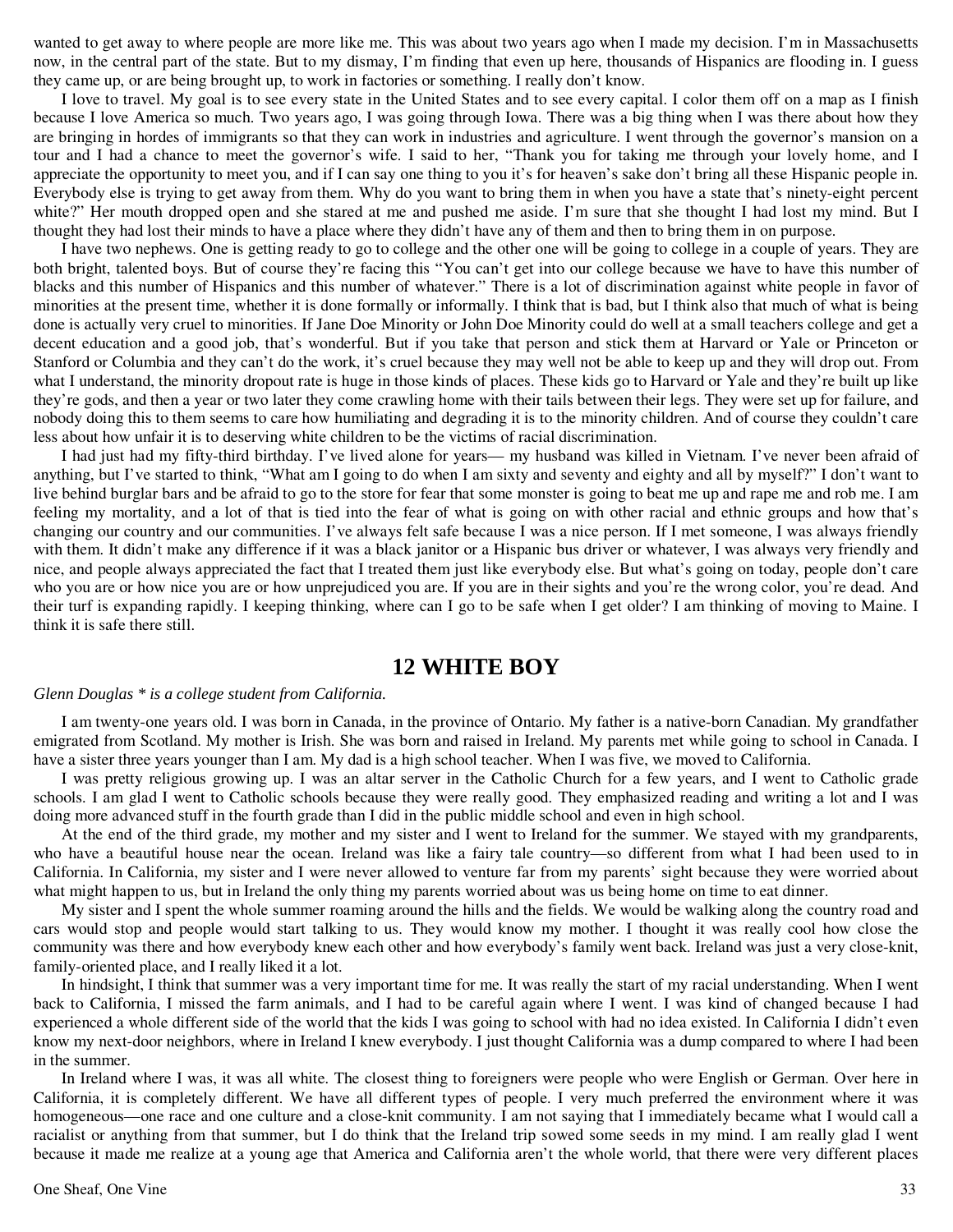from what we have here. I went back to Ireland every summer for the next five years after that first visit. I always looked forward to the summer and enjoyed going back there.

I never really thought consciously in racial terms until I went to middle school where it was about sixty to sixty-five percent Mexican. There were also Filipinos and blacks in the school. I was made fun of and called "white boy" a lot. I was often beaten down by packs of Mexican or Filipino guys. I told teachers about it a few times, but they wouldn't do anything. They just kind of said, "OK, I'll talk to them," and nothing happened. I noticed everybody who was cool wore pants that were like five sizes too big and listened to rap. And there were a few girls I liked in the class, and they hung around with that type of people. My reaction to what I experienced was to kind of go along with the flow. I looked at my clothes and, you know, I was really uncool. I thought to myself, "Well, I've got to go shopping." My dad started saying, "Well, you want to be a Mexican now," but I wasn't really thinking in those terms. I just thought I was being fashionable.

For a while I guess you could say I turned into a wigger. [A wigger is a white person who dresses and takes of the manner of a black.] Most of my friends were Mexican. They taught me about "tagging," which is basically vandalizing, writing things everywhere. I started buying markers and going to malls and tagging 'cause I thought that was what I was supposed to do. And I got into drugs. I was really going downhill. My parents were concerned, but they really didn't do anything.

After a while, I started to notice that the Mexicans hung together and had their thing, and the Filipinos and blacks hung together, and the whites, including me, were always trying to get into those groups. I started wondering, "Why aren't we doing our own thing?" So I gradually slipped away from the crowd I had been hanging with. In my school, there were really two main cultures, "rappers" and "rockers." About ninety percent of the kids were rappers. If you were white, that meant wearing baggy clothes and pretending to be Mexican or black. The rockers were kind of rebellious against that. They wore their hair long and listened to, like, Metallica and Guns N' Roses. I began to see a conflict where the rappers and rockers were struggling for power in the school. I kind of drifted into the rocker group. Even though we weren't using drugs all that much, we were called "stoners." Looking back on it, joining up with the rockers was the beginning of me trying to identify with my own kind.

I remember when the film *Braveheart* came out. I was really impressed with it and very inspired by it. I saw it with my father and he pointed out to me, "That's our ancestors up there on the screen." I started thinking, you know, Mexicans wear "brown pride" Tshirts to school and talk about who they are, and I am white and I've got a culture and a great history and I am proud of that. So I started to identify with white people a little bit more. It was fashionable to act ashamed of being white and I really couldn't relate to that anymore.

I started to notice huge double standards—how it is OK to be proud if you belong to any race but the white race. I noticed that I couldn't even talk about being white without being ridiculed, and it usually came from other whites, who said how wrong it was to have an affinity for your own kind. I spent all my time wishing I lived somewhere else but California, like Ireland or some place in Europe, where I imagined that they didn't have these kinds of problems, where you could just go to school and all you had to worry about was getting good grades.

When I was in high school, I grew my hair long and wore all black. I met another kid who became really my one and only friend during high school. He was heavily into death metal and black metal music. Him and I discovered Norwegian black metal and really got into that. That music really had a big influence on my behavior and way of looking at things. Black metal was obscure, little known music. At that time, you couldn't buy it in mainstream stores. The only way we got hold of CDs was through mail order. Me and my friend were the only ones who listened to it, so we felt kind of special, like it was our music, like it was made just for us. We spent our time together listening to black metal music in his house, or we'd go hiking somewhere, just wander off in the woods and just talk about whatever.

I'd describe black metal as very angry. It expresses disdain and disgust for modern society. Black metal bands use pagan imagery, European imaginary. Most of band members had long hair and they wore all black, or they might have some form of medieval armor and tall boots. They'd pose for pictures in forests with swords. All that appealed to us because, for one, it was sort of a white thing. What also made black meal so special to my friend and I was that the members of these bands seemed to be dead serious. In interviews, they would talk about overthrowing Christianity and returning to a Middle Ages-type European society. My friend and I spent time reading about pagan religion. I began to really have a hatred for Christianity because I thought, "Look what Christianity has done to us. It's disarmed our people and made us tolerate and embrace other races who bring us down." Being an alienated kid, black metal was just very appealing. If you have disdain for society and you don't feel like you belong, and you see somebody basically standing up for what you believe in, it just ... I guess we were sort of reaching back into the past where life was better than the one we were living.

We listened a lot to a band called Burzum. It was a one-man band, really, a Norwegian guy named Varg Vikernes. He had a big impact on me. He would come out and say, "I do my own thing, and if anybody doesn't like it, I will kill them." As crazy as it might sound now, I really looked up to that. Vikernes referred to himself as a racialist pagan and a neo-Viking and he flirted with National Socialist imagery. A lot of the black metal CDs had runes [ancient Germanic symbols] on them. Burzum and most of the other bands were from Norway. At the time, I didn't even know where Norway was in the world. I started reading about Norway and about European history, the Vikings in particular. It was my way of reaching toward my European roots—having some kind of identity.

One Sheaf, One Vine 34 During high school, I would seldom talk to anybody, and a lot of people seemed to kind of fear my friend and I because we were just considered so weird. That gave us a sense of identity. It made us stand out and feel kind of good. I continued to be picked on by Mexicans, but I started discovering ways of fighting back. On one occasion, a big Mexican walked by me and said, "Hey white boy." I simply turned around and said, "Hey spic." He went ultra dramatic: "What did you call me?" I just calmly told him that I had called him a spic. He looked me in the eye and I looked him right in the eye and did my best to give him the impression that I really didn't give a damn, and he backed off. I spent a lot of my time trying to learn how to intimidate people as best as I could because I felt that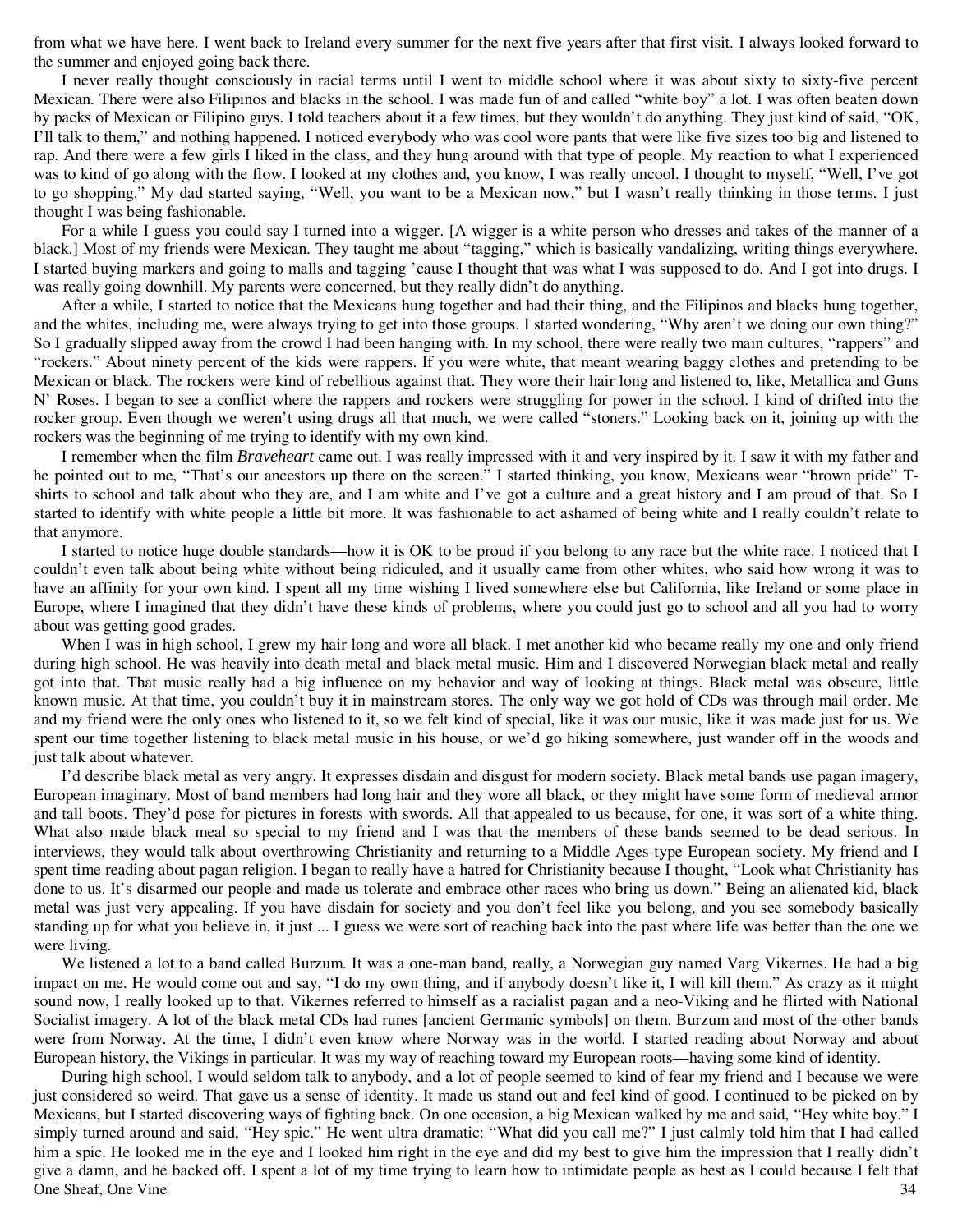was the only way I could get by. I had nobody to back me up if I got in trouble.

In my classes in school, I noticed that the history of European people was always presented from a negative point of view. We always seemed to be talking about civil rights and the horrible things whites had done. When we were talking about WWII, all I learned was that the Germans were evil racists. The swastika was a Christian cross that had been twisted because Hitler worshipped the Devil. Literally, that's what I was taught in school. Even though I really didn't know anything about it, I had a hard time accepting that and I began to question it a little bit. I had a hard time believing that this evil empire was trying to take over the world. I also noticed how blacks were always referred to as African Americans, and there were Asian Americans. But we were always white with a small "w." And I thought, "Well, we came from Europe, so why aren't we referred to as European Americans?" I just kind of noticed that there was a double standard. I was never really upfront and challenged my teachers, though.

Teachers were always portraying a multicultural attitude as a virtue. But you have to remember that I had made trips to Ireland. That was a very different environment and, to me, a much more preferable environment. I thought to myself, "Why do I like it so much in Ireland?" I decided that I wasn't alienated in Ireland because I was among my own kind. It was a white culture. It was a more family oriented culture, with roots, where people have a long and common history. It was also less built up. There weren't any big cities like where I was living. I began to think, "Well, imagine what the world would be like without having to mix with and tolerate other races." I imagined whites having our own living space.

I spent a lot of time reading on my own in high school. I would just pick books off library shelves. I think this was important for me. It taught me to be a questioner. It made me a little bit more intelligent, I like to think, than the average teenager who watches TV all day. My father bought me a H.P. Lovecraft [American fiction writer, 1890-1937] book for Christmas. I started reading him and thought he was a very interesting author. I learned that he wrote for a pulp magazine called *Weird Tales,* and I started reading other authors who wrote for that magazine. That's how I discovered Robert Howard, who is most well known for writing the Conan the Barbarian stories. The Conan stories had a big influence on me. Howard was certainly racial. He had strong Aryan characters. He described a brutal time where men had to fight to live, had to fight their way through the world. Killing people was not such a big deal. Almost every day was an adventure. The Conan stories went along with what I was listening to with black metal. All my heroes in the black metal scene talked about standing up for yourself, and I started to think, how can I stand up for myself and be more of a man? My friend and I started lifting weights.

I read the Lord of the Rings trilogy in about a month. I was really into Tolkien's world. In fact, I tried to convince myself that I was reading a history text and not an imaginary story. I looked back fondly to a European-type society where life was simpler. Not that I had a real understanding of it at the time, but I just thought the idea of living in a homogeneous environment where men were men and women were women and life was hard but closer to nature ... well, it just seemed like a better way of living to me. I wished my life was more like that instead of being a kid stuck in multi-racial California where I couldn't feel free to be who I was and was alienated from everything.

During the last part of high school, I watched a movie called *Higher Learning* that featured a white kid who got taunted and beaten up and made fun of, and he got introduced to a couple of white power skinheads. That was really the first time I had heard about the whole white power movement, and that kind of intrigued me. I thought it would be great if I had some group that I could relate to; you know, that would stick up for me and be my extended family. I spent some time looking up these groups on the Internet, and I agreed with their racial policies. I discovered Tom Metzger and his group, WAR [White Aryan Resistance]. I started subscribing to the WAR newspaper—I was about seventeen then—and I started reading about the white power movement from their perspective, not from everybody else's. I came across a National Alliance sticker that someone had placed on the wall of a coffee shop. They sent me a book catalog and I began to read *The Turner Diaries* [by William Pierce] and books like this.

I began to have a distaste for the mass media. I'd go to a teen movie and always there would be blacks and whites together as friends. Actually, though, what really bothered me wasn't the racial mixing but just the fact that these movies put down white culture in every way you can think of. I was, like, "Wait a second. Who makes these movies and who decides who gets cast?" I heard that Jews owned the mass media, so I started thinking maybe they are responsible for these things I don't like. I had never thought much about Jews. I had been taught that they were always persecuted, but like every other kid I assumed that must be due to bigotry and people not being able to understand them. I thought, Jews are white people with just a different religion, so what's the big deal? But I gradually began looking into it and I realized that Christianity wasn't really the source of the degeneracy I was seeing around me. It was a part of it, but the main fact was that there was an alien race, the Jews, that was influencing us through the mass media. It was a gradual process, but I started to see how things fit together a little bit.

After high school, I went to a community college. To be honest with you, the first year I spent there I didn't take it more seriously than I did high school. I was basically getting C's. I saw that they had clubs for everybody but us. I thought, "Gosh, I better start a white club." They had a black student union and I wanted to do the same thing. I thought starting a white student club would be a great way to meet new people and add to our sense of community. So I talked to people on the board at school and read the constitution and found out how to do it. I outlined the club and everything, and put together a petition and got the required ten signatures.

Getting the petition signatures was very interesting. Some of the people I asked to sign were really excited, glad someone was thinking what they were thinking, and they said, "Oh yeah!" But some said, "You must be a racist." I said, "What do you mean?" They said, "Why would you want to start a white club?" I said, "Why would anyone want to start a black club?" Another student said calling it a white club is talking about skin color and that's wrong. These people had thoroughly taken in what they had been taught.

I got my signatures and the only thing left that I needed to do was get a faculty member to sponsor the club. But not one would do it. Every one of them I talked to tried to discourage me. They even lied to me. They were telling me, "Well, you can't do this," and I would pull out the rules and regulations and say, "It says right here any group can organize." They would say, "Well, this is really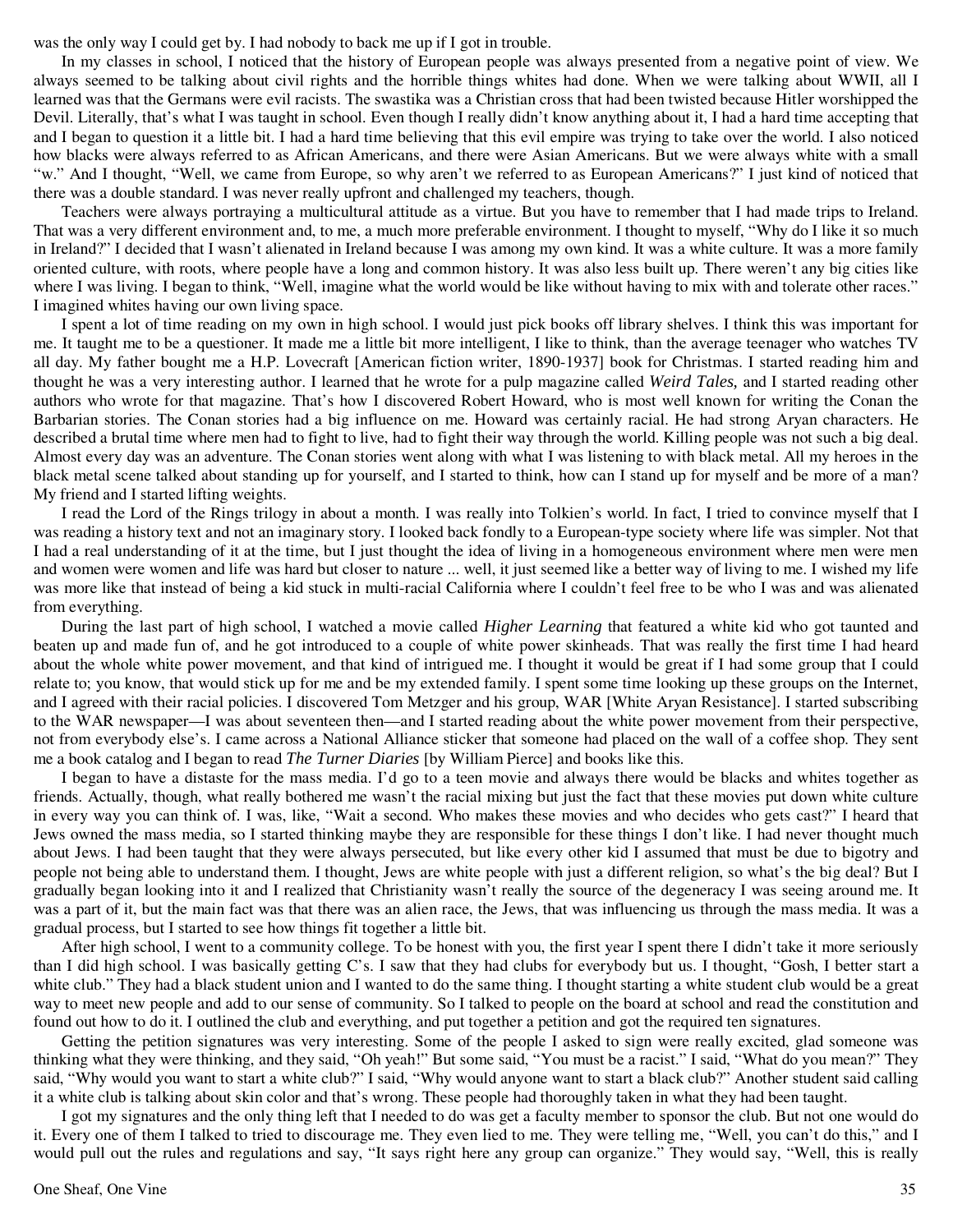meant for minorities." I'd say, "It doesn't say it here, and anyway whites are a minority now in California."

It's almost like you go to college to get stupid. I took a sociology class where the professor was trying to tell me race was completely a socially constructed phenomenon. He said that there is just one human race and that we are all members of it. That's ludicrous. There are human races plural, just as there are different breeds of dogs. You can call them all dogs if you want to, but don't try to pretend a poodle is the same thing as a pit bull.

The way I see it, it is just natural for you to want to identify with your own race and socialize with your own race and reproduce your own race. You want to preserve your own race in the same way that someone wants to preserve the environment. But anybody who thinks as I do is called a racist, which, as it is defined today, means hating other races. But to me that isn't what a racist is. A racist is someone who acknowledges the obvious fact that there are significant differences between races that go beyond skin color. I'm talking about things like intelligence and tendencies toward certain ways of living.

A racist sees his or her race as an extended family. If you have a family of your own, you know that while you are friendly with your neighbors and you help them, when it comes down to it, your family comes first. You look out for your family and see that they are fed and clothed. You don't necessarily think your family is superior or better than all the other families around you in your neighborhood, and you don't deny your neighbors the right to exist, and you respect their space. But you do believe you have the right to your own house and your own property and to live your way. If your neighbor is always barging in and saying, "Hey, we are all one big family here," and saying that he really doesn't like you and is entitled to part of what you have and starts cluttering up your house and beating up your children, after a while you start to resent him. You want to reclaim your home, reclaim your life. I think, in a way, that is a good analogy to describe how what I would call true racists feel as members of the white race.

I have never had the chance to say this in any of my classes. As soon you raise your voice, they basically shut you up. I did write a paper criticizing multiculturalism and contradicting some of the things I was being taught, but I got a bad grade on it, not because I didn't do the research or back up my arguments or it was badly written. The professor simply didn't agree with me. I had the same thing happen on a paper I wrote criticizing feminism. I have learned to play the game a little bit better, however, and now I get pretty good grades. I don't have any problems in school now. I'm pretty much compromising myself to get my degree. I'm trying not to forget who I am and what I believe in, though.

After I graduate, I'd like to be a psychologist or psychiatrist, although I'm not really sure. I guess at the end of the day, first and foremost I am a white racialist. I feel obligated to help out my race in some way if I can. I just hope whites learn to organize and stand up for themselves, and I want to contribute to that. I love Ireland and I'd like to live there, and maybe someday I will. But in a way I don't like the thought of moving to Ireland because that seems like running away from the problems we face here. I have a girlfriend now and she's racially conscious. She wasn't when I first met her, so I guess I have influenced her in that regard. I'd like to have a family some day—you know, raise some kids. I don't want my children going through what I went through growing up, though. I'll do what I can to try to see that that doesn't happen.

### **13 NEWS WITHOUT JEWS**

Alex Linder is thirty-five and has lived the past few years in Missouri after a decade in Washington, D. C. He operates an online white *racialist news service called Yanguard News Network. His manner is energetic and direct.*

I have a factual bias, you might say. I dislike anything or anybody that claims reality is one way when it's not. I don't like anything or anybody that gets between people and what is really going on. I consider myself a true conservative. True conservatism has to do with facts and limits. My mother's family are Christian Scientists and I was raised in that religion. Christian Science claims that disease is a product of bad thoughts. I don't believe that myself. I never did believe it. If you apply conservative principles, that's a ridiculous claim. Just like the idea that Jesus walked on water. I am a white racist because racism is simply factual reality. And by the way, "racist' and "racialist" are interchangeable terms to me. Really, I don't label myself—"I'm a white nationalist," "I'm a pan-Aryan," whatever. Labeling is for the other guy. I don't worry about labeling. I just call myself white and know that I want to live in a white neighborhood, that's it.

I was born in Madison, Wisconsin and lived there until the fourth grade. I then lived in California, Illinois, and finally Utah, where I graduated from high school in 1984. My father is of German background and my mother's side of the family is English and Swiss. We weren't rich, but thanks to my parents' hard work I enjoyed a comfortable, stable, middle-class childhood. My parents' stability and love for each other and me and my siblings showed me how a solid white family and society can work.

I didn't really grow up around blacks much at all. I went to suburban schools and was taught the same b.s. that everybody else is about race not existing and the rest of it. I basically swallowed the individualist bias they were pumping at me that we had to be colorblind. I do recall one incident that suggested to me that blacks are not like whites. I was about eight or nine. My family went to Magic Mountain down in L.A. It's an amusement park with big roller coaster rides. We were in line waiting to go on a gondola that went back and forth and two black teenage couples cut in front of us. My father isn't a shrinking violent and so when we got up to the front of the line, he said to the guy running the gondola, "These people cut in line. We were here before they were."

At that point, those fucking little niggers starting cursing and bitching and complaining. I remember one of the black girls saying, "I hope you fall off halfway across!" I was totally taken aback. I remember thinking, "These people are not like us. There is a fundamental difference." It is like the scene in [the novel] *The Turner Diaries* where the niggers are pissing in the river. Jefferson said that the two races equally free can't live together under the same government and he was right. We are just different breeds of animals.

Growing up, I read a bunch of Mencken [iconoclastic journalist prominent in the 1920s, '30s, and '40s, H.L. Mencken], and his stuff seemed perfectly attuned to the way I think and what I find amusing and worthwhile. I decided that I wanted to spend my life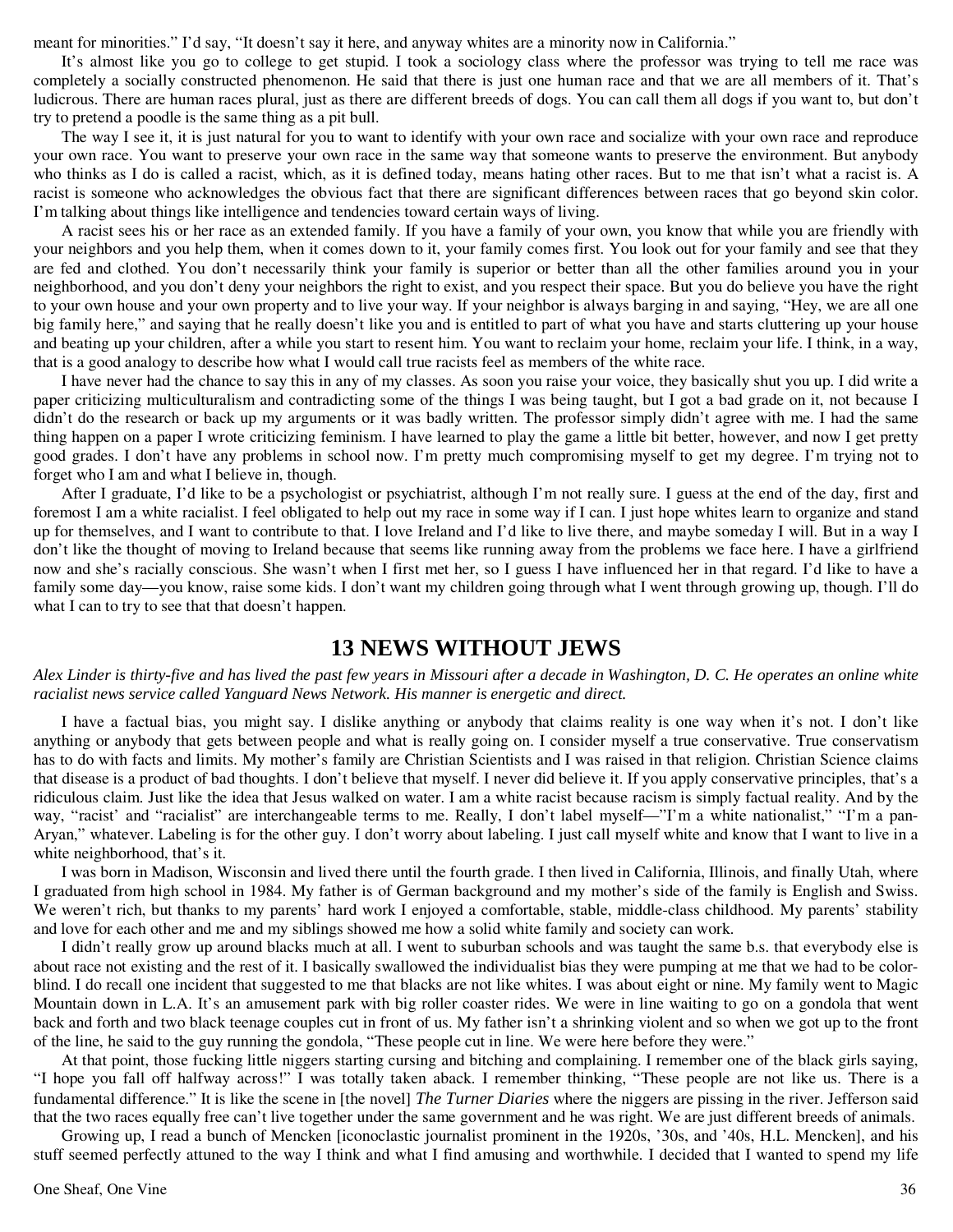creating the kind of joy you get when you read good Mencken or O'Rourke [contemporary political and cultural satirist, P.J. O'Rourke] or [Mark] Twain.

I went to Pomona [College], which is pretty good liberal arts school in Claremont, California. Generally, fairly well off liberal people go there. Since I had decided I was going to become a writer, I wrote for the school paper. I was co-opinions editor. I wrote some editorials and they started getting pissed at me. One was about AIDS. There had been a *Newsweek* cover with snapshots of about a hundred people who died of AIDS on it. Of course, it was "Semitically correct." Note that I used [syndicated columnist Joseph] Sobran's term, Semitically correct, not politically correct, so the accent is on the Jews, who have set up the terms of the system.

Anyway, I pointed out in my AIDS article that these *Newsweek* guys were totally misrepresenting reality. They showed six-yearold kids and ninety-five-year-old grandmothers instead of a bunch of loose-assed, disgusting fags who slept with thousands of people apiece and already had forty or fifty venereal diseases before they got AIDS. *Newsweek* was just Jews lying about reality and I hate people who lie about reality. The difference between me and other conservatives, though, is that it wasn't enough for me to point out what they were doing in a boring footnote style, what I call remonstrating. I made it kind of funny and pointed and barbed. I also wrote a column called "Of (f) Color," just making fun of the term "of color." They used to be colored, then they were Negroes, then they were blacks, then African Americans, and now they are people *of* color. I mean, "ain't social change grand." Another article I wrote was after a speech on campus by [Holocaust survivor] Elie Wiesel. I said that the best way to "never again" was for Jews to stop whining all the time.

Well, they got all mad. The college administrators denounced me and all the deans and everybody. They all signed a statement saying, "Mr. Linder is an example of how far we have to go." Then they started fighting among themselves. The faggots starting writing in, "The administration didn't say a thing when Mr. Linder was criticizing the homosexual community, but the minute he touches blacks, they just go nuts!" They held a couple of college senate meetings to decide whether to kick me out of school, although that finally died down.

My editor was a Jewish feminist and my co-opinions editor was a Kennedy-esque liberal. They did a number of intrigues behind my back and sprung stuff on me. The co-opinions editor was promoted to *senior* co-opinions editor over me and got to make all the decisions. They let a mulatto friend of a girl I knew write in my space. I was pretty much shut out of writing for the college paper even though my articles had drawn more student response than anything in its history.

I just shook my head and laughed at how intolerant and really hateful and vicious all these people were. When I was co-opinions editor, I had never in any way tried to suppress anyone who wrote for me. In fact, I had more liberals than conservatives writing for me. My attitude was, let everyone speak and let the reader sort out what's best. I came to see the left as completely anti-democratic. They absolutely hate freedom of speech. They want to win and they don't care by what means they win. They will do *anything* to you. If you aren't prepared to fight on those terms, you might as well give it up. One thing that stayed with me was how when all this hubbub was going on, a lot of people came up to me on the side and said, "Thanks, man, for saying what you did and standing up." I realized if you display a fighting spirit or courage, people will come to you.

What really struck me in college is that there is no institutional support at all for anybody who is white, traditional, and conservative. It is rigged to help anybody who is liberal or a minority, and particularly anyone who is Jewish. There is resistance to anyone who is on the right. The place is completely geared to furthering what is basically the Jewish agenda, which is ninety percent of liberalism. Everything is geared in that direction—the courses, the books used in the courses, the faculty picked to teach, all of it. The Jews have [the campus organization] Hillel, and they get funding to put out their little newsletters. For the right, there is nothing. I have unlimited contempt for the people who administer colleges. They are very weak and unprincipled people. I consider them worse than Mexicans, the absolute lowest. I despise Mexicans. They are an off-brand people.

Stupid conservative parents send their kids to these schools. All they see is Stanford or whatever, and that is what they buy. They don't look at what kind of books the students actually read there and what is actually taught. These parents pay these people \$20,000 or \$30,000 a year to indoctrinate their children. They just trust, and they put their faith in the wrong thing. I majored in international relations. Basically, I read a bunch of Institute for Policy Studies stuff from the communist [Richard] Barnett. I've probably read every book he has ever written. I heard crap about Vietnam I didn't believe.

I was ready to drop out when I was a sophomore. I figured I would never spend my own money on this, so why was I wasting my parents' money? But I was playing on the baseball team and got into writing for the paper and I enjoyed that, and I had a lot of friends there, so I stayed. Conservative parents are just propping up a system that has disdain for them. They figure I'm getting my son a degree from wherever. They think they are buying a name, but in most cases they aren't. Unless it's Harvard or Yale, I don't think that the name is worth much. Being a Pomona graduate hasn't gotten me shit.

College was fun, but if I had children I would never spend that kind of money on it. It's just not worth it. It's four years of your life at a time when you are at your strongest physically. Is that really what you want to buy with all that money? There might be a case for it if you are in the hard sciences, which are harder to corrupt, but for anything in the liberal arts, I think there are better alternatives. You could find someone who is the best at what you want to do and copy off them, or go directly to them and try to get them to teach you. And now with the Internet, you can figure out what is going on and teach yourself. That's what I would say at thirty-five.

Just before I graduated from Pomona, perusing the stacks at the library I discovered the *American Spectator* magazine and loved it. I thought, "This is *funny,* like Mencken's stuff was!" In one of the issues, there was an ad for an intern, so I applied, and they actually gave me the position. I was absolutely thrilled. "Boy, it is going to be fantastic to work for the *Spectator,"* I thought to myself. "It is somewhat satirical, more than the *National Review* is, and it's got great writers. Whatever I wanted to do in college, mocking and all that, I am going to be able to do at the *Spectator.* I am going to carry on the Mencken tradition. I'm going to criticize everybody, take on the world. I'm going to be free!"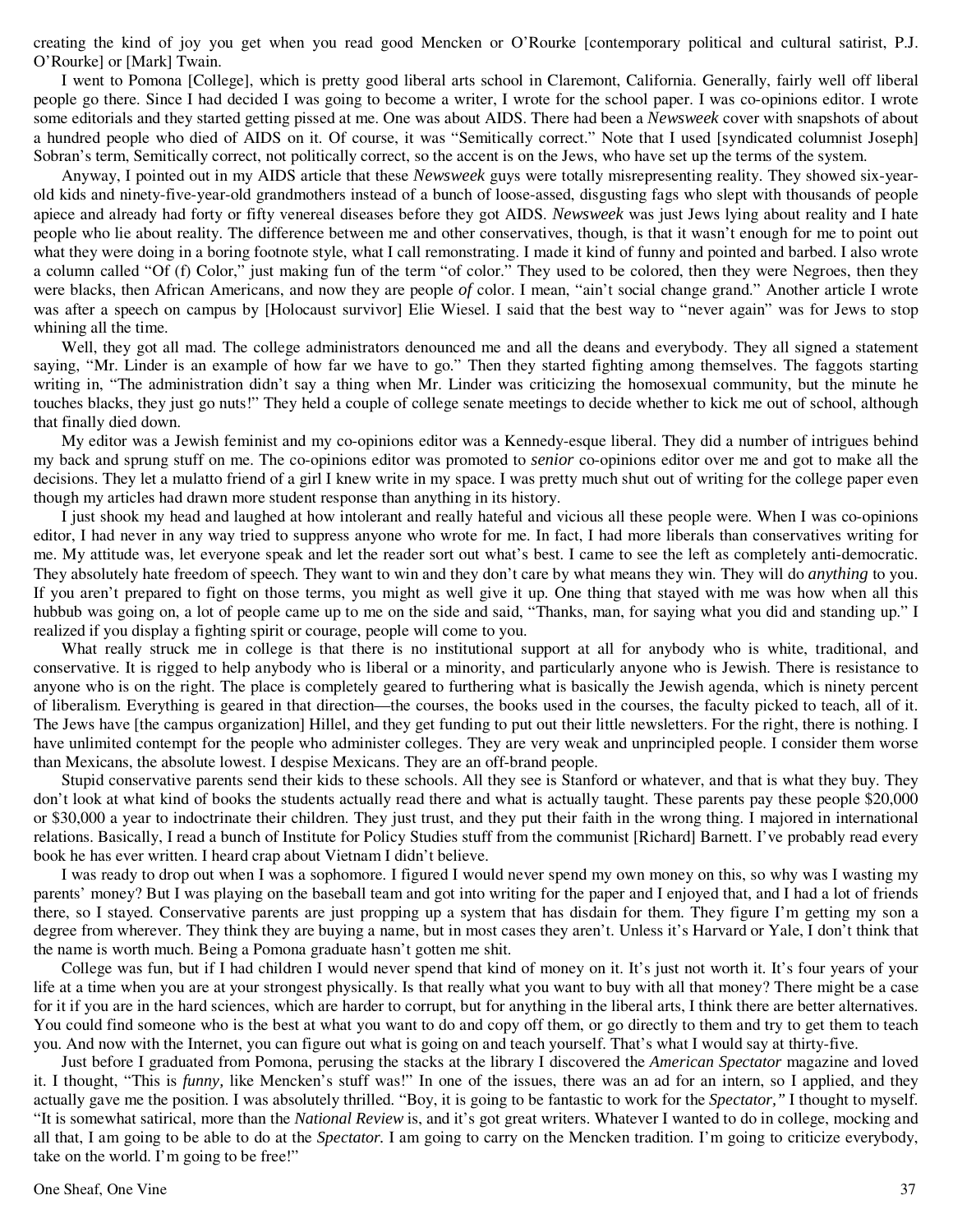So I worked at the *Spectator* and I did enjoy it. It was mutually good for me and for them. They said I did a great job. But after the internship ran out, there was only one editorial position open and they gave it to someone else. The guy they gave it to was very qualified, though.

The founder and editor-in-chief of the *Spectator* is R. Emmett Tyrrell. I literally trembled when he walked in the room because I had so much respect for him. One day, I showed him my "Of (f) Color" article. I'll never forget this because it was a turning point in my life. He read it over and got a long face and said, "Well, we are very careful about this sort of thing." Now, I make a distinction between people being little and being big. Mencken, with his accomplishments, deserves the title of big. Tyrrell pulled up short where Mencken would *never* have pulled up short. I thought to myself, "He's little, and I'm going to do whatever I can to be big, because I'm not afraid of whatever he's afraid of." Tyrrell is a really good guy, but that is the judgment I made about him when I was twenty-two years old.

After leaving the *Spectator,* I went on to the National Journalism Center, a journalist training school in D.C. After that, I worked for [conservative syndicated columnists] Evans and Novak doing research for them. I saw that there was no way I was going to be able to get paid to write anything approaching the truth about Jews or coloreds in the professional conservative industry. So I went to work at Phillips Publishing. They do newsletters for companies, that sort of thing, desktop publishing. I saw it as uninspiring but honorable work.

After three years with Phillips, I started my own company doing the same thing. I was successful and it was profitable financially, but I was bored as hell writing about computers and health care. I just had to do it my own way and see what happens. So I quit what I was doing, broke up with my girlfriend, and, after a decade in the D.C. area, went back to the Midwest. In 2000, a partner and I started Vanguard News Network, and that's what I am doing now, and it's been great.

I became fully racist by living in D.C., which is, except for maybe Detroit, *the* blackest city in America. I saw that if you are going to embrace color-blind individualism the way the Jews that control both the liberals and the conservatives say you should, it is white genocide. Whites cannot live around people like this, period. What you'll eventually get is South Africa or Zimbabwe, where whites are completely destroyed as a race. Marion Berry, the mayor of Washington when I was there, was busted for crack, and he is the kind of person blacks elect over and over when they are left alone to vote. There is something general going on with these people. It's not individual at all. I came to realize that if you stick to individualism and you refuse to generalize, it's going to kill your race.

During this time, I read a book by John Murray Cuddihy called *The Ordeal of Civility,* and it blew my mind probably more than anything I'd read in my whole life. It's very hard to find that book now because the Jews have suppressed it. The Cuddihy book tracks the hostility of the Jewish intellectual giants, Freud, Marx, and Levi Strauss. It shows the hate for the white race that underlies their supposedly objective theories. Marx, for example, says, well, yes, the

Jew may look like a scheming, dirty, nasty little creature, but that is just a class thing. Once we go through these revolutions all that will disappear. And Freud says that if a white person is reserved, dignified, private, and classy, he's repressed. *You're* the sick ones, not us. And so on. These theories are aimed at destroying us. The Cuddihy book tied together a thousand little things I had noticed about Jews and set them into a pattern.

Kevin MacDonald's books are good, too. I especially recommend his book, *The Culture of Critique.* There is not a better book to read if you want to understand how America got to be the way it is and, closer to home, why your son is a wigger and your daughter is a lesbian and your neighbors are Mexicans and Filipinos. The neoconservatives will criticize the Frankfurt school, but they will always refer to them as German or European, never as Jews. The Cuddihy and MacDonald books are the kind of stuff you should be taught in college, but you never are because you are paying money to exactly the same people who are promoting these race-killing theories.

I knew coming out of college that the left lies about everything. Everything they say is factually untrue. Equality of racial intelligence, whatever it is, they are lying about it. My problem was I made the illogical leap to conclude that if the left is lying about everything, the right must be telling the truth. And a lot of what the right says is the truth, but not everything, that's the big point. Conservatives don't tell the truth if it conflicts with the Jewish

agenda, simple as that. "Race doesn't exist" and extreme egalitarianism—the Jews have been pushing that dogma for a hundred years and will cut anybody out of the loop who disagrees with it. The Jews are big liars, and one of their biggest lies is about what America was founded to be. They put out there that the United States was founded as a place that is purely about some ideas, democracy and equality, and where race and history and the background of people don't matter. That's just garbage, the big lie. It is not good for Jews that whites know their roots and their own true history. It's good for Jews if whites think, "Oh, anybody can become an American and we ought to have open borders."

You may think, "But [black intellectual] Thomas Sowell never did anything wrong. He's screwed if you adopt racism." And that is true. But unlike the conservatives, I admit the cost of my position—it screws some blacks. But the conservatives never admit the *huge* cost of their position. Whole countries get screwed. Like, to name three, Zimbabwe, South Africa, and, in another fifty years, the United States. Conservatives never admit that failing to treat blacks as a general group is the way to the cultural and racial death of white people. Conservatives won't tell you that because they make too much money off of what they are telling you. Or they're like [pro football player and Vice Presidential candidate] Jack Kemp. America has to die because Jack Kemp showered with some black men. Some black guy soaped Jack's back and I'm supposed to ignore a million black-on-white crimes every year. Sure, I'll do that, Jack, just for you.

What I came to see, and this is the big story here, is that conservatives are a fake opposition. They are fake in the sense that they won't take on the most vital questions confronting us: race and Jews. That's the fault line right there and they won't cross it. If something touches on the truth about race or is critical of Jews, they won't go near it. I guess I was naïve, but I figured that something that is obviously true would make people on the right stand up for it. Well, it's not like that. As Sobran pointed out in his pamphlet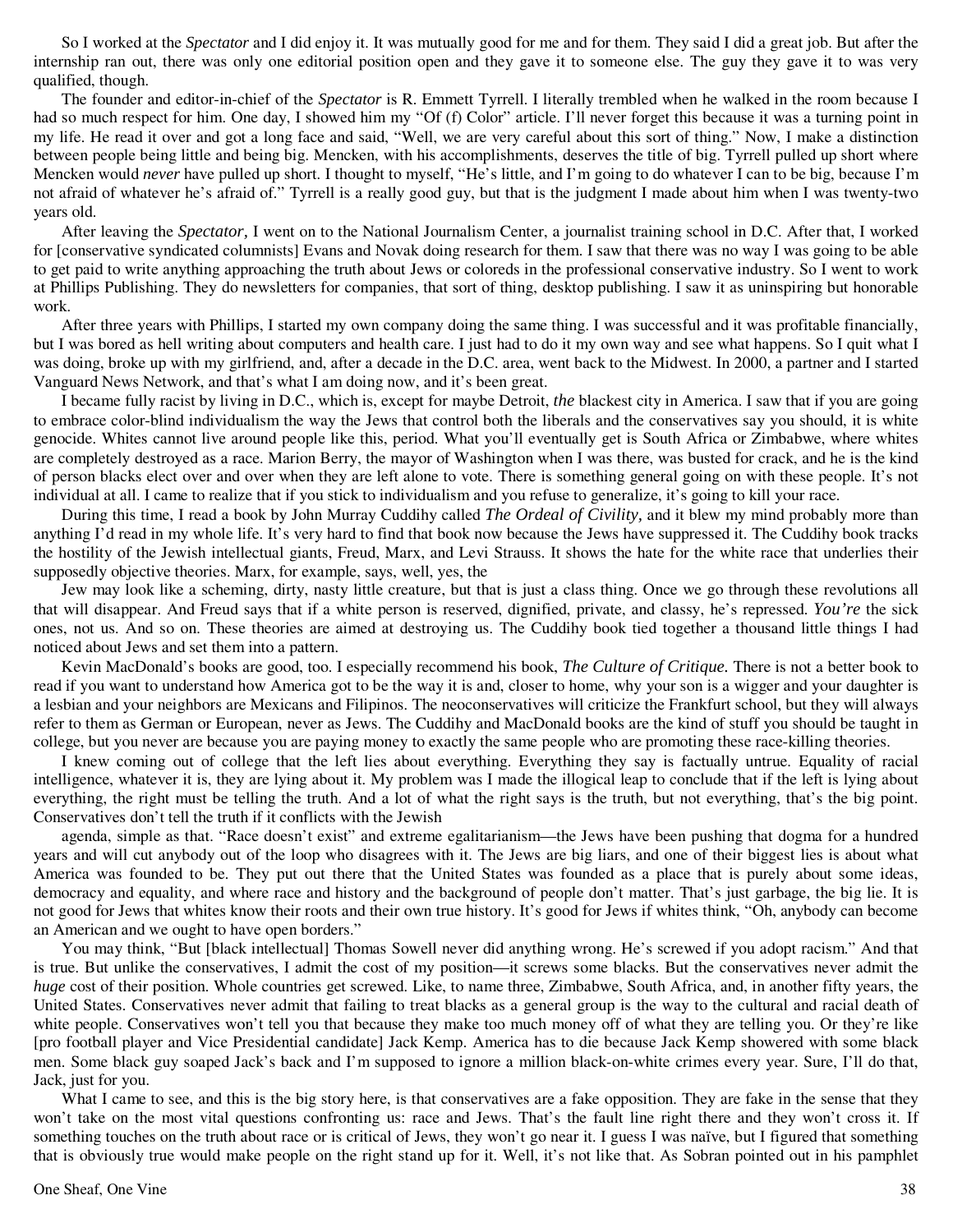*How I Was Fired by Bill Buckley,* it is all just a game to conservatives, just a way to make a living. But it's not like that to me. It's blood, complete blood. If you're a writer and you're pulling your punches, if you are writing things you know aren't true, if you're withholding the truth, what are you? How can you have any self-respect at all? I got into writing to be Mencken. You've got the *American Spectator* that is supposed to be the heir of Mencken—they have a dummy of Mencken sitting there in their office, for Christ's sake!—and you're afraid??

I had learned what liberalism is by living through my editor and co-opinions editor in college conspiring behind my back and totally shitting me over. Then I learned what conservatism is by working at the *American Spectator* and seeing that they were just as scared as the weakling liberal college administrators were about anything that touched on race. I mean, what needs mocking more in our society than niggers? It's fucking ridiculous. You can't read word one about them that is disrespectful. Just today, I was online reading some black guy writing an opinion column about an Oliphant cartoon [political cartoonist, Pat Oliphant]—"Oh, that is racism!" Racism is anything or anybody opposed to the black agenda. Blacks take that directly from the Jews. An anti-Semite is simply somebody who is opposed to any item on the Jewish agenda. You oppose a Jew and you are an anti-Semite, it doesn't matter what it is about.

Blacks and the Jews have these terms they stick on anybody that doesn't go along with them and the right just plays along. I'm not doing that. I'm the true heir to Mencken. I'm not pulling punches. The conservatives pull their punches. They won't criticize blacks. Now, what could be more ludicrous than Al Sharpton and Jesse Jackson? Jesse Jackson is a nigger extortionist. Everybody in America knows that. You're supposed to be a conservative journalist following the line of Mencken and you don't say that in a crude, crass, nasty, and direct way? If you don't say it like that, then what are you?

Plus it takes the joy out of it to write cautious, coded, weak little trivial things. People don't want that. They want what we're doing at VNN, which is full of joy and slurs and truth. Slurs and the truth go together. To call someone an African American when he's a nigger? I refrain from calling Thomas Sowell a nigger, but I don't refrain from calling niggers niggers. [Conservative columnist] George Will wrote a column the other day about yet another great black guy who pulled himself up by his bootstraps. It's just stupid. I spit on them all. People are responding to what we're doing at VNN because it's clear that we are free. Something that is free has a distinct aroma and the conservatives don't have it.

The basic idea of Vanguard News Network is that it is news without Jews. It is an online newspaper. Its purpose is to do something daily that's carefully edited, reliable, pro-white, and anti-Jewish, with absolutely no Jewish participation at any point in the process. The American public understands there is something wrong with the media, that it is very biased, but they don't understand exactly what it is that is wrong. The conservatives who pretend to tell them, gutless clowns like Brent Bozell and Reed Irvine, will only go so far as to say the media is biased, which a child of three can see after watching Dan Rather for five minutes. What these people won't tell you is *why* the media is biased and *in whose interest* it's biased. It's biased because it is owned and controlled by Jews and serves their racial interests. VNN says that openly, forthrightly, and explicitly daily. Whatever attractiveness we have is attributable to that. We don't have as many readers as some of the big-name conservative sites, but we are going in the right direction and we are going to pass them eventually.

We have people who contribute original articles, opinion pieces, book reviews, cartoons, whatever, and we post those. I edit the things people submit. People also feed me links to news articles they think I might be able to use. We do a kind of *ju jitsu* on the Jewish media: their reporters write articles for the various newspapers and wire services, and then we pull the articles we want and link them but with our own spin. We call our introductions "spintros." An example of what we might do, a guy on our side might write up an article on a National Alliance demonstration and at the same time we'll link to the *Washington Post* description of the same thing. The idea is to create an alternative medium that is free of Semitic bias. It mostly comes down to selecting the right articles and presenting them in the right way. There are people working with me, but it is all done over the Internet. People from all over the country chip in writings and suggest articles to spin. We can't afford to pay anybody. Basically, VNN takes one monomaniac with a computer to do it, and that's me.

We are saying stuff on VNN you can't really find anywhere else. And it's not just that we are racists and reliable that attracts people. We're aggressive and people hunger for that, they love that. People sense that we really believe what we say, and they don't sense that when they read libertarians and conservatives. People see their stuff is just hackwork. There's a spiritual difference between us and the others. And we're funny. You can't get genuine humor any more because it is censored. It's dangerous. You can't make fun of Jews and "Mexcrement," but we do it all the time. We subject them to ridicule. We don't remonstrate, we ridicule. Anything can be destroyed by ridicule.

We aim to destroy Jewish control of the United States. And we are going to reveal and destroy the fake opposition in the form of conservatives and libertarians. True conservatism is racist. The people who are presented to us today as conservatives are not truly conservative. Every day since we started, we have been saying what they won't say. We point out their financial interest in keeping the truth from people. And we are doing the same thing to libertarians. We are going to make it clear that white nationalism is the only real opposition to the Jewish tyranny. The rest of what is going on is just a game. The two major political parties are both racial egalitarians selling the idea that race doesn't matter. Of course it matters.

We aren't considered respectable because respectability is defined by the Jews who control things as not mentioning Jewish power and not criticizing Jews as Jews. Conservatives will criticize the left or liberals or atheists or secular humanists, but never, never, NEVER will they point out the Jewish roots of these things. We point that out every single time. That is the fundamental difference between us and the rest of them. That is the market niche my partner and I saw. The only thing limiting us is distribution. If we could get our stuff on newsstands, people would buy it right up. But the Jews control news dissemination everywhere but on the Internet, and they are trying to get control of that. Except on the Internet, Jews control which writers and artists have access to the public.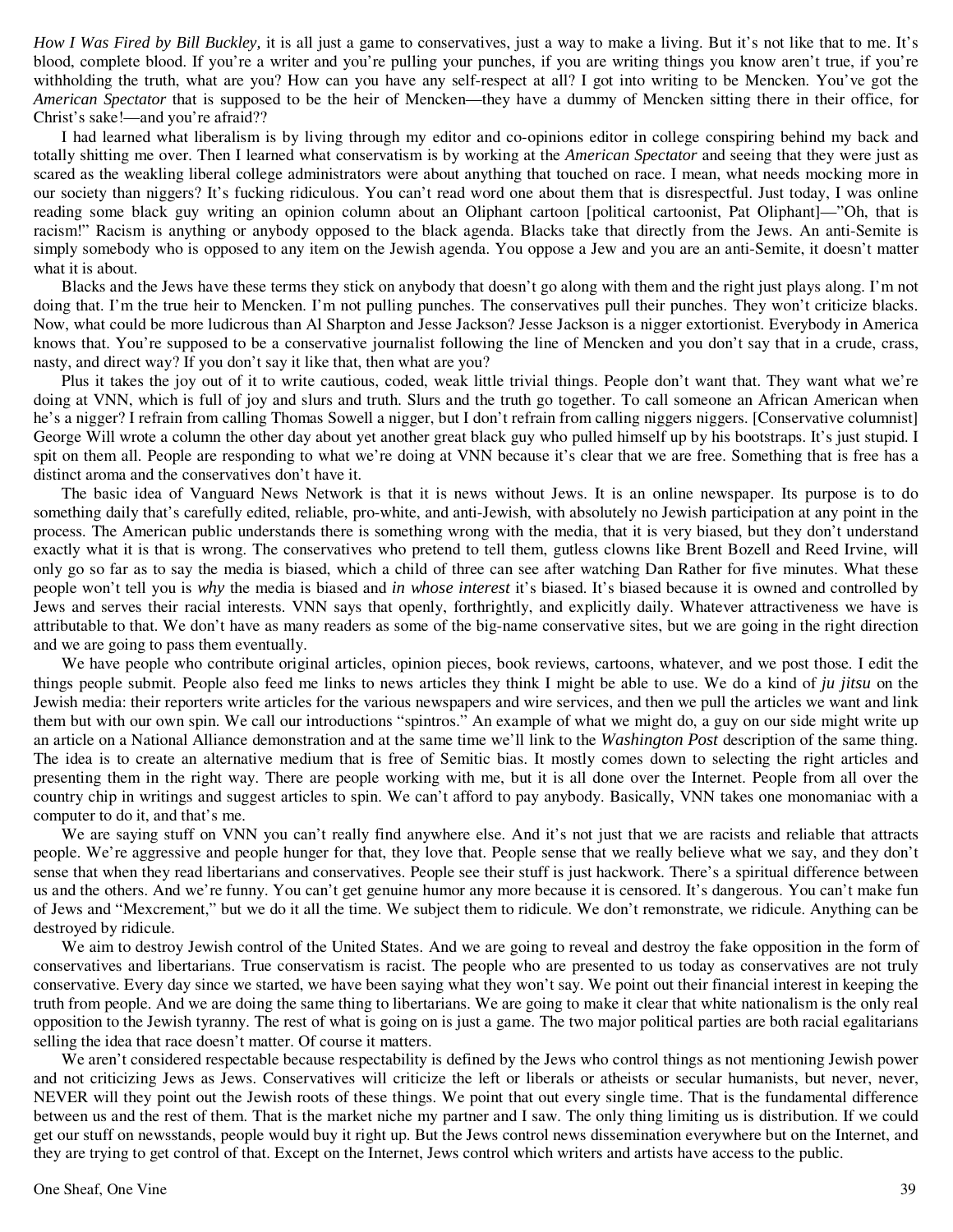If you are going to take on the Jews, you can't do just what you do and leave it at that. You have to do every other thing, too. You have to do printing and promotion and distribution. I come from trade publishing and I know how hard it is to get a couple thousand of something out. It takes a lot of money and a lot of time. But on the Internet, I just put it out there and anybody can read it. So the Internet has been a real godsend.

We take donations at VNN, but you wouldn't do this for the money. I had to do it for my soul. I know that sounds ridiculous, but that's the truth of it. I wasn't going to fucking die without taking my shot at it. VNN has allowed me to do something that's fulfilling and it proves that people want to read what I write. Now it is purely a question of whether the Jews can shut us down. What we do would be illegal in Europe. They'd bust in here and crack my head and take the computer. Jews believe Jews should be legally beyond criticism. That's a fact. They withhold from the American public that people in Europe are being arrested for writing books with views of history that the Jews won't tolerate or putting something critical of Jews on the Internet. Do you ever see the *New York Times* write about that?

What the Jews are trying to do right now is insert the concept of hate speech into the public mind. They get hate speech opposed to free speech and get the public asking, "Is this hate speech or is this free speech?" When the Jews get that way of looking at it in place, then they can silence the speech they don't like by calling it hate speech. Jews are very clever, you have to give them that. Their terms preclude any debate. You can't oppose any item on the Jewish agenda without being medically or morally ill. If you oppose their position on race, you're a racist; fags, you're a homophobe; women, you're a misogynist. If you are an environmentalist and want to stop immigration, it's "the greening of hate." I think one of their greatest crimes is what they've done to women through feminism. Most college-educated women think in feminist terms without realizing it. It's sad.

Jews want to win. They don't necessarily want blood to flow, but they will go to that if necessary. They are fighting us as a race and most people aren't conscious of that. At VNN, we're making them conscious of it.

Marxists like [Johns Hopkins University professor] Mark Crispin Miller say the media are all owned by corporations, that that's the way to understand the media. Newspapers all over the country have declining circulations. So how come these big corporations don't hire people who could build revenue? I could do it a lot better than the people who are running these big city papers. I know what people actually want to read. But they wouldn't publish it for the same reason they produce agit-prop movies—to brainwash white people. If we had a few million dollars we could do everything [media conglomerate] Viacom does except it would be nonniggerish. We'd produce white novels, white films, even white clothes.

The other races are encouraged to identify with their own people and to promote their racial interests, whereas we are called haters if we do it. Conservatives might point that out, but they'd be very careful and cautious about it. We do it straight out and we laugh when we do it. That indicates that we are free. People get that. That spirit comes across. People think, "These guys aren't scared of the Jews. They're not worried about them. They don't measure what they say against some kike's reception of it." When people see us being free, they start to feel freer themselves. That's why I want my name on this. I want my name used because openly speaking it is part of the whole deal, not only for me but for everybody. This "I'm Otto 94" doesn't make it. We need to move forward to a brighter future, and you don't do that with a bunch of anonymous people. They can say whatever they want to say about me. I don't care. They are going to have to put a bullet in my chest if they intend to stop me. I'm not fucking stopping. I don't have any money. I guess I have a lot of reasons to be unhappy. But I can honestly say I am completely happy and completely fulfilled. This is exactly what I am able to do and was meant to do and was trained to do. I should be doing it for some major media outlet, but the situation is such that I can't really do that. So I have to make my own way.

### **14 ANGRY WHITE WOMAN**

Mary Rowland is thirty-three and single and lives in the foothills of the Sierra Nevada mountains in northern California. She is self*employed, operating a business out of her home.*

Until a couple of years ago, I lived in southern California, so my socialization was all in that area of the country. I was raised a liberal and was a liberal activist in my twenties. I was primarily involved with conservation issues, but sometimes that would prod me into getting involved with other causes, like Indian rights. If they had a dump a mile from an Indian reservation, I might write a letter to the editor or something pointing out that this was environmental racism.

My first movement out of a strictly liberal position was around the issue of overcrowding. We have had so much population growth that the quality of the environment has declined. It became clear to me where the overcrowding problem was coming from, and that was Hispanic immigration from Mexico. There's hardly any European immigration now, so that isn't really an issue. But I decided it wasn't possible to say, "OK, let's stop immigration from non-white countries and keep immigration from Europe." So I started speaking out and writing about stopping all immigration, and again, it was from a conservation angle.

It wasn't long and my fellow conservation activists started pushing me away and whispering "racist." They'd say things like, "Isn't your position the same as [former Ku Klux Klan member and alleged racist] David Duke's?" I knew virtually nothing about David Duke at that time, but I got the basic idea. People started shunning me, and I got to be pretty much on their hit list. I realized from that experience that for the liberal crowd multiculturalism takes precedence over everything else, including the quality of the environment. Things finally got so uncomfortable for me that I resigned from my position on the board of the conservation organization I was in.

The immigration issue is what got me looking more at cultural and racial matters, and that led to the development of my own racial consciousness and racialism. For one thing, I noticed that when you look at the people who promote conservation in this country, they are predominately European Americans. I also started noticing things like in San Jose they replaced the Liberty Bell with a statue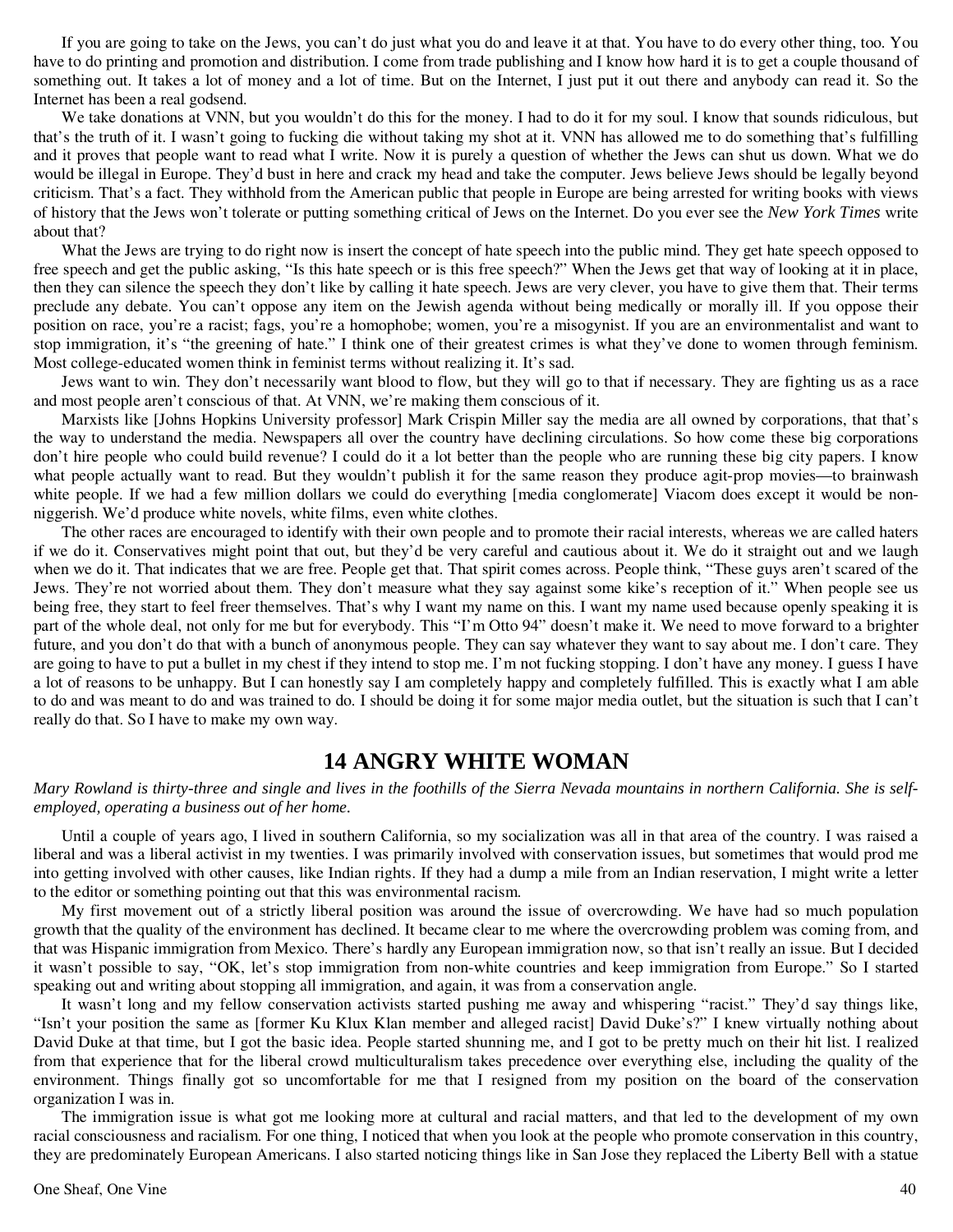of Montezuma, the Aztec emperor. I thought about how in wars the conquerors start changing the street names and tearing down the reputation of the conquered people's founders. I realized that I was seeing that happen in my own country. So I started being concerned about the bigger picture. My kids, if I ever have them, are they going to be welcome in this country? Their forefathers died to secure this country for them. Are they going to walk around like they are strangers, like they are aliens here? I started asking questions like that.

I also saw what was happening in my own neighborhood. In a period of about five years, whites went from like eighty percent to about thirty percent. It had been a lower-middle income community with a lot of older people, but as soon as Mexicans started moving in, things started really breaking down. Young minority families moved in, and as soon as their kids hit their teen years, they began robbing people's houses and mugging old people, and so all those who could afford to move did.

I had to deal with racial harassment against me. I was a young woman with blond hair and blue eyes. I'd be walking down the street in my own neighborhood and a group of Mexicans would make sexual and racial comments to me. Or I'd be walking down the street and there would be black guys loitering on the side of the street, and one of them would say, "Hey baby, once you go black you'll never go back." There were other incidents where they wouldn't make a racial comment, but they would follow me and try to intimidate me, or they would be walking on the street and I would be walking the other way and they would spread out so I couldn't get by. I would have to walk way around them. It got to the point where I felt unsafe.

One of the defining moments for me in deciding that I was going to move away was what happened to this young sixteen-year-old white boy. He was about six feet tall with blond hair and blue eyes. He was kind of a wigger, though. The first day he and his mom moved into the community, he was chased down by five Mexicans. They cornered him and said, "We don't like white boys around here." He talked his way out of it, but it was a frightening experience. What was happening in the neighborhood was a kind of ethnic cleansing of whites. They start ethnically cleansing you when they become maybe thirty percent of the population. They start harassing your kids. I started getting really agitated all the time and I knew I had to leave. I would come home and see in the pool of the complex I was in thirty Mexican kids and one little white girl. I just wanted to get out of there.

What really gets to me is how they say people are racists because they have never experienced diversity. The vast majority of racialists I know have experienced diversity first hand and that is it why they became racialists. I don't dislike people as individuals. It is the collective effect that their group has on my people and my culture that concerns me. If we are replaced by Mexicans, it's going to look like Mexico here and be like Mexico. I believe that the Mexican people and everyone else have a right to exist. But I also believe I should have a place where my kids can grow and prosper and not be forced to listen to "booga-booga" music and have black boys crammed down their throats. You can't even turn on the television and watch a commercial without hearing the sound of a black male singing or doing a voice-over. Our kids are being turned into wiggers. That is what they are being taught in place of the culture that made whites the most civilized and prosperous people on earth.

I remember one thing I did before I left southern California and moved up here that marked a turning point for me. I never had the nerve to do anything like it before because I was raised to be a nice, cooperative community member and somebody who doesn't make waves. I used to go to a Barnes & Noble bookstore and look at their bargain shelf. One time, I saw a book titled *101 Redneck Jokes.* I walked up the manager and I said, "Sir, do you have any nigger joke books?" He looked at me shocked. "No!" And then I handed him the joke book and said, "Well, then you shouldn't have this one."

How do you transmit your way of life and good values to your children? You promote good healthy cultural activities. You teach your children their ethnic heritage, their music. I was never taught the history of my people, the Celts. I've come to understand that a lot of who and what I am has to do with who they were a thousand years ago. The educational establishment makes it sound as if average Europeans who migrated here were the elite. The elite, much of the time, were not kind. They weren't even kind to their own people. But Europeans who came here weren't all elite. Many of my people—Scots and Irish—came here literally in chains or as indentured servants. They had done something considered criminal or got into debt and they were sent here to work off their debt to society. But they got through it, and they and their descendents went on to do great things.

Everybody who is white is pegged as being responsible for black slavery. For one thing, a very small percentage of the Southern landowners were slave owners. And besides that, the Moors, who were part black, enslaved my people, and the Mongols attacked Europe and enslaved my people when they had the opportunity. When they talk about the Indians, I'll talk about the Mongols. I'm not going to feel guilt for anything, not any more.

Today, our kids are learning about African history, and when they teach about European history they teach about slavery and other negative things designed to harm the self-esteem of white children. Whatever is on television or in the paper or anywhere else that's mainstream, and especially what is taught to our kids in schools, is presented in a negative context. For example, there's our war with the Indians. What they don't point out is that basically it was a military war with the Indians. The people I identify with aren't the soldiers. I identify with the pioneers, the people who were trying to live in peace. Maybe their wagon trains or their homes were attacked and the wife had her throat slit and their baby was stolen. They don't stress that the Europeans were industrious and inventive people, or that they developed great technology or created this or that vaccine. No, they must tell people that evil "Whitey" spread disease on purpose to kill Indians. They try to make it sound like white people, the most tolerant people on earth, are inherently evil and inherently anti-conservation and so on. I used to passively accept this kind of stuff. After a while, though, I started becoming really fed up. They pushed me the other direction. I realized that this culture promoted racism against whites, not vice versa.

One Sheaf, One Vine 41 There's good and bad with my people, so am I supposed to only identify with them when it comes to negative things? I am going to identify with positive things and I am going to stand up for my people, white people. When I was at my friend's house yesterday, I came across an article about a group called the European American Issues Forum. A reporter from a San Francisco newspaper wrote in the first sentence, "Oh, here's a group of people who say that they, as white people, are discriminated against." And then right after that sentence, she wrote, "Yes, the people who came here and exterminated the Indians." That's what she put in the article! I thought to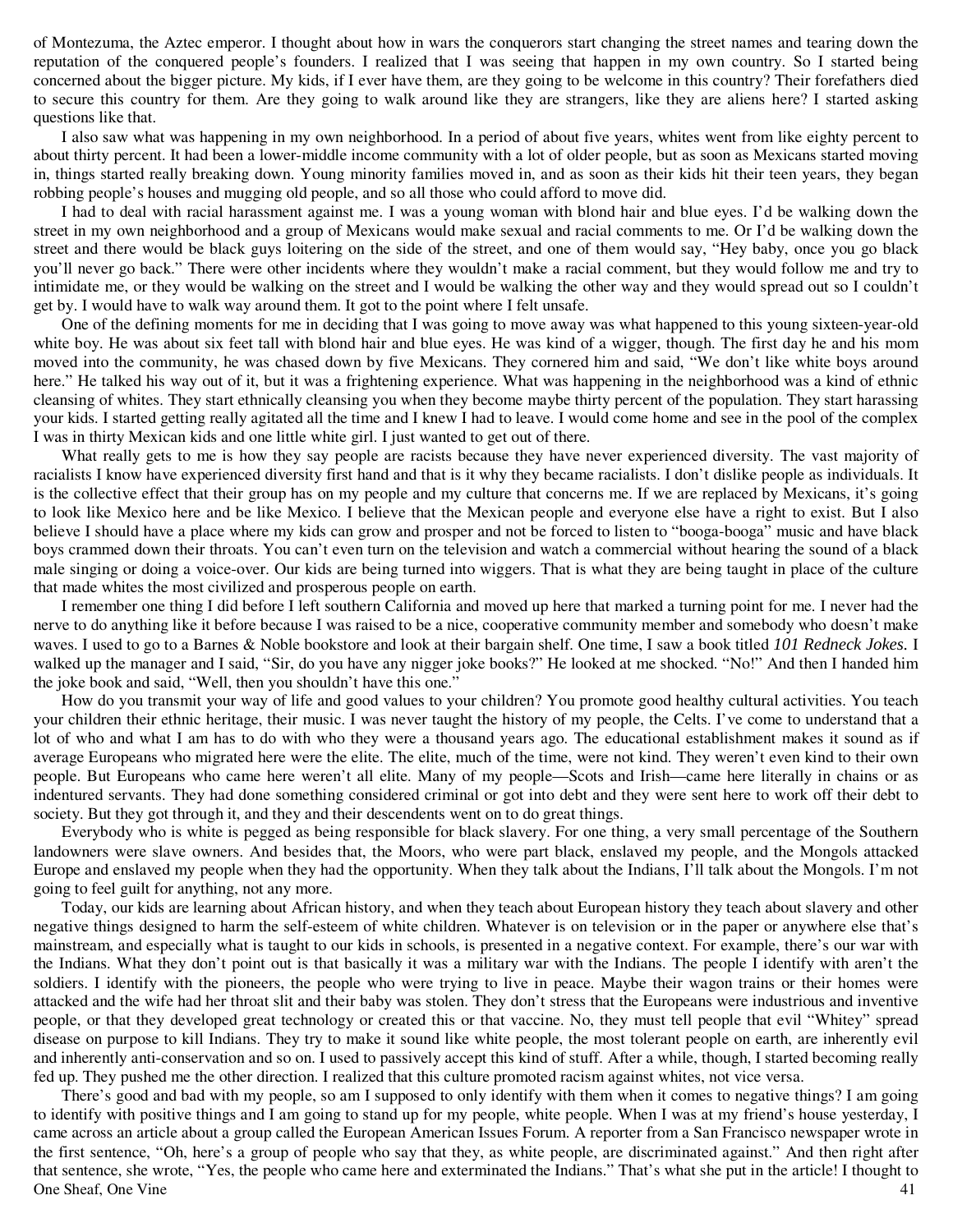myself when I read that, "When you talk about blacks, are you going to say these are the people whose ancestors were cannibals?"

We *do* live in a racist society. It's just that we're the only acceptable victims of it. I feel like a war of extermination is being conducted against us, I really do. They want to kill us kindly. They want you to marry an Asian and have a half Asian baby. They want me to marry a black and have mulatto babies. If I have kids, they are going to be white and they are going to be raised in a white community. They are not going to be raised in a multicultural community. I don't want anybody telling my kids at a young age that they are bad people and that their ancestors were dishonorable.

I'm thinking now that white people need a separate area where we can reproduce and live amongst our own and practice our traditional cultures. I'm not talking about a situation where it is like, "We claim this area for Aryans and anyone who tries to come in we're going to shoot you." It's more like people all moving to the same area. I'm planning to leave California next year. It's nice now where I am, but I want to leave while I am still young instead of when I am old and it's unbearable, when, to be blunt, the Mexicans move up here. We are already getting graffiti. There are a lot of beautiful natural places here and some lovely little towns, but they are coming up here and spraying their scrawl on everything in sight and vandalizing our schools. It's terrible.

This morning, it was reported in the paper that "hate flyers" were found in—I don't remember which state it was. I think the flyers were the ones the National Alliance distributes that say, "White people are an endangered species." Somebody does something as innocuous as that somewhere and I find out in California the next day. But most people didn't find out about what happened in Cincinnati, where about three hundred blacks blocked off a street and started pulling white people out of their cars and beating them up. The media always tries to cover up things like that. The people who control what we read and see on television in this country don't want white people to wake up. Hate knows no color—hate's not just a white thing. All racially aware white people aren't haters. What I am about isn't hate. I'm about love for my people and the heritage they have passed down to me to preserve and enhance.

I am a white separatist, not supremacist. I prefer to be around my own folk and practice my own folkways. That does not mean I am a bad person. In fact, I am basically a warm-hearted and generous person. I simply direct my love toward my own people in the same way other races do toward their own people. I will no longer be made to feel guilty for that. That doesn't mean I won't have a working relationship with someone outside my race, but that is all it will be. When you are a racialist, you can't have interracial friendships or love relationships and still be consistent. At least I can't.

I would like to have a family and children, but it is tough to find an appropriate man given my racialist perspective. There just aren't many men who see things as I do. And even if I found one of them, or at least someone who could accept me for who I am, there are all the other qualifications they must meet. I have very high standards around the way men think about women and the way they treat them and whether they are goal-oriented or not. A man I would marry would have to be hardworking and not an alcoholic or take drugs. I used to smoke but I quit, and I now I won't even accept smokers. So it's tough. And needless to say, the man I have children with will have to be white. I never bought the idea of interracial relationships that Hollywood is selling so hard to young people. Even before I was racially conscious, I never considered an interracial relationship. I simply wasn't attracted to non-whites, and on some level I knew it was wrong despite having been raised to seek out and befriend minorities. Continuing the white race is a non-negotiable for me. I feel a strong moral obligation to have white children and make up for the feminist who has none.

Sometimes I wonder if what I have been through around race has taken my humanity away from me some and made me tougher to be around, which could be getting in the way of meeting a good man. Maybe if there weren't such immigration and multicultural overkill I would be the compassionate, generous person that I want to be toward everyone. All this has made me rougher around the edges. I mean, now I'll see a story about Jose Fuertes and his thirteen kids no longer having anywhere to live because there was a fire and they were burned out of their two bedroom apartment and I don't go, "Oh, how sad" like most people. I go, "My God, thirteen people?! Deport them all!!" Had Jose only had one child and his entire country wasn't moving in on us, I would feel compassion for his and his peoples' plight.

When I was in Frisco last week, I was looking at the architecture and I thought, "This a beautiful place." But look who is going to inherit it. My people built this country, and now these people have come in and my people are expected to put out the welcome mat and teach them how to take the reins of this society. They don't want to have anything to do with our culture, but they want to benefit from the society and infrastructure we created, all the while calling us names and accusing us of racism. Well, yeah, now I am a racist, Jose! If they say we were here first, this is Aztlan [the name Mexicans give to the Southeast United States], my attitude is, if you want it back I'm going to scorch the entire state and you can have it back the way it was when you were here dirt, clay, and leaf huts. I know that maybe sounds harsh, but that is how I've become.

I can't say that I'm completely happy right now, but I'm not totally unhappy either, because I'm out in the country and not in the midst of the multicult cesspool as I was before. I was very unhappy in the city. But I know they will soon be "coming up the hill" toward me. I'm going to leave the state. Hopefully, my moving to a snowy, economically depressed area will keep them at bay.

I just want to live a normal life, preferably with a family, but if I can't have that, a life with good friends in a community where I feel safe and I'm free to walk down the street without looking over my shoulder. I just want to be able to express pride in my people and admiration for our white ancestors and to continue their traditions without minority harassment and interference. When I am really old, I want to live in peace instead of like those old people in the neighborhood where I used to live who are eighty-ninety years old without the energy or the money to escape.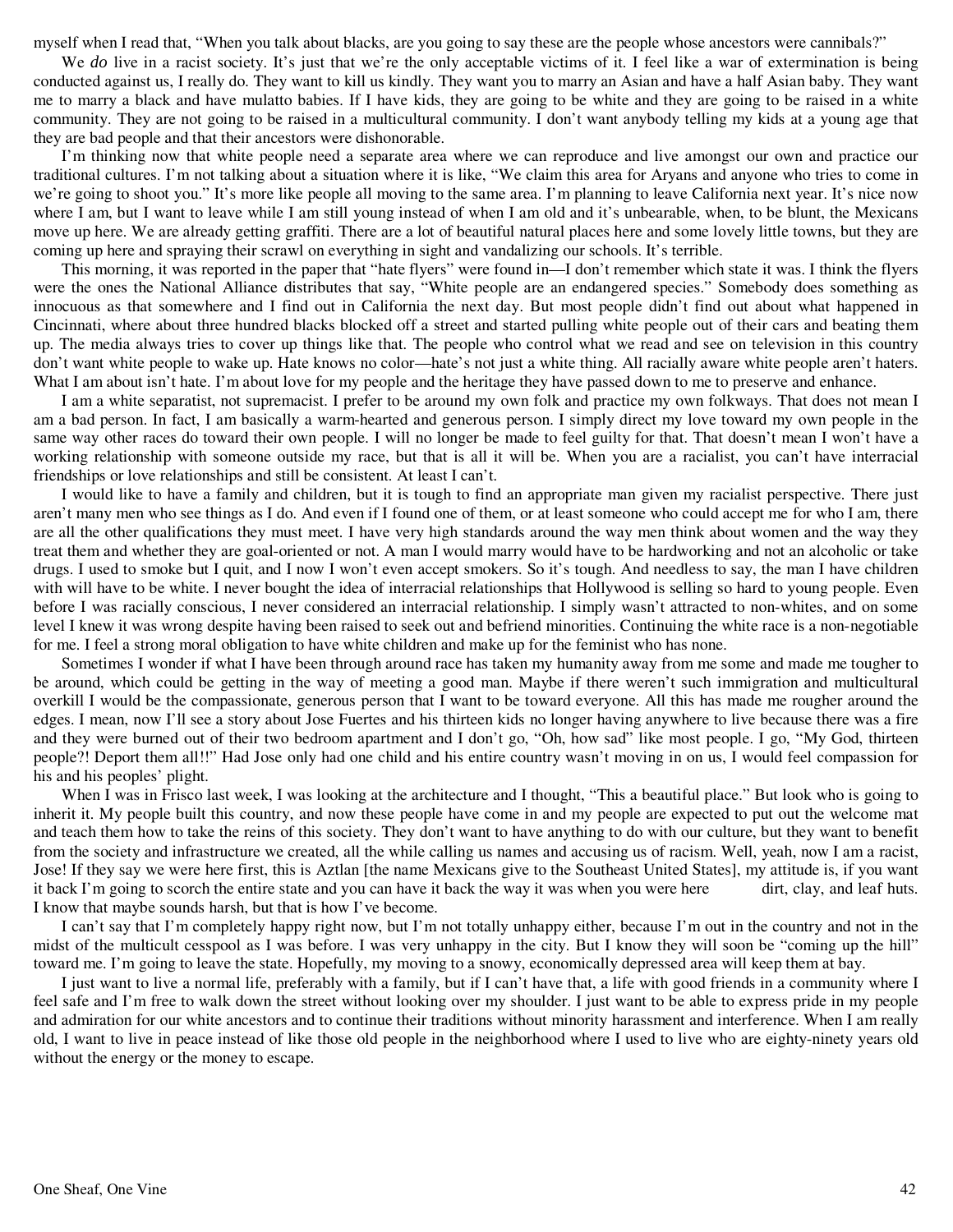### **15 RAISING HONORABLE WHITE CHILDREN**

Ken and Elizabeth Gordon \* live in New Hampshire and have four children, two boys and two girls, ranging in age from seven to fifteen. The family lives on three acres of land, where the children tend to the many chickens and goats. Both Ken and Elizabeth are university educated, Ken graduating from an Ivy League school and Elizabeth getting her degree from a public university on the West Coast. Ken works as an actuary. Elizabeth was in investments before leaving that career to be a full-time homemaker and focus her energies on homeschooling the children. "There is nothing as important I could be doing with my life than what I am doing now," she reports. I have spent a good amount of time in their home and have come to know them and the children well. This is my report on *them.*

In large measure, the Gordons have withdrawn from the mainstream of American society and culture. Ken and Elizabeth have concluded that they need to circle the wagons, as it were, in order to preserve and extend their racial and cultural heritage. While there is a television set in the home, I have never seen it on except a few times when the family watched a classic old film. I have not heard any popular music playing. I asked thirteen-year old Helen whether she ever wanted to watch television, take in one of the big movies showing in the theaters, or buy a pop music CD. I don't recall her exact words, but she said something to the effect that those activities are low and not worth her time.

"It is inconceivable to us," Ken told me, "that people actually sit in front of the television—videos included—hour upon hour, letting this degrading material into their homes. Something either inspires the soul or destroys it. For music, we listen to classical music. Our children read good books, play chess and backgammon, draw, paint, and sew. We take hikes as a family, go on picnics, cycle, and take in museums and concerts. We do things together in order to cement our bonds as a family."

There is also what the children *aren't* doing: they aren't attending to the persona and career of a pop musician; they aren't pressing their parents to come up with the cash for the latest video game; they aren't preoccupied with the plot twist of a television show; they aren't stewing over the fate of a professional sports team; and they aren't chattering on about a blockbuster film.

As far as I can tell, Ken and Elizabeth are successfully pulling off this embargo of the mass media. Before my contact with these parents, I would have said that whatever the merits of getting the mass media out of the lives of one's children, as a practical matter it is impossible. The mass media, along with computer technology, so I assumed, are so ubiquitous and enticing they are going to embed themselves in the lives of your children no matter what you do. Now I think that if parents are clear enough and committed enough, it is possible to keep Hollywood and music company moguls and television executives and website creators out of your children's lives.

I asked Elizabeth what she wants most for her children. "Honor," she immediately answered. "I want them to live an honorable life." Ken, who was sitting nearby, concurred. "Your honor means everything. Today, too few people understand that."

"There is an old concept of wanting more for your children than you yourself had," Elizabeth told me. "And part of that is you want them to have a better education than you did, or at least as good. With today's schools as they are, that isn't going to happen. Standards have been lowered. Kids aren't being pushed in school. When Ken and I were going through school, you would fail if you didn't do your work. But now everyone passes. There is a leveling going on in the schools. They operate so that no one is lower and no one is higher. The gifted children aren't really encouraged to excel. The students don't spend enough time reading now, and they aren't taught to think and analyze. Schools just seem to plod along day after day and little gets done. So many of the children don't want be there, and they just waste their own time and others' time."

"The worse kind of child abuse is to deny a child a decent education," Ken interjected. "One of the strengths of this country was our public school system, but not now. We've lost something terribly important. Today's graduates couldn't compete with the graduates at the turn of the last century. And I'll be frank with you: I think the integration of the schools and immigration patterns since the 1960s have had something to do with that. Our schools are reflecting the needs and styles of a new clientele, and people like us are paying the price for it. Look, you aren't going to understand what is going on in education if you don't take race into account the direction Federal programs take, the problems with city schools, what content is stressed, testing, whatever you are talking about. The schools are providing what amounts to an education for a lesser people, not a great people. We point out more things to our children than the schools would. The schools are producing clones, everybody the same. A superior educational system promotes difference, not sameness. This whole egalitarian push that is the current fashion works against the advancement of the race. It is antiselection. It keeps everybody at the level of the mediocre. Although then again maybe that is what those in charge of the society want—it makes us easier to control."

"The problem from a racial standpoint," Elizabeth offered, "is that we aren't, as we once were, with our own. I want my kids to be in a stable environment, not one where there are various factions. Kids need stability. We used to have pride in our race and our heritage. We were proud of our forefathers. Now, if a white child says he is proud of his lines, proud of his race, he is considered a racist. And that is not the case at all; there is nothing wrong for anyone to be proud of his race. There is nothing wrong with being proud of the civilization your people have created."

"Before, Washington and Jefferson were our heroes," Ken added. "Now, our idols are being wiped out and replaced by people like Martin Luther King. King was immoral and decadent and had communist ties, and he is being held up to our children as a hero. If you want to bring down a people, you rewrite their history and teach that to their children. You cut off children's roots so they have nothing to tie into. They have abolished the study of Latin in the schools. Knowledge of Latin is essential to an educated person, and it is part of this cutting us off from our racial and cultural roots. Over eighty percent of English words are derived from Latin. The Latin language has greatly influenced the development of the West. We make sure our children study Latin. There has been more than just a dumbing down in the schools. There has been a *twisting* down. The story of our race is being twisted. It is being perverted."

"James [their fifteen-year-old] is studying the Roman Empire now," Elizabeth pointed out. "That is opening up his imagination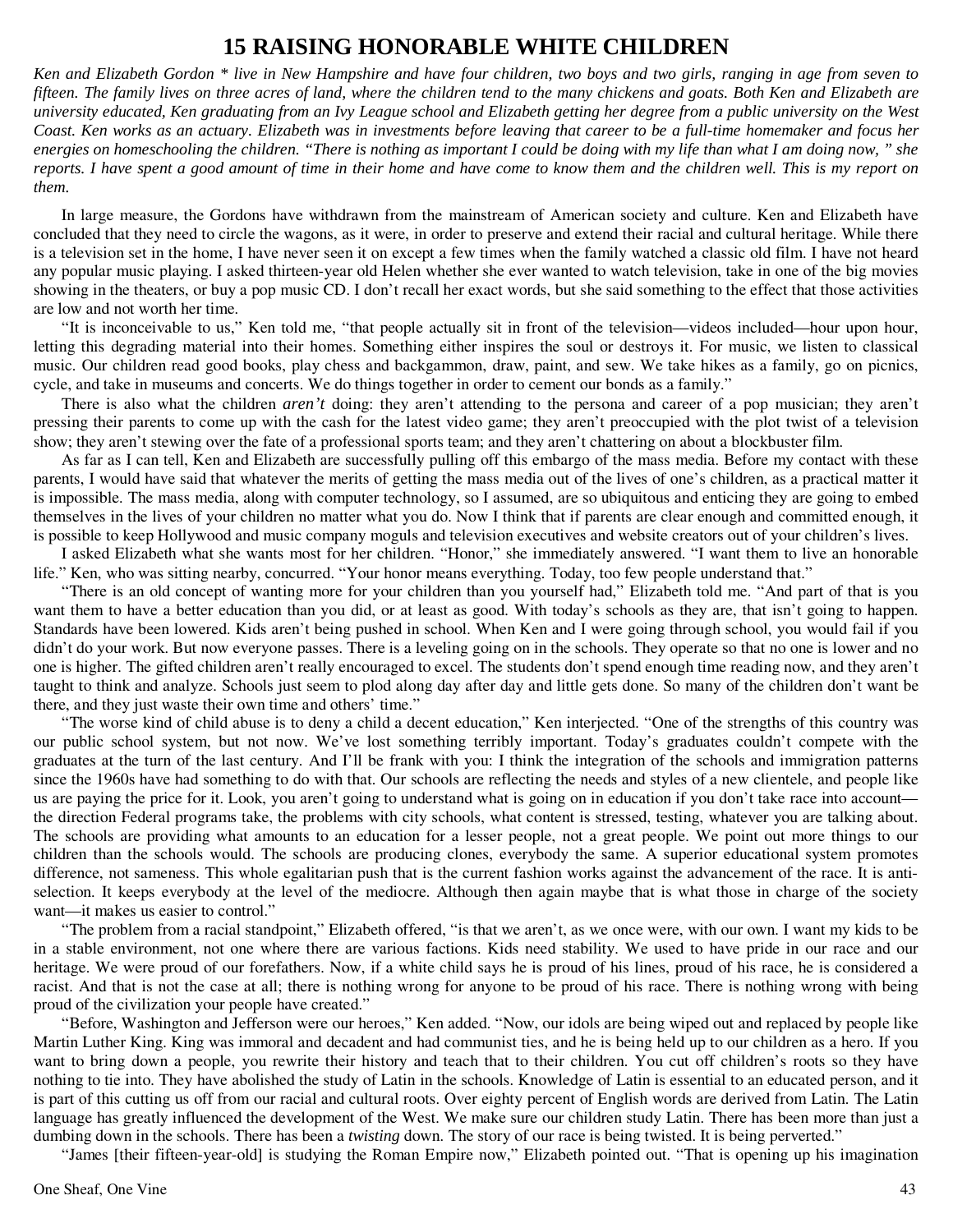and it is connecting him to his heritage. He is reading great books about the Romans, classic books. Schools are getting rid of the old classics—fiction as well as non-fiction—and replacing them with, I guess, more acceptable writings, by non-entities."

I talked to James about what he is reading. He said he is reading about Alexander the Great, whom he really admires. "He made history. I want to do that." Among the things he has recently read, he told me, are *Quo T Y adis, Thomas Jefferson and His World,* a book about John Paul Jones, some books about explorers of the world, the Hobbit series, *Alice in Wonderland, Arundel* by the historical novelist Kenneth Roberts, and some of the writings of Dostoevsky, Chekhov and Joseph C. Lincoln. He recommended that I read Roberts' book, *The Northwest Passage,* and gave me his copy to take with me when I went home. What I pick up from James is that he is on a quest: he is reaching out to learn; he is studying things. In contrast, so many youngsters his age go to class and do assignments and receive, in most cases, good grades, but they are not actually *studying* anything.

"I'm sure that some school professionals would say that you are brainwashing your children," I remarked to Ken.

"We teach them about their heritage," he responded, "the heritage of Western man. We give our children the best that our civilization has produced. The public schools aren't doing that. We don't get into every culture and subculture because we don't think those things are important in a primary sense. Is this brainwashing? It would really be ironic if the schools were to say we are brainwashing our children because that is exactly what *they* are doing. They are imposing doctrinaire opinions about the irrelevance of race in any positive or negative way. They are pushing a concept of the role of women in society that in our view is unnatural. And they are promoting internationalism. Schools are brainwashing white children to feel guilty about their heritage and turn away from it. Our children's heritage includes Homer, Plato, Michelangelo, Shakespeare, and Beethoven. They have every right to be overwhelmingly proud of their people. Absolutely, white children are being strictly brainwashed. Schools are molding them into the shape they want them to be in—raceless, historyless, malleable citizens of the world."

"I know you are Catholics. What about a Catholic school?"

"No," Ken answered. "We are seeing the same problems in private schools that we see in the public schools. And as for Catholic schools, the problem is even worse because the religious aura they have demands acquiescence from the children to what the school is putting out."

As time went along, I came to be aware that the two girls in this New Hampshire family, Helen and eleven-year-old Suzanna, always wore dresses. I asked Ken whether this was because my visits were viewed as dress-up occasions. No, he replied, most all of the time the girls wear dresses. It underscores what he and his wife believe to be the natural and healthy differences between boys and girls. "We teach our girls that being a good mother is the most important and accomplished thing they can possibly do with their lives. We believe that becoming a careerist, as is being pushed on girls by the feminists and the schools and the entertainment industry, is a dead end. For our boys, we promote all the manly virtues—responsibility, courage, hard work, and leadership."

The last time I visited the New Hampshire family I spent a good amount of time with Helen. Helen has the bearing of a fifteenyear old and I have had to keep reminding myself that she is only thirteen. She showed me some stories she had written along with the illustrations she had drawn to accompany them, and I read aloud from her stories. She told me of the impressive list of books she had read and was reading, and of her love for horses. Throughout our time together, Helen was steady-eyed, positive, considerate, confident, unthreatened, respectful, self-expressive, and interested in me.

At one point, I asked the question adults invariably ask: "I know it's a long way away, Helen, but have you thought about college and what you want to do when you are older?" It has been my experience that, these years, most girls—in good part, I think it fair to say, influenced by feminist ideology—aspire to college and a career, say, as a pilot or lawyer or business executive. But not Helen. She matter-of-factly and self-assuredly replied to my inquiry, "No, I don't want to go to college. I want to train and board horses. I want a family."

James intends to be a mathematician, he told me, and perhaps he will take over his father's actuarial business. As does Helen, James seems older, more mature, than other children his age. My contact with Helen and James, as well as other children in similar families, has prompted me to speculate about whether today's parents, schools, the media, and the peer culture keep children unduly childish. James strikes me as a proud and independent young man. He doesn't deck himself out in a costume and hairstyle or take on physical mannerisms that signal that he is in a separate tribe from the rest of us. I get no sense that he is trying to be a "babe magnet," as so many boys are, even in early adolescence. I mentioned to James that many people assume that since he hasn't been part of the school-based peer culture he lacks social skills. "That's ridiculous," he quickly and forcefully responded. "If you're congenial you can get along with anyone." I found myself trying to remember the last time I heard a teenager use the word congenial.

Ken and Elizabeth want their children to relate to others their age, but they are not hesitant about charting directions and imposing controls in this area. They believe children are like sponges: absorbent and easily shaped. They approve and disapprove of their children's activities and associations. They want to know, at every moment, where their children are and whom they are with and what they are doing. They make sure they meet the children their children associate with and their parents—in effect, they screen their children's contacts.

"I believe my children socialize much better than their peers do," Elizabeth asserts. "They can relate to people their own age and older people, too. My children socialize with whom they want about what they want, whether it be children their own age or adults. James has a couple of friends he is close to who share his ideas and interests. He says that there are a lot of children he simply has no interest in relating to. He has nothing in common with them. He is interested in history and math, and all they want to talk about are CDs and sports."

One Sheaf, One Vine 44 For the people like Ken and Elizabeth, physical activity tends to be things like boating and hiking and swimming, or perhaps tennis or golf—not soccer practice every night of the week. "The great outdoors—hiking and camping and climbing," says Ken. "But, with us, there is no emphasis on organized sports." Ken and Elizabeth believe that schools and commercial interests—sport exhibition companies like the Yankees and Lakers, the television networks, Nikes, and the rest—make something that is trivial and tangential in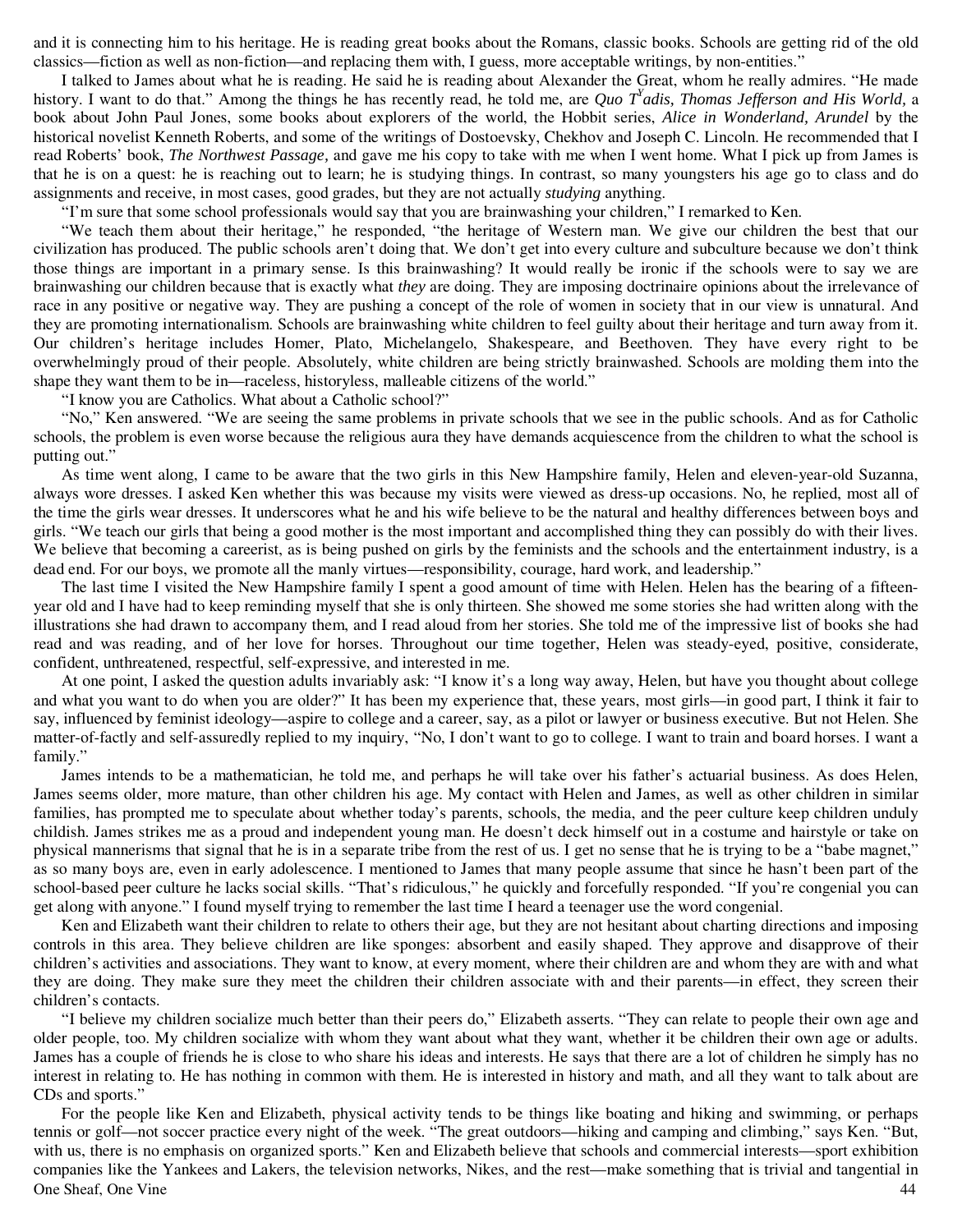life seem vitally important and a core concern.

"So many other children James' age are starting to get caught up with dating and taking on a kind of gregarious personality in order to be accepted by the group," Elizabeth points out. "But why should he do that? Why do you have to connect with everybody?"

"You don't have to," Ken adds, "unless you want to be a life insurance salesman. We want our children to socialize, but where it is appropriate and safe. We have been there and we want to impart what we have learned to our children. We want them to be with other kids, but we want them to do it morally and honestly and with integrity and without losing their souls, which could easily happen. Life can be very unforgiving. Getting in with the wrong people can ruin someone's life forever. This is why we are so fervent about setting up protected environments and training our children from the beginning on correct socialization, correct interaction, and correct activities, so that when we are no longer here they will be able to be proud of themselves and carry on their heritage and their race."

### **16 MY OWN LITTLE CRUSADE**

Rob Freeman is thirty-three and lives with his wife and daughter in Connecticut. He works in appliance repair. He has a intense, *earnest persona.*

For white kids of my generation, it seemed as if our heritage was taken away from us. We grew up with no place in the world, that's what it felt like. My parents and most of the parents of the kids I knew were liberals, and they didn't pass on a legacy of who we were. They didn't give us an identity. I don't know if you ever read the novel by the Dostoevsky, *The Possessed.* It is about an intergenerational problem between liberal parents and their children. That is what it was like for me and my friends. The '60's generation, our parents, didn't respect the traditional values of the generation before them, and the result was that their own children grew up in a vacuum. I respect my parents, I revere them, but I kind of had to raise myself. I had to find an identity and figure out what adulthood was on my own.

I became very conservative at a young age, when I was a teenager. I saw American as terminally corrupt. I'm a very passionate person and very concerned about things, that is just how I am. Other people my age didn't seem to care one way or another about anything important. They just wanted to have a good time and buy a car or something. They really didn't care about the future. They didn't care about the environment, or the changing racial demographics in the country, or the degradation of the food supply, or the ill health of Americans. Half of American citizens are overweight and something like thirty percent are obese, and that is a preventable problem. People don't know our history, and that is why we keep getting driven into one war after another. I saw America as being on a collision course with destruction. I'd tell that to people around me—well, I still do—and they'd laugh at me and scorn me.

The only people who have taken me seriously, and this was later on in my twenties, were the white nationalists. For a while, I hung out with environmentalists, Earth First was the organization, but they were a bunch of Marxists. I said to them, "The only thing an average citizen can do is practice local agriculture. That's where we can start. Let's start doing local agriculture." But they just wanted to protest and put down white people. They hated white people. I realized that the environmentalist movement, at least the people I was around, had been completely co-opted. It was just another branch of communism that was put in place to fake us out.

It got to the point that I wanted to opt out of this society. I decided I wanted to emigrate to Russia and stay there. I even learned the Russian language. This was when I was about nineteen. As it turned out, I went on to college instead, Connecticut College. I remember espousing conservative views in my classes and the Jewish kids shouting me down. At the time, I didn't make the connection between their being Jewish and their aggression toward me, but I got extremely angry that they were violating the rules of civility in a classroom. I wish I could turn back the clock and say to them, "You people should act like 'gentile-men. '" You know, a play on words: gentlemen, gentilemen? That would be perfect, because these Jewish kids were rude. They didn't belong in an intellectual environment where everybody's views are respected. By shouting me down, I see that now, these Jewish kids were censoring me.

There was a government class. This was in the fall of 1990, I think. I was majoring in Russian history and I had learned about the Bolsheviks and how they sent people to the gulags who didn't agree with them. A lot, if not most, of the Soviet regime at that time were Jewish, and they were the ones behind these things, like the extermination of seven or eight million Ukrainian farmers who didn't go along with their system. My Russian history teacher had tried to hide the connection between Jews and communism. She outright told us not to think about that. But I did think about that, and actually my Russian studies at Connecticut College pushed me towards becoming a white nationalist.

I would bring up some of the things I was learning from my Russian history class in my political science class, which was supposed to be an open exchange of ideas where we would enlighten one another, and the Jews would cut me off and start yelling. The guy teaching the class didn't do anything about it. He really wasn't in charge, and this was true in a lot of my classes—the adults weren't in charge. The kids were in charge. They had formed this left-wing Marxist tyranny. I realized that something terribly wrong was going on. Even if my views weren't perfect, we should've discussed them. That experience in that class planted a seed in me.

After college, I lived in Russia for six months. I tried to stay there, but I couldn't find a job, so I came back to this country. I spent time in the army reserves as a Russian linguist. I got a temporary duty assignment because I was one of the best Russian linguists in the army. During that time, I saw that the federal government was very corrupt. There were a lot of things, but the big thing that got me was they protected a couple of Jewish gangsters who stole millions of dollars from Russia. I was reading articles about the case in Russian newspapers—you couldn't read about it in our papers. I saw this one picture in the paper of an old man, and his face was screwed up in anger and he was holding his fist—the Russians, it's like when we give the middle finger, they make a fist and put their thumb between the middle finger and their first finger and they point their thumb at you. That's what this old man was doing who had lost all his money in this particular bank. I felt bad for him and I was very angry that our government sided with the people who stole the money from him. I was horrified. I had grown up a strong patriot and I had a crisis of faith in the whole U.S. government. For the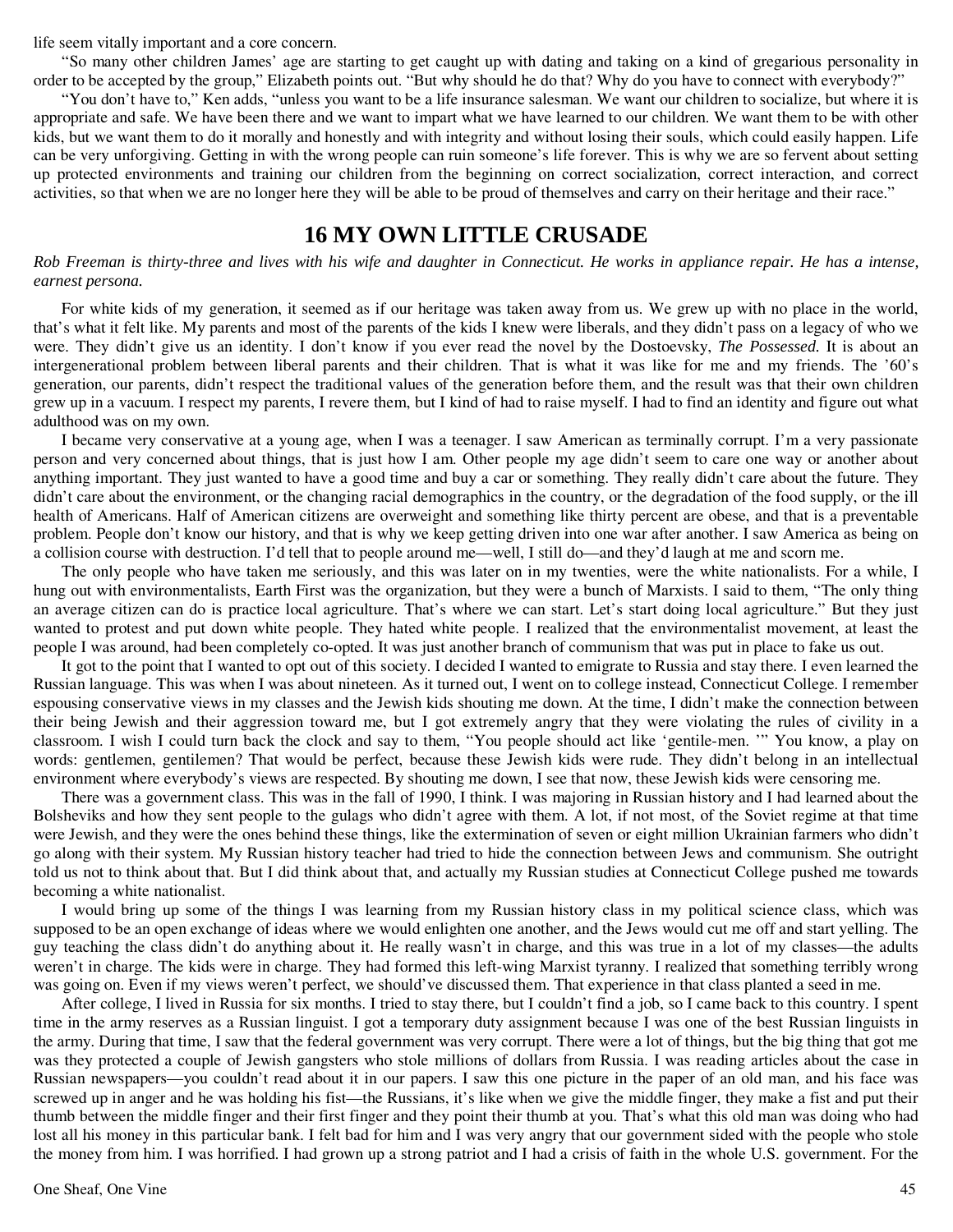first time, I saw a Jewish connection with the problems I was seeing and I took note of that.

When my tour of duty ended with customs, I didn't ask for another one. This was in 1997. That is also the year that I met my wife, Anya, who is Ukrainian. We have a daughter who is going on five. The INS—the Immigration and Naturalization Service—gave Anya a hard time. They did all they could to deport her. They said she got married while on a student visa and that indicated that she had never intended to return to Ukraine when she came here to go to school. They discounted the possibility that she had intended to return but had met someone here and that had changed her plans. We tried to bring Anya's mother to this country to visit us and to see her grandchild, but the INS turned us down three times. They said that since she is a widow and doesn't own property she will likely try to stay, and that would put a burden on the social welfare system. At the same time they were doing that to us, Mexicans and El Salvadorians and Guatemalans and Africans were streaming in by the thousands every month. Even if they come in illegally, the government just kind of winks and looks the other way. And certainly any Jew can come to this country who wants to. I saw that when I was working at the INS. I was just getting more and more disgusted. I'm the sort of person who wants to look a little deeper and understand better what's going on, and that's what I've been trying to do.

Do you know about the Nushawn Williams case? He is a black rap artist from Brooklyn who went to the small town of Jamestown in upstate New York and infected at least nine girls with the AIDS virus. I read about it in *Harper's* magazine. The article made excuses for what this guy did and avoided obvious issues, like what has happened to their upbringing that nine young white girls—and I'll bet it was a lot more than that—give their bodies to this black guy? Where is their racial identity, their racial integrity? Race aside, where is their dignity as young women? You know what I mean? What is happening to our women? There was a time when blacks didn't dare mess with our women. Now they are in Jamestown, New York going through teenagers, and these girls were giving themselves to him and evidently nobody in the community cared that it was happening until they all became infected with HIV. What is going on? Is this the result of what these girls see on MTV and the movies Hollywood is putting out, or what? And where were their parents? What is happening to us? Who is doing this? What is going on?

I still don't know everything that is going on, but I am starting to figure things out. I remember when I was at Connecticut College and they had [Holocaust survivor] Eli Wiesel speak and I knew what he was saying couldn't be that way, that he was slanting things. But I didn't have the information I do now and so I couldn't stand up and ask a question that would break through all his lies. But I have more information now and I can stand up for myself better now, so I've decided to go on my own little crusade. I am going to get the Jews and liberals, smash through their deceptions. I am going public and speaking the truth, and it has been great, fantastic.

It started with the Framingham [Massachusetts] Human Relations Commission sessions in early 2002. I was living there—I just moved to Connecticut a couple of months ago. They had meetings once a month. They were like what went on in the old Soviet Union, sort of brainwashing sessions to educate the people on the proper way to think about race in this case. These kinds of indoctrinations depend on the absence of any dissent. I am a member of the National Alliance and I brought some other Alliance people with me and we would stand up and speak out against what they were doing. Even when we didn't talk we got to them. We would all sit in the front row and stare at them, and we could see how uncomfortable that made them. I was very glad of that. It seemed like I was doing my patriotic duty.

The first one we went to was on hate crimes. The town's attorney was there, and a few other "big-wigs" from the town. They started telling us how whites were committing all these hate crimes against minorities. I got a chance to speak and I said that European Americans were always getting depicted as the perpetrators of hate crimes and non-whites and homosexuals as the victims of hate crimes. I talked about how hate crimes are not enforced evenly and that they are reported unfairly. I said that we had all heard about Mathew Shepard and James Byrd, but very few people know about Kristopher Kime and Jason Befort and Heather Muller and Jesse Dirkhising. [As described earlier, in Jasper County, Texas in 1998, three white men beat and cut the throat of James Byrd, a black man, before chaining him by his ankles to a pick-up truck and dragging him to his death, decapitating him in the process. In Wyoming in 1998, Mathew Shepard, 21, a homosexual, died five days after being robbed and beaten mercilessly by two heterosexual men and left tied to a fence. Kristopher Kime, 20, white, was killed in 2001 during a rampage of blacks, who attacked whites during a Mardi Gras demonstration in Seattle, Washington, injuring seventy. Kime was killed by a black man who punched him and drove his head into the pavement when he came to the aid of a white woman who was being attacked. Jason Befort and Heather Muller were two of four white friends in their twenties who were shot and killed execution-style in 2000 in Wichita, Kansas as they knelt on the ground after being tortured and sexually assaulted for hours by two black men. A fifth white person, a woman, survived the gunshot and walked naked for a mile before finding help. Jesse Dirkhising was a thirteen-year-old Arkansas boy who, in 1998, was tortured, raped, and murdered by two homosexual men.] I got in the newspaper for that. They made fun of me. Basically they said I was angry and pathetic.

At the second human relations meeting the next month, there was a Jewish state senator woman, Deborah Bloomer, and she was going to lecture us on the Holocaust. With all the publicity we got the first time, the Framingham police were there, including the Chief of Police. Actually, he was kind of a good guy. He told me he didn't agree with us, but he respected our right of free speech. Well, I got up and said that the Holocaust story was full of holes and they won't let anybody really look into what happened, and that the whole Holocaust myth is a way to paint the Jews as victims and make gentiles feel guilty and defer to whatever Jews want.

You can imagine how that went over. I thought one guy was going to attack me in the meeting. When I got out into the street, the Anti-Racist Action—the ARA—had shown up. They are a group of communist Jews, and they had masks on and they were threatening violence. It was like gang warfare, us and the ARA. The police were very alarmed because they had never dealt with such a thing. As it turned out, there wasn't any violence, but some ARAs took pictures of us and put them on a web site—I guess to scare us.

One Sheaf, One Vine 46 Another one I'll tell you about is the baseball bat incident. This was this year up in Hamilton, Massachusetts. Hamilton is a peaceful little white town in the northern part of the state. The Jewish organization the Anti-Defamation League was doing these, like,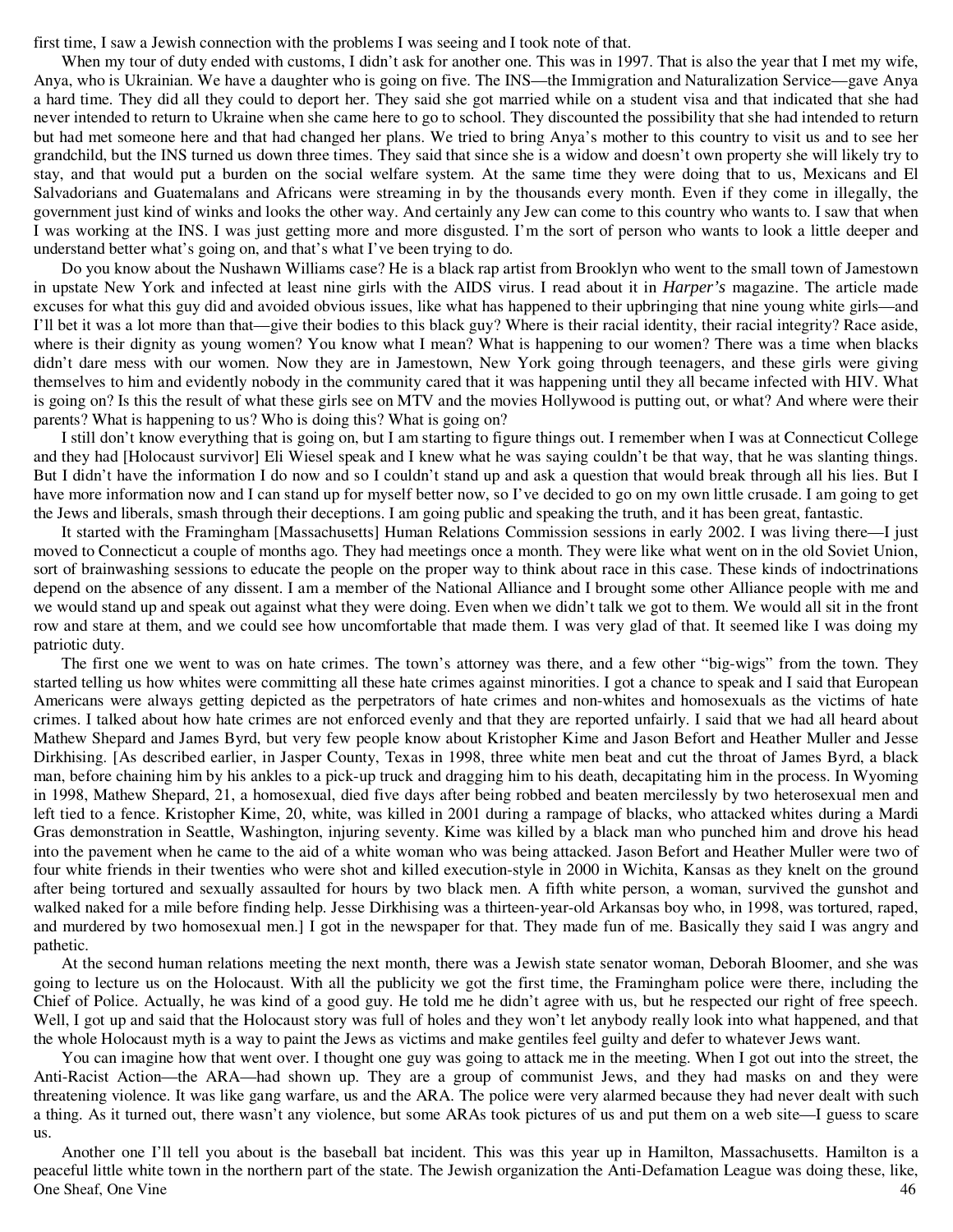kosher certification programs around the state. With the guidance of the Anti-Defamation League, towns would sort of make an official proclamation that they aren't a place that hates and they welcome non-whites into the town. A number of towns agreed to go through the program, but when the Anti-Defamation League approached Hamilton, the selectmen of the town said, no, we don't want to do it. We don't want to be in the business of supporting a private organization. So there was this big scandal. A little girl got on *Good Morning America* saying, "Oh, Hamilton is a place for hate!"

I read about all this in the newspaper and I thought, "Oh boy, this opens up a chance to oppose the Anti-Defamation League." So I set up a protest on Easter Sunday in Hamilton. We had signs that said, "Let's make Israel no place for hate" and "Stop the Jewish holocaust against the Palestinians" and "ADL, practice what you preach." If you recall, that same day there was an Israeli raid that killed Palestinians like crazy and it was very bad, so the timing turned out to be perfect. The Hamilton police were very nice to us, and people stopped and took packets of information from us. There were some hostile people, but for the most part people seemed pretty sympathetic.

As we were packing up and about to leave, a blue SUV pulls up and this gentleman who was very hostile got out. He was obviously Jewish and he was all mad and yelling. He said that it says in the Bible that that land in the Middle East belongs to the Jews and things like that. Eventually, his teenage son jumps out of the car with a baseball bat and starts swinging at me and the other people. The police chief of Hamilton was on his day off and in civilian clothes and he pulled up in his car just as the kid was swinging the bat at us. He got out of his unmarked vehicle and he said, "Son, give me the bat. I'm the Hamilton Police Chief," but the kid wouldn't give him the bat. The kid and the police chief struggled over the bat, and finally the chief got the bat away from the kid. He had called for backup and four police cruisers showed up and they arrested the kid and took statements from all of us, but they never did prosecute the case.

Shortly after the Hamilton incident, there was a feature article about me in the Boston Globe with a picture of me. My daughter was going to a Waldorf school. A lot of wealthy liberal people send their kids to Waldorf, many of them Jews. These people push diversity on everybody else, how great it is to go to school with blacks and all that, but they don't want that for their own kids, so they get them into these private schools. In the article about me, I didn't mention the school by name, but I did talk about the hypocrisy I was seeing. I said I had talked with one woman who has a child at the school about what she thought of the situation in Zimbabwe in Africa where the white farmers are getting murdered by blacks. I told her about how these mobs of blacks raid white farms and gang rape the women and torture and murder people and set buildings on fire. She said that she took the side of the blacks, that they were doing the right thing. I kind of ripped into her in the article.

The Waldorf administrators had a meeting with myself and my wife and they said, "The parents of the students here are really mad at you, and if they are mean to you or your daughter, don't retaliate, don't do anything back, just let this all run its course. You are just going to have to take whatever these parents dish out." I wanted my daughter to be able to stay in the school, so I said, "OK, fine," but my wife didn't want to put up with that. She said, "We're going to pull our daughter out of that school." My wife wasn't going to let our daughter to be subject to Jewish hate, the stares and the pointing and whispering. So we withdrew our daughter from the school.

We've just moved to Connecticut and there's a coffee shop we would go to now and then. Last week I went with my daughter for a cookie, and just after we got in the door, one of the women who owns the place came up to us and said, "I have read about you, and I don't want you in here." I said, "OK," and we left. If this woman had had any class she would have whispered it to me, but as it was she did it right in front of my daughter. My daughter was traumatized by the incident.

The most recent episode was up in Lewiston, Maine. Some refugee commission settled thousands of black Bantus from Somalia into Atlanta, Georgia. The Bantus didn't like it in Atlanta and they went looking for an area with good welfare benefits they could move to. They found their place in the little town of Lewiston, Maine, and about twelve hundred or so of them moved up there. The people in Lewiston started complaining to the mayor, saying, "What are all these people doing here?" So the mayor, Larry Raymond, responded with a public letter saying to the Bantus, "Slow down your influx, we're financially exhausted from it"—meaning the welfare costs and the need for special programs in the schools and everything. He didn't get into what it was doing to the white European culture of Lewiston to have all these Africans suddenly descend on them, which I wish he would have done, but I guess that would have been too much to expect of any white elected official.

When the liberal media heard about what was going on in Lewiston, of course they praised all these blacks pouring in there to the skies and trashed anybody who had any objection to it as a racist. Mayor Raymond was supposed to have said, "We love diversity. Send us as many Bantus as you can get to come up here." He didn't do that and he had to pay for it. The media said he was a racist and called on him to resign. He responded in the way all whites these days do to the charge that they harbor improper racial thoughts. He knelt before the commissars and pleaded his innocence. He said that he wasn't a racist, really he wasn't; oh, please don't think that. He said that one of his sons or daughters, I don't remember which, had adopted two black kids, so he had two black grandchildren, and so, really, he wasn't a transgressor. He begged for mercy, but they didn't give it to him. Maybe if he had been a little more contrite they would have, but he didn't quite prostrate himself enough. They are still attacking him for the letter.

We figured we would give this Lewiston situation some energy. One of our people actually made contact with the Bantu elders and suggested that they go live in Miami with all the Jews. We told them that Miami had great welfare benefits and that Jews welcome diversity and would love for them to come and live with them. I gave a speech up in Lewiston and said that white people have a right to protect their way of life and to live among their own people. I said that self-preservation—cultural and racial survival—is the right of all people, that it needs no justification, that it is its own justification. I also talked about the assaults against whites going on and the rape of a white girl that had just happened.

One Sheaf, One Vine 47 I got some press coverage for the Lewiston speech and my wife is starting to get worried—you know, what will happen with her job or to our daughter or to me, and I understand that. I'm thinking of becoming an organic farmer out in the woods somewhere so we can just leave all this. I don't fit here. We don't fit here. Just our own little farm somewhere where my family can live, and I can grow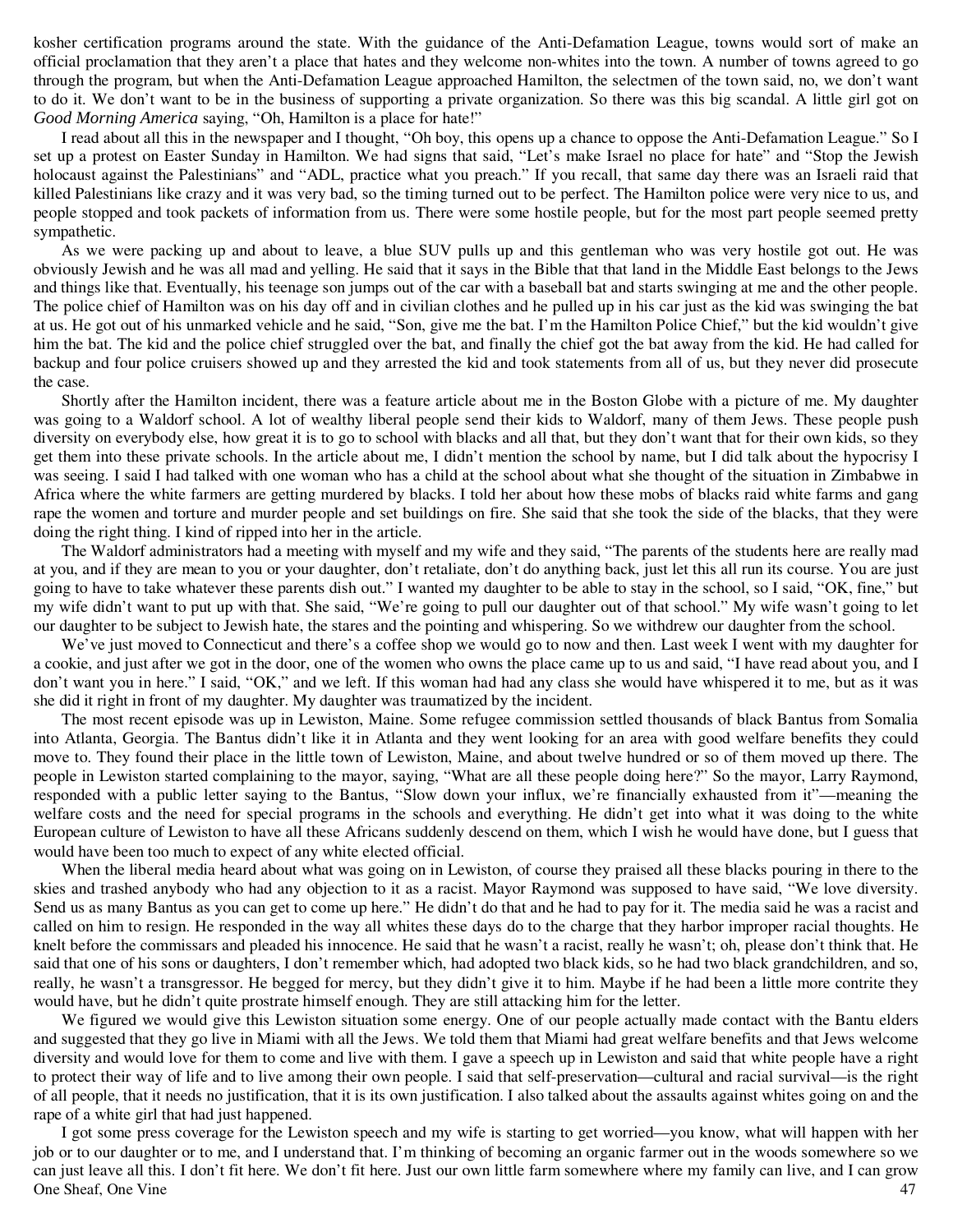enough food for us and, I hope, some of my white nationalist comrades. We will have to go a long way away to do that, though, because here in Connecticut they are bulldozing the farmland and building condominiums and "McMansions." My wife is looking into finding us some land to rent or buy and I'm supporting her in that. I like my job in appliance repair a lot, but I'm ready to be a farmer, I really am. I can't wait to set up my organic garden. Yeah, I'm going to quit all this activism stuff. Although, I see that there is a diversity symposium at my alma mater, Connecticut College, coming up. I think I might attend that.

### **17 TOWARD A LEGION EUROPA**

Mike Rienzi \* is in his late thirties and lives in the northeastern part of the United States and works as a researcher in the field of *science. He is married and has a young child.*

I grew up in the northeastern United States in an urban area. The ethnic composition of the neighborhood where my family lived had changed—before, it had been practically all white—but we didn't have enough money to move, so we were stuck there. The area had become predominantly non-white: African Americans, West Indians, Jamaicans, and, as time went on, Hispanics—Puerto Ricans, Dominicans, and Mexicans. My parents were politically right of center—Republican, conservative. They weren't what I would call racialists, but they were aware of the impact of race on what we were going through after the neighborhood changed. I don't think it is too much of a stretch to say that with the exception of Australian aboriginals, I experienced the gamut of human diversity growing up. I saw up close the reality of racial differences in intelligence and behavior and how that reality contrasts with the egalitarian rhetoric we're bombarded with constantly. I experienced the resentment and hate these other groups have toward whites. I experienced verbal harassment, and I was mugged and beaten. I saw, first hand, the unfairness—the absurdity, the insanity—of the various governmental policies that beat back white Americans. They use words like "affirmative action" and "equality" to justify these policies, but they are just clever euphemisms for outright racial discrimination.

People who think of themselves as enlightened and on the moral high ground in matters of race write off people like me as ignorant racists. Unlike them, so it goes, we pre -judge people. If only we were exposed to racial and ethnic diversity we would learn to value different kinds of people—etcetera, etcetera, you've heard the line. You'll notice that most of these people doing the pontificating and finger pointing about racial equality and harmony and the virtues of integration and multi-racialism do it from the far distance of the leafy suburbs or a university campus somewhere. The fact of the matter is that, unlike practically all of them, I have lived close up with the reality of race in America. And regardless of what they might like to think, I am not stupid or unenlightened or their moral inferior. The people who look down their noses at people like me should come live for a year or two or three where my family and millions of other white families live. Let their children grow up and go to school in this pigsty and be threatened and attacked and robbed and raped. Then they can talk.

I had a number of close Jewish friends growing up and spent a lot of time in their homes. It was then that I got my first exposure to the contrast between Jews' liberalism when it comes to the United States and their conservatism and hawkishness when it comes to Israel. I got an initial sense of the difference between the face Jews show the world and what they are like in private. I remember one time I was invited to a Bar Mitzvah where the rabbi got pretty vocal. I guess he didn't know there were any gentiles there. Anyway, he went on denouncing gentiles and Christianity and saying that Jews were the chosen people and so on. I was really young then, but that was an eye-opening experience for me. As I went higher in education and got more involved in science, I continued to have a lot of contact with Jews. So my views on Jews aren't just based on what I have read or heard.

My political outlook started to get shaped in the 1980s. I was living in the city and Reagan came along with his talk about welfare queens and being against affirmative action and so forth, and that connected with me. I thought—foolishly, I now realize—that Reagan and the Republicans might actually do something about the situation I was in. I was happy that Reagan was elected the first time and then re-elected, and I became immersed in conservative Republican politics. Eventually, though, I became disenchanted with that whole scene. It finally became clear to me that Reagan and the other conservative Republicans weren't going to do anything for white Americans. There were some foreign policy achievements around the Cold War, but during the Reagan years illegal immigrants got amnesty, there were all sorts of racial preferences and double standards, and the whole political correctness movement really got going.

When Bush came along in '88 and started talking about Willy Horton in the campaign, I saw the Republican pattern of moving slightly to the right to get white votes and then forgetting about whites once they got elected. [To make the point that his opponent, Michael Dukakis, was soft on crime, a Bush campaign ad—some thought it had racial overtones—pointed out that when Dukakis was governor of Massachusetts, a furlough was granted to convicted murderer, Willie Horton, an African American. Horton used his furlough to punch, pistol-whip, kick, and cut a white man, Clifford Barnes. When Barnes' fiancée returned that evening, Horton gagged her and savagely raped her.] Of course, now they don't even bother pandering to whites. Bush junior is so concerned about attracting minority votes, Hispanics in particular, he stays clear of saying anything that might sound like it has the interest of white Americans in mind.

As time went on, I came to see that arguments over tax cuts and those kinds of things are picayune compared to the racial issues we face in this country. I've come to think of the Republicans as an opiate, a safety valve—they give whites the false sense that if they are disenchanted with the way things are going, voting for Republicans is going to make things better. You had the '96 election with Bob Dole and Jack Kemp. Dole pitched himself as a "civil rights Republican" and told the delegates at the convention something to the effect that anyone who didn't have an "inclusive" attitude could leave the convention hall. And Kemp is a well-known panderer to blacks, Hispanics, and Jews. And there was Colin Powell going on about the virtues of affirmative action. Really, it would be good if the Republicans went so overboard sucking up to minorities that it would finally sink in to whites that the two party system is a myth.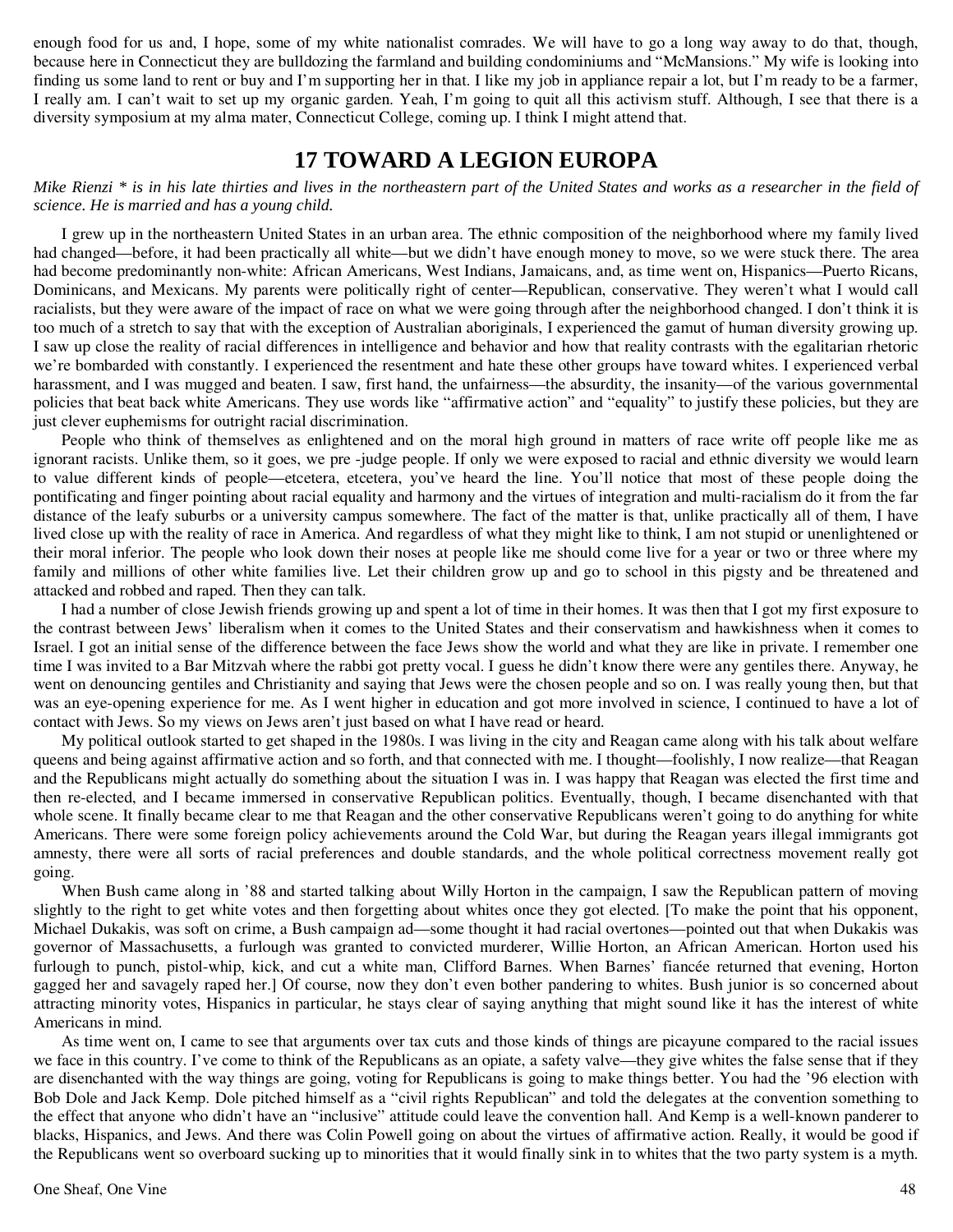What we have now is one liberal party with two marginally different wings, neither of which gives a damn about the future of whites as a race.

In the early '90s, I read Jared Taylor's book, *Paved with Good Intentions.* It laid out the reality of the racial situation in this country and put things into perspective for me. I started to subscribe to Taylor's newsletter, *American Renaissance. AR* really brings home the seriousness of the problems blacks and Hispanics represent to whites in this country. I'm talking about things like black-onwhite crime—the assaults and robberies and murders and rapes—and the destruction of our schools and cities and the debasement of our culture. Debates over the capital gains tax miss the point of what is happening in America that is truly significant. *AR* also brings home the reality that the problems whites face—which are really problems of basic survival—are global and not just limited to this country.

In the mid-'90s, I became a regular listener to William Pierce and Kevin Strom's *American Dissident Voices* short-wave radio broadcasts. Those programs not only dealt with the racial issues per se, they also got into the whole Jewish issue, that so many things going on that bring down white people are promoted by Jews either individually or through their organizations. Even before listening to the *ADV* broadcasts I had a basic idea of the negative influence of Jews on white interests, but Strom and Pierce gave specific examples and they got it across in forceful and clear language.

I work in the science field and have a scientific mentality, I guess you could say. I try to look at things objectively and weigh the evidence and test which of the competing hypotheses is valid. I compared what the establishment was saying about the issues of race and immigration and the future of this country and so on with what William Pierce was saying. I asked myself, which of them squares best with my experience? The answer: Pierce does. *American Renaissance* would report a story that it said the mainstream press had suppressed. I'd look into it and, indeed, the story was true, and it was important, and the mainstream press had kept it from public attention, from white attention.

The magazines and broadcasts would mention books and Internet links, and I would check them out. I read academic books on genetics and heredity by Rushton and Lynn and others [J. Phillippe Rushton and Richard Lynn], and mainstream books about history and current affairs. I read in detail all three of Kevin MacDonald's books [*A People That Shall Dwell Alone; Separation and Its Discontents;* and *The Culture of Critique].* The pieces were starting to fit together for me. I reached the conclusion that peoples of European descent can be thought of as either a single bio-cultural group or a conglomeration of closely related bio-cultural groups. I also concluded that Jews have genetic and cultural and political interests which sharply deviate from those of European Americans, and they vigorously and effectively pursue those interests to the detriment of white people. I reached the point where I could say with certainty that what the racial nationalists are saying about the problems that exist is right and what the establishment is saying is wrong. We need a radical restructuring of society based on racial nationalist principles. White Americans need separatism. We need our own culture, our own schools, our own media, our own communities, our own leaders, our own way of life.

Whites are being slowly decimated. Our connection to one another, our connection to our own heritage, our way of life, our numbers, all of it is being slowly but surely eroded. Most Americans are so brainwashed by the media and the schools and so caught up with ballgames and other nonsense that they never wake up to that reality. We've become so hyper-individualistic that when we see the problem we are likely to say, "Well, I'm only going to care about myself and protect myself." Hyper-individualism is one of the major flaws we have now as a people.

The question for me is what my personal response is going to be to the situation I see. I know I could say, "I'm going to die, so why should I care what the racial composition of America is in 2050 or 2100?" But I do care. I feel connected to European peoples. That is where my genetic and ethnic and cultural roots are. That's where my interests are. It is sort of like what Pierce said in that biography you wrote about him [*The Fame of a Dead Man's Deeds]:* if you really connect with yourself, you discover that you feel a responsibility to your people who came before you and those that will follow you, and you want your culture and your race to survive after you are gone. If your race does survive, that will give you a kind of immortality: what you are genetically and culturally will continue; in a way, *you* will continue. The idea that in a hundred or two hundred or three hundred years my race and what we have done and what we represent won't exist is just not unacceptable to me. I will do what I can to help us get on a better path as a race than we are on now.

I see a real necessity for peoples of European descent—whether you call them whites or European Americans or Euros, whatever term you want to use—to start developing a more collective and cohesive mindset. We need to start moving toward identity politics like the other groups are already doing. We have to start thinking of ourselves as European Americans with particular interests, and we need to start establishing structures and organizations to pursue those interests. The point I have been making is that I don't think the Republican Party is likely to be a vehicle for serving a white agenda. Of course anything is possible, but I think the neoconservatives, most all of them Jews, are so entrenched in the Republican party that it would be better to start a third party.

I have no illusion that anytime soon you are going to see a racially aware white candidate run for president. But you could start to have racialist candidates for local offices. They aren't going to win, but they could get the message out, encourage some thought and dialogue. People could be recruited for the campaign and then network and stay in contact, maybe to engage in community activism and mutual support. Some people might say that third party candidates would draw votes away from the Republicans. But it should be clear that I see the Republican Party as a millstone around the neck of white people. The status quo is very bad for white people, and that is what the Republican Party represents. Since 9/11 especially, they have been distracting us with phony-baloney patriotism and telling us to keep consuming and watching the war on TV while our people march off a cliff racially.

It seems to me that every other racial group in America except whites has organizations at a local, community level that look out for their interests. Whites are completely atomized. Let me give you an example from an article I just read. It is about a Jewish community in New York State. This community is completely segregated and separatist. If the government would try to break up that